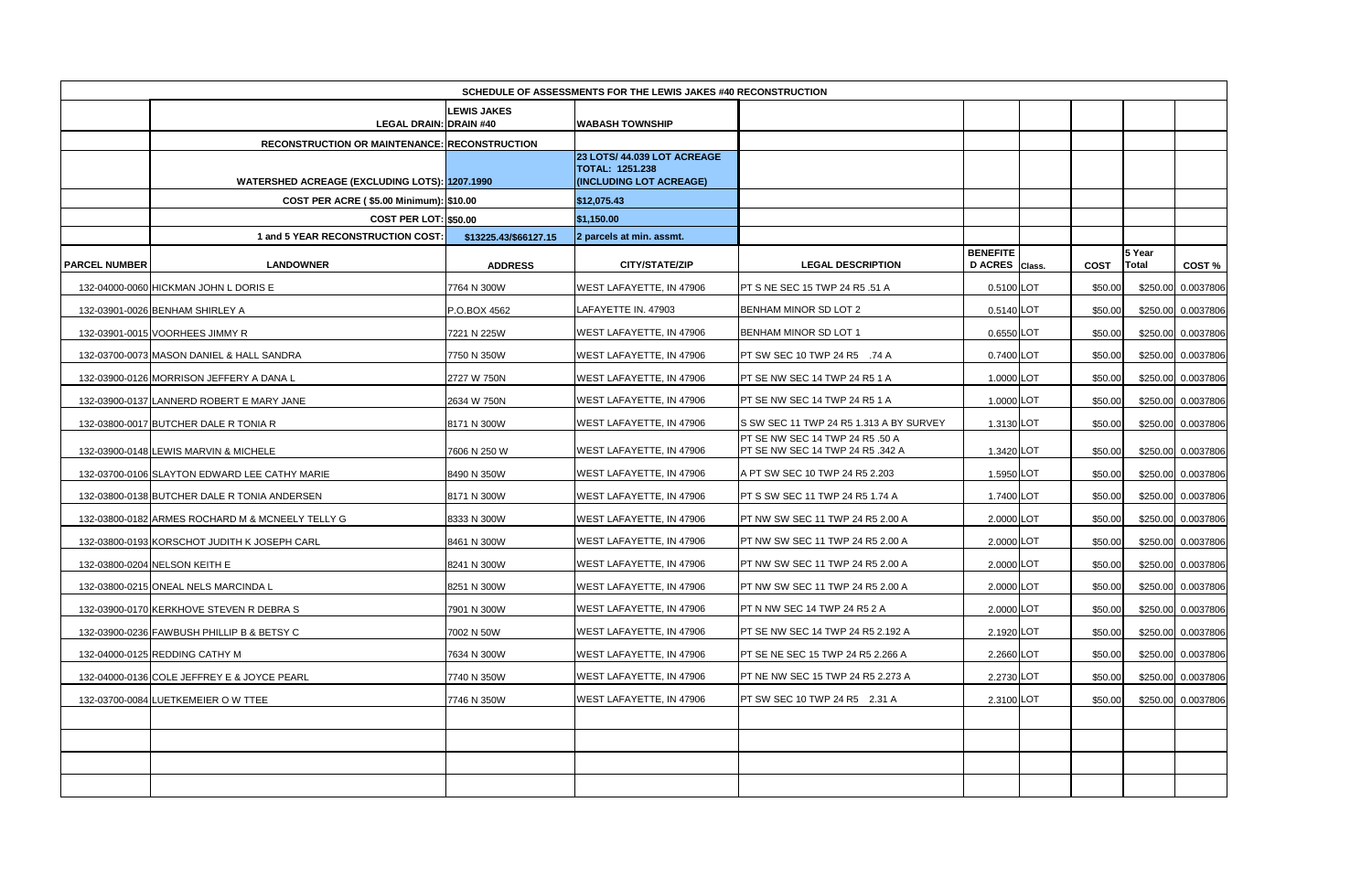| <b>CONTINUED SCHEDULE OF ASSESSMENTS FOR THE LEWIS JAKES #40 RECONSTRUCTION</b> |                                                                  |                  |                                 |                                                                                                                      |                                   |                 |             |                               |                      |  |  |
|---------------------------------------------------------------------------------|------------------------------------------------------------------|------------------|---------------------------------|----------------------------------------------------------------------------------------------------------------------|-----------------------------------|-----------------|-------------|-------------------------------|----------------------|--|--|
| <b>PARCEL NUMBER</b>                                                            | <b>LANDOWNER</b>                                                 | <b>ADDRESS</b>   | <b>CITY/STATE/ZIP</b>           | <b>LEGAL DESCRIPTION</b>                                                                                             | <b>BENEFITE</b><br>D ACRES Class. |                 | <b>COST</b> | 5 Year<br>Total               | COST%                |  |  |
|                                                                                 | 132-03800-0105 KORSCHOT JUDITH K                                 | 8461 N 300W      | <b>WEST LAFAYETTE, IN 47906</b> | PT N SW SEC 11 TWP 24 R5 1.70 A<br>PT N SW SEC 11 TWP 24 R5 0.71 A                                                   | 2.4100 LOT                        |                 | \$50.00     | \$250.00                      | 0.0037806            |  |  |
|                                                                                 |                                                                  |                  |                                 |                                                                                                                      |                                   |                 |             |                               |                      |  |  |
|                                                                                 | 132-03800-0094 MEUNIER RYAN A                                    | 8231 N 300W      | WEST LAFAYETTE, IN 47906-9653   | <b>PT S SW SEC 11 TWP 24 R5 3.78 A</b>                                                                               | 3.7800 LOT                        |                 | \$50.00     |                               | \$250.00 0.0037806   |  |  |
|                                                                                 | 132-03900-0192 HELTON TINA L ETAL                                | 7600 N 250W      | WEST LAFAYETTE, IN 47906        | PT SE NW SEC 14 TWP 24 R5 4.081 A                                                                                    | 4.0810 LOT                        |                 | \$50.00     |                               | \$250.00 0.0037806   |  |  |
|                                                                                 | 132-03900-0203 STORANDT SCOTT T                                  | 7625 N 250W      | WEST LAFAYETTE, IN 47906        | PT SE NW SEC 14 TWP 24 R5 2.229 A<br>PT SE NW SEC 14 TWP 24 R5 2.089 A                                               | 4.3180 LOT                        |                 | \$50.00     |                               | \$250.00 0.0037806   |  |  |
|                                                                                 | 132-03900-0049 CLINGENPEEL STEVEN L & ANALEE F                   | 2614 W. 750N     | LAFAYETTE, IN 47906             | PT SE NW SEC 14 TWP 24 R5 5.222 A                                                                                    |                                   | 5.2220 ACREAGE  | \$52.22     |                               | \$261.10 0.0039485   |  |  |
|                                                                                 | 132-03700-0117 HAAN J PATRICK TRACI L                            | 8001 N 300W      | WEST LAFAYETTE, IN 47906        | PT SE SEC 10 TWP 24 R5 5.279 A                                                                                       |                                   | 5.2790 ACREAGE  | \$52.79     |                               | \$263.95 0.0039916   |  |  |
|                                                                                 | 132-04400-0011 RILEY GUY PAUL ETAL C/O BANK ONE TRUST COMPANY NA | P.O.BOX 380      | LAFAYETTE IN 47902              | N SIDE NW SEC 23 TWP 24 R5 70A                                                                                       |                                   | 9.0767 ACREAGE  | \$90.77     | \$453.84                      | 0.0068631            |  |  |
|                                                                                 | 132-03800-0072 COHEN JACK R                                      | PO BOX 1997      | <b>WEST LAFAYETTE, IN 47996</b> | PT N SW SEC 11 TWP 24 R5 9.774 A                                                                                     |                                   | 9.7740 ACREAGE  | \$97.74     |                               | \$488.70 0.0073903   |  |  |
|                                                                                 | 132-03900-0225 MADREN BRUCE M & ESTHER F                         | 2620 W 750N      | <b>WEST LAFAYETTE, IN 47906</b> | <b>PT SE NW SEC 14 TWP 24 R5 10.00 A</b>                                                                             |                                   | 10.0000 ACREAGE | \$100.00    |                               | \$500.00 0.0075612   |  |  |
|                                                                                 | 132-04400-0022 BOEHNING STUART P TTEE WABASH LAND TRUST          | P.O.BOX 469      | LAFAYETTE IN 47902-0469         | PT W E SEC 23 TWP 24 R5 157.445A                                                                                     |                                   | 10.7785 ACREAGE | \$107.79    |                               | \$538.93 0.0081498   |  |  |
|                                                                                 | 132-03900-0214 MADREN TIMOTHY M & DIXIE E                        | 307 PINE VIEW LN | LAFAYETTE, IN 47905             | PT SE NW SEC 14 TWP 24 R5 11.386 A                                                                                   |                                   | 11.3860 ACREAGE | \$113.86    |                               | \$569.30 0.0086092   |  |  |
|                                                                                 | 132-03900-0093 KEIM JOYCE N                                      | 1441 MEEKER DR   | FT COLLINS, CO 80524-4311       | PT W SW SEC 14 TWP 24 R5 60 A                                                                                        |                                   | 16.4130 ACREAGE | \$164.13    | \$820.65                      | 0.012410             |  |  |
|                                                                                 | 132-03800-0083 SHEPHERD PAUL W CO-TTEE BARBARA L CO-TTEE         | 4914 OSPREY CT   | LAFAYETTE, IN 47909-8162        | SE SEC 11 TWP 24 R5 160 A                                                                                            |                                   | 18.2647 ACREAGE | \$182.65    | \$913.24                      | 0.013810             |  |  |
|                                                                                 | 132-04000-0059 KEIM JOYCE N                                      | 1441 MEEKER DR   | FT COLLINS, CO 80524-4311       | PT SE SEC 15 TWP 24 R5 79.56 A                                                                                       |                                   | 18.8360 ACREAGE | \$188.36    |                               | \$941.80 0.0142423   |  |  |
|                                                                                 | 132-03900-0050 KEIM JOYCE N                                      | 1441 MEEKER DR   | FT COLLINS, CO 80524-4311       | N NW SW SEC 14 TWP 24 R5 20 A                                                                                        |                                   | 20.0000 ACREAGE | \$200.00    |                               | \$1,000.00 0.0151224 |  |  |
|                                                                                 | 132-03600-0052 SLAYTON EDWARD L                                  | 8490 N 350W      | <b>WEST LAFAYETTE, IN 47906</b> | SE SEC 9 TWP 24 R5 179.911 A                                                                                         |                                   | 22.6460 ACREAGE | \$226.46    | \$1,132.30 0.0171231          |                      |  |  |
|                                                                                 | 132-03700-0040 SLAYTON EDWARD L                                  | 8490 N 350W      | <b>WEST LAFAYETTE, IN 47906</b> | PT SW SEC 10 TWP 24 R5 31.333 A                                                                                      |                                   | 27.9700 ACREAGE |             | \$279.70 \$1,398.50 0.0211487 |                      |  |  |
|                                                                                 | 132-03900-0181 TIPPECANOE COUNTY BOARD OF COMMISSIONERS          | 20 N 3RD ST      | LAFAYETTE, IN 47901             | ROADWAY 850N 750N 225W 250W 300W<br>& 350W / SEC 10-11 14-15 11-14 10-15 TWP24 R5<br>32.3941A NOTE: not shown on map |                                   | 32.3941 ACREAGE |             | \$323.94 \$1,619.71 0.0244938 |                      |  |  |
|                                                                                 | 132-03700-0062 KORSCHOT JUDITH KAY                               | 8461 N 300W      | WEST LAFAYETTE, IN 47906        | NE SE SEC 10 TWP 24 R5 40 A                                                                                          |                                   | 40.0000 ACREAGE |             | \$400.00 \$2,000.00 0.0302448 |                      |  |  |
|                                                                                 | 132-03900-0038 MCLAUGHLIN HARRIETT ETAL % TONIA R BUTCHER        | 8171 N 300W      | WEST LAFAYETTE, IN 47906        | SW NW SEC 14 TWP 24 R5 40 A                                                                                          |                                   | 40.0000 ACREAGE | \$400.00    |                               | \$2,000.00 0.0302448 |  |  |
|                                                                                 | 132-03700-0128 SLAYTON EDWARD L                                  | 8490 N 350W      | WEST LAFAYETTE. IN 47906        | PT SW SEC 10 TWP 24 R5 120.854 A                                                                                     |                                   | 47.8540 ACREAGE |             | \$478.54 \$2,392.70 0.0361833 |                      |  |  |
|                                                                                 | 132-04000-0070 HICKMAN DORIS E                                   | 7764 N 300W      | WEST LAFAYETTE, IN 47906        | PT NE SEC 15 TWP 24 R5 77.224 A                                                                                      |                                   | 48.7890 ACREAGE |             | \$487.89 \$2,439.45 0.0368903 |                      |  |  |
|                                                                                 | 132-04000-0092 PEARL MARVIN J                                    | 3572 W 750N      | WEST LAFAYETTE, IN 47906        | PT S NW SEC 15 TWP 24 R5 75.454 A                                                                                    |                                   | 50.6460 ACREAGE |             | \$506.46 \$2,532.30 0.0382944 |                      |  |  |
|                                                                                 | 132-03900-0027 HEDRICK WILLIAM J MARY E                          | 2232 W 750N      | WEST LAFAYETTE, IN 47906        | NE SEC 14 TWP 24 R5 160 A                                                                                            |                                   | 56.6150 ACREAGE |             | \$566.15 \$2,830.75 0.0428077 |                      |  |  |
|                                                                                 |                                                                  |                  |                                 |                                                                                                                      |                                   |                 |             |                               |                      |  |  |
|                                                                                 |                                                                  |                  |                                 |                                                                                                                      |                                   |                 |             |                               |                      |  |  |
|                                                                                 |                                                                  |                  |                                 |                                                                                                                      |                                   |                 |             |                               |                      |  |  |
|                                                                                 |                                                                  |                  |                                 |                                                                                                                      |                                   |                 |             |                               |                      |  |  |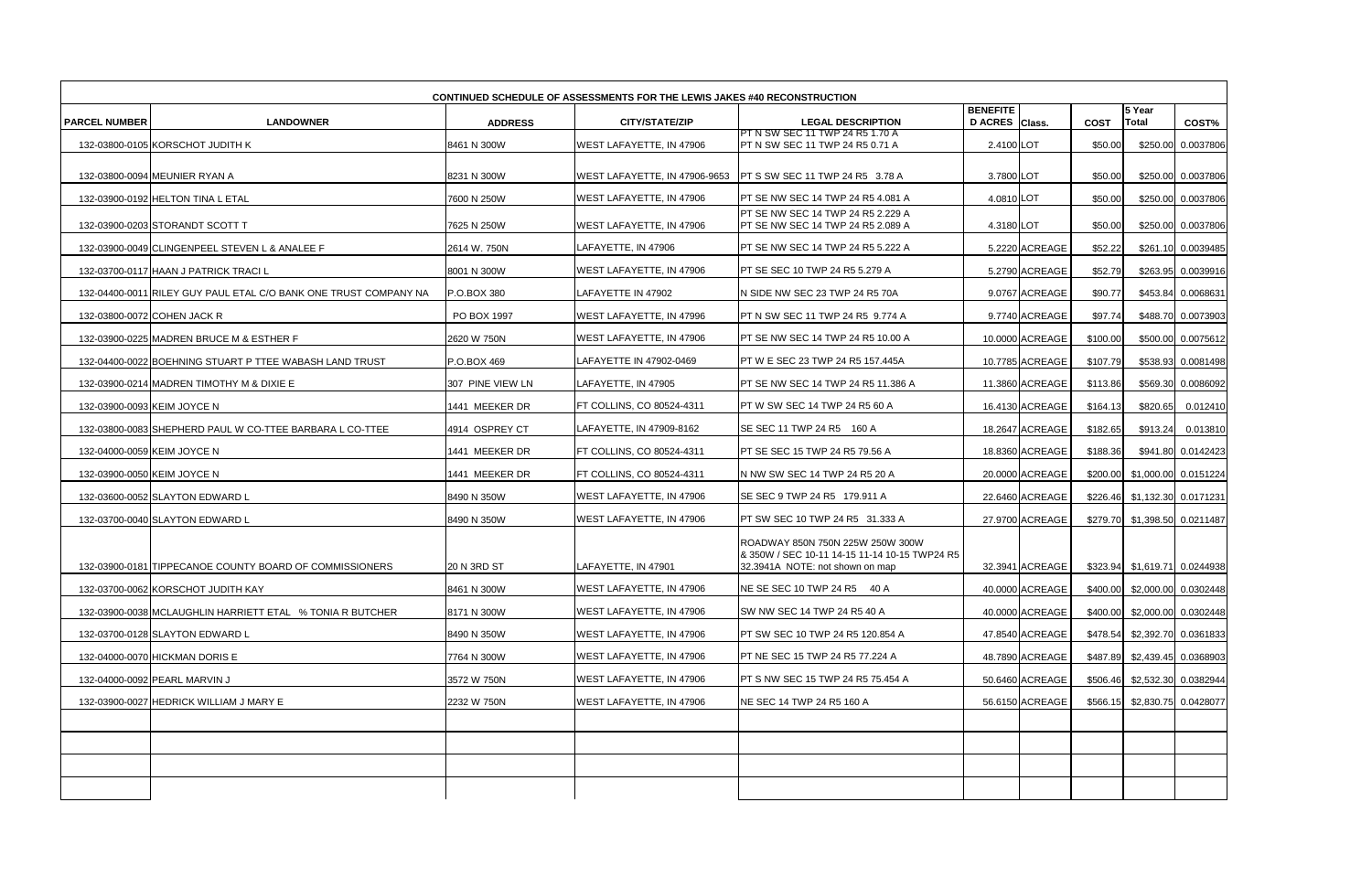|                        | <b>CONTINUED SCHEDULE OF ASSESSMENTS FOR THE LEWIS JAKES #40 RECONSTRUCTION</b>                    |                   |                                                |                                                              |                                   |                  |             |                                    |          |  |  |  |
|------------------------|----------------------------------------------------------------------------------------------------|-------------------|------------------------------------------------|--------------------------------------------------------------|-----------------------------------|------------------|-------------|------------------------------------|----------|--|--|--|
| <b>I PARCEL NUMBER</b> | <b>LANDOWNER</b>                                                                                   | <b>ADDRESS</b>    | <b>CITY/STATE/ZIP</b>                          | <b>LEGAL DESCRIPTION</b>                                     | <b>BENEFITE</b><br>D ACRES Class. |                  | <b>COST</b> | l5 Year<br><b>Total</b>            | COST%    |  |  |  |
|                        | 132-03800-0150 JAKES ROBERT N TTEE                                                                 | 116 DIXIE WAY     | CANTON, NC 28716                               | <b>IPT N SW SEC 11 TWP TWP 24 R5 59.816 A</b>                |                                   | 59.8160 ACREAGE  | \$598.16    | \$2,990.80                         | 0.045228 |  |  |  |
|                        | 132-04100-0036 LAFAYETTE BANK AND TRUST CO TTEE DORA J F                                           | PO BOX 1130       | LAFAYETTE, IN 47902                            | LOTS 1 & 2 SEC 16 TWP 24 R5 181.03 A                         |                                   | 61.7340 ACREAGE  | \$617.34    | \$3,086.70                         | 0.046678 |  |  |  |
|                        | 132-03800-0149 TUCKER FARMS INC %DOERING OTTO C III                                                |                   | 2186 TECUMSEH PARK LN WEST LAFAYETTE, IN 47906 | <b>PT S SW QTR SEC 11 TWP 24 R5</b>                          |                                   | 74.0880 ACREAGE  |             | \$740.88 \$3,704.40                | 0.056019 |  |  |  |
|                        | 132-04000-0015 PEARL MARVIN J & ALICE T                                                            | 3572 W 750N       | <b>WEST LAFAYETTE, IN 47906</b>                | <b>IPT N NW SEC 15 TWP 24 R5 77.727 A</b>                    |                                   | 77.7270 ACREAGE  | \$777.27    | \$3,886.35                         | 0.058771 |  |  |  |
|                        | 132-03900-0016 KERKHOVE ROBERT C PAULA JEAN                                                        | 6002 W 500N       | <b>IWEST LAFAYETTE. IN 47906</b>               | IN NW SEC 14 TWP 24 R5 78.0 A                                |                                   | 78.0000 ACREAGE  |             | \$780.00 \$3,900.00                | 0.058977 |  |  |  |
|                        | 132-03900-0060 KEIM JOYCE N                                                                        | 1441 MEEKER DR    | <b>FT COLLINS, CO 80524-4311</b>               | <b>IE SW SEC 14 TWP 24 R5 80 A</b>                           |                                   | 80.0000 ACREAGE  |             | \$800.00 \$4,000.00                | 0.060490 |  |  |  |
|                        | VAUGHAN CHARLES VERN ETAL<br>132-03900-0071 %VAUGHAN CHARLES R                                     | <b>PO BOX 498</b> | LAFAYETTE. IN 47902                            | W SE SEC 14 TWP 24 R5 80 A                                   |                                   | 80.0000 ACREAGE  |             | \$800.00 \$4,000.00                | 0.060490 |  |  |  |
|                        | 132-04000-0026 MCLAUGHLIN HARRIET A ETAL_c/o_TONIA R BUTCHER                                       | 8171 N 300W       | <b>WEST LAFAYETTE IN 47906</b>                 | IN E NE SEC 15 TWP 24 R5 40 A<br>NW NE SEC 15 TWP 24 R5 40 A |                                   | 80.0000 ACREAGE  | \$800.00    | \$4,000.00                         | 0.060490 |  |  |  |
|                        | 132-03700-0051 BYERS MARIE S TTEE                                                                  | 6334 N 450W       | <b>WEST LAFAYETTE, IN 47906</b>                | <b>PT SE SEC 10 TWP 24 R5 112.18 A</b>                       |                                   | 112.1800 ACREAGE | \$1,121.80  | \$5,609.00                         | 0.084821 |  |  |  |
|                        | 132-03900-0115 VAUGHAN CHARLES VERN ETAL                                                           | P. O. BOX 498     | LAFAYETTE IN. 47902                            | <b>PT E SE SEC 14 TWP 24 R5 10.66A</b>                       |                                   | 0.2190 ACREAGE   | \$5.00      | \$25.00                            | 0.000378 |  |  |  |
|                        | 132-04000-0114 PEARL JOHN SHAWNA                                                                   | 7610 N 350W       | WEST LAFAYETTE, IN 47906                       | <b>PT SE SW SEC 15 TWP 24 R5 2.273</b>                       |                                   | 0.4370 ACREAGE   | \$5.00      | \$25.00                            | 0.000378 |  |  |  |
|                        | 132-04000-0081 BROWN DONALD F                                                                      | RR1               | BATTLEGROUND IN 47920                          | <b>IPT S SEC 15 TWP24 R5 154.48A</b>                         |                                   | 1.0540 ACREAGE   | \$10.54     | \$52.70                            | 0.000797 |  |  |  |
|                        |                                                                                                    |                   |                                                |                                                              |                                   |                  |             |                                    |          |  |  |  |
|                        | Note: 23 Lots at \$50.00 per lot - 1207.199 acres at \$10.00 per acre- 2 Parcels at \$5.00 Minimum |                   | <b>Corrected 12/01/05</b>                      |                                                              | <b>TOTALS</b> 1251.2380           |                  |             | $ $13,225.43 $66,127.15  100.00\%$ |          |  |  |  |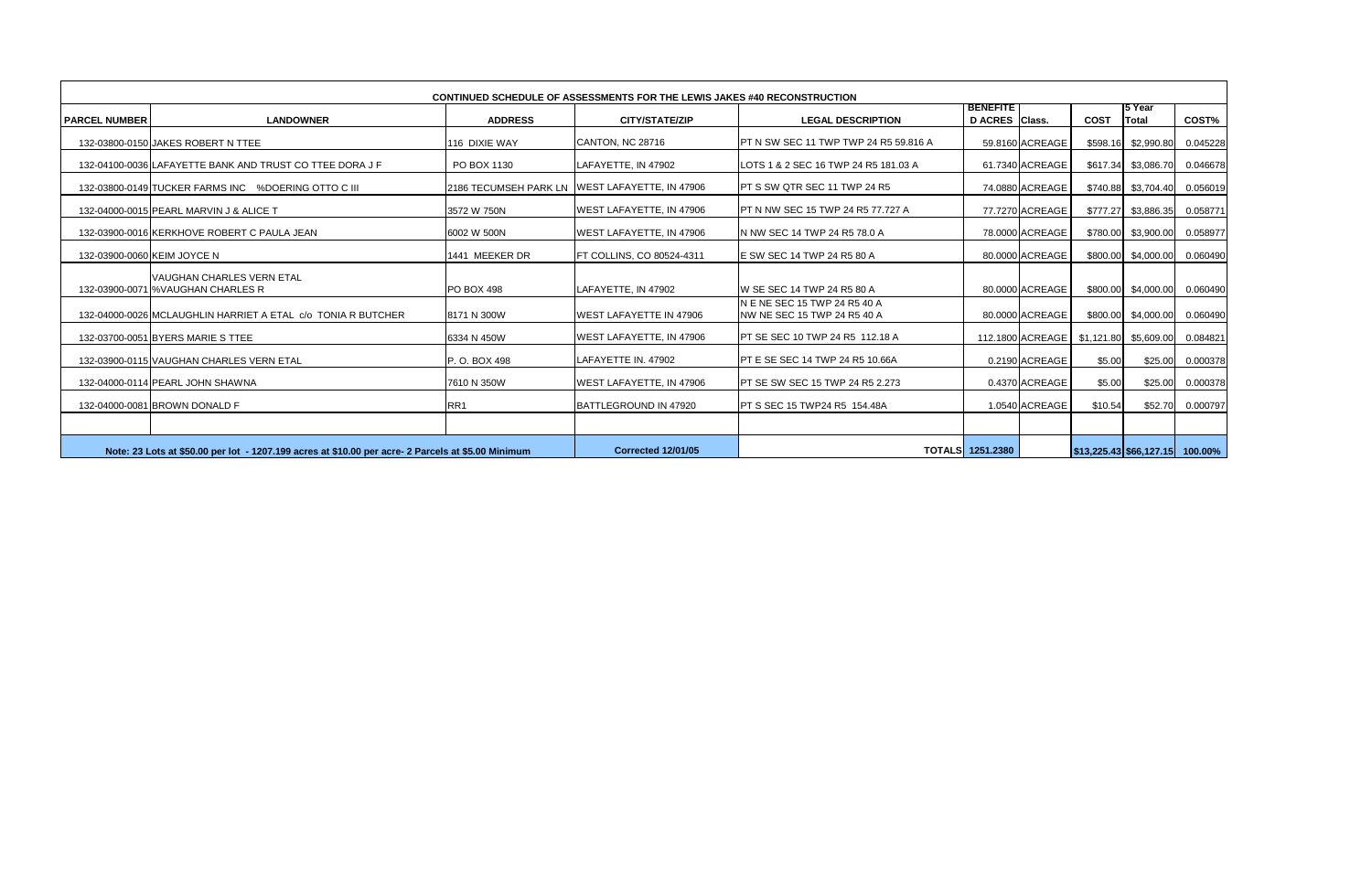|                      |                                                                                |                    |                                                                                  | SCHEDULE OF ASSESSMENTS FOR THE LEWIS JAKES #40 PERIODIC MAINTENANCE DURING RECONSTRUCTION PERIOD |                                  |                       |             |                  |
|----------------------|--------------------------------------------------------------------------------|--------------------|----------------------------------------------------------------------------------|---------------------------------------------------------------------------------------------------|----------------------------------|-----------------------|-------------|------------------|
|                      |                                                                                | <b>LEWIS JAKES</b> |                                                                                  |                                                                                                   |                                  |                       |             |                  |
|                      | <b>LEGAL DRAIN: DRAIN #40</b>                                                  |                    | <b>WABASH TOWNSHIP</b>                                                           |                                                                                                   |                                  |                       |             |                  |
|                      | RECONSTRUCTION OR MAINTENANCE: MAINTENANCE AFTER RECONSTRUCTION PERIOD         |                    |                                                                                  |                                                                                                   |                                  |                       |             |                  |
|                      | <b>WATERSHED ACREAGE (EXCLUDING LOTS): 1207.1990</b>                           |                    | 23 LOTS/ 44.039 LOT ACREAGE<br><b>TOTAL: 1251.238</b><br>(INCLUDING LOT ACREAGE) |                                                                                                   |                                  |                       |             |                  |
|                      |                                                                                |                    |                                                                                  |                                                                                                   |                                  |                       |             |                  |
|                      | COST PER ACRE (\$5.00 Minimum): \$2.00                                         |                    | \$2,618.16                                                                       |                                                                                                   |                                  |                       |             |                  |
|                      | <b>COST PER LOT: \$10.00</b><br>1 YEAR MAINTENANCE COST DURING RECONSTRUCTION: | \$2,848.16         | \$230.00<br>3 parcels at min. assmt.                                             |                                                                                                   |                                  |                       |             |                  |
| <b>PARCEL NUMBER</b> | <b>LANDOWNER</b>                                                               | <b>ADDRESS</b>     | <b>CITY/STATE/ZIP</b>                                                            | <b>LEGAL DESCRIPTION</b>                                                                          | <b>BENEFITED</b><br><b>ACRES</b> | <b>CLASSIFICATION</b> | <b>COST</b> | COST%            |
|                      | 132-04000-0060 HICKMAN JOHN L DORIS E                                          | 7764 N 300W        | WEST LAFAYETTE, IN 47906                                                         | PT S NE SEC 15 TWP 24 R5 .51 A                                                                    | 0.5100 LOT                       |                       | \$10.00     | 0.003523         |
|                      | 132-03901-0026 BENHAM SHIRLEY A                                                | P.O.BOX 4562       | LAFAYETTE IN. 47903                                                              | BENHAM MINOR SD LOT 2                                                                             | 0.5140 LOT                       |                       | \$10.00     | 0.003523         |
|                      | 132-03901-0015 VOORHEES JIMMY R                                                | 7221 N 225W        | WEST LAFAYETTE, IN 47906                                                         | BENHAM MINOR SD LOT 1                                                                             | 0.6550 LOT                       |                       | \$10.00     | 0.003523         |
|                      | 132-03700-0073 MASON DANIEL & HALL SANDRA                                      | 7750 N 350W        | WEST LAFAYETTE, IN 47906                                                         | <b>PT SW SEC 10 TWP 24 R5 .74 A</b>                                                               | 0.7400 LOT                       |                       | \$10.00     | 0.003523         |
|                      | 132-03900-0126 MORRISON JEFFERY A DANA L                                       | 2727 W 750N        | WEST LAFAYETTE, IN 47906                                                         | PT SE NW SEC 14 TWP 24 R5 1 A                                                                     | 1.0000 LOT                       |                       | \$10.00     | 0.003523         |
|                      | 132-03900-0137 LANNERD ROBERT E MARY JANE                                      | 2634 W 750N        | <b>WEST LAFAYETTE, IN 47906</b>                                                  | PT SE NW SEC 14 TWP 24 R5 1 A                                                                     | 1.0000LOT                        |                       | \$10.00     | 0.003523         |
|                      | 132-03800-0017 BUTCHER DALE R TONIA R                                          | 8171 N 300W        | WEST LAFAYETTE, IN 47906                                                         | S SW SEC 11 TWP 24 R5 1.313 A BY SURVEY                                                           | 1.3130 LOT                       |                       | \$10.00     | 0.003523         |
|                      | 132-03900-0148 LEWIS MARVIN & MICHELE                                          | 7606 N 250 W       | WEST LAFAYETTE, IN 47906                                                         | PT SE NW SEC 14 TWP 24 R5 .50 A<br>PT SE NW SEC 14 TWP 24 R5 .342 A                               | 1.3420 LOT                       |                       | \$10.00     | 0.003523         |
|                      | 132-03700-0106 SLAYTON EDWARD LEE CATHY MARIE                                  | 8490 N 350W        | WEST LAFAYETTE, IN 47906                                                         | A PT SW SEC 10 TWP 24 R5 2.203                                                                    | 1.5950LOT                        |                       | \$10.00     | 0.003523         |
|                      | 132-03800-0138 BUTCHER DALE R TONIA ANDERSEN                                   | 8171 N 300W        | WEST LAFAYETTE, IN 47906                                                         | PT S SW SEC 11 TWP 24 R5 1.74 A                                                                   | 1.7400 LOT                       |                       | \$10.00     | 0.003523         |
|                      | 132-03800-0182 ARMES ROCHARD M & MCNEELY TELLY G                               | 8333 N 300W        | WEST LAFAYETTE, IN 47906                                                         | PT NW SW SEC 11 TWP 24 R5 2.00 A                                                                  | 2.0000 LOT                       |                       | \$10.00     | 0.003523         |
|                      | 132-03800-0193 KORSCHOT JUDITH K JOSEPH CARL                                   | 8461 N 300W        | WEST LAFAYETTE, IN 47906                                                         | PT NW SW SEC 11 TWP 24 R5 2.00 A                                                                  | 2.0000 LOT                       |                       | \$10.00     | 0.003523         |
|                      | 132-03800-0204 NELSON KEITH E                                                  | 8241 N 300W        | WEST LAFAYETTE, IN 47906                                                         | PT NW SW SEC 11 TWP 24 R5 2.00 A                                                                  | 2.0000 LOT                       |                       | \$10.00     | 0.003523         |
|                      | 132-03800-0215 ONEAL NELS MARCINDA L                                           | 8251 N 300W        | WEST LAFAYETTE, IN 47906                                                         | PT NW SW SEC 11 TWP 24 R5 2.00 A                                                                  | 2.0000 LOT                       |                       |             | \$10.00 0.003523 |
|                      | 132-03900-0170 KERKHOVE STEVEN R DEBRA S                                       | 7901 N 300W        | WEST LAFAYETTE, IN 47906                                                         | PT N NW SEC 14 TWP 24 R5 2 A                                                                      | 2.0000 LOT                       |                       | \$10.00     | 0.003523         |
|                      | 132-03900-0236 FAWBUSH PHILLIP B & BETSY C                                     | 7002 N 50W         | WEST LAFAYETTE, IN 47906                                                         | <b>IPT SE NW SEC 14 TWP 24 R5 2.192 A</b>                                                         | 2.1920 LOT                       |                       |             | \$10.00 0.003523 |
|                      | 132-04000-0125 REDDING CATHY M                                                 | 7634 N 300W        | WEST LAFAYETTE, IN 47906                                                         | <b>PT SE NE SEC 15 TWP 24 R5 2.266 A</b>                                                          | 2.2660 LOT                       |                       | \$10.00     | 0.003523         |
|                      | 132-04000-0136 COLE JEFFREY E & JOYCE PEARL                                    | 7740 N 350W        | WEST LAFAYETTE, IN 47906                                                         | PT NE NW SEC 15 TWP 24 R5 2.273 A                                                                 | 2.2730 LOT                       |                       |             | \$10.00 0.003523 |
|                      | 132-03700-0084 LUETKEMEIER O W TTEE                                            | 7746 N 350W        | <b>WEST LAFAYETTE, IN 47906</b>                                                  | PT SW SEC 10 TWP 24 R5 2.31 A                                                                     | 2.3100 LOT                       |                       |             | \$10.00 0.003523 |
|                      |                                                                                |                    |                                                                                  |                                                                                                   |                                  |                       |             |                  |
|                      |                                                                                |                    |                                                                                  |                                                                                                   |                                  |                       |             |                  |
|                      |                                                                                |                    |                                                                                  |                                                                                                   |                                  |                       |             |                  |
|                      |                                                                                |                    |                                                                                  |                                                                                                   |                                  |                       |             |                  |
|                      |                                                                                |                    |                                                                                  |                                                                                                   |                                  |                       |             |                  |
|                      |                                                                                |                    |                                                                                  |                                                                                                   |                                  |                       |             |                  |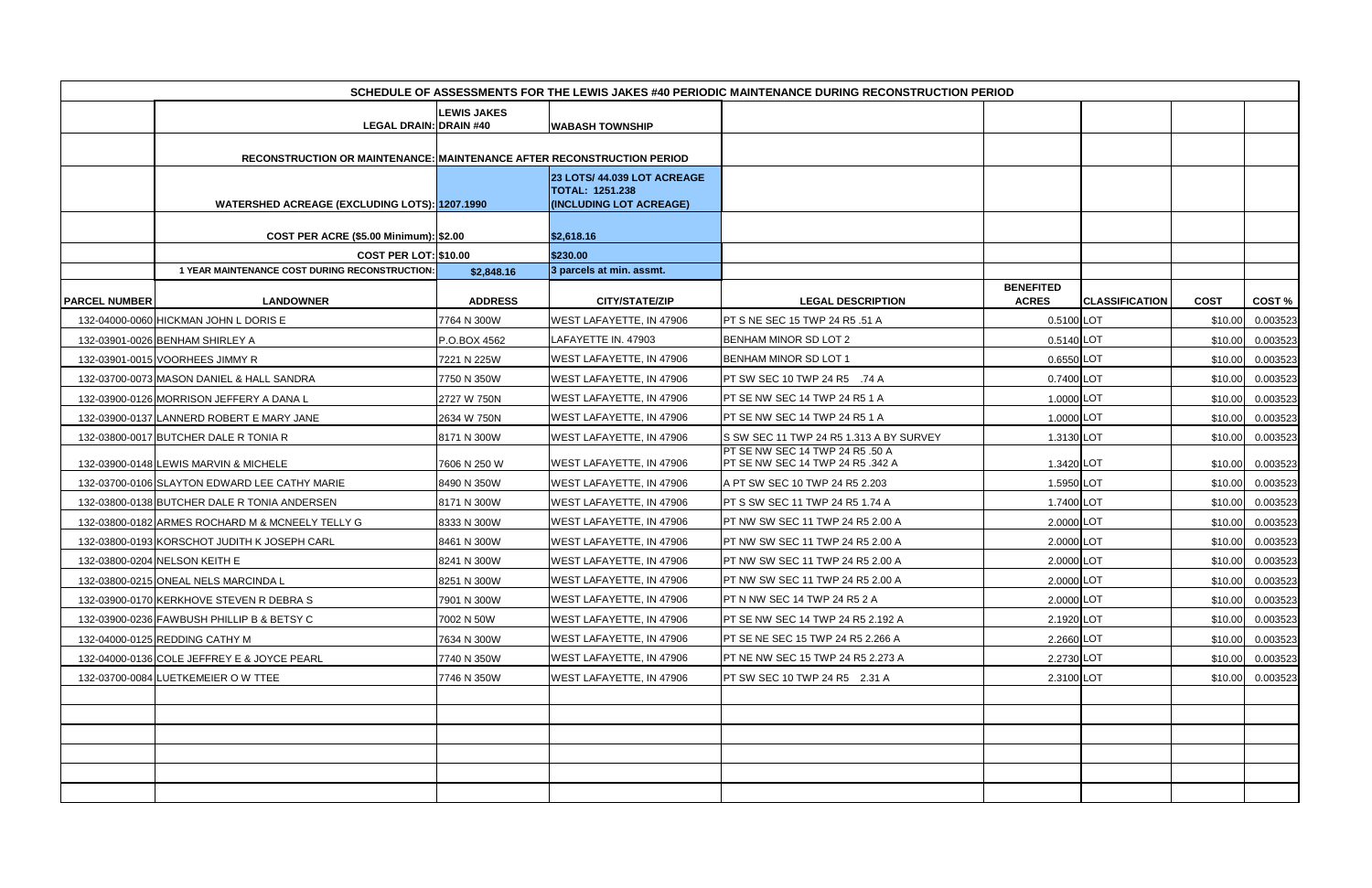|                             | SCHEDULE OF ASSESSMENTS FOR THE LEWIS JAKES #40 PERIODIC MAINTENANCE POST RECONSTRUCTION COST |                                    |                                                  |                                                                                                                     |                                  |                                    |                    |                      |  |  |  |
|-----------------------------|-----------------------------------------------------------------------------------------------|------------------------------------|--------------------------------------------------|---------------------------------------------------------------------------------------------------------------------|----------------------------------|------------------------------------|--------------------|----------------------|--|--|--|
| <b>PARCEL NUMBER</b>        | <b>LANDOWNER</b>                                                                              | <b>ADDRESS</b>                     | <b>CITY/STATE/ZIP</b>                            | <b>LEGAL DESCRIPTION</b>                                                                                            | <b>BENEFITED</b><br><b>ACRES</b> | <b>Classification</b>              | <b>COST</b>        | COST%                |  |  |  |
|                             | 132-03800-0105 KORSCHOT JUDITH K                                                              | 8461 N 300W                        | WEST LAFAYETTE, IN 47906                         | PT N SW SEC 11 TWP 24 R5 1.70 A<br><b>PT N SW SEC 11 TWP 24 R5 0.71 A</b>                                           | 2.4100 LOT                       |                                    | \$10.00            | 0.003523             |  |  |  |
|                             | 132-03800-0094 MEUNIER RYAN A                                                                 | 8231 N 300W                        |                                                  | WEST LAFAYETTE, IN 47906-9653 PT S SW SEC 11 TWP 24 R5 3.78 A                                                       | 3.7800 LOT                       |                                    | \$10.00            | 0.003523             |  |  |  |
|                             | 132-03900-0192 HELTON TINA L ETAL                                                             | 7600 N 250W                        | WEST LAFAYETTE, IN 47906                         | <b>PT SE NW SEC 14 TWP 24 R5 4.081 A</b>                                                                            | 4.0810 LOT                       |                                    | \$10.00            | 0.003523             |  |  |  |
|                             | 132-03900-0203 STORANDT SCOTT T                                                               | 7625 N 250W                        | WEST LAFAYETTE, IN 47906                         | PT SE NW SEC 14 TWP 24 R5 2.229 A<br>PT SE NW SEC 14 TWP 24 R5 2.089 A                                              | 4.3180 LOT                       |                                    | \$10.00            | 0.003523             |  |  |  |
|                             | 132-03900-0049 CLINGENPEEL STEVEN L & ANALEE F                                                | 2614 W. 750N                       | LAFAYETTE, IN 47906                              | <b>PT SE NW SEC 14 TWP 24 R5 5.222 A</b>                                                                            |                                  | 5.2220 ACREAGE                     | \$10.44            | 0.003680             |  |  |  |
|                             | 132-03700-0117 HAAN J PATRICK TRACI L                                                         | 8001 N 300W                        | WEST LAFAYETTE, IN 47906                         | <b>PT SE SEC 10 TWP 24 R5 5.279 A</b>                                                                               |                                  | 5.2790 ACREAGE                     | \$10.56            | 0.003720             |  |  |  |
|                             | 132-04400-0011 RILEY GUY PAUL ETAL C/O BANK ONE TRUST COMPANY P.O.BOX 380                     |                                    | LAFAYETTE IN 47902                               | N SIDE NW SEC 23 TWP 24 R5 70A                                                                                      |                                  | 9.0767 ACREAGE                     | \$18.15            | 0.006396             |  |  |  |
|                             | 132-03800-0072 COHEN JACK R                                                                   | PO BOX 1997                        | WEST LAFAYETTE, IN 47996                         | PT N SW SEC 11 TWP 24 R5 9.774 A                                                                                    |                                  | 9.7740 ACREAGE                     | \$19.55            | 0.006887             |  |  |  |
|                             | 132-03900-0225 MADREN BRUCE M & ESTHER F                                                      | 2620 W 750N                        | WEST LAFAYETTE, IN 47906                         | <b>PT SE NW SEC 14 TWP 24 R5 10.00 A</b>                                                                            |                                  | 10.0000 ACREAGE                    | \$20.00            | 0.007047             |  |  |  |
|                             | 132-04400-0022 BOEHNING STUART P TTEE WABASH LAND TRUST                                       | P.O.BOX 469                        | LAFAYETTE IN 47902-0469                          | PT W E SEC 23 TWP 24 R5 157.445A                                                                                    |                                  | 10.7785 ACREAGE                    | \$21.56            | 0.007595             |  |  |  |
| 132-03900-0093 KEIM JOYCE N | 132-03900-0214 MADREN TIMOTHY M & DIXIE E                                                     | 307 PINE VIEW LN<br>1441 MEEKER DR | LAFAYETTE, IN 47905<br>FT COLLINS, CO 80524-4311 | PT SE NW SEC 14 TWP 24 R5 11.386 A<br>PT W SW SEC 14 TWP 24 R5 60 A                                                 |                                  | 11.3860 ACREAGE<br>16.4130 ACREAGE | \$22.77<br>\$32.83 | 0.008023<br>0.011566 |  |  |  |
|                             |                                                                                               |                                    | LAFAYETTE, IN 47909-8162                         | SE SEC 11 TWP 24 R5 160 A                                                                                           |                                  |                                    |                    |                      |  |  |  |
|                             | 132-03800-0083 SHEPHERD PAUL W CO-TTEE BARBARA L CO-TTEE                                      | 4914 OSPREY CT                     |                                                  |                                                                                                                     |                                  | 18.2647 ACREAGE                    | \$36.53            | 0.012870             |  |  |  |
| 132-04000-0059 KEIM JOYCE N |                                                                                               | 1441 MEEKER DR                     | FT COLLINS, CO 80524-4311                        | PT SE SEC 15 TWP 24 R5 79.56 A                                                                                      |                                  | 18.8360 ACREAGE                    | \$37.67            | 0.013273             |  |  |  |
| 132-03900-0050 KEIM JOYCE N |                                                                                               | 1441 MEEKER DR                     | FT COLLINS, CO 80524-4311                        | N NW SW SEC 14 TWP 24 R5 20 A                                                                                       |                                  | 20.0000 ACREAGE                    | \$40.00            | 0.014093             |  |  |  |
|                             | 132-03600-0052 SLAYTON EDWARD L                                                               | 8490 N 350W                        | WEST LAFAYETTE, IN 47906                         | SE SEC 9 TWP 24 R5 179.911 A                                                                                        |                                  | 22.6460 ACREAGE                    | \$45.29            | 0.015958             |  |  |  |
|                             | 132-03700-0040 SLAYTON EDWARD L                                                               | 8490 N 350W                        | WEST LAFAYETTE, IN 47906                         | PT SW SEC 10 TWP 24 R5 31.333 A                                                                                     |                                  | 27.9700 ACREAGE                    | \$55.94            | 0.019709             |  |  |  |
|                             | 132-03900-0181 TIPPECANOE COUNTY BOARD OF COMMISSIONERS                                       | <b>20 N 3RD ST</b>                 | LAFAYETTE, IN 47901                              | ROADWAY 850N 750N 225W 250W 300W & 350W<br>SEC 10-11 14-15 11-14 10-15 TWP24 R5 32.3941 A<br>NOTE: not shown on map |                                  | 32.3941 ACREAGE                    | \$64.79            | 0.022827             |  |  |  |
|                             | 132-03700-0062 KORSCHOT JUDITH KAY                                                            | 8461 N 300W                        | WEST LAFAYETTE, IN 47906                         | NE SE SEC 10 TWP 24 R5 40 A                                                                                         |                                  | 40.0000 ACREAGE                    | \$80.00            | 0.028186             |  |  |  |
|                             | 132-03900-0038 MCLAUGHLIN HARRIETT ETAL % TONIA R BUTCHER                                     | 8171 N 300W                        | WEST LAFAYETTE, IN 47906                         | SW NW SEC 14 TWP 24 R5 40 A                                                                                         |                                  | 40.0000 ACREAGE                    | \$80.00            | 0.028186             |  |  |  |
|                             | 132-03700-0128 SLAYTON EDWARD L                                                               | 8490 N 350W                        | <b>WEST LAFAYETTE, IN 47906</b>                  | <b>PT SW SEC 10 TWP 24 R5 120.854 A</b>                                                                             |                                  | 47.8540 ACREAGE                    | \$95.71            | 0.033721             |  |  |  |
|                             | 132-04000-0070 HICKMAN DORIS E                                                                | 7764 N 300W                        | <b>WEST LAFAYETTE, IN 47906</b>                  | PT NE SEC 15 TWP 24 R5 77.224 A                                                                                     |                                  | 48.7890 ACREAGE                    |                    | \$97.58  0.034380    |  |  |  |
|                             | 132-04000-0092 PEARL MARVIN J                                                                 | 3572 W 750N                        | WEST LAFAYETTE, IN 47906                         | PT S NW SEC 15 TWP 24 R5 75.454 A                                                                                   |                                  | 50.6460 ACREAGE                    | \$101.29           | 0.035688             |  |  |  |
|                             | 132-03900-0027 HEDRICK WILLIAM J MARY E                                                       | 2232 W 750N                        | WEST LAFAYETTE, IN 47906                         | NE SEC 14 TWP 24 R5 160 A                                                                                           |                                  | 56.6150 ACREAGE                    | \$113.23           | 0.039894             |  |  |  |
|                             | 132-03800-0150 JAKES ROBERT N TTEE                                                            | 116 DIXIE WAY                      | CANTON, NC 28716                                 | <b>IPT N SW SEC 11 TWP TWP 24 R5 59.816 A</b>                                                                       |                                  | 59.8160 ACREAGE                    | \$119.63           | 0.042150             |  |  |  |
|                             | 132-04100-0036 LAFAYETTE BANK AND TRUST CO TTEE DORA J F                                      | PO BOX 1130                        | LAFAYETTE, IN 47902                              | LOTS 1 & 2 SEC 16 TWP 24 R5 181.03 A                                                                                |                                  | 61.7340 ACREAGE                    | \$123.47           | 0.043502             |  |  |  |
|                             | 132-03800-0149 TUCKER FARMS INC %DOERING OTTO C III                                           |                                    | 2186 TECUMSEH PARKWEST LAFAYETTE, IN 47906       | <b>PT S SW QTR SEC 11 TWP 24 R5</b>                                                                                 |                                  | 74.0880 ACREAGE                    | \$148.18           | 0.052207             |  |  |  |
|                             | 132-04000-0015 PEARL MARVIN J & ALICE T                                                       | 3572 W 750N                        | WEST LAFAYETTE, IN 47906                         | <b>PT N NW SEC 15 TWP 24 R5 77.727 A</b>                                                                            |                                  | 77.7270 ACREAGE                    | \$155.45           | 0.054771             |  |  |  |
|                             | 132-03900-0016 KERKHOVE ROBERT C PAULA JEAN                                                   | 6002 W 500N                        | WEST LAFAYETTE, IN 47906                         | N NW SEC 14 TWP 24 R5 78.0 A                                                                                        |                                  | 78.0000 ACREAGE                    | \$156.00           | 0.054964             |  |  |  |
| 132-03900-0060 KEIM JOYCE N |                                                                                               | 1441 MEEKER DR                     | FT COLLINS, CO 80524-4311                        | E SW SEC 14 TWP 24 R5 80 A                                                                                          |                                  | 80.0000 ACREAGE                    | \$160.00           | 0.056373             |  |  |  |
|                             |                                                                                               |                                    |                                                  |                                                                                                                     |                                  |                                    |                    |                      |  |  |  |
|                             |                                                                                               |                                    |                                                  |                                                                                                                     |                                  |                                    |                    |                      |  |  |  |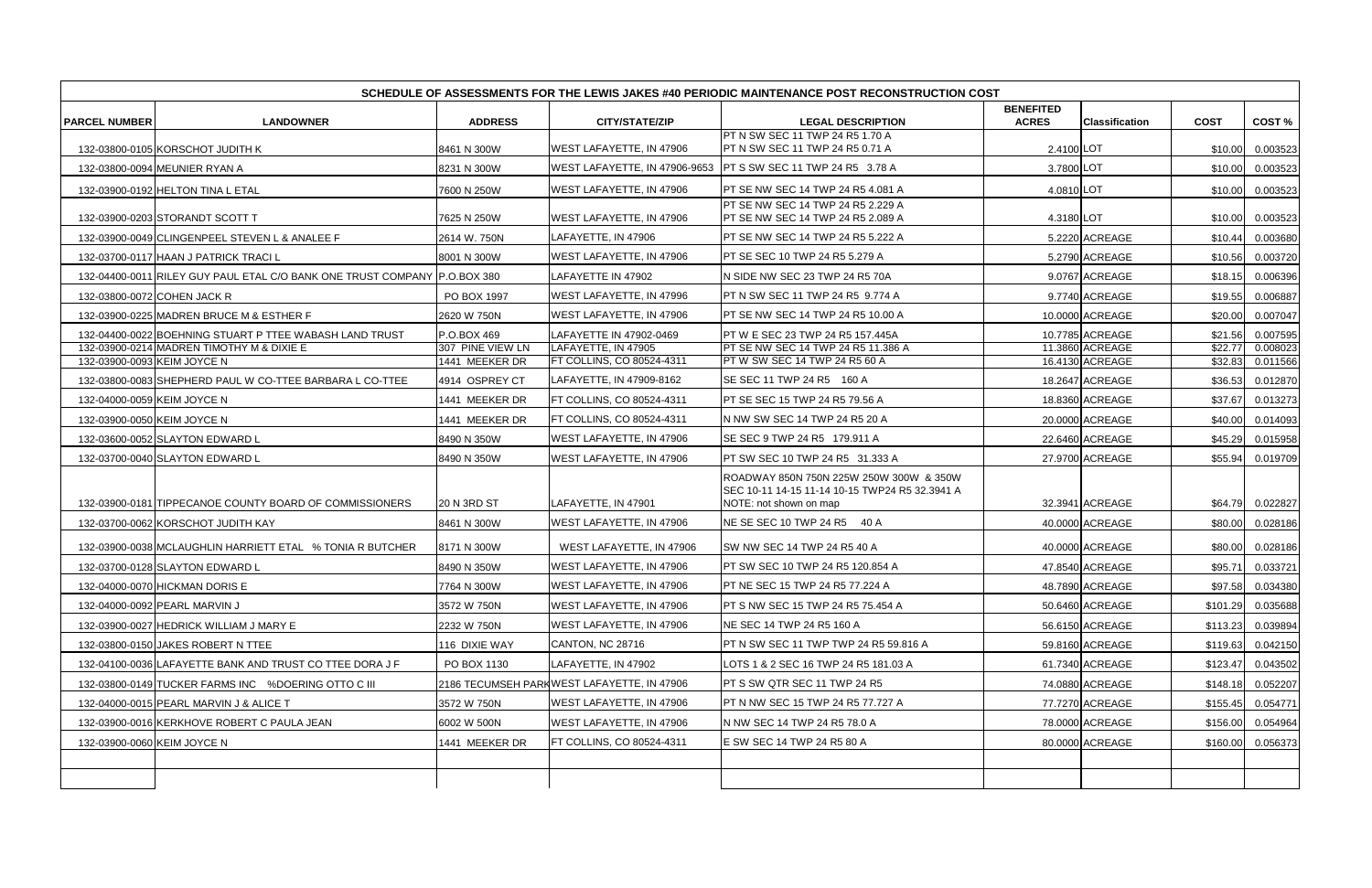|                       |                                                                                                   |                         |                                    | SCHEDULE OF ASSESSMENTS FOR THE LEWIS JAKES #40 PERIODIC MAINTENANCE POST RECONSTRUCTION COST |                                  |                        |             |          |
|-----------------------|---------------------------------------------------------------------------------------------------|-------------------------|------------------------------------|-----------------------------------------------------------------------------------------------|----------------------------------|------------------------|-------------|----------|
| <b>IPARCEL NUMBER</b> | <b>LANDOWNER</b>                                                                                  | <b>ADDRESS</b>          | <b>CITY/STATE/ZIP</b>              | <b>LEGAL DESCRIPTION</b>                                                                      | <b>BENEFITED</b><br><b>ACRES</b> | <b>ICLASSIFICATION</b> | <b>COST</b> | COST%    |
|                       | 132-03900-0071 VAUGHAN CHARLES VERN ETAL                                                          | I%VAUGHAN CHARLES 47902 | LAFAYETTE, IN<br><b>PO BOX 498</b> | IW SE SEC 14 TWP 24 R5 80 A                                                                   |                                  | 80.0000 ACREAGE        | \$160.00    | 0.056373 |
|                       | 132-04000-0026 MCLAUGHLIN HARRIET A ETAL C/O TONIA R BUTCHER                                      | 8171 N 300W             | <b>IWEST LAFAYETTE IN 47906</b>    | IN E NE SEC 15 TWP 24 R5 40 A<br><b>NW NE SEC 15 TWP 24 R5 40 A</b>                           |                                  | 80.0000 ACREAGE        | \$240.00    | 0.084559 |
|                       | 132-03700-0051 BYERS MARIE S TTEE                                                                 | 6334 N 450W             | WEST LAFAYETTE, IN 47906           | <b>IPT SE SEC 10 TWP 24 R5 112.18 A</b>                                                       |                                  | 112.1800 ACREAGE       | \$336.54    | 0.118573 |
|                       | 132-03900-0115 VAUGHAN CHARLES VERN ETAL                                                          | P. O. BOX 498           | <b>ILAFAYETTE IN. 47902</b>        | <b>IPT E SE SEC 14 TWP 24 R5 10.66A</b>                                                       |                                  | 0.2190 ACREAGE         | \$5.00      | 0.001762 |
|                       | 132-04000-0114 PEARL JOHN SHAWNA                                                                  | 7610 N 350W             | WEST LAFAYETTE, IN 47906           | IPT SE SW SEC 15 TWP 24 R5 2.273                                                              |                                  | 0.4370 ACREAGE         | \$5.00      | 0.001762 |
|                       | 132-04000-0081 BROWN DONALD F                                                                     | RR <sub>1</sub>         | <b>IBATTLEGROUND IN 47920</b>      | <b>IPT S SEC 15 TWP24 R5 154.48A</b>                                                          |                                  | 1.0540 ACREAGE         | \$5.00      | 0.001762 |
|                       |                                                                                                   |                         |                                    |                                                                                               |                                  |                        |             |          |
|                       | Note: 23 Lots at \$10.00 per lot - 1207.199 acres at \$2.00 per acre- 3 Parcels at \$5.00 Minimum | corrected 120105        | <b>TOTALS</b>                      | 1251.2380                                                                                     |                                  | \$2,838.24             | 100.00%     |          |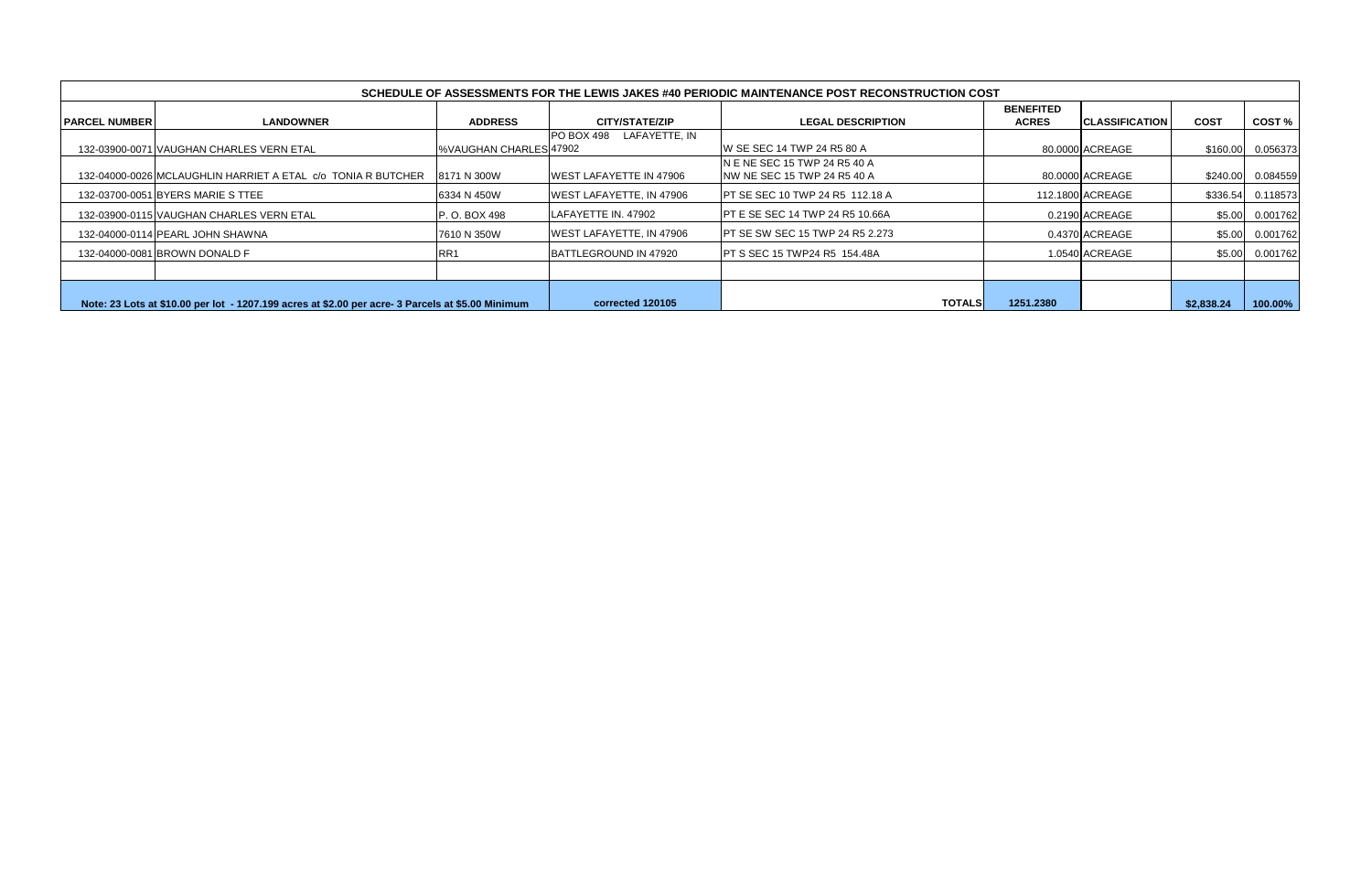|                      | SCHEDULE OF ASSESSMENTS FOR THE LEWIS JAKES #40 PERIODIC MAINTENANCE AFTER RECONSTRUCTION PERIOD |                    |                                                       |                                                                     |                                  |                       |             |                   |  |  |  |  |
|----------------------|--------------------------------------------------------------------------------------------------|--------------------|-------------------------------------------------------|---------------------------------------------------------------------|----------------------------------|-----------------------|-------------|-------------------|--|--|--|--|
|                      |                                                                                                  | <b>LEWIS JAKES</b> |                                                       |                                                                     |                                  |                       |             |                   |  |  |  |  |
|                      | <b>LEGAL DRAIN: DRAIN #40</b>                                                                    |                    | <b>WABASH TOWNSHIP</b>                                |                                                                     |                                  |                       |             |                   |  |  |  |  |
|                      | RECONSTRUCTION OR MAINTENANCE: MAINTENANCE AFTER RECONSTRUCTION PERIOD                           |                    |                                                       |                                                                     |                                  |                       |             |                   |  |  |  |  |
|                      |                                                                                                  |                    |                                                       | 8 year assmt. post reconst.                                         |                                  |                       |             |                   |  |  |  |  |
|                      |                                                                                                  |                    | 23 LOTS/ 44.039 LOT ACREAGE<br><b>TOTAL: 1251.238</b> |                                                                     |                                  |                       |             |                   |  |  |  |  |
|                      | <b>WATERSHED ACREAGE (EXCLUDING LOTS): 1207.1990</b>                                             |                    | (INCLUDING LOT ACREAGE)                               |                                                                     |                                  |                       |             |                   |  |  |  |  |
|                      | COST PER ACRE (\$5.00 Minimum): \$3.00                                                           |                    | \$3,359.29                                            |                                                                     |                                  |                       |             |                   |  |  |  |  |
|                      | <b>COST PER LOT: \$15.00</b>                                                                     |                    | \$345.00                                              |                                                                     |                                  |                       |             |                   |  |  |  |  |
|                      |                                                                                                  |                    |                                                       |                                                                     |                                  |                       |             |                   |  |  |  |  |
|                      | ANNUAL MAINTENANCE COST (POST RECONSTRUCTION): \$3,704.29                                        |                    | 3 parcels at min. assmt.                              |                                                                     |                                  |                       |             |                   |  |  |  |  |
| <b>PARCEL NUMBER</b> | <b>LANDOWNER</b>                                                                                 | <b>ADDRESS</b>     | <b>CITY/STATE/ZIP</b>                                 | <b>LEGAL DESCRIPTION</b>                                            | <b>BENEFITED</b><br><b>ACRES</b> | <b>CLASSIFICATION</b> | <b>COST</b> | COST %            |  |  |  |  |
|                      | 132-04000-0060 HICKMAN JOHN L DORIS E                                                            | 7764 N 300W        | WEST LAFAYETTE, IN 47906                              | PT S NE SEC 15 TWP 24 R5 .51 A                                      | 0.5100 LOT                       |                       | \$15.00     | 0.004049          |  |  |  |  |
|                      | 132-03901-0026 BENHAM SHIRLEY A                                                                  | P.O.BOX 4562       | LAFAYETTE IN. 47903                                   | <b>BENHAM MINOR SD LOT 2</b>                                        | 0.5140 LOT                       |                       | \$15.00     | 0.004049          |  |  |  |  |
|                      | 132-03901-0015 VOORHEES JIMMY R                                                                  | 7221 N 225W        | WEST LAFAYETTE, IN 47906                              | <b>BENHAM MINOR SD LOT 1</b>                                        | 0.6550 LOT                       |                       | \$15.00     | 0.004049          |  |  |  |  |
|                      | 132-03700-0073 MASON DANIEL & HALL SANDRA                                                        | 7750 N 350W        | WEST LAFAYETTE, IN 47906                              | <b>PT SW SEC 10 TWP 24 R5 .74 A</b>                                 | 0.7400 LOT                       |                       | \$15.00     | 0.004049          |  |  |  |  |
|                      | 132-03900-0126 MORRISON JEFFERY A DANA L                                                         | 2727 W 750N        | WEST LAFAYETTE, IN 47906                              | PT SE NW SEC 14 TWP 24 R5 1 A                                       | 1.0000 LOT                       |                       | \$15.00     | 0.004049          |  |  |  |  |
|                      | 132-03900-0137 LANNERD ROBERT E MARY JANE                                                        | 2634 W 750N        | WEST LAFAYETTE, IN 47906                              | <b>PT SE NW SEC 14 TWP 24 R5 1 A</b>                                | 1.0000 LOT                       |                       | \$15.00     | 0.004049          |  |  |  |  |
|                      | 132-03800-0017 BUTCHER DALE R TONIA R                                                            | 8171 N 300W        | WEST LAFAYETTE, IN 47906                              | S SW SEC 11 TWP 24 R5 1.313 A BY SURVEY                             | 1.3130 LOT                       |                       | \$15.00     | 0.004049          |  |  |  |  |
|                      | 132-03900-0148 LEWIS MARVIN & MICHELE                                                            | 7606 N 250 W       | WEST LAFAYETTE, IN 47906                              | PT SE NW SEC 14 TWP 24 R5 .50 A<br>PT SE NW SEC 14 TWP 24 R5 .342 A | 1.3420 LOT                       |                       | \$15.00     | 0.004049          |  |  |  |  |
|                      | 132-03700-0106 SLAYTON EDWARD LEE CATHY MARIE                                                    | 8490 N 350W        | WEST LAFAYETTE, IN 47906                              | A PT SW SEC 10 TWP 24 R5 2.203                                      | 1.5950 LOT                       |                       | \$15.00     | 0.004049          |  |  |  |  |
|                      | 132-03800-0138 BUTCHER DALE R TONIA ANDERSEN                                                     | 8171 N 300W        | WEST LAFAYETTE, IN 47906                              | <b>PT S SW SEC 11 TWP 24 R5 1.74 A</b>                              | 1.7400 LOT                       |                       | \$15.00     | 0.004049          |  |  |  |  |
|                      | 132-03800-0182 ARMES ROCHARD M & MCNEELY TELLY G                                                 | 8333 N 300W        | WEST LAFAYETTE, IN 47906                              | PT NW SW SEC 11 TWP 24 R5 2.00 A                                    | 2.0000 LOT                       |                       | \$15.00     | 0.004049          |  |  |  |  |
|                      | 132-03800-0193 KORSCHOT JUDITH K JOSEPH CARL                                                     | 8461 N 300W        | WEST LAFAYETTE, IN 47906                              | <b>IPT NW SW SEC 11 TWP 24 R5 2.00 A</b>                            | 2.0000 LOT                       |                       | \$15.00     | 0.004049          |  |  |  |  |
|                      | 132-03800-0204 NELSON KEITH E                                                                    | 8241 N 300W        | <b>WEST LAFAYETTE, IN 47906</b>                       | PT NW SW SEC 11 TWP 24 R5 2.00 A                                    | 2.0000 LOT                       |                       |             | \$15.00  0.004049 |  |  |  |  |
|                      | 132-03800-0215 ONEAL NELS MARCINDA L                                                             | 8251 N 300W        | WEST LAFAYETTE, IN 47906                              | PT NW SW SEC 11 TWP 24 R5 2.00 A                                    | 2.0000 LOT                       |                       | \$15.00     | 0.004049          |  |  |  |  |
|                      | 132-03900-0170 KERKHOVE STEVEN R DEBRA S                                                         | 7901 N 300W        | WEST LAFAYETTE, IN 47906                              | PT N NW SEC 14 TWP 24 R5 2 A                                        | 2.0000 LOT                       |                       | \$15.00     | 0.004049          |  |  |  |  |
|                      | 132-03900-0236 FAWBUSH PHILLIP B & BETSY C                                                       | 7002 N 50W         | WEST LAFAYETTE, IN 47906                              | <b>PT SE NW SEC 14 TWP 24 R5 2.192 A</b>                            | 2.1920 LOT                       |                       | \$15.00     | 0.004049          |  |  |  |  |
|                      | 132-04000-0125 REDDING CATHY M                                                                   | 7634 N 300W        | <b>WEST LAFAYETTE, IN 47906</b>                       | <b>PT SE NE SEC 15 TWP 24 R5 2.266 A</b>                            | 2.2660 LOT                       |                       | \$15.00     | 0.004049          |  |  |  |  |
|                      | 132-04000-0136 COLE JEFFREY E & JOYCE PEARL                                                      | 7740 N 350W        | WEST LAFAYETTE, IN 47906                              | <b>PT NE NW SEC 15 TWP 24 R5 2.273 A</b>                            | 2.2730 LOT                       |                       | \$15.00     | 0.004049          |  |  |  |  |
|                      | 132-03700-0084 LUETKEMEIER O W TTEE                                                              | 7746 N 350W        | WEST LAFAYETTE, IN 47906                              | PT SW SEC 10 TWP 24 R5 2.31 A                                       | 2.3100 LOT                       |                       | \$15.00     | 0.004049          |  |  |  |  |
|                      |                                                                                                  |                    |                                                       |                                                                     |                                  |                       |             |                   |  |  |  |  |
|                      |                                                                                                  |                    |                                                       |                                                                     |                                  |                       |             |                   |  |  |  |  |
|                      |                                                                                                  |                    |                                                       |                                                                     |                                  |                       |             |                   |  |  |  |  |
|                      |                                                                                                  |                    |                                                       |                                                                     |                                  |                       |             |                   |  |  |  |  |
|                      |                                                                                                  |                    |                                                       |                                                                     |                                  |                       |             |                   |  |  |  |  |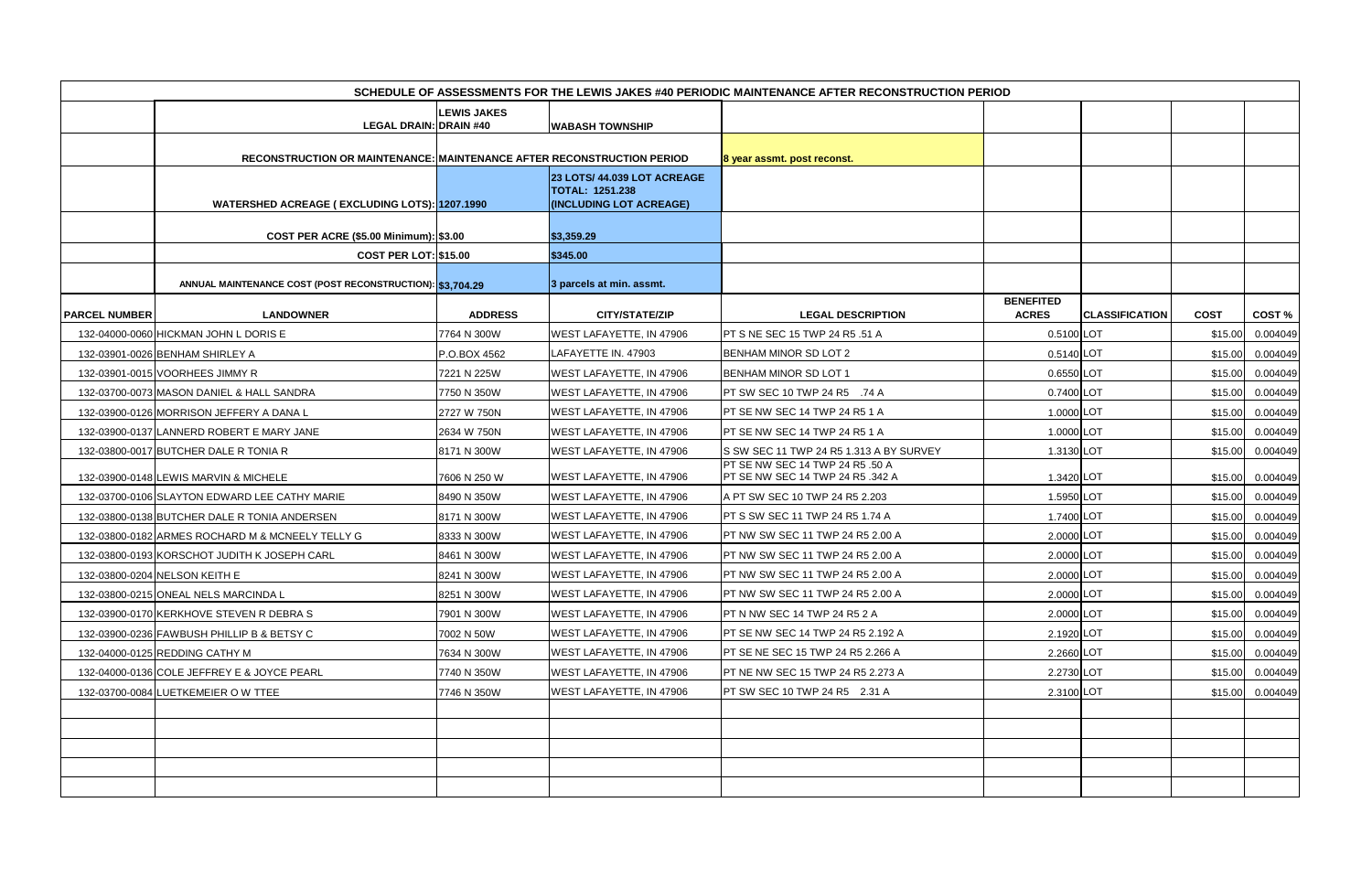|                             |                                                                           |                                    |                                                  | SCHEDULE OF ASSESSMENTS FOR THE LEWIS JAKES #40 PERIODIC MAINTENANCE POST RECONSTRUCTION COST                       |                                  |                                    |                    |                      |
|-----------------------------|---------------------------------------------------------------------------|------------------------------------|--------------------------------------------------|---------------------------------------------------------------------------------------------------------------------|----------------------------------|------------------------------------|--------------------|----------------------|
| <b>PARCEL NUMBER</b>        | <b>LANDOWNER</b>                                                          | <b>ADDRESS</b>                     | <b>CITY/STATE/ZIP</b>                            | <b>LEGAL DESCRIPTION</b>                                                                                            | <b>BENEFITED</b><br><b>ACRES</b> | <b>Classification</b>              | <b>COST</b>        | COST%                |
|                             | 132-03800-0105 KORSCHOT JUDITH K                                          | 8461 N 300W                        | WEST LAFAYETTE, IN 47906                         | PT N SW SEC 11 TWP 24 R5 1.70 A<br><b>PT N SW SEC 11 TWP 24 R5 0.71 A</b>                                           | 2.4100 LOT                       |                                    | \$15.00            | 0.004049             |
|                             | 132-03800-0094 MEUNIER RYAN A                                             | 8231 N 300W                        |                                                  | WEST LAFAYETTE, IN 47906-9653 PT S SW SEC 11 TWP 24 R5 3.78 A                                                       | 3.7800 LOT                       |                                    | \$15.00            | 0.004049             |
|                             | 132-03900-0192 HELTON TINA L ETAL                                         | 7600 N 250W                        | WEST LAFAYETTE, IN 47906                         | <b>PT SE NW SEC 14 TWP 24 R5 4.081 A</b>                                                                            | 4.0810 LOT                       |                                    | \$15.00            | 0.004049             |
|                             | 132-03900-0203 STORANDT SCOTT T                                           | 7625 N 250W                        | WEST LAFAYETTE, IN 47906                         | PT SE NW SEC 14 TWP 24 R5 2.229 A<br>PT SE NW SEC 14 TWP 24 R5 2.089 A                                              | 4.3180 LOT                       |                                    | \$15.00            | 0.004049             |
|                             | 132-03900-0049 CLINGENPEEL STEVEN L & ANALEE F                            | 2614 W. 750N                       | LAFAYETTE, IN 47906                              | <b>PT SE NW SEC 14 TWP 24 R5 5.222 A</b>                                                                            |                                  | 5.2220 ACREAGE                     | \$15.67            | 0.004229             |
|                             | 132-03700-0117 HAAN J PATRICK TRACI L                                     | 8001 N 300W                        | WEST LAFAYETTE, IN 47906                         | <b>PT SE SEC 10 TWP 24 R5 5.279 A</b>                                                                               |                                  | 5.2790 ACREAGE                     | \$15.84            | 0.004275             |
|                             | 132-04400-0011 RILEY GUY PAUL ETAL C/O BANK ONE TRUST COMPANY P.O.BOX 380 |                                    | LAFAYETTE IN 47902                               | N SIDE NW SEC 23 TWP 24 R5 70A                                                                                      |                                  | 9.0767 ACREAGE                     | \$27.23            | 0.007351             |
|                             | 132-03800-0072 COHEN JACK R                                               | PO BOX 1997                        | WEST LAFAYETTE, IN 47996                         | PT N SW SEC 11 TWP 24 R5 9.774 A                                                                                    |                                  | 9.7740 ACREAGE                     | \$29.32            | 0.007916             |
|                             | 132-03900-0225 MADREN BRUCE M & ESTHER F                                  | 2620 W 750N                        | WEST LAFAYETTE, IN 47906                         | <b>PT SE NW SEC 14 TWP 24 R5 10.00 A</b>                                                                            |                                  | 10.0000 ACREAGE                    | \$30.00            | 0.008099             |
|                             | 132-04400-0022 BOEHNING STUART P TTEE WABASH LAND TRUST                   | P.O.BOX 469                        | LAFAYETTE IN 47902-0469                          | PT W E SEC 23 TWP 24 R5 157.445A                                                                                    |                                  | 10.7785 ACREAGE                    | \$32.34            | 0.008729             |
| 132-03900-0093 KEIM JOYCE N | 132-03900-0214 MADREN TIMOTHY M & DIXIE E                                 | 307 PINE VIEW LN<br>1441 MEEKER DR | LAFAYETTE, IN 47905<br>FT COLLINS, CO 80524-4311 | PT SE NW SEC 14 TWP 24 R5 11.386 A<br>PT W SW SEC 14 TWP 24 R5 60 A                                                 |                                  | 11.3860 ACREAGE<br>16.4130 ACREAGE | \$34.16<br>\$49.24 | 0.009221<br>0.013292 |
|                             |                                                                           |                                    | LAFAYETTE, IN 47909-8162                         | SE SEC 11 TWP 24 R5 160 A                                                                                           |                                  |                                    |                    |                      |
|                             | 132-03800-0083 SHEPHERD PAUL W CO-TTEE BARBARA L CO-TTEE                  | 4914 OSPREY CT                     |                                                  |                                                                                                                     |                                  | 18.2647 ACREAGE                    | \$54.79            | 0.014792             |
| 132-04000-0059 KEIM JOYCE N |                                                                           | 1441 MEEKER DR                     | FT COLLINS, CO 80524-4311                        | PT SE SEC 15 TWP 24 R5 79.56 A                                                                                      |                                  | 18.8360 ACREAGE                    | \$56.51            | 0.015255             |
| 132-03900-0050 KEIM JOYCE N |                                                                           | 1441 MEEKER DR                     | FT COLLINS, CO 80524-4311                        | N NW SW SEC 14 TWP 24 R5 20 A                                                                                       |                                  | 20.0000 ACREAGE                    | \$60.00            | 0.016197             |
|                             | 132-03600-0052 SLAYTON EDWARD L                                           | 8490 N 350W                        | WEST LAFAYETTE, IN 47906                         | SE SEC 9 TWP 24 R5 179.911 A                                                                                        |                                  | 22.6460 ACREAGE                    | \$67.94            | 0.018340             |
|                             | 132-03700-0040 SLAYTON EDWARD L                                           | 8490 N 350W                        | WEST LAFAYETTE, IN 47906                         | PT SW SEC 10 TWP 24 R5 31.333 A                                                                                     |                                  | 27.9700 ACREAGE                    | \$83.91            | 0.022652             |
|                             | 132-03900-0181 TIPPECANOE COUNTY BOARD OF COMMISSIONERS                   | <b>20 N 3RD ST</b>                 | LAFAYETTE, IN 47901                              | ROADWAY 850N 750N 225W 250W 300W & 350W<br>SEC 10-11 14-15 11-14 10-15 TWP24 R5 32.3941 A<br>NOTE: not shown on map |                                  | 32.3941 ACREAGE                    | \$97.18            | 0.026235             |
|                             | 132-03700-0062 KORSCHOT JUDITH KAY                                        | 8461 N 300W                        | WEST LAFAYETTE, IN 47906                         | NE SE SEC 10 TWP 24 R5 40 A                                                                                         |                                  | 40.0000 ACREAGE                    | \$120.00           | 0.032395             |
|                             | 132-03900-0038 MCLAUGHLIN HARRIETT ETAL % TONIA R BUTCHER                 | 8171 N 300W                        | WEST LAFAYETTE, IN 47906                         | SW NW SEC 14 TWP 24 R5 40 A                                                                                         |                                  | 40.0000 ACREAGE                    | \$120.00           | 0.032395             |
|                             | 132-03700-0128 SLAYTON EDWARD L                                           | 8490 N 350W                        | <b>WEST LAFAYETTE, IN 47906</b>                  | <b>PT SW SEC 10 TWP 24 R5 120.854 A</b>                                                                             |                                  | 47.8540 ACREAGE                    | \$143.56           | 0.038756             |
|                             | 132-04000-0070 HICKMAN DORIS E                                            | 7764 N 300W                        | <b>WEST LAFAYETTE, IN 47906</b>                  | PT NE SEC 15 TWP 24 R5 77.224 A                                                                                     |                                  | 48.7890 ACREAGE                    |                    | \$146.37 0.039513    |
|                             | 132-04000-0092 PEARL MARVIN J                                             | 3572 W 750N                        | WEST LAFAYETTE, IN 47906                         | PT S NW SEC 15 TWP 24 R5 75.454 A                                                                                   |                                  | 50.6460 ACREAGE                    | \$151.94           | 0.041017             |
|                             | 132-03900-0027 HEDRICK WILLIAM J MARY E                                   | 2232 W 750N                        | WEST LAFAYETTE, IN 47906                         | NE SEC 14 TWP 24 R5 160 A                                                                                           |                                  | 56.6150 ACREAGE                    | \$169.85           | 0.045851             |
|                             | 132-03800-0150 JAKES ROBERT N TTEE                                        | 116 DIXIE WAY                      | CANTON, NC 28716                                 | <b>IPT N SW SEC 11 TWP TWP 24 R5 59.816 A</b>                                                                       |                                  | 59.8160 ACREAGE                    | \$179.45           | 0.048443             |
|                             | 132-04100-0036 LAFAYETTE BANK AND TRUST CO TTEE DORA J F                  | PO BOX 1130                        | LAFAYETTE, IN 47902                              | LOTS 1 & 2 SEC 16 TWP 24 R5 181.03 A                                                                                |                                  | 61.7340 ACREAGE                    | \$185.20           | 0.049997             |
|                             | 132-03800-0149 TUCKER FARMS INC %DOERING OTTO C III                       |                                    | 2186 TECUMSEH PARKWEST LAFAYETTE, IN 47906       | <b>PT S SW QTR SEC 11 TWP 24 R5</b>                                                                                 |                                  | 74.0880 ACREAGE                    | \$222.26           | 0.060002             |
|                             | 132-04000-0015 PEARL MARVIN J & ALICE T                                   | 3572 W 750N                        | WEST LAFAYETTE, IN 47906                         | <b>PT N NW SEC 15 TWP 24 R5 77.727 A</b>                                                                            |                                  | 77.7270 ACREAGE                    | \$233.18           | 0.062949             |
|                             | 132-03900-0016 KERKHOVE ROBERT C PAULA JEAN                               | 6002 W 500N                        | WEST LAFAYETTE, IN 47906                         | N NW SEC 14 TWP 24 R5 78.0 A                                                                                        |                                  | 78.0000 ACREAGE                    | \$234.00           | 0.063170             |
| 132-03900-0060 KEIM JOYCE N |                                                                           | 1441 MEEKER DR                     | FT COLLINS, CO 80524-4311                        | E SW SEC 14 TWP 24 R5 80 A                                                                                          |                                  | 80.0000 ACREAGE                    | \$240.00           | 0.064790             |
|                             |                                                                           |                                    |                                                  |                                                                                                                     |                                  |                                    |                    |                      |
|                             |                                                                           |                                    |                                                  |                                                                                                                     |                                  |                                    |                    |                      |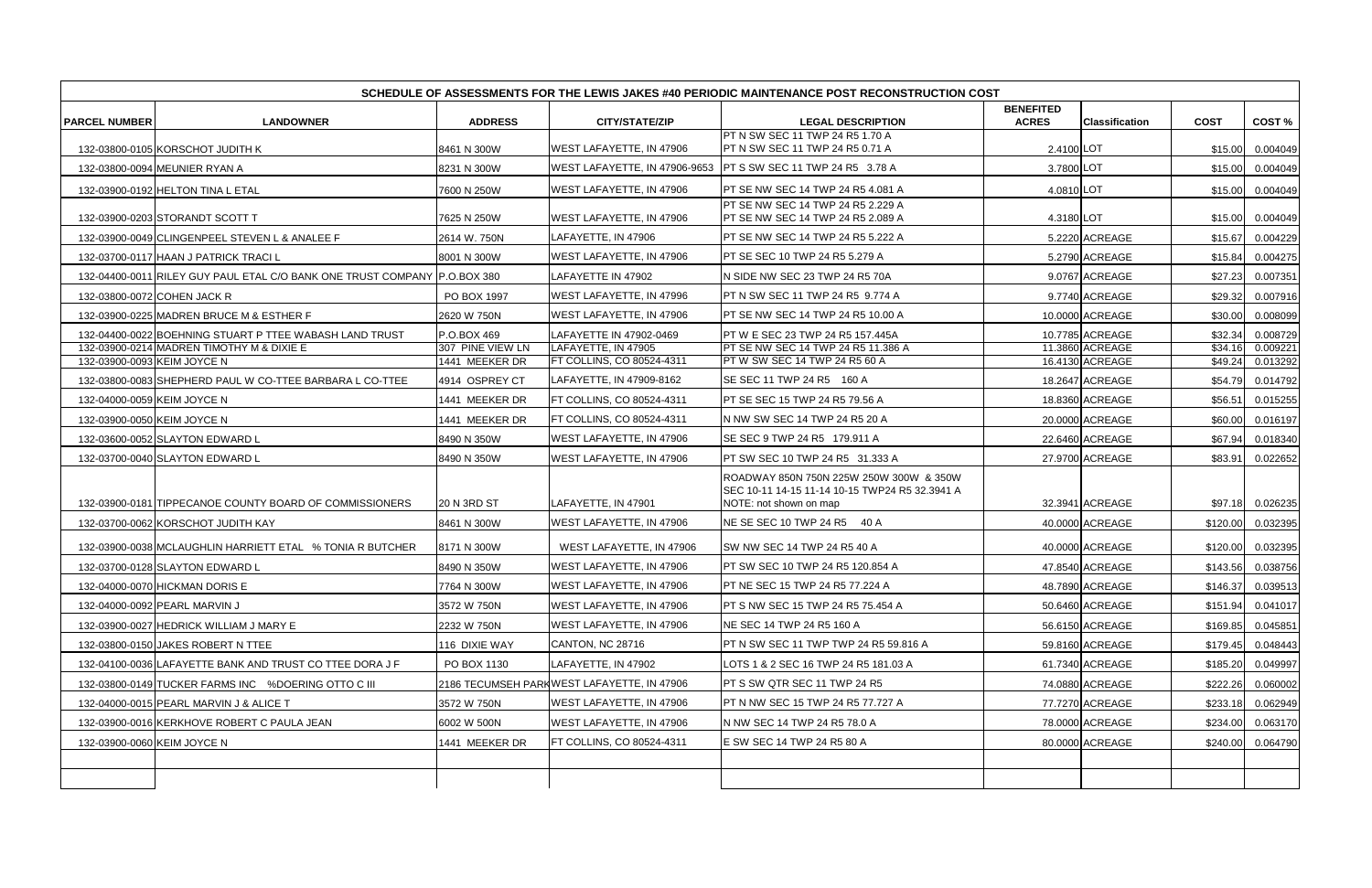|                        |                                                                                                   |                           |                                    | SCHEDULE OF ASSESSMENTS FOR THE LEWIS JAKES #40 PERIODIC MAINTENANCE POST RECONSTRUCTION COST |                                  |                       |             |          |
|------------------------|---------------------------------------------------------------------------------------------------|---------------------------|------------------------------------|-----------------------------------------------------------------------------------------------|----------------------------------|-----------------------|-------------|----------|
| <b>IPARCEL NUMBERI</b> | <b>LANDOWNER</b>                                                                                  | <b>ADDRESS</b>            | <b>CITY/STATE/ZIP</b>              | <b>LEGAL DESCRIPTION</b>                                                                      | <b>BENEFITED</b><br><b>ACRES</b> | <b>CLASSIFICATION</b> | <b>COST</b> | COST%    |
|                        | 132-03900-0071 VAUGHAN CHARLES VERN ETAL                                                          | I%VAUGHAN CHARLES 47902   | LAFAYETTE, IN<br><b>PO BOX 498</b> | IW SE SEC 14 TWP 24 R5 80 A                                                                   |                                  | 80.0000 ACREAGE       | \$160.00    | 0.043193 |
|                        | 132-04000-0026 MCLAUGHLIN HARRIET A ETAL c/o TONIA R BUTCHER                                      | 8171 N 300W               | <b>WEST LAFAYETTE IN 47906</b>     | IN E NE SEC 15 TWP 24 R5 40 A<br><b>NW NE SEC 15 TWP 24 R5 40 A</b>                           |                                  | 80.0000 ACREAGE       | \$160.00    | 0.043193 |
|                        | 132-03700-0051 BYERS MARIE S TTEE                                                                 | 6334 N 450W               | WEST LAFAYETTE, IN 47906           | <b>PT SE SEC 10 TWP 24 R5 112.18 A</b>                                                        |                                  | 112.1800 ACREAGE      | \$224.36    | 0.060568 |
|                        | 132-03900-0115 VAUGHAN CHARLES VERN ETAL                                                          | <b>P.O. BOX 498</b>       | LAFAYETTE IN. 47902                | <b>IPT E SE SEC 14 TWP 24 R5 10.66A</b>                                                       |                                  | 0.2190 ACREAGE        | \$5.00      | 0.001350 |
|                        | 132-04000-0114 PEARL JOHN SHAWNA                                                                  | 7610 N 350W               | <b>WEST LAFAYETTE, IN 47906</b>    | <b>IPT SE SW SEC 15 TWP 24 R5 2.273</b>                                                       |                                  | 0.4370 ACREAGE        | \$5.00      | 0.001350 |
|                        | 132-04000-0081 BROWN DONALD F                                                                     | RR <sub>1</sub>           | <b>IBATTLEGROUND IN 47920</b>      | <b>IPT S SEC 15 TWP24 R5 154.48A</b>                                                          |                                  | 1.0540 ACREAGE        | \$5.00      | 0.001350 |
|                        |                                                                                                   |                           |                                    |                                                                                               |                                  |                       |             |          |
|                        | Note: 23 lots at \$15.00 per lot - 1207.199 acres at \$3.00 per acre- 3 Parcels at \$5.00 Minimum | <b>Corrected 12/01/05</b> | <b>TOTALS</b>                      | 1251.2380                                                                                     |                                  | \$3,704.29            | 100.00%     |          |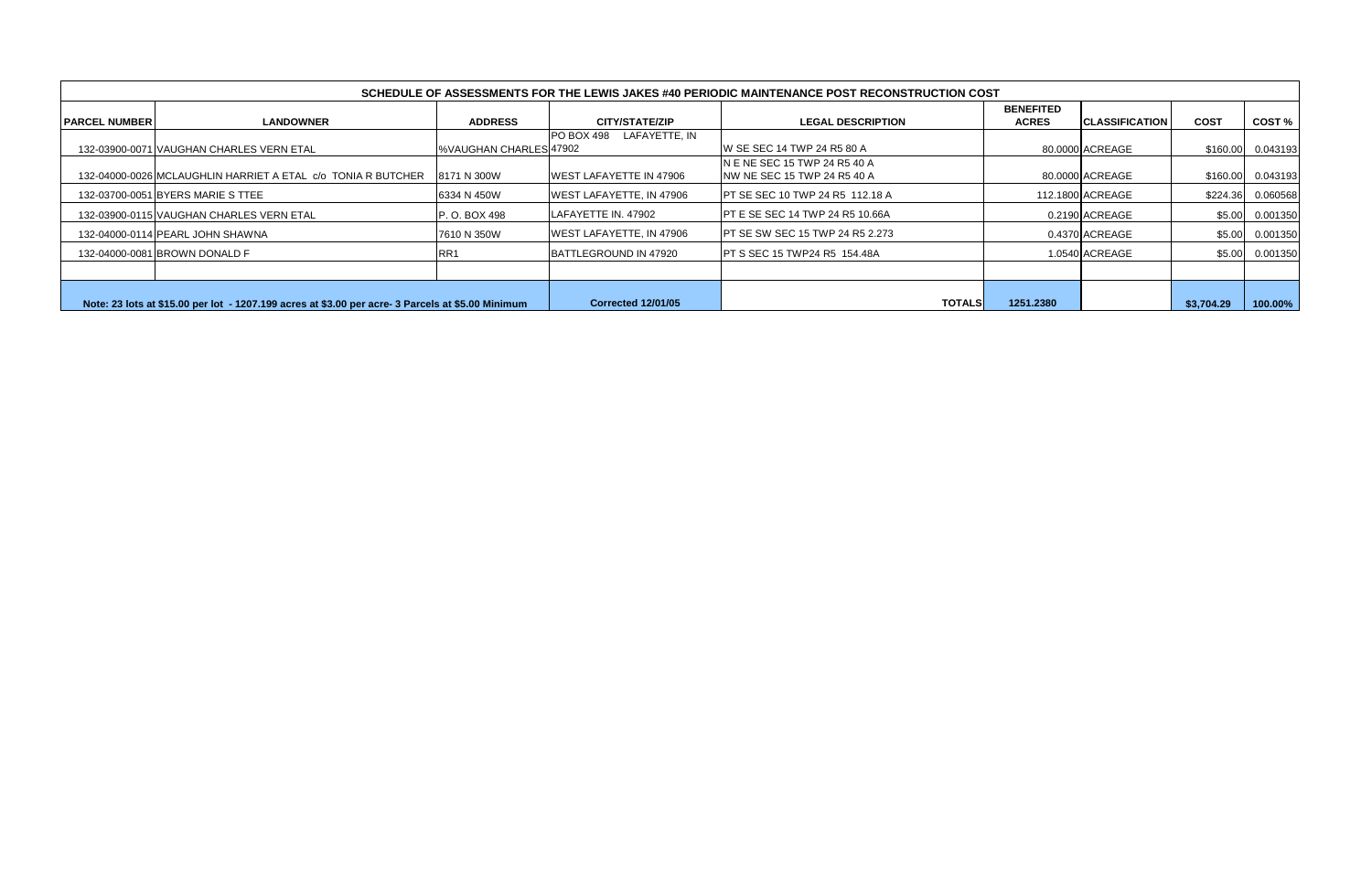|                      | SCHEDULE OF ASSESSMENTS FOR THE LEWIS JAKES #40 RECONSTRUCTION |                                    |                                                                                   |                                                                     |                                  |                       |             |  |  |  |  |  |  |
|----------------------|----------------------------------------------------------------|------------------------------------|-----------------------------------------------------------------------------------|---------------------------------------------------------------------|----------------------------------|-----------------------|-------------|--|--|--|--|--|--|
|                      |                                                                | <b>DRAIN</b><br><b>LEWIS JAKES</b> |                                                                                   |                                                                     |                                  |                       |             |  |  |  |  |  |  |
|                      | LEGAL DRAIN: #40                                               |                                    | <b>WABASH TOWNSHIP</b>                                                            |                                                                     |                                  |                       |             |  |  |  |  |  |  |
|                      | <b>RECONSTRUCTION OR MAINTENANCE: RECONSTRUCTION</b>           |                                    |                                                                                   |                                                                     |                                  |                       |             |  |  |  |  |  |  |
|                      |                                                                |                                    |                                                                                   |                                                                     |                                  |                       |             |  |  |  |  |  |  |
|                      | WATERSHED ACREAGE/LOTS: 1249.7855 ACREAGE                      |                                    | <b>28 LOTS/53.8966 LOT ACREAGE</b><br>TOTAL: 1303.6821<br>(INCLUDING LOT ACREAGE) |                                                                     |                                  |                       |             |  |  |  |  |  |  |
|                      |                                                                |                                    |                                                                                   |                                                                     |                                  |                       |             |  |  |  |  |  |  |
|                      | COST PER ACRE(\$5.00 Minimum): \$10.00                         |                                    | \$12,501.29                                                                       |                                                                     |                                  |                       |             |  |  |  |  |  |  |
|                      | <b>COST PER LOT: \$50.00</b>                                   |                                    | \$1,400.00                                                                        |                                                                     |                                  |                       |             |  |  |  |  |  |  |
|                      | 1 YEAR RECONSTRUCTION COST: \$13,901.29                        |                                    | 2 parcels at min. assmt.                                                          |                                                                     |                                  |                       |             |  |  |  |  |  |  |
| <b>PARCEL NUMBER</b> | <b>LANDOWNER</b>                                               | <b>ADDRESS</b>                     | <b>CITY/STATE/ZIP</b>                                                             | <b>LEGAL DESCRIPTION</b>                                            | <b>BENEFITED</b><br><b>ACRES</b> | <b>CLASSIFICATION</b> | <b>COST</b> |  |  |  |  |  |  |
|                      | 132-04000-0060 HICKMAN JOHN L DORIS E                          | 7764 N 300W                        | WEST LAFAYETTE, IN 47906                                                          | PT S NE SEC 15 TWP 24 R5 .51 A                                      | 0.5100 LOT                       |                       | \$50.00     |  |  |  |  |  |  |
|                      | 132-03901-0026 BENHAM SHIRLEY A                                | P.O.BOX 4562                       | LAFAYETTE IN. 47903                                                               | BENHAM MINOR SD LOT 2                                               | 0.5140 LOT                       |                       | \$50.00     |  |  |  |  |  |  |
|                      | 132-03901-0015 VOORHEES JIMMY R                                | 7221 N 225W                        | WEST LAFAYETTE, IN 47906                                                          | <b>BENHAM MINOR SD LOT 1</b>                                        | 0.6550LOT                        |                       | \$50.00     |  |  |  |  |  |  |
|                      | 132-03700-0073 MASON DANIEL & HALL SANDRA                      | 7750 N 350W                        | WEST LAFAYETTE, IN 47906                                                          | PT SW SEC 10 TWP 24 R5 .74 A                                        | 0.7400 LOT                       |                       | \$50.00     |  |  |  |  |  |  |
|                      | 132-03900-0126 MORRISON JEFFERY A DANA L                       | 2727 W 750N                        | WEST LAFAYETTE, IN 47906                                                          | PT SE NW SEC 14 TWP 24 R5 1 A                                       | 1.0000 LOT                       |                       | \$50.00     |  |  |  |  |  |  |
|                      | 132-03900-0137 LANNERD ROBERT E MARY JANE                      | 2634 W 750N                        | WEST LAFAYETTE, IN 47906                                                          | PT SE NW SEC 14 TWP 24 R5 1 A                                       | 1.0000 LOT                       |                       | \$50.00     |  |  |  |  |  |  |
|                      | 132-04400-0210 UNDERWOOD LARRY B ELIZABETH A                   | 5720 W 500N                        | <b>WEST LAFAYETTE IN 47906</b>                                                    | PT NE NE SEC 23 TWP24 R5 1.378A                                     | 1.2600 LOT                       |                       | \$50.00     |  |  |  |  |  |  |
|                      | 132-03800-0017 BUTCHER DALE R TONIA R                          | 8171 N 300W                        | WEST LAFAYETTE, IN 47906                                                          | S SW SEC 11 TWP 24 R5 1.313 A BY SURVEY                             | 1.3130 LOT                       |                       | \$50.00     |  |  |  |  |  |  |
|                      | 132-03900-0148 LEWIS MARVIN & MICHELE                          | 7606 N 250 W                       | WEST LAFAYETTE, IN 47906                                                          | PT SE NW SEC 14 TWP 24 R5 .50 A<br>PT SE NW SEC 14 TWP 24 R5 .342 A | 1.3420 LOT                       |                       | \$50.00     |  |  |  |  |  |  |
|                      | 132-03700-0106 SLAYTON EDWARD LEE CATHY MARIE                  | 8490 N 350W                        | <b>WEST LAFAYETTE, IN 47906</b>                                                   | A PT SW SEC 10 TWP 24 R5 2.203                                      | 1.5950 LOT                       |                       | \$50.00     |  |  |  |  |  |  |
|                      | 132-03800-0138 BUTCHER DALE R TONIA ANDERSEN                   | 8171 N 300W                        | WEST LAFAYETTE, IN 47906                                                          | PT S SW SEC 11 TWP 24 R5 1.74 A                                     | 1.7400 LOT                       |                       | \$50.00     |  |  |  |  |  |  |
|                      | 132-03800-0182 ARMES ROCHARD M & MCNEELY TELLY G               | 8333 N 300W                        | WEST LAFAYETTE, IN 47906                                                          | PT NW SW SEC 11 TWP 24 R5 2.00 A                                    | 2.0000 LOT                       |                       | \$50.00     |  |  |  |  |  |  |
|                      | 132-03800-0193 KORSCHOT JUDITH K JOSEPH CARL                   | 8461 N 300W                        | WEST LAFAYETTE, IN 47906                                                          | PT NW SW SEC 11 TWP 24 R5 2.00 A                                    | 2.0000 LOT                       |                       | \$50.00     |  |  |  |  |  |  |
|                      | 132-03800-0204 NELSON KEITH E                                  | 8241 N 300W                        | WEST LAFAYETTE, IN 47906                                                          | PT NW SW SEC 11 TWP 24 R5 2.00 A                                    | 2.0000 LOT                       |                       | \$50.00     |  |  |  |  |  |  |
|                      | 132-03800-0215 ONEAL NELS MARCINDA L                           | 8251 N 300W                        | WEST LAFAYETTE, IN 47906                                                          | PT NW SW SEC 11 TWP 24 R5 2.00 A                                    | 2.0000 LOT                       |                       | \$50.00     |  |  |  |  |  |  |
|                      | 132-03900-0170 KERKHOVE STEVEN R DEBRA S                       | 7901 N 300W                        | WEST LAFAYETTE, IN 47906                                                          | PT N NW SEC 14 TWP 24 R5 2 A                                        | 2.0000 LOT                       |                       | \$50.00     |  |  |  |  |  |  |
|                      | 132-03800-0292 MCGREW DANIEL II & MARY                         | 2572 W 850N                        | WEST LAFAYETTE IN 47906                                                           | PT NW SEC 11 TWP24 R5 2.0018A                                       | 2.0010 LOT                       |                       | \$50.00     |  |  |  |  |  |  |
|                      | 132-03800-0259 BURKS JASON P & LESLIE A                        | 2636 W 850N                        | <b>WEST LAFAYETTE 47906</b>                                                       | PT NW SEC 11 TWP24 R5 2.057A                                        | 2.0570 LOT                       |                       | \$50.00     |  |  |  |  |  |  |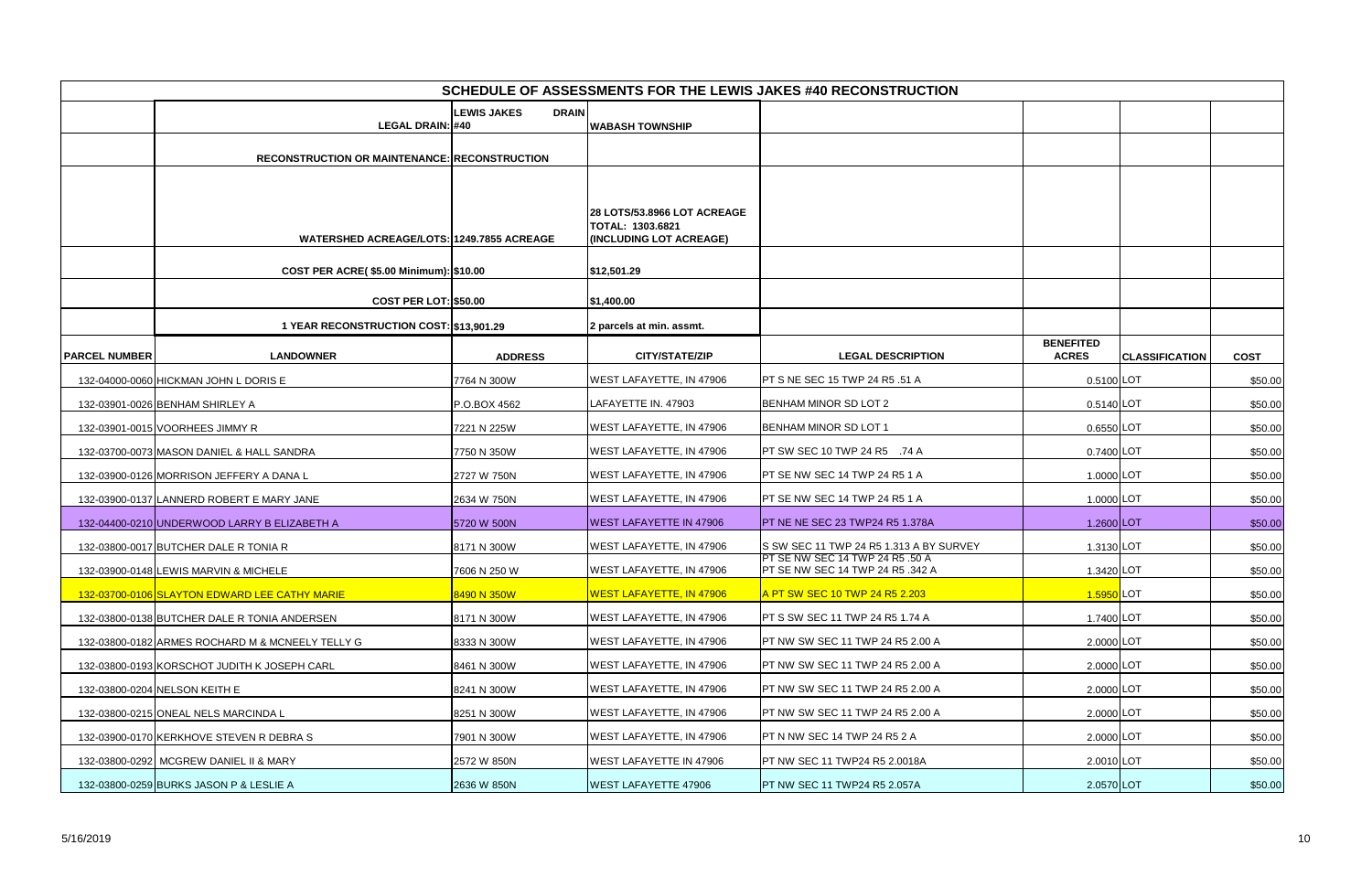|                      | 132-03800-0248 THIEME & WAGNER BREWING LLC                                   | 658 MAIN ST SU-212 | LAFAYETTE IN 47901              | <b>IPT NW SEC 11 TWP 24 R5 2.1396A</b>                                                    | 2.1396 LOT                       |                       | \$50.00     |
|----------------------|------------------------------------------------------------------------------|--------------------|---------------------------------|-------------------------------------------------------------------------------------------|----------------------------------|-----------------------|-------------|
|                      | 132-03900-0236 FAWBUSH PHILLIP B & BETSY C                                   | 7002 N 50W         | WEST LAFAYETTE, IN 47906        | <b>PT SE NW SEC 14 TWP 24 R5 2.192 A</b>                                                  | 2.1920 LOT                       |                       | \$50.00     |
|                      | 132-04000-0125 REDDING CATHY M                                               | 7634 N 300W        | WEST LAFAYETTE, IN 47906        | <b>PT SE NE SEC 15 TWP 24 R5 2.266 A</b>                                                  | 2.2660 LOT                       |                       | \$50.00     |
|                      | 132-04000-0136 COLE JEFFREY E & JOYCE PEARL                                  | 7740 N 350W        | WEST LAFAYETTE, IN 47906        | <b>PT NE NW SEC 15 TWP 24 R5 2.273 A</b>                                                  | 2.2730 LOT                       |                       | \$50.00     |
|                      | 132-03700-0084 LUETKEMEIER O W TTEE                                          | 7746 N 350W        | WEST LAFAYETTE, IN 47906        | <b>PT SW SEC 10 TWP 24 R5 2.31 A</b>                                                      | 2.3100 LOT                       |                       | \$50.00     |
|                      | 132-03800-0226 MCCOY ANTHONY SCOTT & DELICIA K                               | 2500 W 850N        | <b>WEST LAFAYETTE IN 47906</b>  | PT NE SEC 11 TWP24 R5 2.40A                                                               | 2.4000 LOT                       |                       | \$50.00     |
|                      |                                                                              |                    |                                 |                                                                                           |                                  |                       |             |
|                      |                                                                              |                    |                                 | <b>CONTINUED SCHEDULE OF ASSESSMENTS FOR THE LEWIS JAKES #40 RECONSTRUCTION</b>           |                                  |                       |             |
| <b>PARCEL NUMBER</b> | <b>LANDOWNER</b>                                                             | <b>ADDRESS</b>     | <b>CITY/STATE/ZIP</b>           | <b>LEGAL DESCRIPTION</b>                                                                  | <b>BENEFITED</b><br><b>ACRES</b> | <b>CLASSIFICATION</b> | <b>COST</b> |
|                      | 132-03800-0105 KORSCHOT JUDITH K                                             | 8461 N 300W        | <b>WEST LAFAYETTE, IN 47906</b> | IPT N SW SEC 11 TWP 24 R5 1.70 A<br><b>PT N SW SEC 11 TWP 24 R5 0.71 A</b>                | 2.4100 LOT                       |                       | \$50.00     |
|                      |                                                                              |                    |                                 |                                                                                           |                                  |                       |             |
|                      | 132-03800-0094 MEUNIER RYAN A                                                | 8231 N 300W        |                                 | WEST LAFAYETTE, IN 47906-9653   PT S SW SEC 11 TWP 24 R5 3.78 A                           | 3.7800 LOT                       |                       | \$50.00     |
|                      | 132-03900-0192 HELTON TINA L ETAL                                            | 7600 N 250W        | WEST LAFAYETTE, IN 47906        | <b>IPT SE NW SEC 14 TWP 24 R5 4.081 A</b><br>IPT SE NW SEC 14 TWP 24 R5 2.229 A           | 4.0810 LOT                       |                       | \$50.00     |
|                      | 132-03900-0203 STORANDT SCOTT T                                              | 7625 N 250W        | <b>WEST LAFAYETTE, IN 47906</b> | <b>PT SE NW SEC 14 TWP 24 R5 2.089 A</b>                                                  | 4.3180 LOT                       |                       | \$50.00     |
|                      | 132-03900-0159 UNDERWOOD LARRY B ELIZABETH A                                 | 5720 W 500N        | <b>WEST LAFAYETTE IN 47906</b>  | <b>PT SE SE SEC 14 TWP24 R5 28.34A</b>                                                    |                                  | 4.9130 ACREAGE        | \$49.13     |
|                      | 132-03900-0049 CLINGENPEEL STEVEN L & ANALEE F                               | 2614 W. 750N       | LAFAYETTE, IN 47906             | <b>PT SE NW SEC 14 TWP 24 R5 5.222 A</b>                                                  |                                  | 5.2220 ACREAGE        | \$52.22     |
|                      | 132-03700-0117 HAAN J PATRICK TRACI L                                        | 8001 N 300W        | <b>WEST LAFAYETTE, IN 47906</b> | <b>PT SE SEC 10 TWP 24 R5 5.279 A</b>                                                     |                                  | 5.2790 ACREAGE        | \$52.79     |
|                      | 132-04400-0011 RILEY GUY PAUL ETAL C/O BANK ONE TRUST COMPANY NA P.O.BOX 380 |                    | LAFAYETTE IN 47902              | IN SIDE NW SEC 23 TWP 24 R5 70A                                                           |                                  | 9.0767 ACREAGE        | \$90.77     |
|                      | 132-03800-0072 COHEN JACK R                                                  | PO BOX 1997        | WEST LAFAYETTE, IN 47996        | <b>PT N SW SEC 11 TWP 24 R5 9.774 A</b>                                                   |                                  | 9.7740 ACREAGE        | \$97.74     |
|                      | 132-03900-0225 MADREN BRUCE M & ESTHER F                                     | 2620 W 750N        | WEST LAFAYETTE, IN 47906        | <b>PT SE NW SEC 14 TWP 24 R5 10.00 A</b>                                                  |                                  | 10.0000 ACREAGE       | \$100.00    |
|                      | 132-04400-0022 BOEHNING STUART P TTEE WABASH LAND TRUST                      | P.O.BOX 469        | LAFAYETTE IN 47902-0469         | <b>PT W E SEC 23 TWP 24 R5 157.445A</b>                                                   |                                  | 10.7785 ACREAGE       | \$107.79    |
|                      | 132-03900-0214 MADREN TIMOTHY M & DIXIE E                                    | 307 PINE VIEW LN   | LAFAYETTE, IN 47905             | <b>IPT SE NW SEC 14 TWP 24 R5 11.386 A</b>                                                |                                  | 11.3860 ACREAGE       | \$113.86    |
|                      | 132-03900-0093 KEIM JOYCE N                                                  | 1441 MEEKER DR     | FT COLLINS, CO 80524-4311       | PT W SW SEC 14 TWP 24 R5 60 A                                                             |                                  | 16.4130 ACREAGE       | \$164.13    |
|                      | 132-03800-0083 SHEPHERD PAUL W CO-TTEE BARBARA L CO-TTEE                     | 4914 OSPREY CT     | LAFAYETTE, IN 47909-8162        | SE SEC 11 TWP 24 R5 160 A                                                                 |                                  | 18.2647 ACREAGE       | \$182.65    |
|                      | 132-04000-0059 KEIM JOYCE N                                                  | 1441 MEEKER DR     | FT COLLINS, CO 80524-4311       | <b>PT SE SEC 15 TWP 24 R5 79.56 A</b>                                                     |                                  | 18.8360 ACREAGE       | \$188.36    |
|                      | 132-03900-0050 KEIM JOYCE N                                                  | 1441 MEEKER DR     | FT COLLINS, CO 80524-4311       | N NW SW SEC 14 TWP 24 R5 20 A                                                             |                                  | 20.0000 ACREAGE       | \$200.00    |
|                      | 132-03800-0061 BROWN DONALD F CYNTHIA J                                      | 8318 SR43 N        | BATTLEGROUND IN 47920           | <b>PT NW SEC 11 TWP 24 R5 105A</b>                                                        |                                  | 21.4611 ACREAGE       | \$214.61    |
|                      | 132-03600-0052 SLAYTON EDWARD L                                              | 8490 N 350W        | <b>WEST LAFAYETTE, IN 47906</b> | <mark>ISE SEC 9 TWP 24 R5 _179.911 A</mark>                                               |                                  | 22.6460 ACREAGE       | \$226.46    |
|                      | 132-03700-0040 SLAYTON EDWARD L                                              | 8490 N 350W        | <b>WEST LAFAYETTE, IN 47906</b> | <b>PT SW SEC 10 TWP 24 R5 31.333 A</b>                                                    |                                  | 31.3330 ACREAGE       | \$313.33    |
|                      | 132-03900-0181 TIPPECANOE COUNTY BOARD OF COMMISSIONERS                      | 20 N 3RD ST        | LAFAYETTE, IN 47901             | ROADWAY 850N 750N 225W 250W 300W & 350W<br>SEC 10-11 14-15 11-14 10-15 TWP24 R5 32.3941 A |                                  | 32.3941 ACREAGE       | \$323.94    |
|                      | 132-03700-0062 KORSCHOT JUDITH KAY                                           | 8461 N 300W        | WEST LAFAYETTE, IN 47906        | NE SE SEC 10 TWP 24 R5 40 A                                                               |                                  | 40.0000 ACREAGE       | \$400.00    |
|                      |                                                                              |                    |                                 |                                                                                           |                                  |                       |             |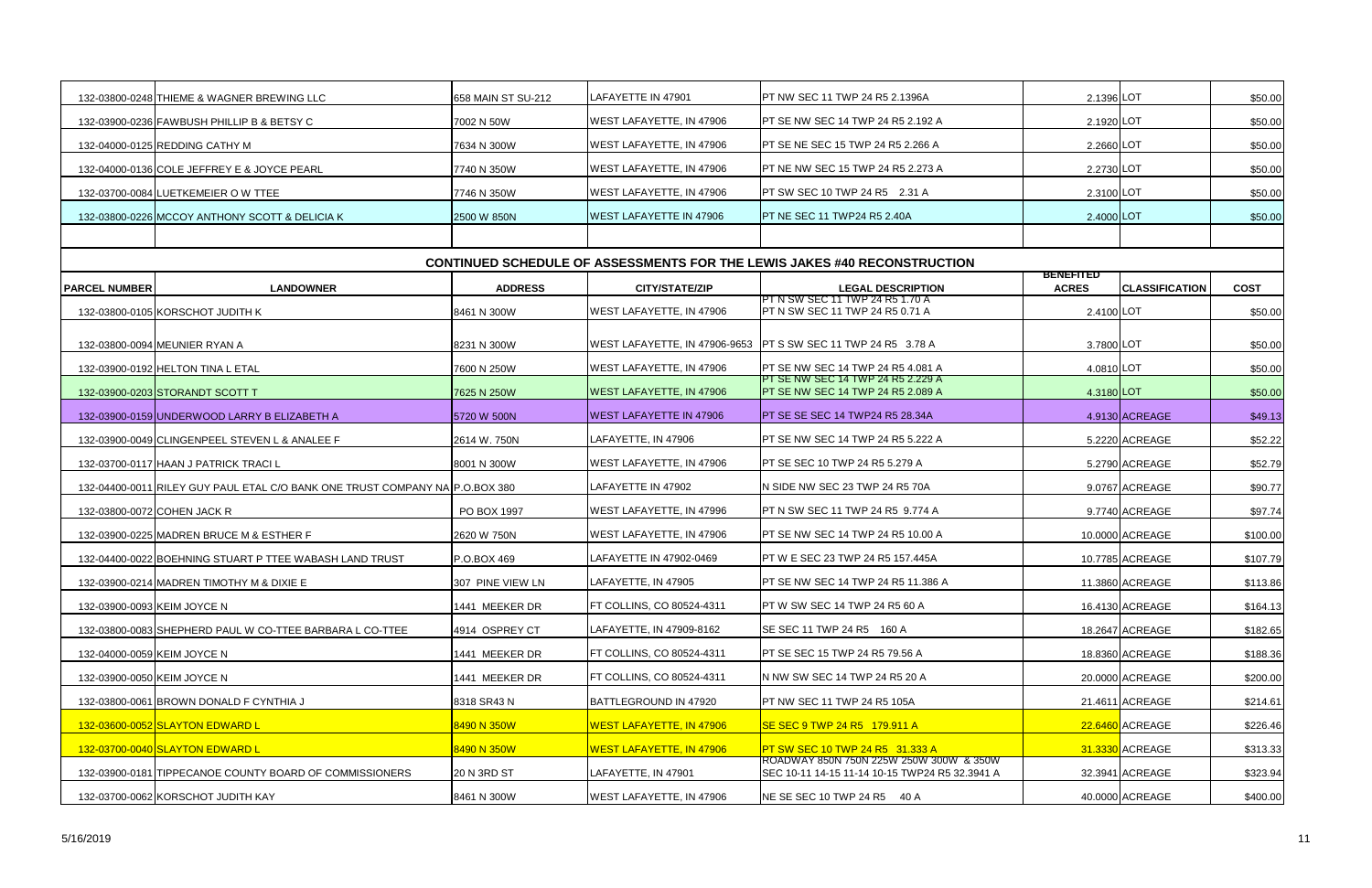|                      | 132-03900-0038 MCLAUGHLIN HARRIETT ETAL % TONIA R BUTCHER    | 8171 N 300W       | WEST LAFAYETTE, IN 47906                       | SW NW SEC 14 TWP 24 R5 40 A                                                     |                                  | 40.0000 ACREAGE       | \$400.00    |
|----------------------|--------------------------------------------------------------|-------------------|------------------------------------------------|---------------------------------------------------------------------------------|----------------------------------|-----------------------|-------------|
|                      | 132-03700-0128 SLAYTON EDWARD L                              | 8490 N 350W       | <b>WEST LAFAYETTE, IN 47906</b>                | <b>PT SW SEC 10 TWP 24 R5 120.854 A</b>                                         |                                  | 47.8540 ACREAGE       | \$478.54    |
|                      | 132-04000-0070 HICKMAN DORIS E                               | 7764 N 300W       | <b>WEST LAFAYETTE, IN 47906</b>                | PT NE SEC 15 TWP 24 R5 77.224 A                                                 |                                  | 48.7890 ACREAGE       | \$487.89    |
|                      | 132-04000-0092 PEARL MARVIN J                                | 3572 W 750N       | <b>WEST LAFAYETTE, IN 47906</b>                | PT S NW SEC 15 TWP 24 R5 75.454 A                                               |                                  | 50.6460 ACREAGE       | \$506.46    |
|                      | 132-03900-0027 HEDRICK WILLIAM J MARY E                      | 2232 W 750N       | <b>WEST LAFAYETTE, IN 47906</b>                | NE SEC 14 TWP 24 R5 160 A                                                       |                                  | 56.6150 ACREAGE       | \$566.15    |
|                      | 132-03800-0150 JAKES ROBERT N TTEE                           | 116 DIXIE WAY     | CANTON, NC 28716                               | PT N SW SEC 11 TWP TWP 24 R5 59.816 A                                           |                                  | 59.8160 ACREAGE       | \$598.16    |
|                      | 132-04100-0036 LAFAYETTE BANK AND TRUST CO TTEE DORA J F     | PO BOX 1130       | LAFAYETTE, IN 47902                            | LOTS 1 & 2 SEC 16 TWP 24 R5 181.03 A                                            |                                  | 61.7340 ACREAGE       | \$617.34    |
|                      |                                                              |                   |                                                |                                                                                 |                                  |                       |             |
|                      |                                                              |                   |                                                |                                                                                 |                                  |                       |             |
|                      |                                                              |                   |                                                |                                                                                 |                                  |                       |             |
|                      |                                                              |                   |                                                |                                                                                 |                                  |                       |             |
|                      |                                                              |                   |                                                |                                                                                 |                                  |                       |             |
|                      |                                                              |                   |                                                | <b>CONTINUED SCHEDULE OF ASSESSMENTS FOR THE LEWIS JAKES #40 RECONSTRUCTION</b> |                                  |                       |             |
| <b>PARCEL NUMBER</b> | <b>LANDOWNER</b>                                             | <b>ADDRESS</b>    | <b>CITY/STATE/ZIP</b>                          | <b>LEGAL DESCRIPTION</b>                                                        | <b>BENEFITED</b><br><b>ACRES</b> | <b>CLASSIFICATION</b> | <b>COST</b> |
|                      | 132-03800-0149 TUCKER FARMS INC %DOERING OTTO C III          |                   | 2186 TECUMSEH PARK LN WEST LAFAYETTE, IN 47906 | PT S SW QTR SEC 11 TWP 24 R5                                                    |                                  | 74.0880 ACREAGE       | \$740.88    |
|                      | 132-04000-0015 PEARL MARVIN J & ALICE T                      | 3572 W 750N       | <b>WEST LAFAYETTE, IN 47906</b>                | PT N NW SEC 15 TWP 24 R5 77.727 A                                               |                                  | 77.7270 ACREAGE       | \$777.27    |
|                      | 132-03900-0016 KERKHOVE ROBERT C PAULA JEAN                  | 6002 W 500N       | <b>WEST LAFAYETTE, IN 47906</b>                | N NW SEC 14 TWP 24 R5 78.0 A                                                    |                                  | 78.0000 ACREAGE       | \$780.00    |
|                      | 132-03900-0060 KEIM JOYCE N                                  | 1441 MEEKER DR    | FT COLLINS, CO 80524-4311                      | E SW SEC 14 TWP 24 R5 80 A                                                      |                                  | 80.0000 ACREAGE       | \$800.00    |
|                      | VAUGHAN CHARLES VERN ETAL                                    |                   |                                                |                                                                                 |                                  |                       |             |
|                      | 132-03900-0071 %VAUGHAN CHARLES R                            | <b>PO BOX 498</b> | LAFAYETTE, IN 47902                            | W SE SEC 14 TWP 24 R5 80 A<br>N E NE SEC 15 TWP 24 R5 40 A                      |                                  | 80.0000 ACREAGE       | \$800.00    |
|                      | 132-04000-0026 MCLAUGHLIN HARRIET A ETAL c/o TONIA R BUTCHER | 8171 N 300W       | <b>WEST LAFAYETTE IN 47906</b>                 | NW NE SEC 15 TWP 24 R5 40 A                                                     |                                  | 80.0000 ACREAGE       | \$800.00    |
|                      | 132-03700-0051 BYERS MARIE S TTEE                            | 6334 N 450W       | <b>WEST LAFAYETTE, IN 47906</b>                | <b>PT SE SEC 10 TWP 24 R5 112.18 A</b>                                          |                                  | 112.1800 ACREAGE      | \$1,121.80  |
|                      | 132-03800-0237 MILLER AUDIE L & KRISTIN A                    | 4405 LAKEVILLA DR | <b>WEST LAFAYETTE IN 47906</b>                 | <b>PT NE SEC 11 TWP 24 R5 10.39A</b><br>PT NW SEC 11 TWP 24 R5 10.51 A          |                                  | 3.1803 ACREAGE        | \$31.80     |
|                      | 132-03800-0260 WILLIAMS KURT B JULIE A                       | 2618 W. 850 N     | <b>WEST LAFAYETTE IN 47906</b>                 | PT NW SEC 11 TWP 24 R52.22A                                                     |                                  | 5.2388 ACREAGE        | \$52.39     |
|                      | 132-03800-0040 WH KELLEY FARMS LLC                           | 3367 W 1150S      | BROOKSTON IN 47923                             | PT W NE SEC 11 TWP 24 R5 41.60A                                                 |                                  | 3.6373 ACREAGE        | \$36.37     |
|                      | 132-03900-0115 VAUGHAN CHARLES VERN ETAL                     | P.O. BOX 498      | LAFAYETTE IN. 47902                            | <b>PT E SE SEC 14 TWP 24 R5 10.66A</b>                                          |                                  | 0.2190 ACREAGE        | \$5.00      |
|                      | 132-04000-0114 PEARL JOHN SHAWNA                             | 7610 N 350W       | <b>WEST LAFAYETTE, IN 47906</b>                | <b>PT SE SW SEC 15 TWP 24 R5 2.273</b>                                          |                                  | 0.4370 ACREAGE        | \$5.00      |
|                      | 132-04400-0209 UNDERWOOD KEVIN L SHERRY L                    | 7015 N. 225W      | WEST LAFAYETTE, IN 47906                       | <b>IPT NE NE SEC 23 TWP 24 R5 2.138A</b>                                        |                                  | 0.7930 ACREAGE        | \$7.93      |
|                      | 132-04000-0081 BROWN DONALD F                                | RR1               | BATTLEGROUND IN 47920                          | PT S SEC 15 TWP24 R5 154.48A                                                    |                                  | 1.0540 ACREAGE        | \$10.54     |
|                      |                                                              |                   |                                                |                                                                                 |                                  |                       |             |
|                      |                                                              |                   |                                                |                                                                                 |                                  |                       |             |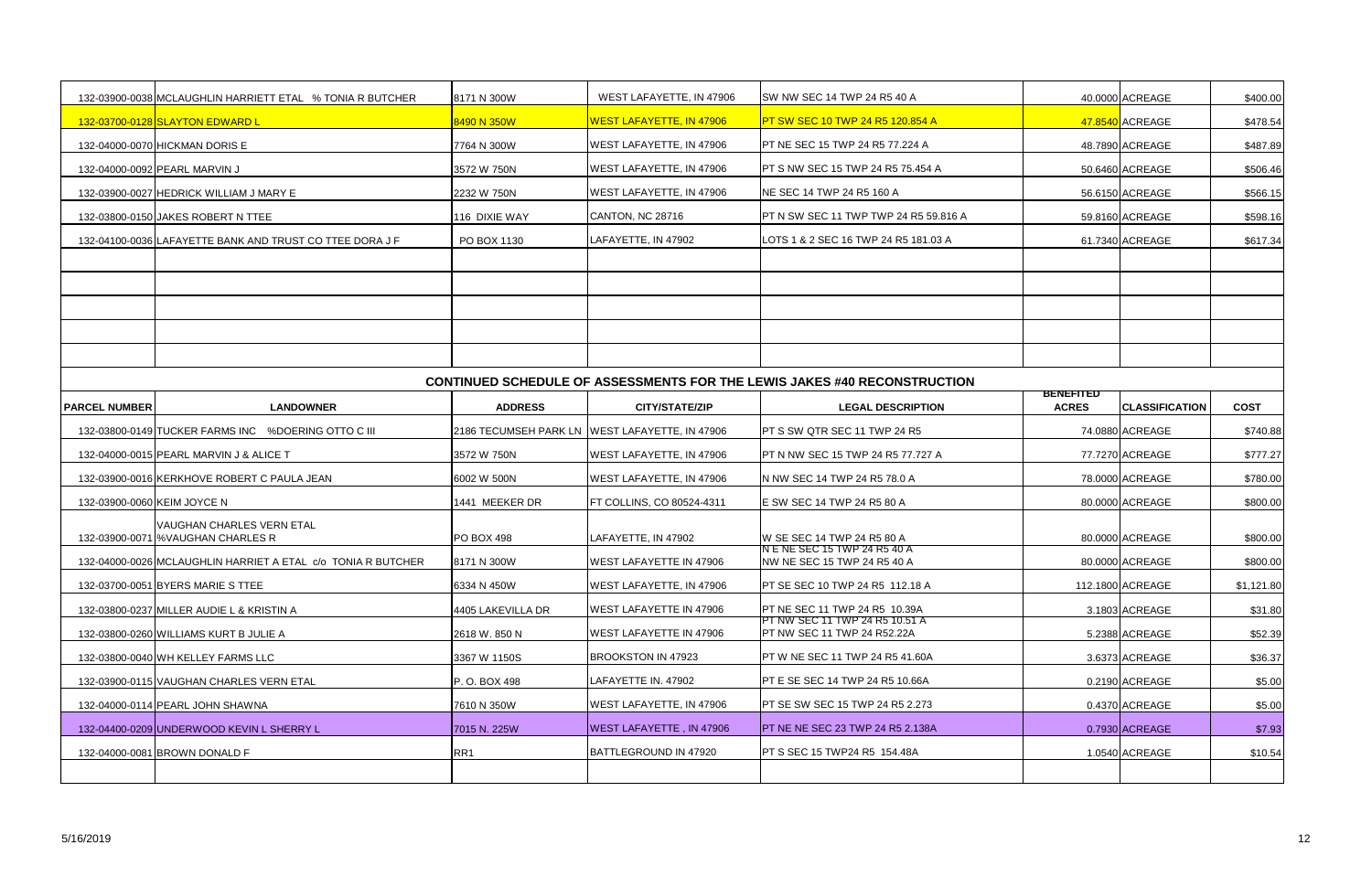| $\sim$ $\sim$ $\sim$<br>t \$50.00 per lot<br>$\ldots$ - 1249.7855 acres at \$10.00<br>2 Parcels at \$5.00 Minimum<br><b>Note: 28</b><br>10.00 per acre<br>र lots at<br>$\sqrt{2}$ | <b>TOTALS</b> | 1303.6821 | \$13,901.29 |
|-----------------------------------------------------------------------------------------------------------------------------------------------------------------------------------|---------------|-----------|-------------|
|                                                                                                                                                                                   |               |           |             |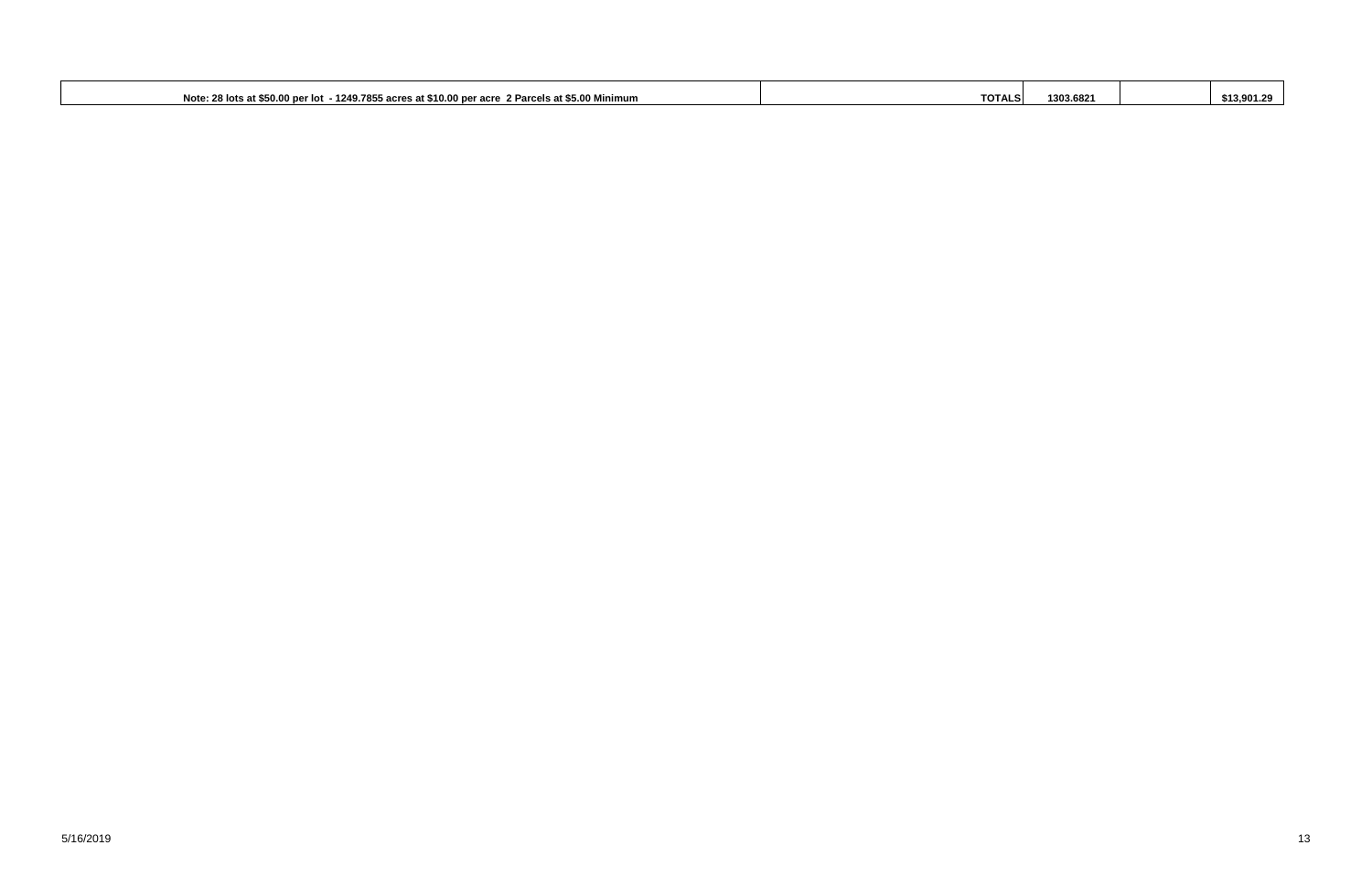**COST %** 0.0035968 0.0035977 0.0035977 0.0035977 0.0035977 0.0035977 0.0035977 0.0035977 0.0035977 0.0035977 0.0035977 0.0035977 0.0035977 0.0035977 0.0035977 0.0035977 0.0035977 0.0035977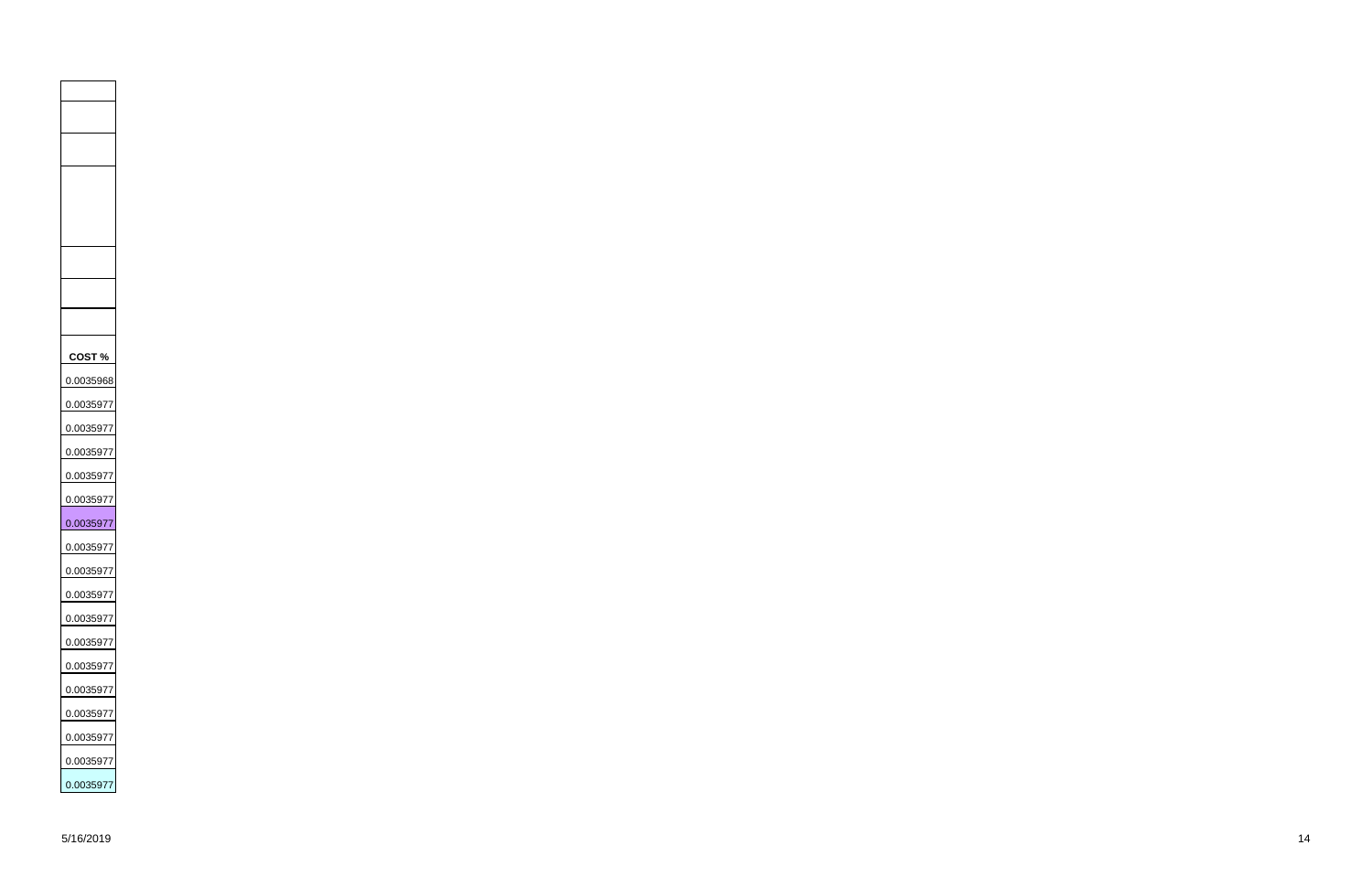0.0035977 0.0035977 0.0035977 0.0035977 0.0035977 0.0035977 **COST%** 0.0035977 0.0035977 0.0035977 0.0035977 0.0035342 0.0037565 0.0037975 0.0065294 0.007031 0.0071936 0.0077536 0.0081906 0.0118068 0.0131388 0.0135498 0.0143871 0.0154382 0.0162906 0.0225396 0.0233029 0.0287743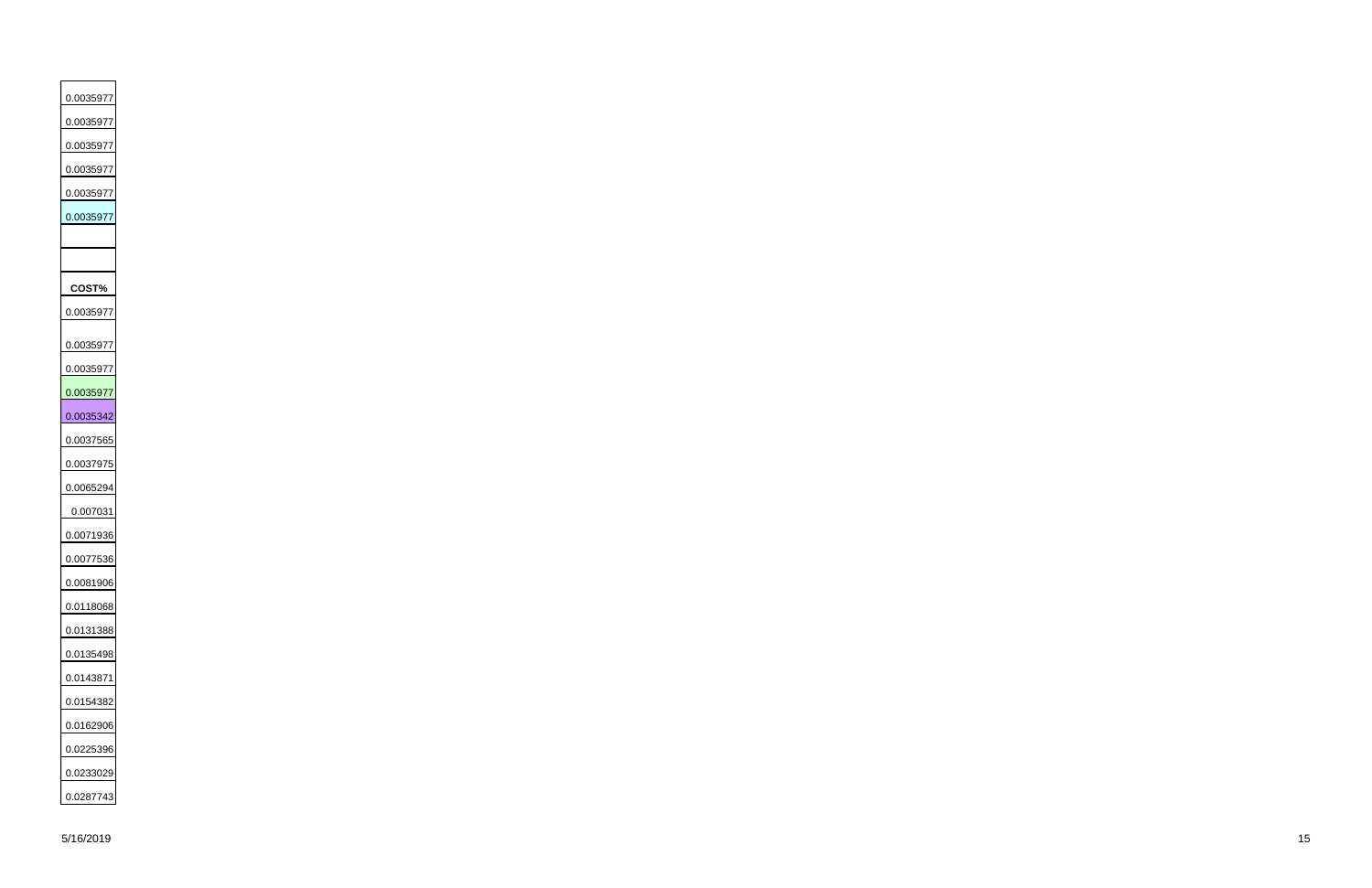0.0287743 0.0344241 0.0350967 0.0364326 0.0407264 0.0430291 0.0444088 **COST%** 0.0532958 0.0559135 0.0561099 0.0575486 0.0575486 0.0575486 0.0806975 0.0022877 0.0037686 0.0026165 0.0003597 0.0003597 0.0005705 0.0007582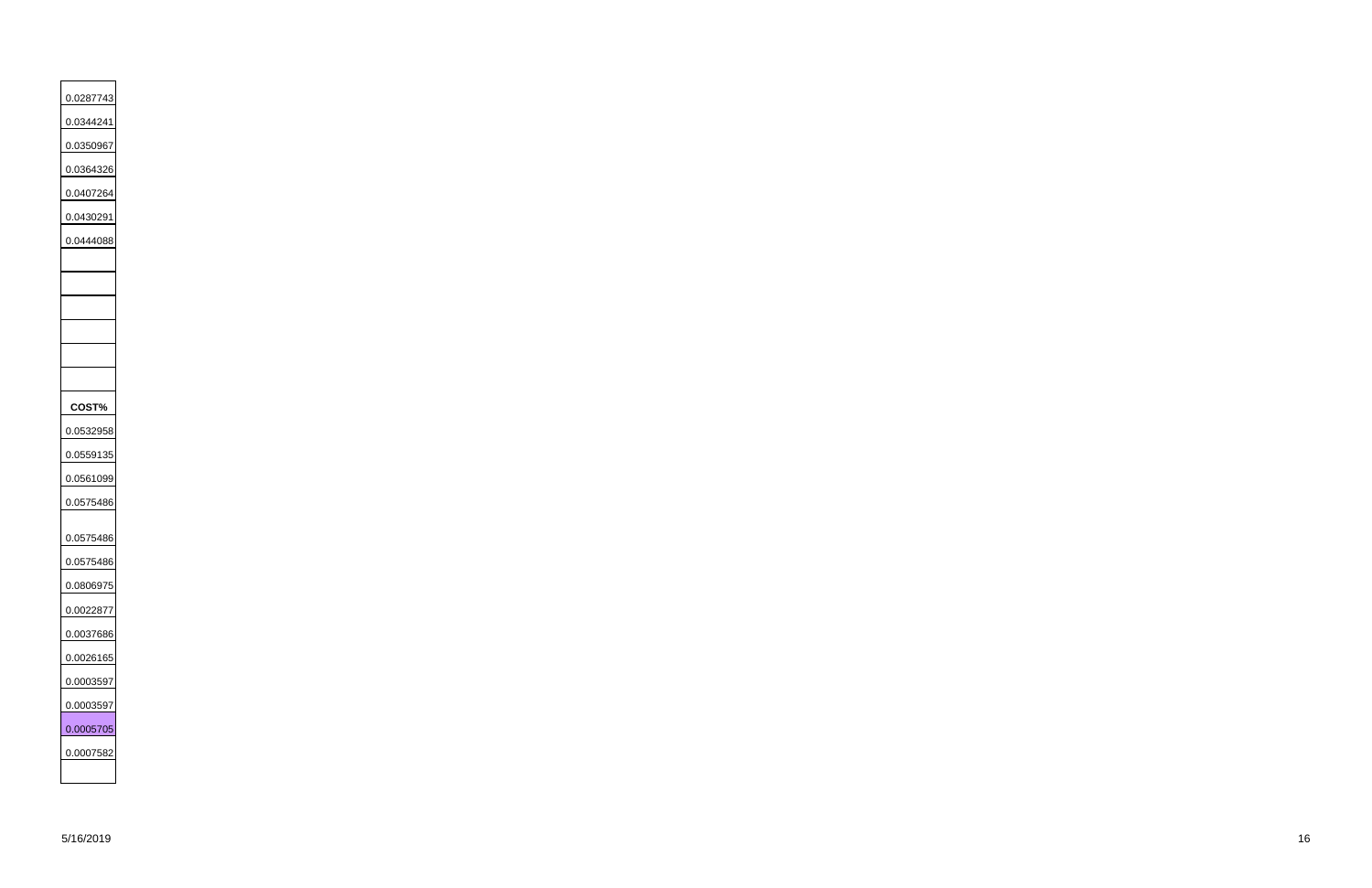**1.00**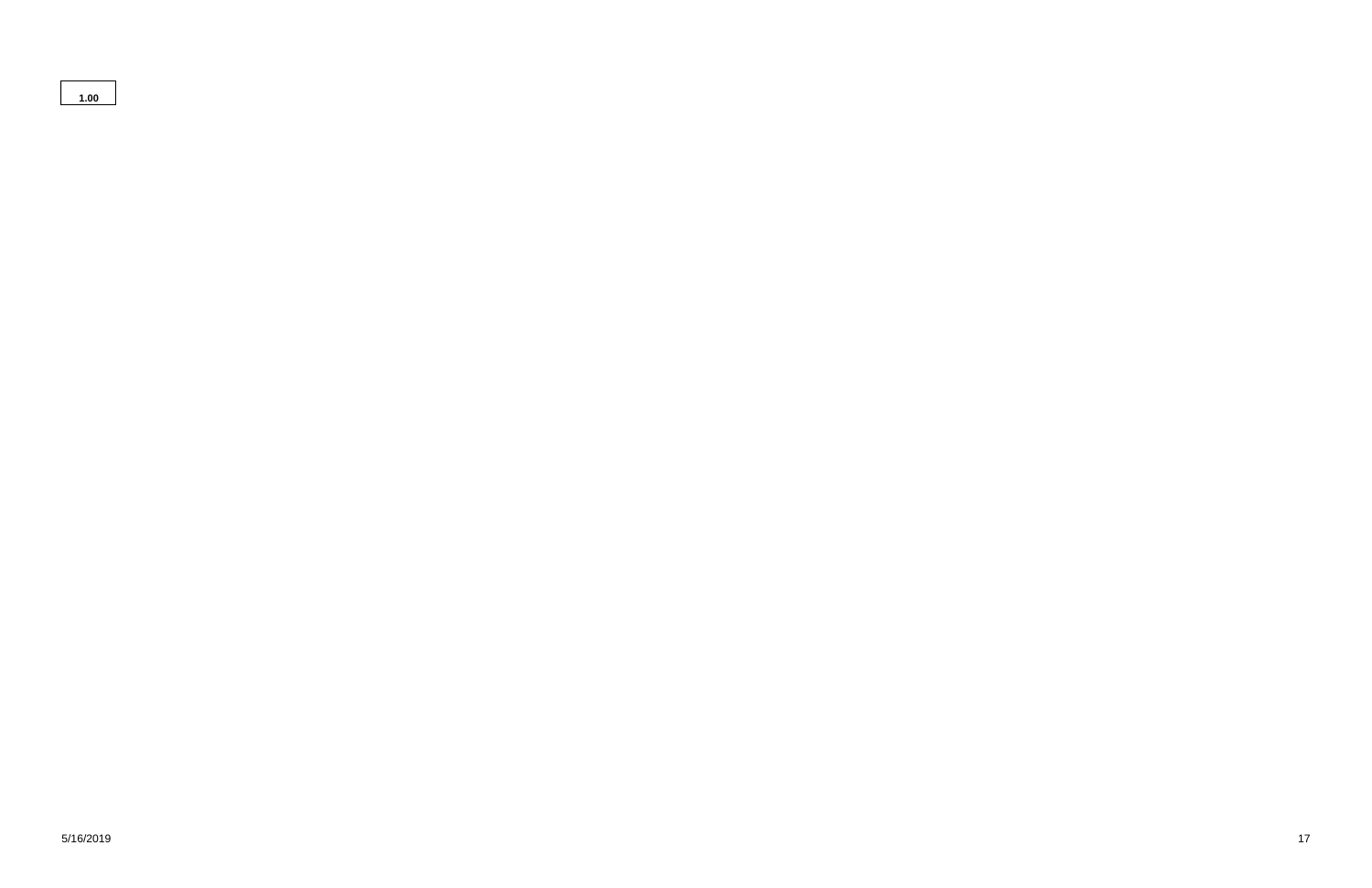|                      |                                                                           |                    |                                                                                          | SHEDULE OF ASSESSMENTS FOR THE LEWIS JAKES #40 PERIODIC MAINTENANCE COST DURING 5 YEAR RECONSTRUCTION PERIOD |                                  |                       |             |                   |                                                         |
|----------------------|---------------------------------------------------------------------------|--------------------|------------------------------------------------------------------------------------------|--------------------------------------------------------------------------------------------------------------|----------------------------------|-----------------------|-------------|-------------------|---------------------------------------------------------|
|                      |                                                                           | <b>LEWIS JAKES</b> |                                                                                          |                                                                                                              |                                  |                       |             |                   |                                                         |
|                      | <b>LEGAL DRAIN: DRAIN #40</b>                                             |                    | <b>WABASH TOWNSHIP</b>                                                                   |                                                                                                              |                                  |                       |             |                   | TOTAL ACRES BENEFITED: 1303.6821                        |
|                      | RECONSTRUCTION OR MAINTENANCE: MAINTENANCE DURING RECONSTRUCTION PERIOD   |                    |                                                                                          |                                                                                                              |                                  |                       |             |                   |                                                         |
|                      | WATERSHED ACREAGE/LOTS: 1249.7855 ACREAGE                                 |                    | <b>28 LOTS/53.8966 LOT ACREAGE</b><br>TOTAL: 1303.6821<br><b>(INCLUDING LOT ACREAGE)</b> |                                                                                                              |                                  |                       |             |                   |                                                         |
|                      | COST PER ACRE(\$5.00 Minimum): \$2.00                                     |                    | \$2,514.56                                                                               |                                                                                                              |                                  |                       |             |                   |                                                         |
|                      | <b>COST PER LOT: \$10.00</b>                                              |                    | \$280.00                                                                                 |                                                                                                              |                                  |                       |             |                   |                                                         |
|                      | <b>ASSESSEMENT CHARGE</b><br>MAINTENANCE DURING RECONSTRUCTION \$2,794.56 |                    | 4 parcels at min. assmt.                                                                 |                                                                                                              |                                  |                       |             |                   |                                                         |
| <b>PARCEL NUMBER</b> | <b>LANDOWNER</b>                                                          | <b>ADDRESS</b>     | <b>CITY/STATE/ZIP</b>                                                                    | <b>LEGAL DESCRIPTION</b>                                                                                     | <b>BENEFITED</b><br><b>ACRES</b> | <b>CLASSIFICATION</b> | <b>COST</b> |                   | <b>COST % FEBRUARY 02, 2005 /bjg</b>                    |
|                      | 132-04000-0060 HICKMAN JOHN L DORIS E                                     | 7764 N 300W        | WEST LAFAYETTE. IN 47906                                                                 | PT S NE SEC 15 TWP 24 R5 .51 A                                                                               | 0.5100 LOT                       |                       | \$10.00     | 0.003578          | Aug-05                                                  |
|                      | 132-03901-0026 BENHAM SHIRLEY A                                           | P.O.BOX 4562       | LAFAYETTE IN. 47903                                                                      | <b>BENHAM MINOR SD LOT 2</b>                                                                                 | 0.5140 LOT                       |                       | \$10.00     |                   | 0.003578 EDITED 7/28/05/shelli                          |
|                      | 132-03901-0015 VOORHEES JIMMY R                                           | 7221 N 225W        | WEST LAFAYETTE, IN 47906                                                                 | <b>BENHAM MINOR SD LOT 1</b>                                                                                 | 0.6550 LOT                       |                       | \$10.00     | 0.003578          |                                                         |
|                      | 132-03700-0073 MASON DANIEL & HALL SANDRA                                 | 7750 N 350W        | <b>WEST LAFAYETTE, IN 47906</b>                                                          | PT SW SEC 10 TWP 24 R5 .74 A                                                                                 | 0.7400 LOT                       |                       | \$10.00     | 0.003578          |                                                         |
|                      | 132-03900-0126 MORRISON JEFFERY A DANA L                                  | 2727 W 750N        | WEST LAFAYETTE, IN 47906                                                                 | PT SE NW SEC 14 TWP 24 R5 1 A                                                                                | 1.0000 LOT                       |                       | \$10.00     | 0.003578          |                                                         |
|                      | 132-03900-0137 LANNERD ROBERT E MARY JANE                                 | 2634 W 750N        | WEST LAFAYETTE, IN 47906                                                                 | PT SE NW SEC 14 TWP 24 R5 1 A                                                                                | 1.0000 LOT                       |                       | \$10.00     | 0.003578          |                                                         |
|                      | 132-04400-0210 UNDERWOOD LARRY B ELIZABETH A                              | 5720 W 500N        | <b>WEST LAFAYETTE IN 47906</b>                                                           | PT NE NE SEC 23 TWP24 R5 1.378A                                                                              | 1.2600 LOT                       |                       | \$10.00     | 0.003578          |                                                         |
|                      | 132-03800-0017 BUTCHER DALE R TONIA R                                     | 8171 N 300W        | WEST LAFAYETTE, IN 47906                                                                 | S SW SEC 11 TWP 24 R5 1.313 A BY SURVEY                                                                      | 1.3130 LOT                       |                       | \$10.00     | 0.003578          |                                                         |
|                      | 132-03900-0148 LEWIS MARVIN & MICHELE                                     | 7606 N 250 W       | WEST LAFAYETTE, IN 47906                                                                 | PT SE NW SEC 14 TWP 24 R5 .50 A<br>PT SE NW SEC 14 TWP 24 R5 .342 A                                          | 1.3420 LOT                       |                       | \$10.00     | 0.003578          |                                                         |
|                      | 132-03700-0106 SLAYTON EDWARD LEE CATHY MARIE                             | 8490 N 350W        | WEST LAFAYETTE, IN 47906                                                                 | A PT SW SEC 10 TWP 24 R5 2.203                                                                               | 1.5950 LOT                       |                       | \$10.00     | 0.003578          |                                                         |
|                      | 132-03800-0138 BUTCHER DALE R TONIA ANDERSEN                              | 8171 N 300W        | WEST LAFAYETTE, IN 47906                                                                 | PT S SW SEC 11 TWP 24 R5 1.74 A                                                                              | 1.7400 LOT                       |                       | \$10.00     | 0.003578          |                                                         |
|                      | 132-03800-0182 ARMES ROCHARD M & MCNEELY TELLY G                          | 8333 N 300W        | WEST LAFAYETTE, IN 47906                                                                 | PT NW SW SEC 11 TWP 24 R5 2.00 A                                                                             | 2.0000 LOT                       |                       | \$10.00     | 0.003578          |                                                         |
|                      | 132-03800-0193 KORSCHOT JUDITH K JOSEPH CARL                              | 8461 N 300W        | WEST LAFAYETTE, IN 47906                                                                 | PT NW SW SEC 11 TWP 24 R5 2.00 A                                                                             | 2.0000 LOT                       |                       | \$10.00     | 0.003578          |                                                         |
|                      | 132-03800-0204 NELSON KEITH E                                             | 8241 N 300W        | WEST LAFAYETTE, IN 47906                                                                 | PT NW SW SEC 11 TWP 24 R5 2.00 A                                                                             | 2.0000 LOT                       |                       | \$10.00     | 0.003578          |                                                         |
|                      | 132-03800-0215 ONEAL NELS MARCINDA L                                      | 8251 N 300W        | WEST LAFAYETTE, IN 47906                                                                 | PT NW SW SEC 11 TWP 24 R5 2.00 A                                                                             | 2.0000 LOT                       |                       | \$10.00     | 0.003578          |                                                         |
|                      | 132-03900-0170 KERKHOVE STEVEN R DEBRA S                                  | 7901 N 300W        | WEST LAFAYETTE, IN 47906                                                                 | PT N NW SEC 14 TWP 24 R5 2 A                                                                                 | 2.0000 LOT                       |                       |             | \$10.00  0.003578 |                                                         |
|                      | 132-03800-0292 MCGREW DANIEL II & MARY                                    | 2572 W 850N        | <b>WEST LAFAYETTE IN 47906</b>                                                           | PT NW SEC 11 TWP24 R5 2.0018A                                                                                | 2.0010 LOT                       |                       |             |                   | \$10.00 0.003578 North of CR 850 North                  |
|                      | 132-03800-0259 BURKS JASON P & LESLIE A                                   | 2636 W 850N        | WEST LAFAYETTE 47906                                                                     | <b>PT NW SEC 11 TWP24 R5 2.057A</b>                                                                          | 2.0570 LOT                       |                       |             |                   | \$10.00 0.003578 North of CR 850 North/objection call   |
|                      | 132-03800-0248 THIEME & WAGNER BREWING LLC                                | 658 MAIN ST SU-212 | LAFAYETTE IN 47901                                                                       | PT NW SEC 11 TWP 24 R5 2.1396A                                                                               | $2.1396$ LOT                     |                       |             |                   | $$10.00$ 0.003578 North of CR 850 North                 |
|                      | 132-03900-0236 FAWBUSH PHILLIP B & BETSY C                                | 7002 N 50W         | WEST LAFAYETTE, IN 47906                                                                 | PT SE NW SEC 14 TWP 24 R5 2.192 A                                                                            | 2.1920 LOT                       |                       |             | \$10.00  0.003578 |                                                         |
|                      | 132-04000-0125 REDDING CATHY M                                            | 7634 N 300W        | WEST LAFAYETTE, IN 47906                                                                 | PT SE NE SEC 15 TWP 24 R5 2.266 A                                                                            | 2.2660 LOT                       |                       | \$10.00     | 0.003578          |                                                         |
|                      | 132-04000-0136 COLE JEFFREY E & JOYCE PEARL                               | 7740 N 350W        | WEST LAFAYETTE, IN 47906                                                                 | PT NE NW SEC 15 TWP 24 R5 2.273 A                                                                            | 2.2730 LOT                       |                       | \$10.00     | 0.003578          |                                                         |
|                      | 132-03700-0084 LUETKEMEIER OW TTEE                                        | 7746 N 350W        | WEST LAFAYETTE, IN 47906                                                                 | PT SW SEC 10 TWP 24 R5 2.31 A                                                                                | 2.3100 LOT                       |                       |             | \$10.00  0.003578 |                                                         |
|                      | 132-03800-0226 MCCOY ANTHONY SCOTT & DELICIA K                            | 2500 W 850N        | <b>WEST LAFAYETTE IN 47906</b>                                                           | <b>PT NE SEC 11 TWP24 R5 2.40A</b>                                                                           | 2.4000 LOT                       |                       |             |                   | \$10.00 0.003578 North of CR 850 North/objection letter |
|                      | 132-03800-0105 KORSCHOT JUDITH K                                          | 8461 N 300W        | WEST LAFAYETTE, IN 47906                                                                 | PT N SW SEC 11 TWP 24 R5 1.70 A<br>PT N SW SEC 11 TWP 24 R5 0.71 A                                           | 2.4100 LOT                       |                       | \$10.00     |                   | 0.00378 Can not locate new address rcvd notifica        |
|                      | 132-03800-0094 MEUNIER RYAN A                                             | 8231 N 300W        | WEST LAFAYETTE, IN 47906-9653                                                            | <b>PT S SW SEC 11 TWP 24 R5 3.78 A</b>                                                                       | 3.7800 LOT                       |                       | \$10.00     | 0.003578          |                                                         |
|                      | 132-03900-0192 HELTON TINA L ETAL                                         | 7600 N 250W        | <b>WEST LAFAYETTE, IN 47906</b>                                                          | PT SE NW SEC 14 TWP 24 R5 4.081 A                                                                            | 4.0810 LOT                       |                       |             | \$10.00 0.003578  |                                                         |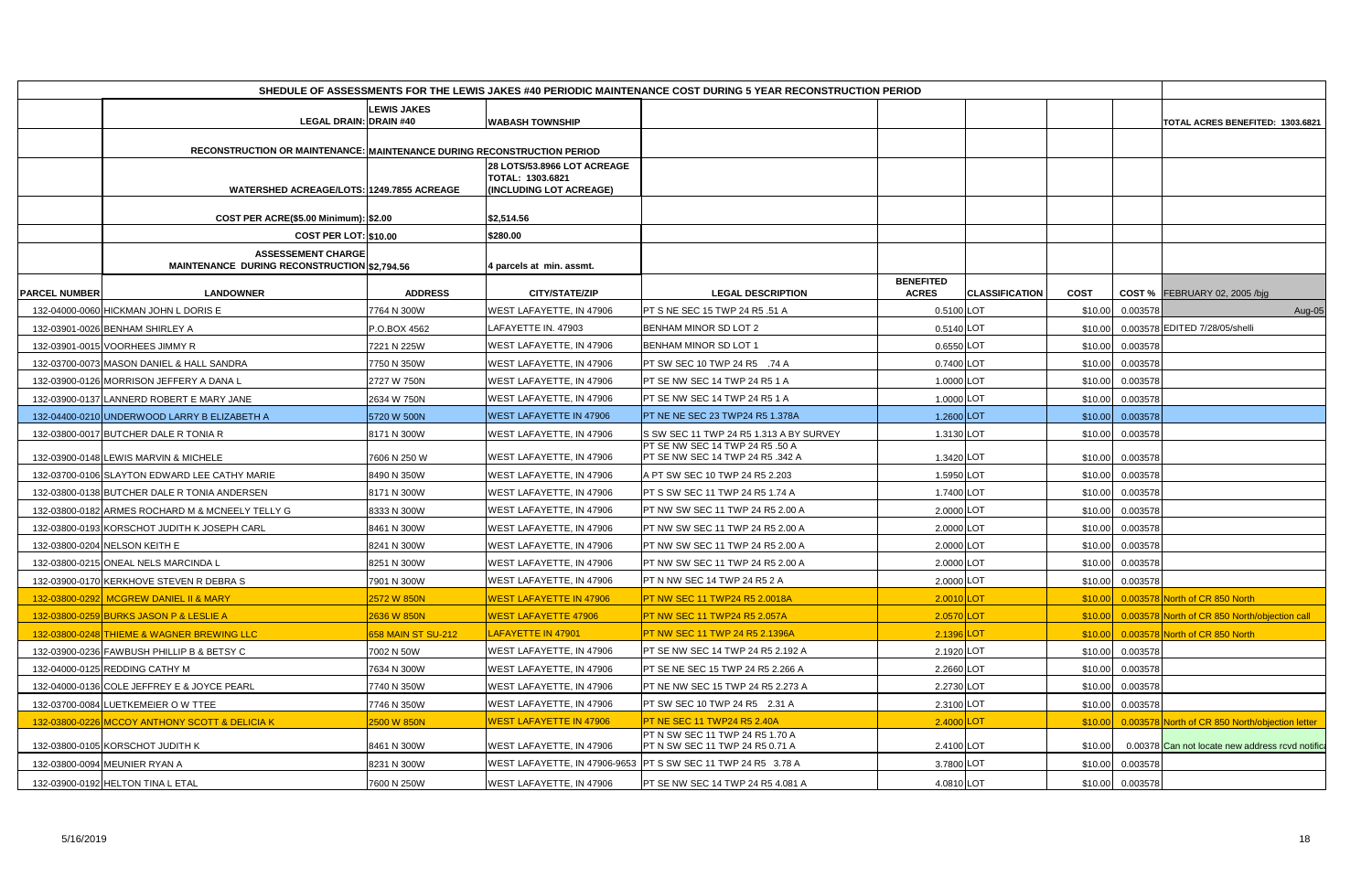|                             | <b>CONTINUED</b><br>SHEDULE OF ASSESSMENTS FOR THE LEWIS JAKES #40 PERIODIC MAINTENANCE COST DURING 5 YEAR RECONSTRUCTION PERIOD |                       |                                 |                                                                          |                                  |                       |             |                   |                                        |  |
|-----------------------------|----------------------------------------------------------------------------------------------------------------------------------|-----------------------|---------------------------------|--------------------------------------------------------------------------|----------------------------------|-----------------------|-------------|-------------------|----------------------------------------|--|
|                             | <b>LANDOWNER</b>                                                                                                                 |                       | <b>CITY/STATE/ZIP</b>           |                                                                          | <b>BENEFITED</b><br><b>ACRES</b> | <b>CLASSIFICATION</b> |             |                   |                                        |  |
| <b>PARCEL NUMBER</b>        |                                                                                                                                  | <b>ADDRESS</b>        |                                 | <b>LEGAL DESCRIPTION</b><br>PT SE NW SEC 14 TWP 24 R5 2.229 A            |                                  |                       | <b>COST</b> | COST%             |                                        |  |
|                             | 132-03900-0203 STORANDT SCOTT T                                                                                                  | 7625 N 250W           | <b>WEST LAFAYETTE, IN 47906</b> | PT SE NW SEC 14 TWP 24 R5 2.089 A                                        | 4.3180 LOT                       |                       | \$10.00     | 0.003578          | \$280.00                               |  |
|                             | 132-03900-0159 UNDERWOOD LARRY B ELIZABETH A                                                                                     | 5720 W 500N           | <b>WEST LAFAYETTE IN 47906</b>  | PT SE SE SEC 14 TWP24 R5 28.34A                                          |                                  | 4.9130 ACREAGE        | \$9.83      | 0.003516          |                                        |  |
|                             | 132-03900-0049 CLINGENPEEL STEVEN L & ANALEE F                                                                                   | 2614 W. 750N          | LAFAYETTE, IN 47906             | PT SE NW SEC 14 TWP 24 R5 5.222 A                                        |                                  | 5.2220 ACREAGE        | \$10.44     | 0.003737          |                                        |  |
|                             | 132-03700-0117 HAAN J PATRICK TRACI L                                                                                            | 8001 N 300W           | WEST LAFAYETTE, IN 47906        | PT SE SEC 10 TWP 24 R5 5.279 A                                           |                                  | 5.2790 ACREAGE        | \$10.56     | 0.003778          |                                        |  |
|                             | 132-04400-0011 RILEY GUY PAUL ETAL C/O BANK ONE TRUST COMPANY NAP.O.BOX 380                                                      |                       | LAFAYETTE IN 47902              | N SIDE NW SEC 23 TWP 24 R5 70A                                           |                                  | 9.0767 ACREAGE        | \$18.15     | 0.006496          |                                        |  |
|                             | 132-03800-0072 COHEN JACK R                                                                                                      | PO BOX 1997           | WEST LAFAYETTE, IN 47996        | PT N SW SEC 11 TWP 24 R5 9.774 A                                         |                                  | 9.7740 ACREAGE        | \$19.55     | 0.006995          |                                        |  |
|                             | 132-03900-0225 MADREN BRUCE M & ESTHER F                                                                                         | 2620 W 750N           | WEST LAFAYETTE, IN 47906        | PT SE NW SEC 14 TWP 24 R5 10.00 A                                        |                                  | 10.0000 ACREAGE       | \$20.00     | 0.007157          |                                        |  |
|                             | 132-04400-0022 BOEHNING STUART P TTEE WABASH LAND TRUST                                                                          | P.O.BOX 469           | LAFAYETTE IN 47902-0469         | PT W E SEC 23 TWP 24 R5 157.445A                                         |                                  | 10.7785 ACREAGE       | \$21.56     | 0.007714          |                                        |  |
|                             | 132-03900-0214 MADREN TIMOTHY M & DIXIE E                                                                                        | 307 PINE VIEW LN      | LAFAYETTE, IN 47905             | PT SE NW SEC 14 TWP 24 R5 11.386 A                                       |                                  | 11.3860 ACREAGE       | \$22.77     | 0.008149          |                                        |  |
| 132-03900-0093 KEIM JOYCE N |                                                                                                                                  | 1441 MEEKER DR        | FT COLLINS, CO 80524-4311       | PT W SW SEC 14 TWP 24 R5 60 A                                            |                                  | 16.4130 ACREAGE       | \$32.83     | 0.011746          |                                        |  |
|                             | 132-03800-0083 SHEPHERD PAUL W CO-TTEE BARBARA L CO-TTEE                                                                         | 4914 OSPREY CT        | LAFAYETTE, IN 47909-8162        | SE SEC 11 TWP 24 R5 160 A                                                |                                  | 18.2647 ACREAGE       | \$36.53     | 0.013072          |                                        |  |
| 132-04000-0059 KEIM JOYCE N |                                                                                                                                  | 1441 MEEKER DR        | FT COLLINS, CO 80524-4311       | PT SE SEC 15 TWP 24 R5 79.56 A                                           |                                  | 18.8360 ACREAGE       | \$37.67     | 0.01348           |                                        |  |
| 132-03900-0050 KEIM JOYCE N |                                                                                                                                  | 1441 MEEKER DR        | FT COLLINS, CO 80524-4311       | N NW SW SEC 14 TWP 24 R5 20 A                                            |                                  | 20.0000 ACREAGE       | \$40.00     | 0.014313          |                                        |  |
|                             | 132-03800-0061 BROWN DONALD F CYNTHIA J                                                                                          | 8318 SR43 N           | <b>BATTLEGROUND IN 47920</b>    | PT NW SEC 11 TWP 24 R5 105A                                              |                                  | 21.4611 ACREAGE       | \$42.92     |                   | 0.015359 North of CR 850 North         |  |
|                             | 132-03600-0052 SLAYTON EDWARD L                                                                                                  | 8490 N 350W           | WEST LAFAYETTE, IN 47906        | SE SEC 9 TWP 24 R5 179.911 A                                             |                                  | 22.6460 ACREAGE       | \$45.29     | 0.016207          |                                        |  |
|                             | 132-03700-0040 SLAYTON EDWARD L                                                                                                  | 8490 N 350W           | <b>WEST LAFAYETTE, IN 47906</b> | PT SW SEC 10 TWP 24 R5 31.333 A                                          |                                  | 31.3330 ACREAGE       | \$62.67     | 0.022424          |                                        |  |
|                             |                                                                                                                                  |                       |                                 | ROADWAY 850N 750N 225W 250W 300W & 350W                                  |                                  |                       |             |                   |                                        |  |
|                             | 132-03900-0181 TIPPECANOE COUNTY BOARD OF COMMISSIONERS                                                                          | 20 N 3RD ST           | LAFAYETTE, IN 47901             | SEC 10-11 14-15 11-14 10-15 TWP24 R5 32.3941 A<br>NOTE: not shown on map |                                  | 32.3941 ACREAGE       |             | \$64.79  0.023184 |                                        |  |
|                             | 132-03700-0062 KORSCHOT JUDITH KAY                                                                                               | 8461 N 300W           | WEST LAFAYETTE, IN 47906        | NE SE SEC 10 TWP 24 R5 40 A                                              |                                  | 40.0000 ACREAGE       | \$80.00     | 0.028627          |                                        |  |
|                             |                                                                                                                                  |                       |                                 |                                                                          |                                  |                       |             |                   |                                        |  |
|                             | 132-03900-0038 MCLAUGHLIN HARRIETT ETAL % TONIA R BUTCHER                                                                        | 8171 N 300W           | WEST LAFAYETTE, IN 47906        | SW NW SEC 14 TWP 24 R5 40 A                                              |                                  | 40.0000 ACREAGE       | \$80.00     | 0.028627          |                                        |  |
|                             | 132-03700-0128 SLAYTON EDWARD L                                                                                                  | 8490 N 350W           | WEST LAFAYETTE, IN 47906        | PT SW SEC 10 TWP 24 R5 120.854 A                                         |                                  | 47.8540 ACREAGE       | \$95.71     | 0.034248          |                                        |  |
|                             | 132-04000-0070 HICKMAN DORIS E                                                                                                   | 7764 N 300W           | WEST LAFAYETTE, IN 47906        | PT NE SEC 15 TWP 24 R5 77.224 A                                          |                                  | 48.7890 ACREAGE       | \$97.58     | 0.034917          |                                        |  |
|                             | 132-04000-0092 PEARL MARVIN J                                                                                                    | 3572 W 750N           | WEST LAFAYETTE, IN 47906        | PT S NW SEC 15 TWP 24 R5 75.454 A                                        |                                  | 50.6460 ACREAGE       | \$101.29    | 0.036246          |                                        |  |
|                             | 132-03900-0027 HEDRICK WILLIAM J MARY E                                                                                          | 2232 W 750N           | WEST LAFAYETTE, IN 47906        | NE SEC 14 TWP 24 R5 160 A                                                |                                  | 56.6150 ACREAGE       | \$113.23    | 0.040518          |                                        |  |
|                             | 132-03800-0150 JAKES ROBERT N TTEE                                                                                               | 116 DIXIE WAY         | CANTON, NC 28716                | PT N SW SEC 11 TWP TWP 24 R5 59.816 A                                    |                                  | 59.8160 ACREAGE       | \$119.63    | 0.042809          |                                        |  |
|                             | 132-04100-0036 LAFAYETTE BANK AND TRUST CO TTEE DORA J F                                                                         | PO BOX 1130           | LAFAYETTE, IN 47902             | LOTS 1 & 2 SEC 16 TWP 24 R5 181.03 A                                     |                                  | 61.7340 ACREAGE       |             | \$123.47 0.044181 |                                        |  |
|                             | 132-03800-0149 TUCKER FARMS INC %DOERING OTTO C III                                                                              | 2186 TECUMSEH PARK LN | WEST LAFAYETTE, IN 47906        | PT S SW QTR SEC 11 TWP 24 R5                                             |                                  | 74.0880 ACREAGE       |             | \$148.18 0.053023 |                                        |  |
|                             | 132-04000-0015 PEARL MARVIN J & ALICE T                                                                                          | 3572 W 750N           | WEST LAFAYETTE, IN 47906        | PT N NW SEC 15 TWP 24 R5 77.727 A                                        |                                  | 77.7270 ACREAGE       | \$155.45    | 0.055627          |                                        |  |
|                             | 132-03900-0016 KERKHOVE ROBERT C PAULA JEAN                                                                                      | 6002 W 500N           | WEST LAFAYETTE, IN 47906        | N NW SEC 14 TWP 24 R5 78.0 A                                             |                                  | 78.0000 ACREAGE       | \$156.00    | 0.055823          |                                        |  |
| 132-03900-0060 KEIM JOYCE N |                                                                                                                                  | 1441 MEEKER DR        | FT COLLINS, CO 80524-4311       | E SW SEC 14 TWP 24 R5 80 A                                               |                                  | 80.0000 ACREAGE       | \$160.00    | 0.057254          |                                        |  |
|                             | 132-03900-0071 VAUGHAN CHARLES VERN ETAL %VAUGHAN CHARLES R                                                                      | PO BOX 498            | LAFAYETTE, IN 47902             | W SE SEC 14 TWP 24 R5 80 A                                               |                                  | 80.0000 ACREAGE       | \$160.00    | 0.057254          |                                        |  |
|                             |                                                                                                                                  |                       |                                 | N E NE SEC 15 TWP 24 R5 40 A                                             |                                  |                       |             |                   |                                        |  |
|                             | 132-04000-0026 MCLAUGHLIN HARRIET A ETAL C/O TONIA R BUTCHER                                                                     | 8171 N 300W           | WEST LAFAYETTE IN 47906         | NW NE SEC 15 TWP 24 R5 40 A                                              |                                  | 80.0000 ACREAGE       | \$160.00    | 0.057254          |                                        |  |
|                             | 132-03700-0051 BYERS MARIE S TTEE                                                                                                | 6334 N 450W           | WEST LAFAYETTE, IN 47906        | PT SE SEC 10 TWP 24 R5 112.18 A                                          |                                  | 112.1800 ACREAGE      |             | \$224.36 0.080284 |                                        |  |
|                             | 132-03800-0237 MILLER AUDIE L & KRISTIN A                                                                                        | 4405 LAKEVILLA DR     | <b>WEST LAFAYETTE IN 47906</b>  | PT NE SEC 11 TWP 24 R5 10.39A                                            |                                  | 3.1803 ACREAGE        | \$6.36      |                   | 0.002276 North of CR 850 North         |  |
|                             | 132-03800-0260 WILLIAMS KURT B JULIE A                                                                                           | 2618 W. 850 N         | <b>WEST LAFAYETTE IN 47906</b>  | PT NW SEC 11 TWP 24 R5 10.51 A<br>PT NW SEC 11 TWP 24 R52.22A            |                                  | 5.2388 ACREAGE        |             |                   | \$10.48 0.003749 North of CR 850 North |  |
|                             | 132-03800-0040 WH KELLEY FARMS LLC                                                                                               | 3367 W 1150S          | <b>BROOKSTON IN 47923</b>       | PT W NE SEC 11 TWP 24 R5 41.60A                                          |                                  | 3.6373 ACREAGE        |             |                   | \$7.27 0.002603 North of CR 850 North  |  |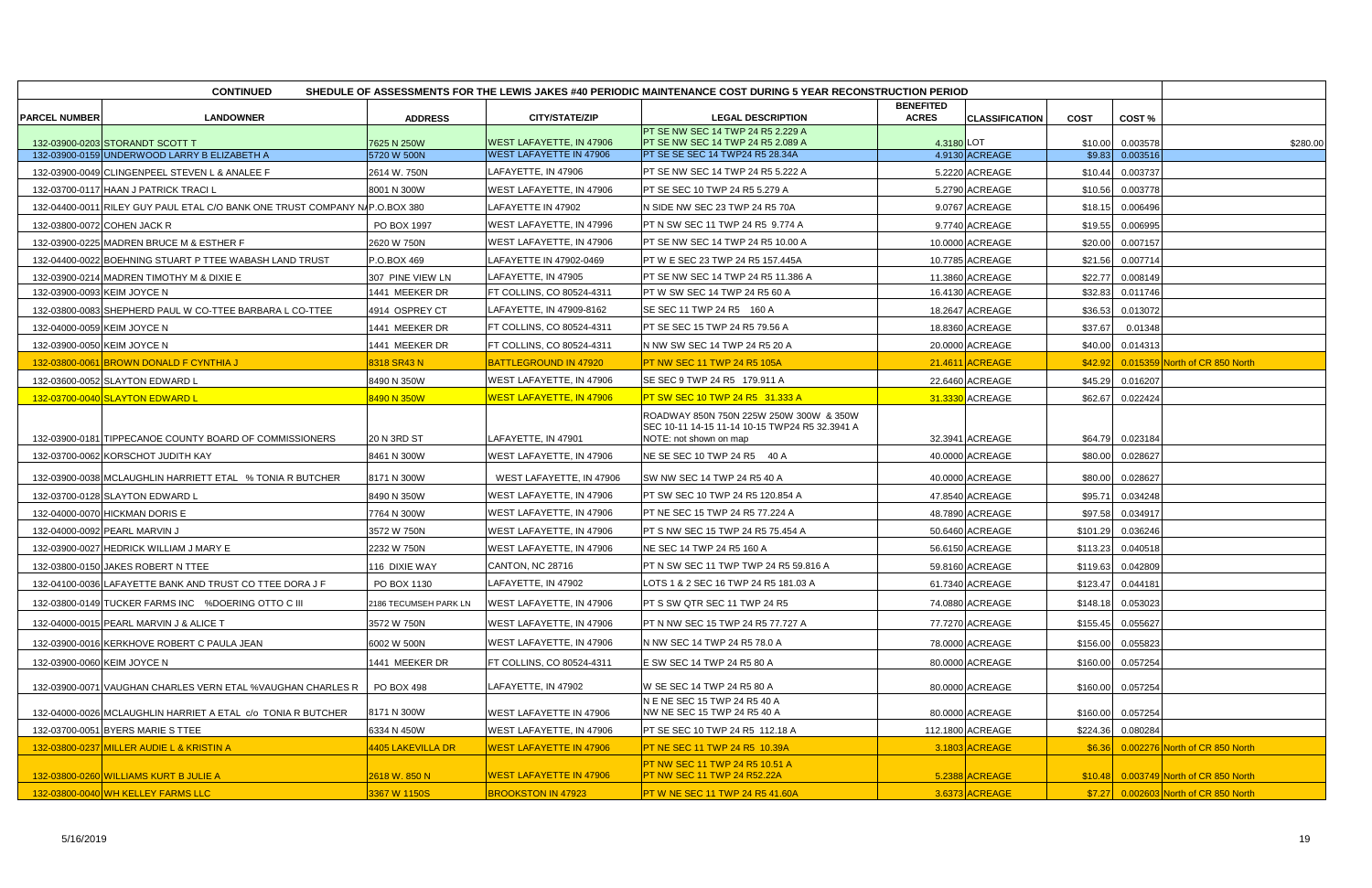|                      | <b>CONTINUED</b>                                                                                        |                            |                                 | SHEDULE OF ASSESSMENTS FOR THE LEWIS JAKES #40 PERIODIC MAINTENANCE COST DURING 5 YEAR RECONSTRUCTION PERIOD |                                  |                       |                          |          |            |
|----------------------|---------------------------------------------------------------------------------------------------------|----------------------------|---------------------------------|--------------------------------------------------------------------------------------------------------------|----------------------------------|-----------------------|--------------------------|----------|------------|
| <b>PARCEL NUMBER</b> | <b>LANDOWNER</b>                                                                                        | <b>ADDRESS</b>             | <b>CITY/STATE/ZIP</b>           | <b>LEGAL DESCRIPTION</b>                                                                                     | <b>BENEFITED</b><br><b>ACRES</b> | <b>CLASSIFICATION</b> | <b>COST</b>              | COST%    |            |
|                      | 132-03900-0115 VAUGHAN CHARLES VERN ETAL                                                                | P. O. BOX 498              | LAFAYETTE IN. 47902             | PT E SE SEC 14 TWP 24 R5 10.66A                                                                              |                                  | 0.2190 ACREAGE        | \$5.00                   | 0.001789 |            |
|                      | 132-04000-0114 PEARL JOHN SHAWNA                                                                        | 7610 N 350W                | WEST LAFAYETTE, IN 47906        | PT SE SW SEC 15 TWP 24 R5 2.273                                                                              |                                  | 0.4370 ACREAGE        | \$5.00                   | 0.001789 |            |
|                      | 132-04400-0209 UNDERWOOD KEVIN L SHERRY L                                                               | 7015 N. 225W               | <b>WEST LAFAYETTE, IN 47906</b> | PT NE NE SEC 23 TWP 24 R5 2.138A                                                                             |                                  | 0.7930 ACREAGE        | \$5.00                   | 0.001789 | \$2,499.56 |
|                      | 132-04000-0081 BROWN DONALD F                                                                           | RR <sub>1</sub>            | BATTLEGROUND IN 47920           | PT S SEC 15 TWP24 R5 154.48A                                                                                 |                                  | 1.0540 ACREAGE        | \$5.00                   | 0.001789 | 15         |
|                      |                                                                                                         |                            |                                 |                                                                                                              |                                  |                       |                          |          | \$2,514.56 |
|                      |                                                                                                         |                            |                                 |                                                                                                              |                                  |                       |                          |          |            |
|                      | Note: 28 lots at \$10.00 per lot - 1249.7855 acres at \$2.00 per acre- 4 Parcels at \$5.00 minimum each |                            |                                 | <b>TOTALS</b>                                                                                                | 1303.6821                        |                       | \$2,794.56               | 1.00     |            |
|                      |                                                                                                         |                            |                                 |                                                                                                              |                                  |                       | 2794.56494               |          |            |
|                      |                                                                                                         |                            |                                 |                                                                                                              |                                  |                       | 2794.56494               |          |            |
|                      |                                                                                                         |                            |                                 |                                                                                                              |                                  |                       | 2794.56494               |          |            |
|                      |                                                                                                         |                            |                                 |                                                                                                              |                                  |                       | 2794.56494               |          |            |
|                      |                                                                                                         | 5.188508632                |                                 | <b>Total Benefited Area</b><br><b>GIS Calculation of Watershed</b>                                           | 2607.3642<br>1290.00811          |                       | 2794.56494<br>2794.56494 |          |            |
|                      | <b>CR ROW 350 W</b><br><b>CR ROW 300 W</b>                                                              | 6.955257236                |                                 |                                                                                                              |                                  |                       | 2794.56494               |          |            |
|                      | <b>CR ROW 250 W</b>                                                                                     |                            |                                 |                                                                                                              | 1317.3561                        |                       | 2794.56494               |          |            |
|                      | <b>CR ROW 225 W</b>                                                                                     | 6.015519233<br>2.338849764 |                                 |                                                                                                              |                                  |                       | 2794.56494               |          |            |
|                      | <b>CR ROW 850 N</b>                                                                                     | 5.112462208                |                                 |                                                                                                              |                                  |                       | 2794.56494               |          |            |
|                      | <b>CR ROW 750 N</b>                                                                                     | 6.783584337                |                                 |                                                                                                              |                                  |                       | 2794.56494               |          |            |
|                      |                                                                                                         | 32.39418141                |                                 |                                                                                                              |                                  |                       | 2794.56494               |          |            |
|                      |                                                                                                         |                            |                                 |                                                                                                              |                                  |                       | 2794.56494               |          |            |
|                      |                                                                                                         |                            |                                 |                                                                                                              |                                  |                       | 2794.56494               |          |            |
|                      |                                                                                                         |                            |                                 |                                                                                                              |                                  |                       | 2794.56494               |          |            |
|                      |                                                                                                         |                            |                                 |                                                                                                              |                                  |                       | 2794.56494               |          |            |
|                      |                                                                                                         |                            |                                 |                                                                                                              |                                  |                       | 2794.56494               |          |            |
|                      |                                                                                                         |                            |                                 |                                                                                                              |                                  |                       | 2794.56494               |          |            |
|                      |                                                                                                         |                            |                                 |                                                                                                              |                                  |                       | 2794.56494               |          |            |
|                      |                                                                                                         |                            |                                 |                                                                                                              |                                  |                       | 2794.56494               |          |            |
|                      |                                                                                                         |                            |                                 |                                                                                                              |                                  |                       | 2794.56494               |          |            |
|                      |                                                                                                         |                            |                                 |                                                                                                              |                                  |                       | 2794.56494               |          |            |
|                      |                                                                                                         |                            |                                 |                                                                                                              |                                  |                       | 2794.56494               |          |            |
|                      |                                                                                                         |                            |                                 |                                                                                                              |                                  |                       | 2794.56494               |          |            |
|                      |                                                                                                         |                            |                                 |                                                                                                              |                                  |                       | 2794.56494               |          |            |
|                      |                                                                                                         |                            |                                 |                                                                                                              |                                  |                       | 2794.56494               |          |            |
|                      |                                                                                                         |                            |                                 |                                                                                                              |                                  |                       | 2794.56494               |          |            |
|                      |                                                                                                         |                            |                                 |                                                                                                              |                                  |                       | 2794.56494               |          |            |
|                      |                                                                                                         |                            |                                 |                                                                                                              |                                  |                       | 2794.56494               |          |            |
|                      |                                                                                                         |                            |                                 |                                                                                                              |                                  |                       | 2794.56494               |          |            |
|                      |                                                                                                         |                            |                                 |                                                                                                              |                                  |                       | 2794.56494               |          |            |
|                      |                                                                                                         |                            |                                 |                                                                                                              |                                  |                       | 2794.56494               |          |            |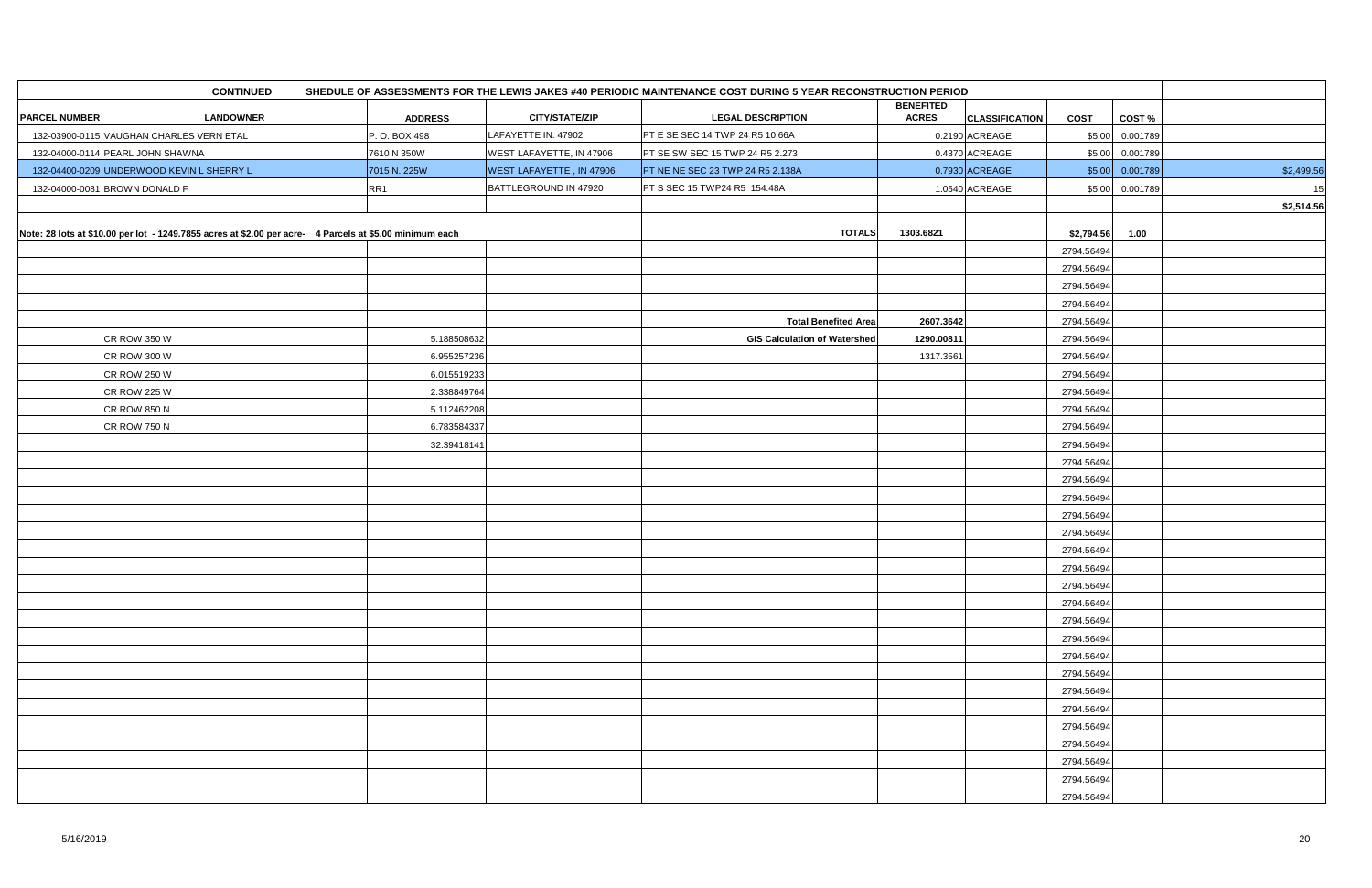|  |  |  | 2794.56494 |  |
|--|--|--|------------|--|
|  |  |  | 2794.56494 |  |
|  |  |  | 2794.56494 |  |
|  |  |  | 2794.56494 |  |
|  |  |  | 2794.56494 |  |
|  |  |  | 2794.56494 |  |
|  |  |  | 2794.56494 |  |
|  |  |  | 2794.56494 |  |
|  |  |  | 2794.56494 |  |
|  |  |  | 2794.56494 |  |
|  |  |  | 2794.56494 |  |
|  |  |  | 2794.56494 |  |
|  |  |  | 2794.56494 |  |
|  |  |  | 2794.56494 |  |
|  |  |  | 2794.56494 |  |
|  |  |  | 2794.56494 |  |
|  |  |  | 2794.56494 |  |
|  |  |  | 2794.56494 |  |
|  |  |  | 2794.56494 |  |
|  |  |  | 2794.56494 |  |
|  |  |  | 2794.56494 |  |
|  |  |  | 2794.56494 |  |
|  |  |  | 2794.56494 |  |
|  |  |  | 2794.56494 |  |
|  |  |  | 2794.56494 |  |
|  |  |  | 2794.56494 |  |
|  |  |  | 2794.56494 |  |
|  |  |  | 2794.56494 |  |
|  |  |  | 2794.56494 |  |
|  |  |  | 2794.56494 |  |
|  |  |  | 2794.56494 |  |
|  |  |  | 2794.56494 |  |
|  |  |  | 2794.56494 |  |
|  |  |  | 2794.56494 |  |
|  |  |  | 2794.56494 |  |
|  |  |  | 2794.56494 |  |
|  |  |  | 2794.56494 |  |
|  |  |  | 2794.56494 |  |
|  |  |  | 2794.56494 |  |
|  |  |  | 2794.56494 |  |
|  |  |  |            |  |
|  |  |  | 2794.56494 |  |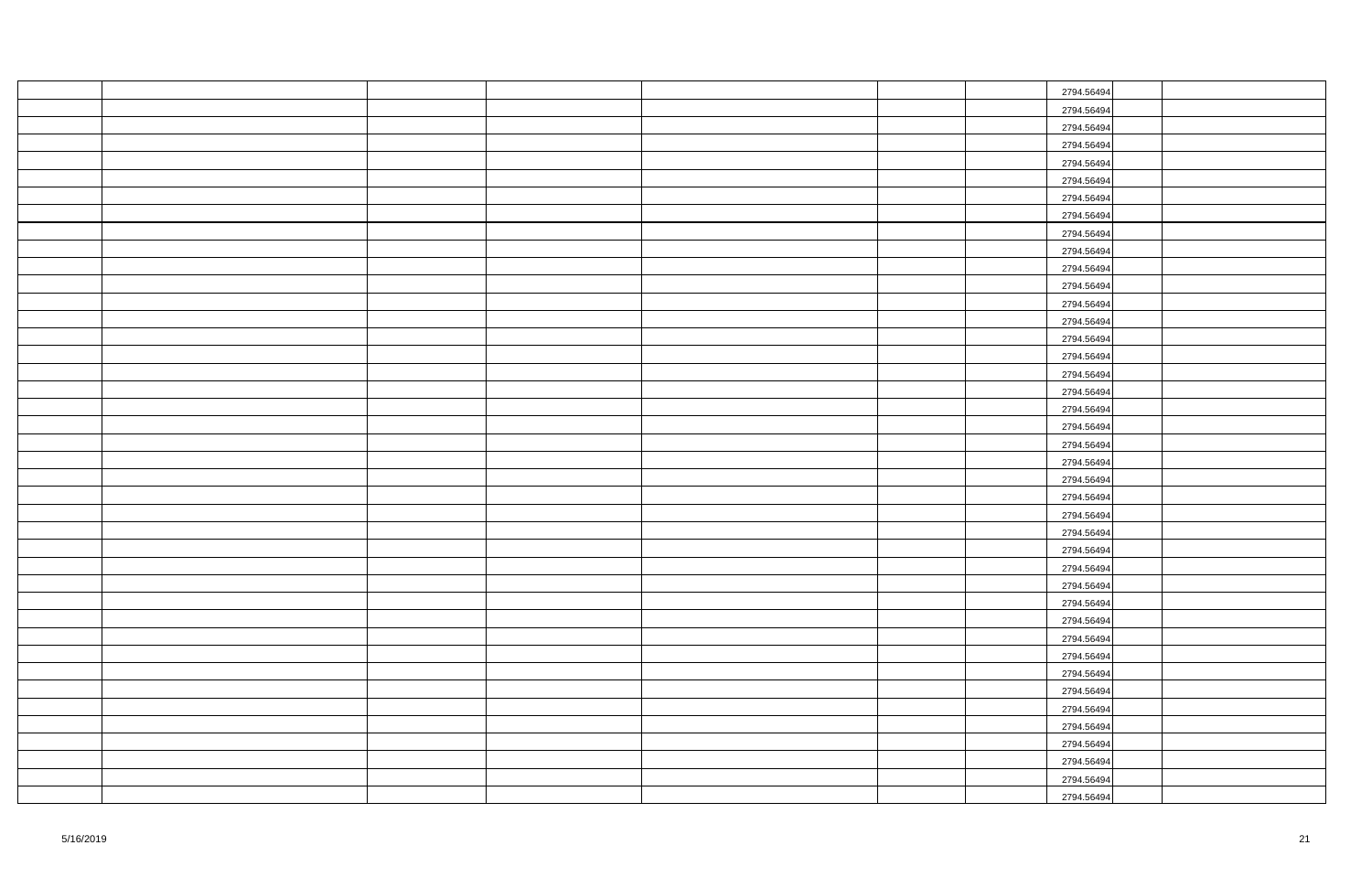|  |  |  | 2794.56494 |  |
|--|--|--|------------|--|
|  |  |  | 2794.56494 |  |
|  |  |  | 2794.56494 |  |
|  |  |  | 2794.56494 |  |
|  |  |  | 2794.56494 |  |
|  |  |  | 2794.56494 |  |
|  |  |  | 2794.56494 |  |
|  |  |  | 2794.56494 |  |
|  |  |  | 2794.56494 |  |
|  |  |  | 2794.56494 |  |
|  |  |  | 2794.56494 |  |
|  |  |  | 2794.56494 |  |
|  |  |  | 2794.56494 |  |
|  |  |  | 2794.56494 |  |
|  |  |  | 2794.56494 |  |
|  |  |  | 2794.56494 |  |
|  |  |  | 2794.56494 |  |
|  |  |  | 2794.56494 |  |
|  |  |  | 2794.56494 |  |
|  |  |  | 2794.56494 |  |
|  |  |  | 2794.56494 |  |
|  |  |  | 2794.56494 |  |
|  |  |  | 2794.56494 |  |
|  |  |  | 2794.56494 |  |
|  |  |  | 2794.56494 |  |
|  |  |  | 2794.56494 |  |
|  |  |  | 2794.56494 |  |
|  |  |  | 2794.56494 |  |
|  |  |  | 2794.56494 |  |
|  |  |  | 2794.56494 |  |
|  |  |  | 2794.56494 |  |
|  |  |  | 2794.56494 |  |
|  |  |  | 2794.56494 |  |
|  |  |  | 2794.56494 |  |
|  |  |  | 2794.56494 |  |
|  |  |  | 2794.56494 |  |
|  |  |  | 2794.56494 |  |
|  |  |  | 2794.56494 |  |
|  |  |  | 2794.56494 |  |
|  |  |  | 2794.56494 |  |
|  |  |  | 2794.56494 |  |
|  |  |  |            |  |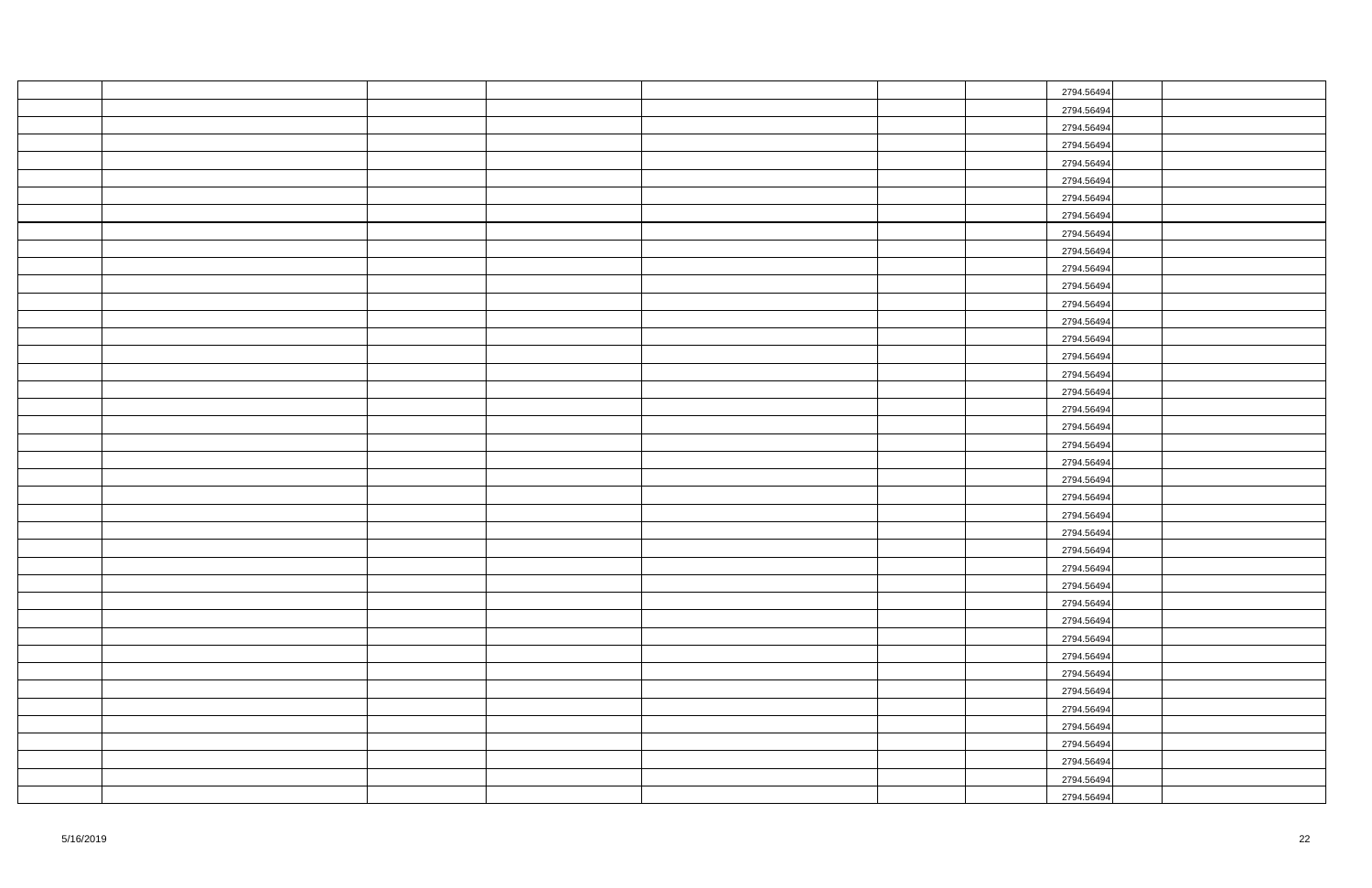|  |  |  | 2794.56494 |  |
|--|--|--|------------|--|
|  |  |  | 2794.56494 |  |
|  |  |  | 2794.56494 |  |
|  |  |  | 2794.56494 |  |
|  |  |  | 2794.56494 |  |
|  |  |  | 2794.56494 |  |
|  |  |  | 2794.56494 |  |
|  |  |  | 2794.56494 |  |
|  |  |  | 2794.56494 |  |
|  |  |  | 2794.56494 |  |
|  |  |  | 2794.56494 |  |
|  |  |  | 2794.56494 |  |
|  |  |  | 2794.56494 |  |
|  |  |  | 2794.56494 |  |
|  |  |  | 2794.56494 |  |
|  |  |  | 2794.56494 |  |
|  |  |  | 2794.56494 |  |
|  |  |  | 2794.56494 |  |
|  |  |  | 2794.56494 |  |
|  |  |  | 2794.56494 |  |
|  |  |  | 2794.56494 |  |
|  |  |  | 2794.56494 |  |
|  |  |  | 2794.56494 |  |
|  |  |  | 2794.56494 |  |
|  |  |  | 2794.56494 |  |
|  |  |  | 2794.56494 |  |
|  |  |  | 2794.56494 |  |
|  |  |  | 2794.56494 |  |
|  |  |  | 2794.56494 |  |
|  |  |  | 2794.56494 |  |
|  |  |  | 2794.56494 |  |
|  |  |  | 2794.56494 |  |
|  |  |  | 2794.56494 |  |
|  |  |  | 2794.56494 |  |
|  |  |  | 2794.56494 |  |
|  |  |  | 2794.56494 |  |
|  |  |  | 2794.56494 |  |
|  |  |  | 2794.56494 |  |
|  |  |  | 2794.56494 |  |
|  |  |  | 2794.56494 |  |
|  |  |  |            |  |
|  |  |  | 2794.56494 |  |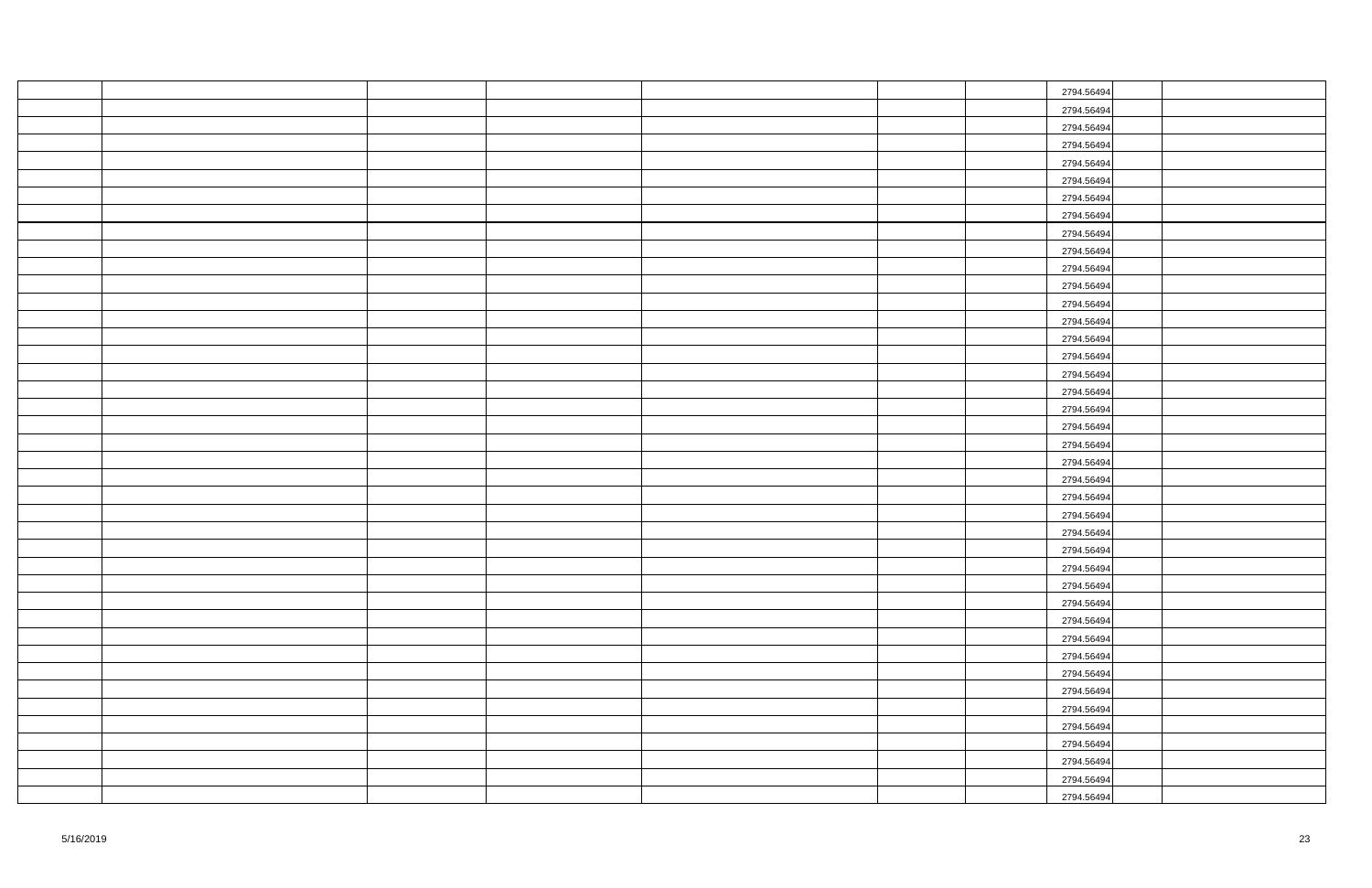|  |  |  | 2794.56494 |  |
|--|--|--|------------|--|
|  |  |  | 2794.56494 |  |
|  |  |  | 2794.56494 |  |
|  |  |  | 2794.56494 |  |
|  |  |  | 2794.56494 |  |
|  |  |  | 2794.56494 |  |
|  |  |  | 2794.56494 |  |
|  |  |  | 2794.56494 |  |
|  |  |  | 2794.56494 |  |
|  |  |  | 2794.56494 |  |
|  |  |  | 2794.56494 |  |
|  |  |  | 2794.56494 |  |
|  |  |  | 2794.56494 |  |
|  |  |  | 2794.56494 |  |
|  |  |  | 2794.56494 |  |
|  |  |  | 2794.56494 |  |
|  |  |  | 2794.56494 |  |
|  |  |  | 2794.56494 |  |
|  |  |  | 2794.56494 |  |
|  |  |  | 2794.56494 |  |
|  |  |  | 2794.56494 |  |
|  |  |  | 2794.56494 |  |
|  |  |  | 2794.56494 |  |
|  |  |  | 2794.56494 |  |
|  |  |  | 2794.56494 |  |
|  |  |  | 2794.56494 |  |
|  |  |  | 2794.56494 |  |
|  |  |  | 2794.56494 |  |
|  |  |  | 2794.56494 |  |
|  |  |  | 2794.56494 |  |
|  |  |  | 2794.56494 |  |
|  |  |  | 2794.56494 |  |
|  |  |  | 2794.56494 |  |
|  |  |  | 2794.56494 |  |
|  |  |  | 2794.56494 |  |
|  |  |  | 2794.56494 |  |
|  |  |  | 2794.56494 |  |
|  |  |  | 2794.56494 |  |
|  |  |  | 2794.56494 |  |
|  |  |  | 2794.56494 |  |
|  |  |  | 2794.56494 |  |
|  |  |  |            |  |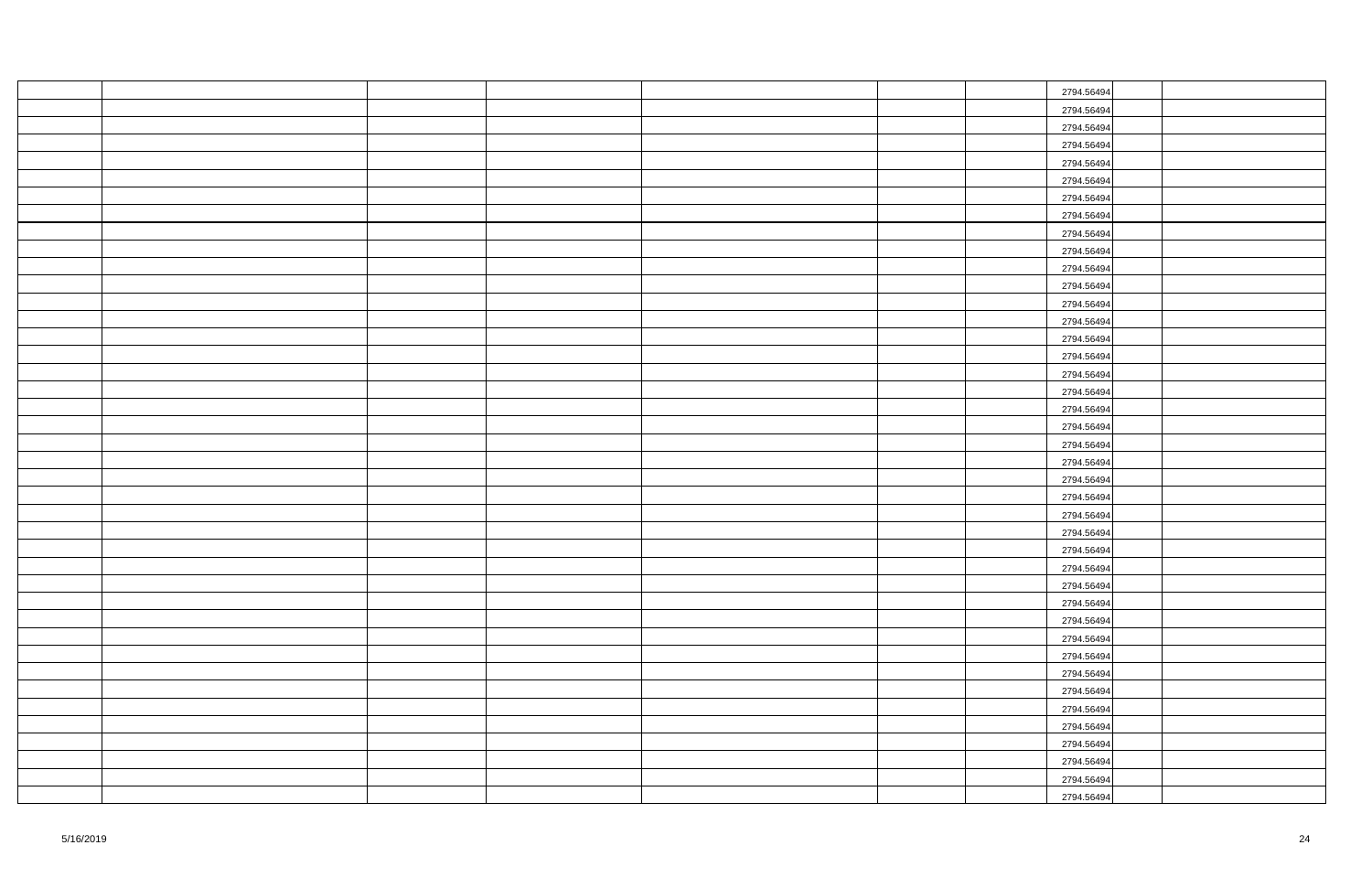|  |  |  | 2794.56494 |  |
|--|--|--|------------|--|
|  |  |  | 2794.56494 |  |
|  |  |  | 2794.56494 |  |
|  |  |  | 2794.56494 |  |
|  |  |  | 2794.56494 |  |
|  |  |  | 2794.56494 |  |
|  |  |  | 2794.56494 |  |
|  |  |  | 2794.56494 |  |
|  |  |  | 2794.56494 |  |
|  |  |  | 2794.56494 |  |
|  |  |  | 2794.56494 |  |
|  |  |  | 2794.56494 |  |
|  |  |  | 2794.56494 |  |
|  |  |  | 2794.56494 |  |
|  |  |  | 2794.56494 |  |
|  |  |  | 2794.56494 |  |
|  |  |  | 2794.56494 |  |
|  |  |  | 2794.56494 |  |
|  |  |  | 2794.56494 |  |
|  |  |  | 2794.56494 |  |
|  |  |  | 2794.56494 |  |
|  |  |  | 2794.56494 |  |
|  |  |  | 2794.56494 |  |
|  |  |  | 2794.56494 |  |
|  |  |  | 2794.56494 |  |
|  |  |  | 2794.56494 |  |
|  |  |  | 2794.56494 |  |
|  |  |  | 2794.56494 |  |
|  |  |  | 2794.56494 |  |
|  |  |  | 2794.56494 |  |
|  |  |  | 2794.56494 |  |
|  |  |  | 2794.56494 |  |
|  |  |  | 2794.56494 |  |
|  |  |  | 2794.56494 |  |
|  |  |  | 2794.56494 |  |
|  |  |  | 2794.56494 |  |
|  |  |  | 2794.56494 |  |
|  |  |  | 2794.56494 |  |
|  |  |  | 2794.56494 |  |
|  |  |  | 2794.56494 |  |
|  |  |  |            |  |
|  |  |  | 2794.56494 |  |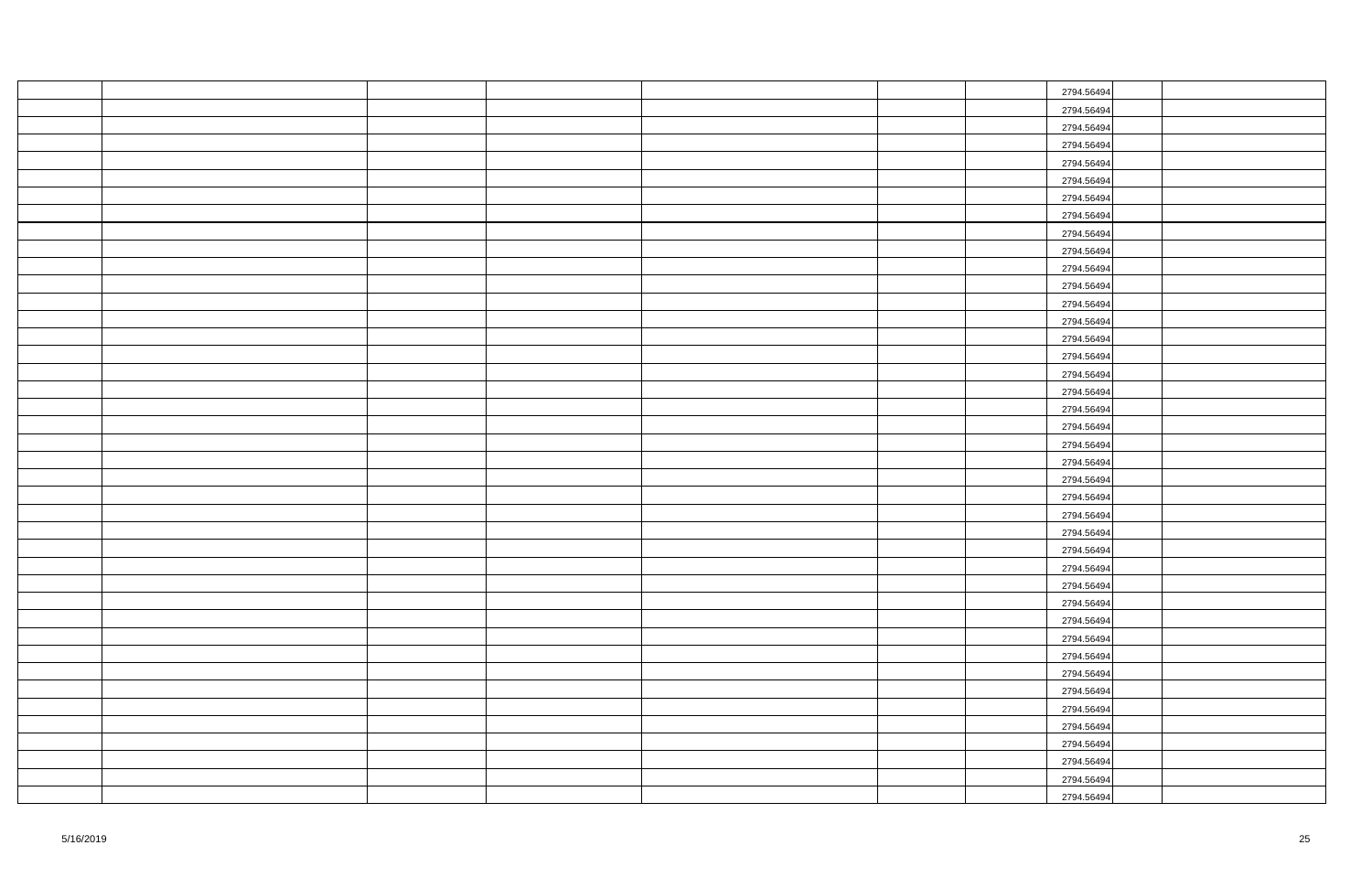|  |  |  | 2794.56494 |  |
|--|--|--|------------|--|
|  |  |  | 2794.56494 |  |
|  |  |  | 2794.56494 |  |
|  |  |  | 2794.56494 |  |
|  |  |  | 2794.56494 |  |
|  |  |  | 2794.56494 |  |
|  |  |  | 2794.56494 |  |
|  |  |  | 2794.56494 |  |
|  |  |  | 2794.56494 |  |
|  |  |  | 2794.56494 |  |
|  |  |  | 2794.56494 |  |
|  |  |  | 2794.56494 |  |
|  |  |  | 2794.56494 |  |
|  |  |  | 2794.56494 |  |
|  |  |  | 2794.56494 |  |
|  |  |  | 2794.56494 |  |
|  |  |  | 2794.56494 |  |
|  |  |  | 2794.56494 |  |
|  |  |  | 2794.56494 |  |
|  |  |  | 2794.56494 |  |
|  |  |  | 2794.56494 |  |
|  |  |  | 2794.56494 |  |
|  |  |  | 2794.56494 |  |
|  |  |  | 2794.56494 |  |
|  |  |  | 2794.56494 |  |
|  |  |  | 2794.56494 |  |
|  |  |  | 2794.56494 |  |
|  |  |  | 2794.56494 |  |
|  |  |  | 2794.56494 |  |
|  |  |  | 2794.56494 |  |
|  |  |  | 2794.56494 |  |
|  |  |  | 2794.56494 |  |
|  |  |  | 2794.56494 |  |
|  |  |  | 2794.56494 |  |
|  |  |  | 2794.56494 |  |
|  |  |  | 2794.56494 |  |
|  |  |  | 2794.56494 |  |
|  |  |  | 2794.56494 |  |
|  |  |  | 2794.56494 |  |
|  |  |  | 2794.56494 |  |
|  |  |  |            |  |
|  |  |  | 2794.56494 |  |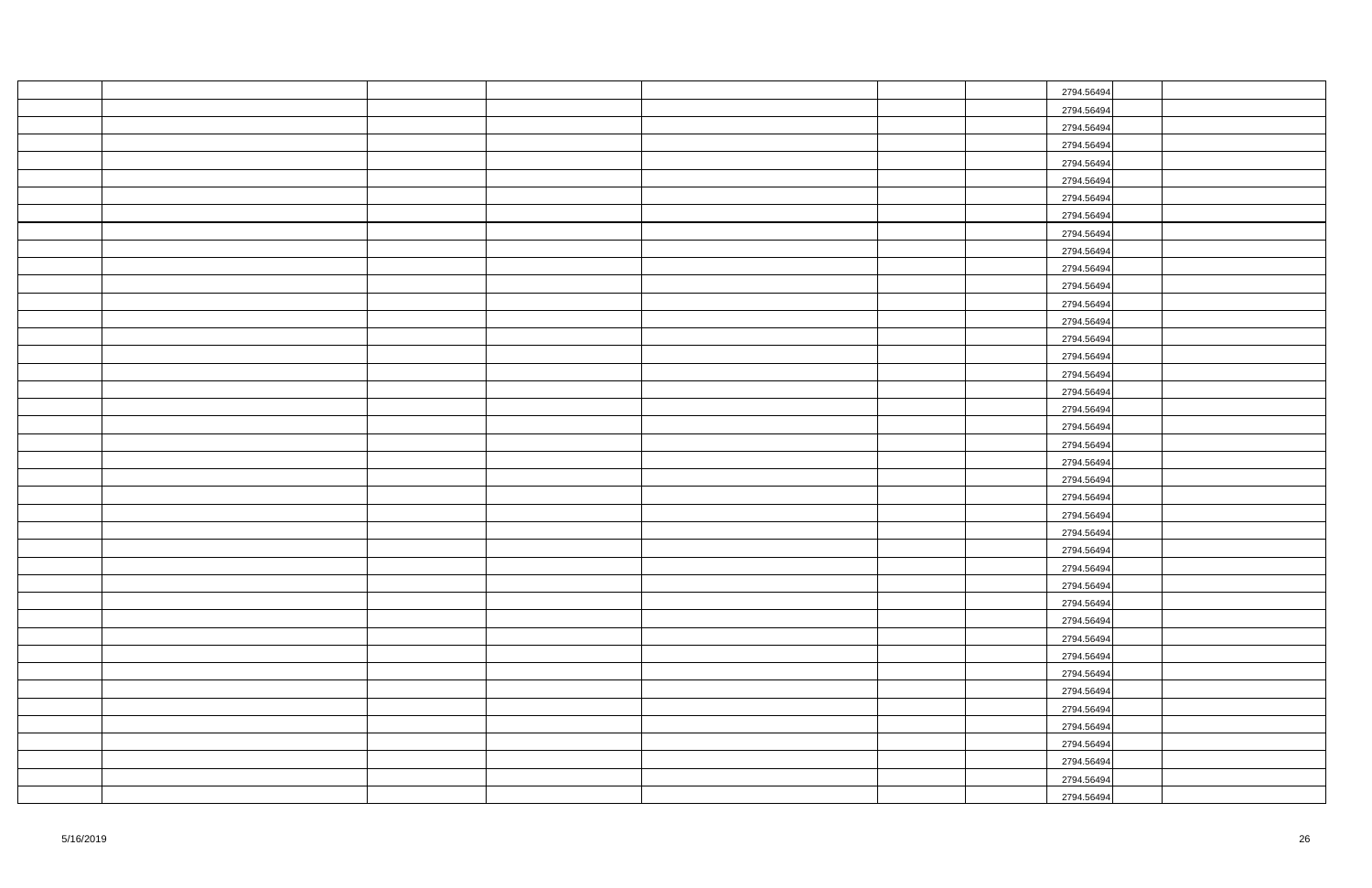|  |  |  | 2794.56494 |  |
|--|--|--|------------|--|
|  |  |  | 2794.56494 |  |
|  |  |  | 2794.56494 |  |
|  |  |  | 2794.56494 |  |
|  |  |  | 2794.56494 |  |
|  |  |  | 2794.56494 |  |
|  |  |  | 2794.56494 |  |
|  |  |  | 2794.56494 |  |
|  |  |  | 2794.56494 |  |
|  |  |  | 2794.56494 |  |
|  |  |  | 2794.56494 |  |
|  |  |  | 2794.56494 |  |
|  |  |  | 2794.56494 |  |
|  |  |  | 2794.56494 |  |
|  |  |  | 2794.56494 |  |
|  |  |  | 2794.56494 |  |
|  |  |  | 2794.56494 |  |
|  |  |  | 2794.56494 |  |
|  |  |  | 2794.56494 |  |
|  |  |  | 2794.56494 |  |
|  |  |  | 2794.56494 |  |
|  |  |  | 2794.56494 |  |
|  |  |  | 2794.56494 |  |
|  |  |  | 2794.56494 |  |
|  |  |  | 2794.56494 |  |
|  |  |  | 2794.56494 |  |
|  |  |  | 2794.56494 |  |
|  |  |  | 2794.56494 |  |
|  |  |  | 2794.56494 |  |
|  |  |  | 2794.56494 |  |
|  |  |  | 2794.56494 |  |
|  |  |  | 2794.56494 |  |
|  |  |  | 2794.56494 |  |
|  |  |  | 2794.56494 |  |
|  |  |  | 2794.56494 |  |
|  |  |  | 2794.56494 |  |
|  |  |  | 2794.56494 |  |
|  |  |  | 2794.56494 |  |
|  |  |  | 2794.56494 |  |
|  |  |  | 2794.56494 |  |
|  |  |  | 2794.56494 |  |
|  |  |  |            |  |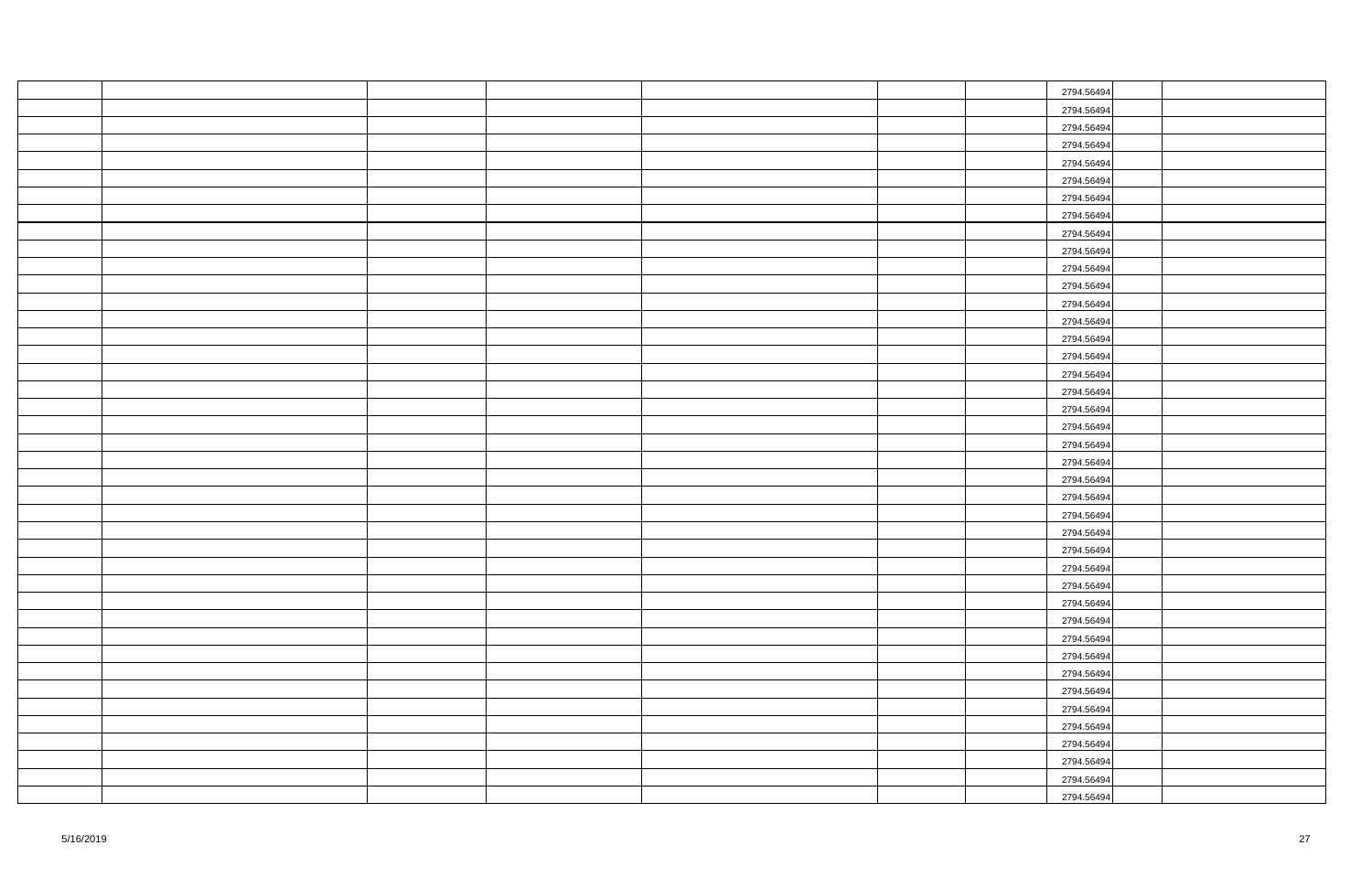|  |  |  | 2794.56494 |  |
|--|--|--|------------|--|
|  |  |  | 2794.56494 |  |
|  |  |  | 2794.56494 |  |
|  |  |  | 2794.56494 |  |
|  |  |  | 2794.56494 |  |
|  |  |  | 2794.56494 |  |
|  |  |  | 2794.56494 |  |
|  |  |  | 2794.56494 |  |
|  |  |  | 2794.56494 |  |
|  |  |  | 2794.56494 |  |
|  |  |  | 2794.56494 |  |
|  |  |  | 2794.56494 |  |
|  |  |  | 2794.56494 |  |
|  |  |  | 2794.56494 |  |
|  |  |  | 2794.56494 |  |
|  |  |  | 2794.56494 |  |
|  |  |  | 2794.56494 |  |
|  |  |  | 2794.56494 |  |
|  |  |  | 2794.56494 |  |
|  |  |  | 2794.56494 |  |
|  |  |  | 2794.56494 |  |
|  |  |  | 2794.56494 |  |
|  |  |  | 2794.56494 |  |
|  |  |  | 2794.56494 |  |
|  |  |  | 2794.56494 |  |
|  |  |  | 2794.56494 |  |
|  |  |  | 2794.56494 |  |
|  |  |  | 2794.56494 |  |
|  |  |  | 2794.56494 |  |
|  |  |  | 2794.56494 |  |
|  |  |  | 2794.56494 |  |
|  |  |  | 2794.56494 |  |
|  |  |  | 2794.56494 |  |
|  |  |  | 2794.56494 |  |
|  |  |  | 2794.56494 |  |
|  |  |  | 2794.56494 |  |
|  |  |  | 2794.56494 |  |
|  |  |  | 2794.56494 |  |
|  |  |  | 2794.56494 |  |
|  |  |  | 2794.56494 |  |
|  |  |  |            |  |
|  |  |  | 2794.56494 |  |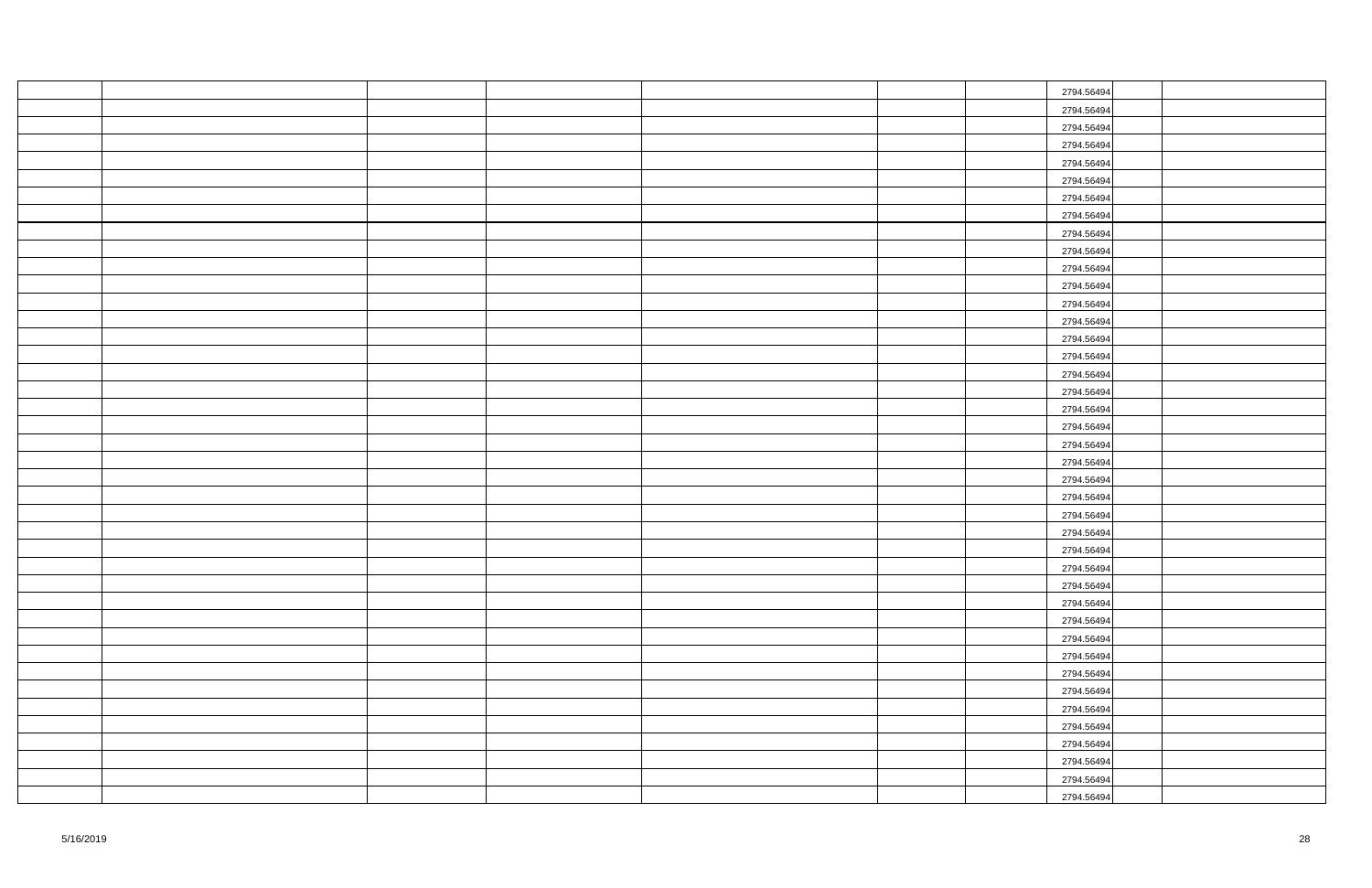|  |  |  | 2794.56494 |  |
|--|--|--|------------|--|
|  |  |  | 2794.56494 |  |
|  |  |  | 2794.56494 |  |
|  |  |  | 2794.56494 |  |
|  |  |  | 2794.56494 |  |
|  |  |  | 2794.56494 |  |
|  |  |  | 2794.56494 |  |
|  |  |  | 2794.56494 |  |
|  |  |  | 2794.56494 |  |
|  |  |  | 2794.56494 |  |
|  |  |  | 2794.56494 |  |
|  |  |  | 2794.56494 |  |
|  |  |  | 2794.56494 |  |
|  |  |  | 2794.56494 |  |
|  |  |  | 2794.56494 |  |
|  |  |  | 2794.56494 |  |
|  |  |  | 2794.56494 |  |
|  |  |  | 2794.56494 |  |
|  |  |  | 2794.56494 |  |
|  |  |  | 2794.56494 |  |
|  |  |  | 2794.56494 |  |
|  |  |  | 2794.56494 |  |
|  |  |  | 2794.56494 |  |
|  |  |  | 2794.56494 |  |
|  |  |  | 2794.56494 |  |
|  |  |  | 2794.56494 |  |
|  |  |  | 2794.56494 |  |
|  |  |  | 2794.56494 |  |
|  |  |  | 2794.56494 |  |
|  |  |  | 2794.56494 |  |
|  |  |  | 2794.56494 |  |
|  |  |  | 2794.56494 |  |
|  |  |  | 2794.56494 |  |
|  |  |  | 2794.56494 |  |
|  |  |  | 2794.56494 |  |
|  |  |  | 2794.56494 |  |
|  |  |  | 2794.56494 |  |
|  |  |  | 2794.56494 |  |
|  |  |  | 2794.56494 |  |
|  |  |  | 2794.56494 |  |
|  |  |  |            |  |
|  |  |  | 2794.56494 |  |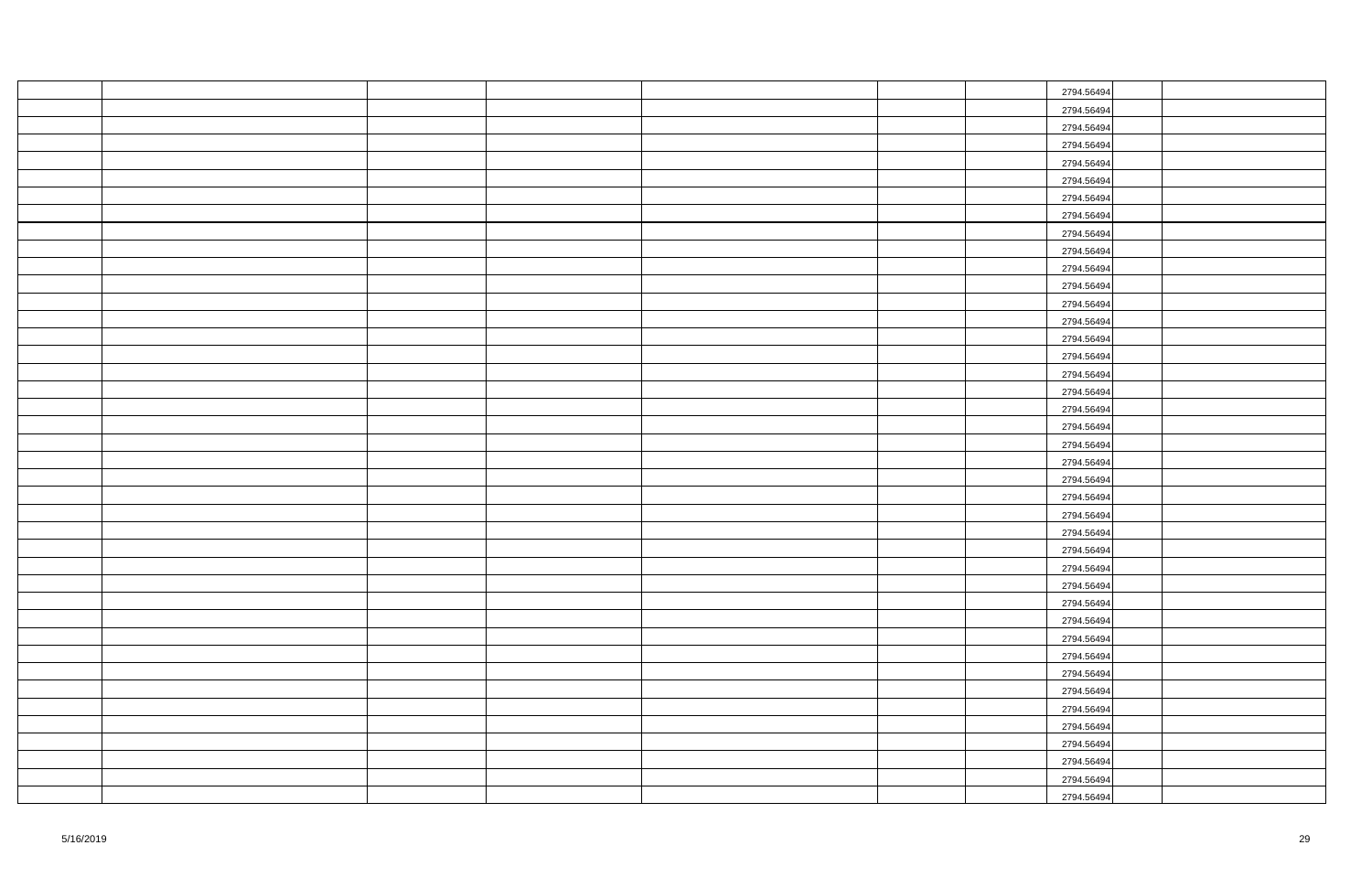|  |  |  | 2794.56494 |  |
|--|--|--|------------|--|
|  |  |  | 2794.56494 |  |
|  |  |  | 2794.56494 |  |
|  |  |  | 2794.56494 |  |
|  |  |  | 2794.56494 |  |
|  |  |  | 2794.56494 |  |
|  |  |  | 2794.56494 |  |
|  |  |  | 2794.56494 |  |
|  |  |  | 2794.56494 |  |
|  |  |  | 2794.56494 |  |
|  |  |  | 2794.56494 |  |
|  |  |  | 2794.56494 |  |
|  |  |  | 2794.56494 |  |
|  |  |  | 2794.56494 |  |
|  |  |  | 2794.56494 |  |
|  |  |  | 2794.56494 |  |
|  |  |  | 2794.56494 |  |
|  |  |  | 2794.56494 |  |
|  |  |  | 2794.56494 |  |
|  |  |  | 2794.56494 |  |
|  |  |  | 2794.56494 |  |
|  |  |  | 2794.56494 |  |
|  |  |  | 2794.56494 |  |
|  |  |  | 2794.56494 |  |
|  |  |  | 2794.56494 |  |
|  |  |  | 2794.56494 |  |
|  |  |  | 2794.56494 |  |
|  |  |  | 2794.56494 |  |
|  |  |  | 7552.0059  |  |
|  |  |  | 7552.0059  |  |
|  |  |  | 7552.0059  |  |
|  |  |  | 7552.0059  |  |
|  |  |  | 7552.0059  |  |
|  |  |  | 7552.0059  |  |
|  |  |  | 7552.0059  |  |
|  |  |  | 7552.0059  |  |
|  |  |  | 7552.0059  |  |
|  |  |  | 7552.0059  |  |
|  |  |  | 7552.0059  |  |
|  |  |  | 7552.0059  |  |
|  |  |  | 7552.0059  |  |
|  |  |  |            |  |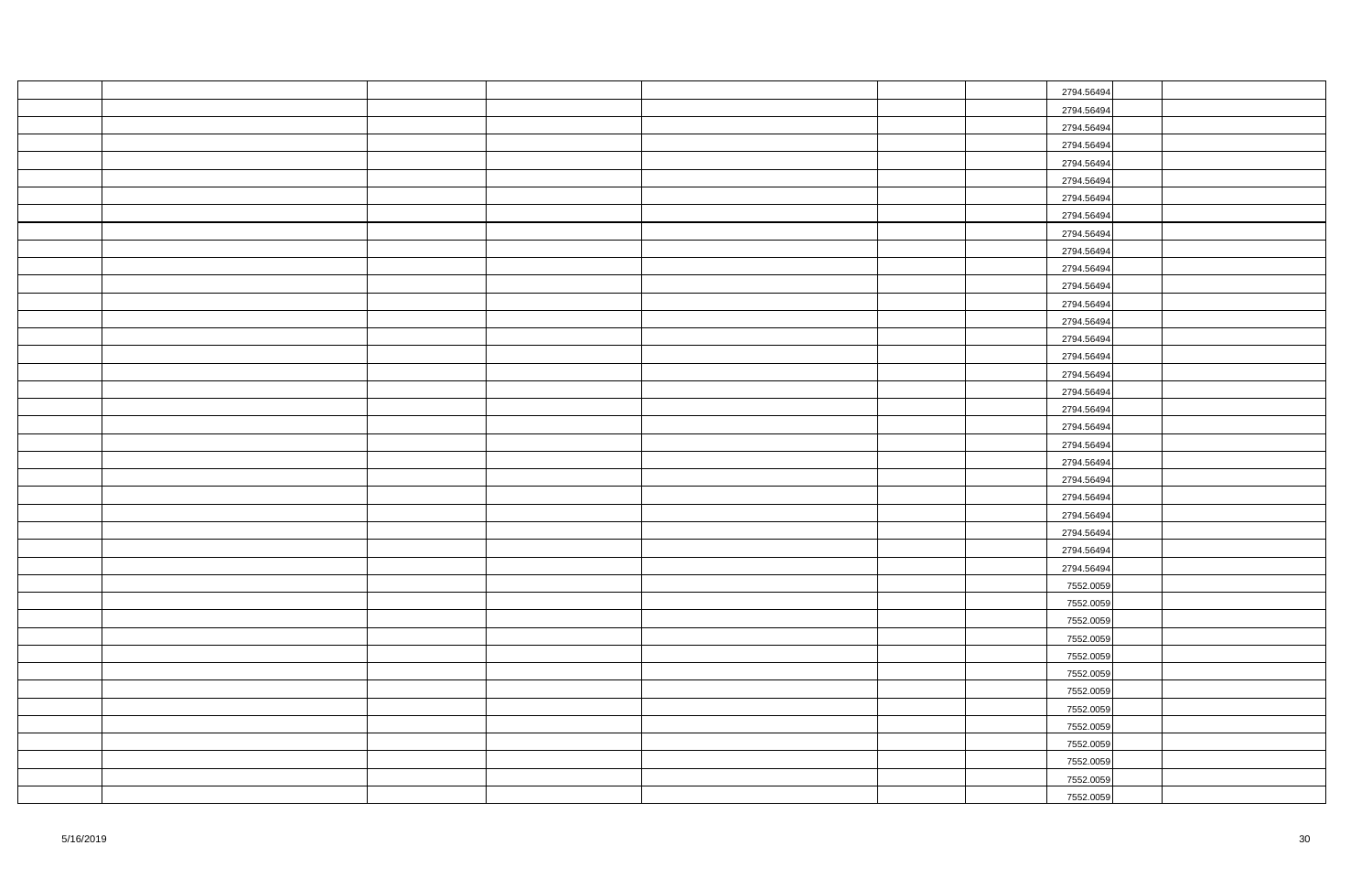|  |  |  | 7552.0059 |  |
|--|--|--|-----------|--|
|  |  |  | 7552.0059 |  |
|  |  |  | 7552.0059 |  |
|  |  |  | 7552.0059 |  |
|  |  |  | 7552.0059 |  |
|  |  |  | 7552.0059 |  |
|  |  |  | 7552.0059 |  |
|  |  |  | 7552.0059 |  |
|  |  |  | 7552.0059 |  |
|  |  |  | 7552.0059 |  |
|  |  |  | 7552.0059 |  |
|  |  |  | 7552.0059 |  |
|  |  |  | 7552.0059 |  |
|  |  |  | 7552.0059 |  |
|  |  |  | 7552.0059 |  |
|  |  |  | 7552.0059 |  |
|  |  |  | 7552.0059 |  |
|  |  |  | 7552.0059 |  |
|  |  |  | 7552.0059 |  |
|  |  |  | 7552.0059 |  |
|  |  |  | 7552.0059 |  |
|  |  |  | 7552.0059 |  |
|  |  |  | 7552.0059 |  |
|  |  |  | 7552.0059 |  |
|  |  |  | 7552.0059 |  |
|  |  |  | 7552.0059 |  |
|  |  |  | 7552.0059 |  |
|  |  |  | 7552.0059 |  |
|  |  |  | 7552.0059 |  |
|  |  |  | 7552.0059 |  |
|  |  |  | 7552.0059 |  |
|  |  |  | 7552.0059 |  |
|  |  |  | 7552.0059 |  |
|  |  |  | 7552.0059 |  |
|  |  |  | 7552.0059 |  |
|  |  |  | 7552.0059 |  |
|  |  |  | 7552.0059 |  |
|  |  |  | 7552.0059 |  |
|  |  |  | 7552.0059 |  |
|  |  |  | 7552.0059 |  |
|  |  |  | 7552.0059 |  |
|  |  |  |           |  |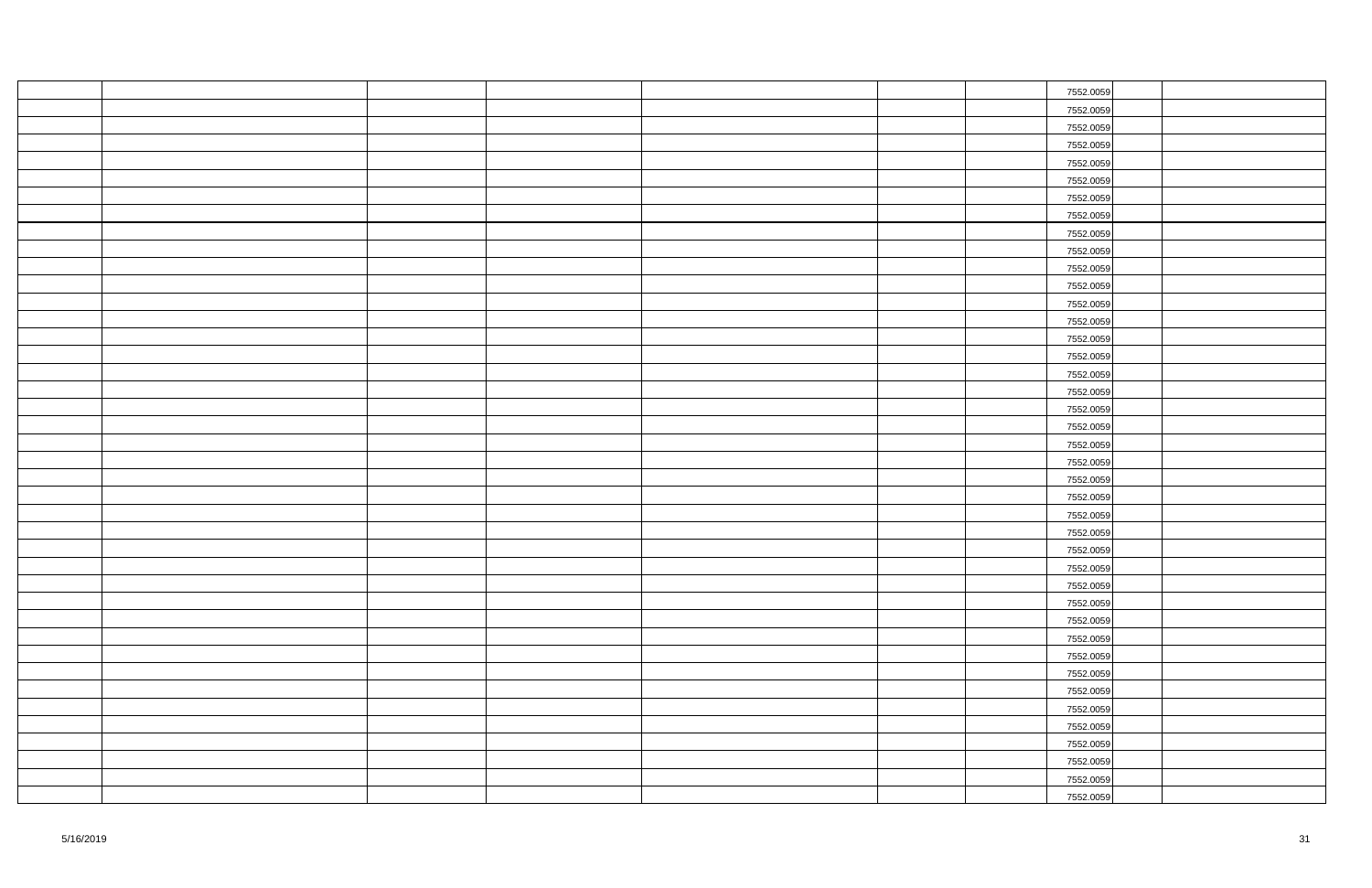|  |  |  | 7552.0059 |  |
|--|--|--|-----------|--|
|  |  |  | 7552.0059 |  |
|  |  |  | 7552.0059 |  |
|  |  |  | 7552.0059 |  |
|  |  |  | 7552.0059 |  |
|  |  |  | 7552.0059 |  |
|  |  |  | 7552.0059 |  |
|  |  |  | 7552.0059 |  |
|  |  |  | 7552.0059 |  |
|  |  |  | 7552.0059 |  |
|  |  |  | 7552.0059 |  |
|  |  |  | 7552.0059 |  |
|  |  |  | 7552.0059 |  |
|  |  |  | 7552.0059 |  |
|  |  |  | 7552.0059 |  |
|  |  |  | 7552.0059 |  |
|  |  |  | 7552.0059 |  |
|  |  |  | 7552.0059 |  |
|  |  |  | 7552.0059 |  |
|  |  |  | 7552.0059 |  |
|  |  |  | 7552.0059 |  |
|  |  |  | 7552.0059 |  |
|  |  |  | 7552.0059 |  |
|  |  |  | 7552.0059 |  |
|  |  |  | 7552.0059 |  |
|  |  |  | 7552.0059 |  |
|  |  |  | 7552.0059 |  |
|  |  |  | 7552.0059 |  |
|  |  |  | 7552.0059 |  |
|  |  |  | 7552.0059 |  |
|  |  |  | 7552.0059 |  |
|  |  |  | 7552.0059 |  |
|  |  |  | 7552.0059 |  |
|  |  |  | 7552.0059 |  |
|  |  |  | 7552.0059 |  |
|  |  |  | 7552.0059 |  |
|  |  |  | 7552.0059 |  |
|  |  |  | 7552.0059 |  |
|  |  |  | 7552.0059 |  |
|  |  |  | 7552.0059 |  |
|  |  |  | 7552.0059 |  |
|  |  |  |           |  |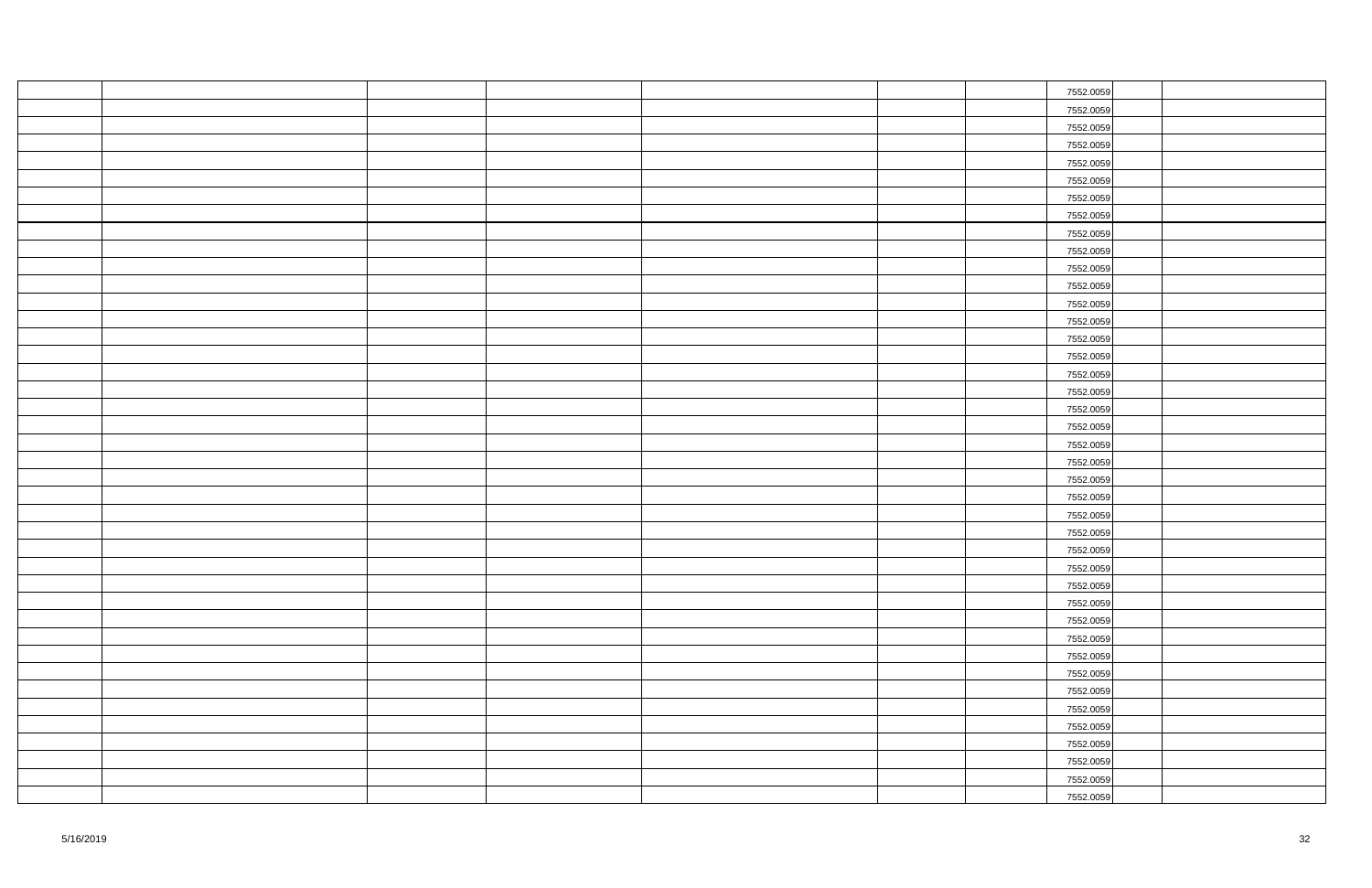|  |  |  | 7552.0059 |  |
|--|--|--|-----------|--|
|  |  |  | 7552.0059 |  |
|  |  |  | 7552.0059 |  |
|  |  |  | 7552.0059 |  |
|  |  |  | 7552.0059 |  |
|  |  |  | 7552.0059 |  |
|  |  |  | 7552.0059 |  |
|  |  |  | 7552.0059 |  |
|  |  |  | 7552.0059 |  |
|  |  |  | 7552.0059 |  |
|  |  |  | 7552.0059 |  |
|  |  |  | 7552.0059 |  |
|  |  |  | 7552.0059 |  |
|  |  |  | 7552.0059 |  |
|  |  |  | 7552.0059 |  |
|  |  |  | 7552.0059 |  |
|  |  |  | 7552.0059 |  |
|  |  |  | 7552.0059 |  |
|  |  |  | 7552.0059 |  |
|  |  |  | 7552.0059 |  |
|  |  |  | 7552.0059 |  |
|  |  |  | 7552.0059 |  |
|  |  |  | 7552.0059 |  |
|  |  |  | 7552.0059 |  |
|  |  |  | 7552.0059 |  |
|  |  |  | 7552.0059 |  |
|  |  |  | 7552.0059 |  |
|  |  |  | 7552.0059 |  |
|  |  |  | 7552.0059 |  |
|  |  |  | 7552.0059 |  |
|  |  |  | 7552.0059 |  |
|  |  |  | 7552.0059 |  |
|  |  |  | 7552.0059 |  |
|  |  |  | 7552.0059 |  |
|  |  |  | 7552.0059 |  |
|  |  |  | 7552.0059 |  |
|  |  |  | 7552.0059 |  |
|  |  |  | 7552.0059 |  |
|  |  |  | 7552.0059 |  |
|  |  |  | 7552.0059 |  |
|  |  |  | 7552.0059 |  |
|  |  |  |           |  |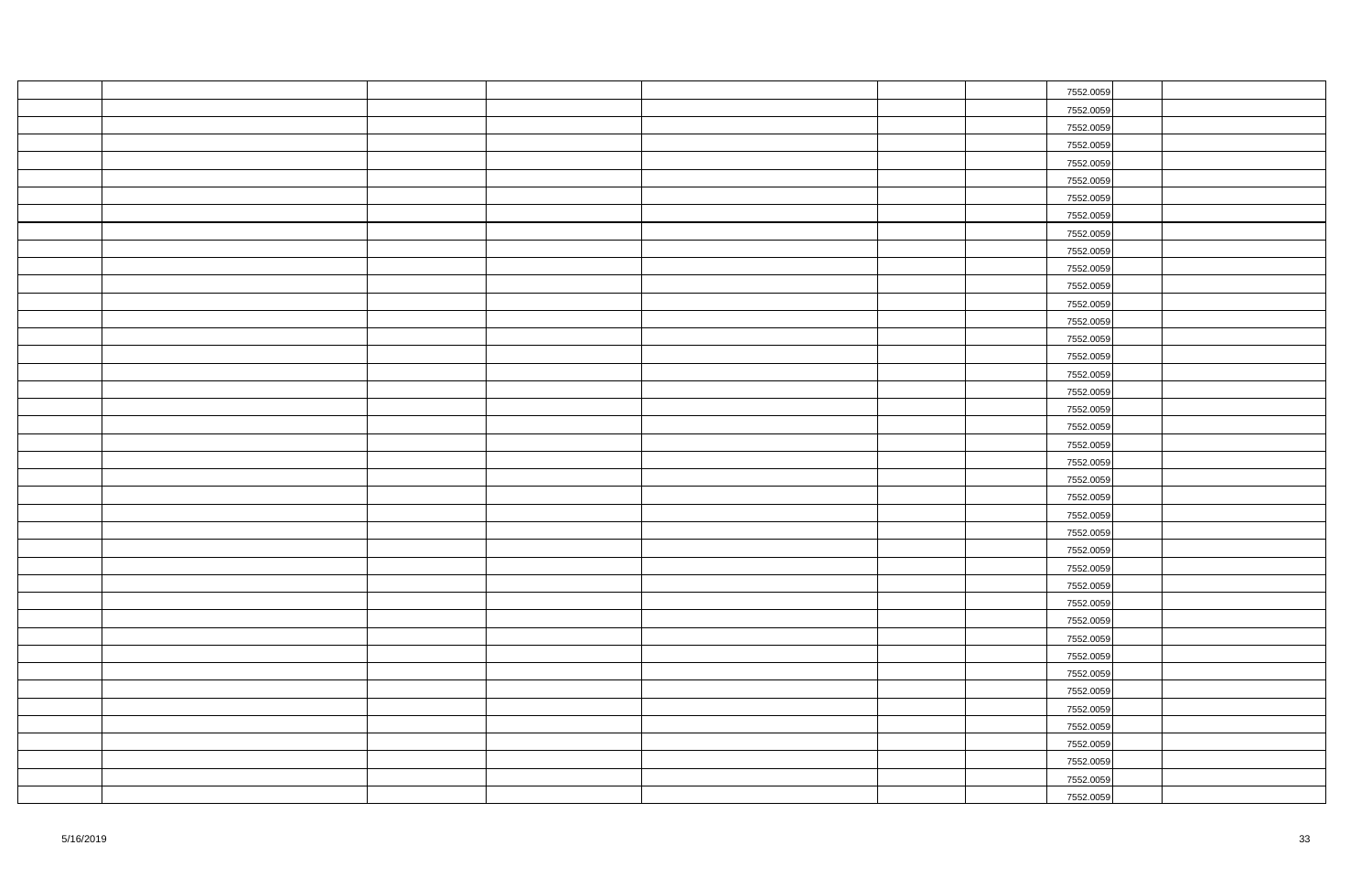|  |  |  | 7552.0059 |  |
|--|--|--|-----------|--|
|  |  |  | 7552.0059 |  |
|  |  |  | 7552.0059 |  |
|  |  |  | 7552.0059 |  |
|  |  |  | 7552.0059 |  |
|  |  |  | 7552.0059 |  |
|  |  |  | 7552.0059 |  |
|  |  |  | 7552.0059 |  |
|  |  |  | 7552.0059 |  |
|  |  |  | 7552.0059 |  |
|  |  |  | 7552.0059 |  |
|  |  |  | 7552.0059 |  |
|  |  |  | 7552.0059 |  |
|  |  |  | 7552.0059 |  |
|  |  |  | 7552.0059 |  |
|  |  |  | 7552.0059 |  |
|  |  |  | 7552.0059 |  |
|  |  |  | 7552.0059 |  |
|  |  |  | 7552.0059 |  |
|  |  |  | 7552.0059 |  |
|  |  |  | 7552.0059 |  |
|  |  |  | 7552.0059 |  |
|  |  |  | 7552.0059 |  |
|  |  |  | 7552.0059 |  |
|  |  |  | 7552.0059 |  |
|  |  |  | 7552.0059 |  |
|  |  |  | 7552.0059 |  |
|  |  |  | 7552.0059 |  |
|  |  |  | 7552.0059 |  |
|  |  |  | 7552.0059 |  |
|  |  |  | 7552.0059 |  |
|  |  |  | 7552.0059 |  |
|  |  |  | 7552.0059 |  |
|  |  |  | 7552.0059 |  |
|  |  |  | 7552.0059 |  |
|  |  |  | 7552.0059 |  |
|  |  |  | 7552.0059 |  |
|  |  |  | 7552.0059 |  |
|  |  |  | 7552.0059 |  |
|  |  |  | 7552.0059 |  |
|  |  |  | 7552.0059 |  |
|  |  |  |           |  |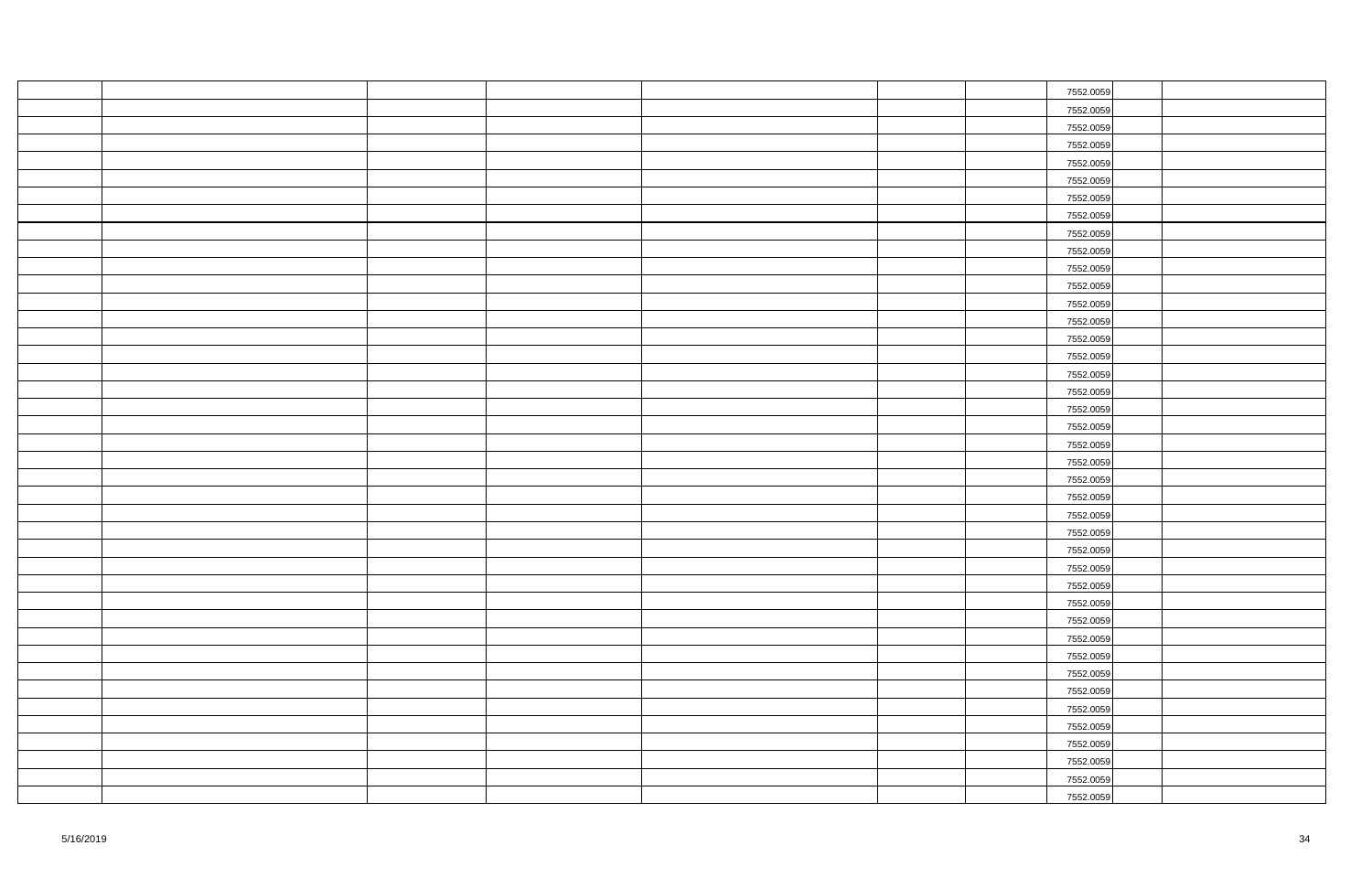|  |  |  | 7552.0059 |  |
|--|--|--|-----------|--|
|  |  |  | 7552.0059 |  |
|  |  |  | 7552.0059 |  |
|  |  |  | 7552.0059 |  |
|  |  |  | 7552.0059 |  |
|  |  |  | 7552.0059 |  |
|  |  |  | 7552.0059 |  |
|  |  |  | 7552.0059 |  |
|  |  |  | 7552.0059 |  |
|  |  |  | 7552.0059 |  |
|  |  |  | 7552.0059 |  |
|  |  |  | 7552.0059 |  |
|  |  |  | 7552.0059 |  |
|  |  |  | 7552.0059 |  |
|  |  |  | 7552.0059 |  |
|  |  |  | 7552.0059 |  |
|  |  |  | 7552.0059 |  |
|  |  |  | 7552.0059 |  |
|  |  |  | 7552.0059 |  |
|  |  |  | 7552.0059 |  |
|  |  |  | 7552.0059 |  |
|  |  |  | 7552.0059 |  |
|  |  |  | 7552.0059 |  |
|  |  |  | 7552.0059 |  |
|  |  |  | 7552.0059 |  |
|  |  |  | 7552.0059 |  |
|  |  |  | 7552.0059 |  |
|  |  |  | 7552.0059 |  |
|  |  |  | 7552.0059 |  |
|  |  |  | 7552.0059 |  |
|  |  |  | 7552.0059 |  |
|  |  |  | 7552.0059 |  |
|  |  |  | 7552.0059 |  |
|  |  |  | 7552.0059 |  |
|  |  |  | 7552.0059 |  |
|  |  |  | 7552.0059 |  |
|  |  |  | 7552.0059 |  |
|  |  |  | 7552.0059 |  |
|  |  |  | 7552.0059 |  |
|  |  |  | 7552.0059 |  |
|  |  |  | 7552.0059 |  |
|  |  |  |           |  |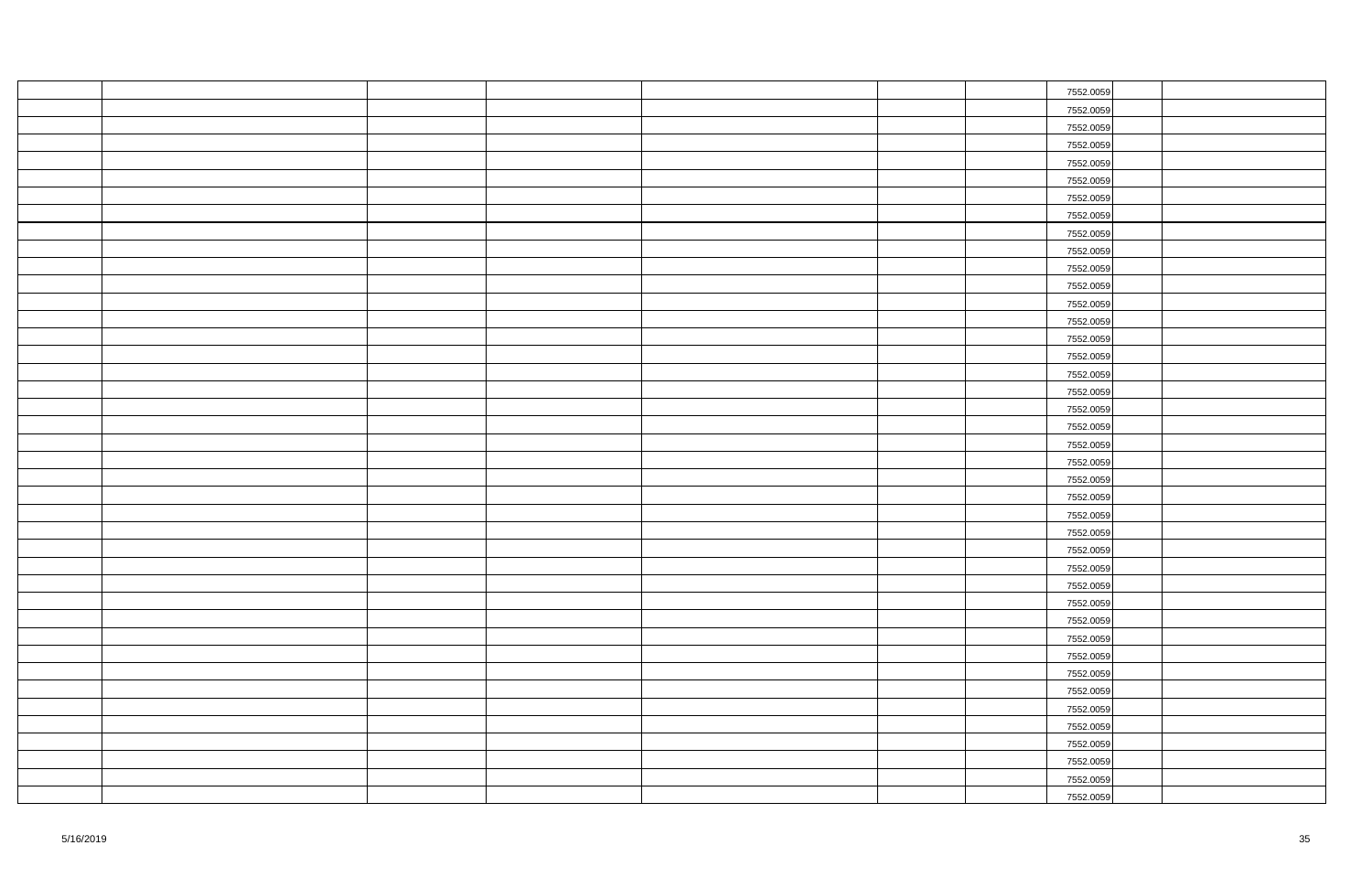|  |  |  | 7552.0059 |  |
|--|--|--|-----------|--|
|  |  |  | 7552.0059 |  |
|  |  |  | 7552.0059 |  |
|  |  |  | 7552.0059 |  |
|  |  |  | 7552.0059 |  |
|  |  |  | 7552.0059 |  |
|  |  |  | 7552.0059 |  |
|  |  |  | 7552.0059 |  |
|  |  |  | 7552.0059 |  |
|  |  |  | 7552.0059 |  |
|  |  |  | 7552.0059 |  |
|  |  |  | 7552.0059 |  |
|  |  |  | 7552.0059 |  |
|  |  |  | 7552.0059 |  |
|  |  |  | 7552.0059 |  |
|  |  |  | 7552.0059 |  |
|  |  |  | 7552.0059 |  |
|  |  |  | 7552.0059 |  |
|  |  |  | 7552.0059 |  |
|  |  |  | 7552.0059 |  |
|  |  |  | 7552.0059 |  |
|  |  |  | 7552.0059 |  |
|  |  |  | 7552.0059 |  |
|  |  |  | 7552.0059 |  |
|  |  |  | 7552.0059 |  |
|  |  |  | 7552.0059 |  |
|  |  |  | 7552.0059 |  |
|  |  |  | 7552.0059 |  |
|  |  |  | 7552.0059 |  |
|  |  |  | 7552.0059 |  |
|  |  |  | 7552.0059 |  |
|  |  |  | 7552.0059 |  |
|  |  |  | 7552.0059 |  |
|  |  |  | 7552.0059 |  |
|  |  |  | 7552.0059 |  |
|  |  |  | 7552.0059 |  |
|  |  |  | 7552.0059 |  |
|  |  |  | 7552.0059 |  |
|  |  |  | 7552.0059 |  |
|  |  |  | 7552.0059 |  |
|  |  |  | 7552.0059 |  |
|  |  |  |           |  |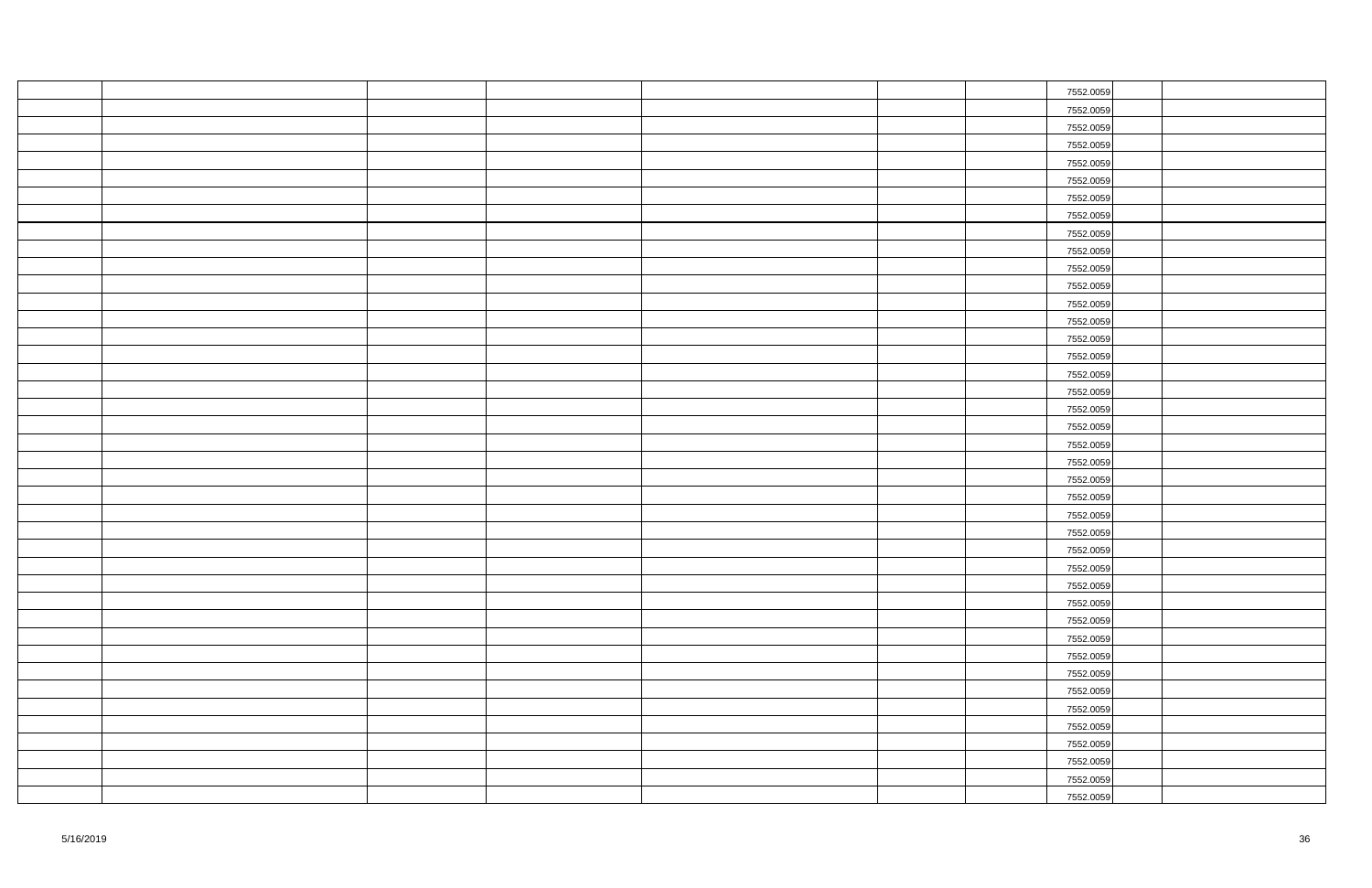|  |  |  | 7552.0059 |  |
|--|--|--|-----------|--|
|  |  |  | 7552.0059 |  |
|  |  |  | 7552.0059 |  |
|  |  |  | 7552.0059 |  |
|  |  |  | 7552.0059 |  |
|  |  |  | 7552.0059 |  |
|  |  |  | 7552.0059 |  |
|  |  |  | 7552.0059 |  |
|  |  |  | 7552.0059 |  |
|  |  |  | 7552.0059 |  |
|  |  |  | 7552.0059 |  |
|  |  |  | 7552.0059 |  |
|  |  |  | 7552.0059 |  |
|  |  |  | 7552.0059 |  |
|  |  |  | 7552.0059 |  |
|  |  |  | 7552.0059 |  |
|  |  |  | 7552.0059 |  |
|  |  |  | 7552.0059 |  |
|  |  |  | 7552.0059 |  |
|  |  |  | 7552.0059 |  |
|  |  |  | 7552.0059 |  |
|  |  |  | 7552.0059 |  |
|  |  |  | 7552.0059 |  |
|  |  |  | 7552.0059 |  |
|  |  |  | 7552.0059 |  |
|  |  |  | 7552.0059 |  |
|  |  |  | 7552.0059 |  |
|  |  |  | 7552.0059 |  |
|  |  |  | 7552.0059 |  |
|  |  |  | 7552.0059 |  |
|  |  |  | 7552.0059 |  |
|  |  |  | 7552.0059 |  |
|  |  |  | 7552.0059 |  |
|  |  |  | 7552.0059 |  |
|  |  |  | 7552.0059 |  |
|  |  |  | 7552.0059 |  |
|  |  |  | 7552.0059 |  |
|  |  |  | 7552.0059 |  |
|  |  |  | 7552.0059 |  |
|  |  |  | 7552.0059 |  |
|  |  |  | 7552.0059 |  |
|  |  |  |           |  |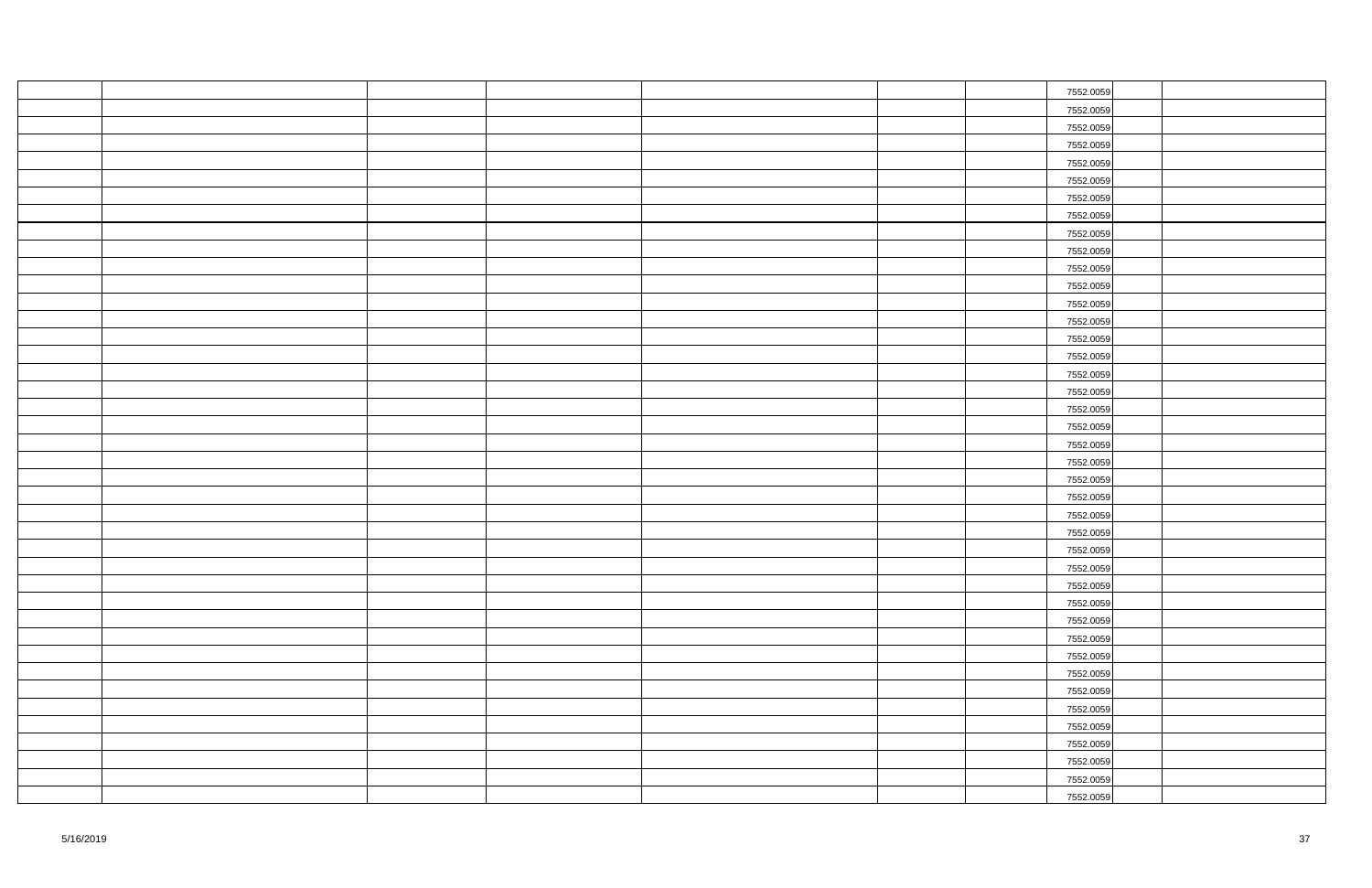|  |  |  | 7552.0059 |  |
|--|--|--|-----------|--|
|  |  |  | 7552.0059 |  |
|  |  |  | 7552.0059 |  |
|  |  |  | 7552.0059 |  |
|  |  |  | 7552.0059 |  |
|  |  |  | 7552.0059 |  |
|  |  |  | 7552.0059 |  |
|  |  |  | 7552.0059 |  |
|  |  |  | 7552.0059 |  |
|  |  |  | 7552.0059 |  |
|  |  |  | 7552.0059 |  |
|  |  |  | 7552.0059 |  |
|  |  |  | 7552.0059 |  |
|  |  |  | 7552.0059 |  |
|  |  |  | 7552.0059 |  |
|  |  |  | 7552.0059 |  |
|  |  |  | 7552.0059 |  |
|  |  |  | 7552.0059 |  |
|  |  |  | 7552.0059 |  |
|  |  |  | 7552.0059 |  |
|  |  |  | 7552.0059 |  |
|  |  |  | 7552.0059 |  |
|  |  |  | 7552.0059 |  |
|  |  |  | 7552.0059 |  |
|  |  |  | 7552.0059 |  |
|  |  |  | 7552.0059 |  |
|  |  |  | 7552.0059 |  |
|  |  |  | 7552.0059 |  |
|  |  |  | 7552.0059 |  |
|  |  |  | 7552.0059 |  |
|  |  |  | 7552.0059 |  |
|  |  |  | 7552.0059 |  |
|  |  |  | 7552.0059 |  |
|  |  |  | 7552.0059 |  |
|  |  |  | 7552.0059 |  |
|  |  |  | 7552.0059 |  |
|  |  |  | 7552.0059 |  |
|  |  |  | 7552.0059 |  |
|  |  |  | 7552.0059 |  |
|  |  |  | 7552.0059 |  |
|  |  |  | 7552.0059 |  |
|  |  |  |           |  |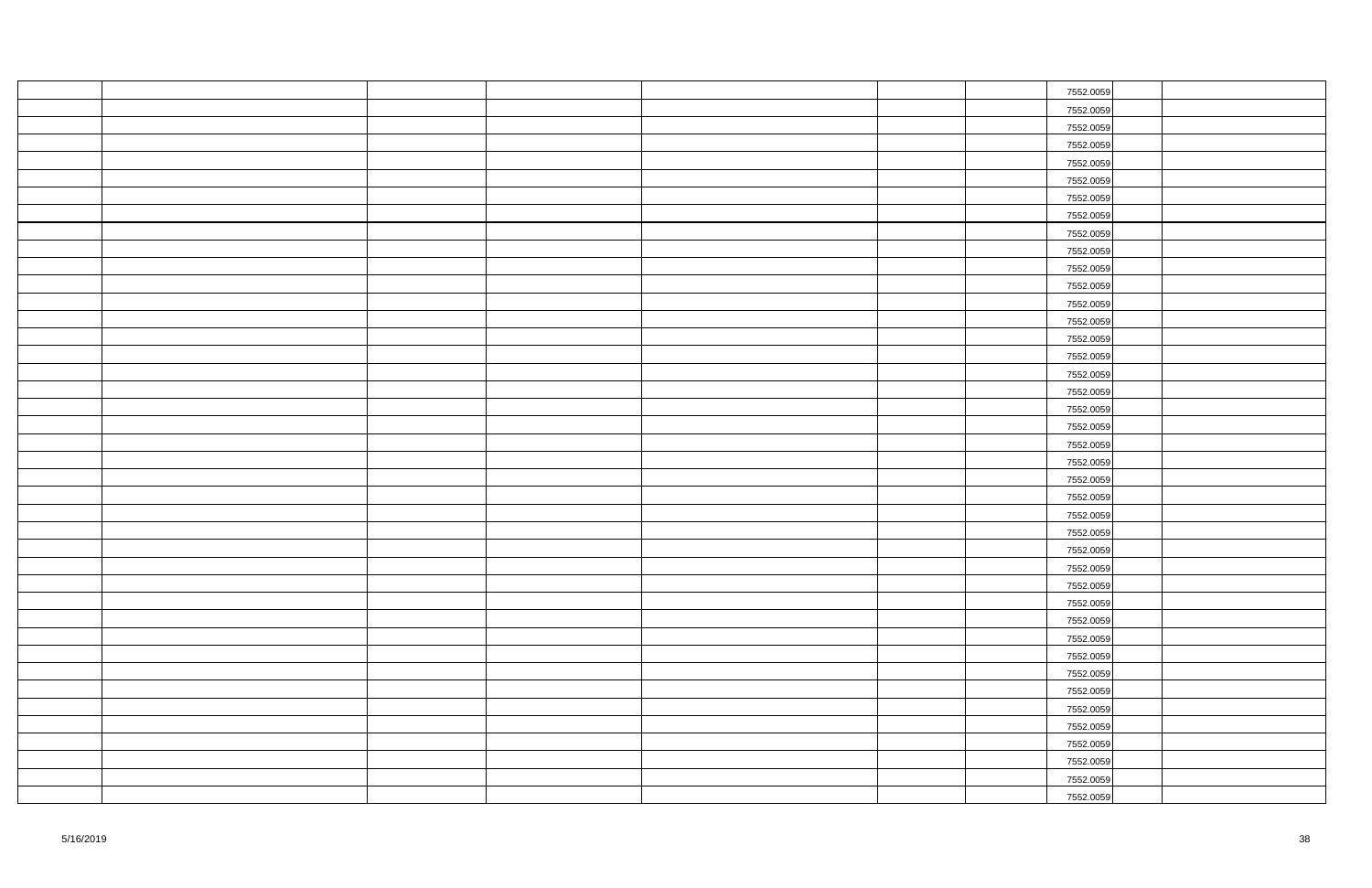|  |  |  | 7552.0059 |  |
|--|--|--|-----------|--|
|  |  |  | 7552.0059 |  |
|  |  |  | 7552.0059 |  |
|  |  |  | 7552.0059 |  |
|  |  |  | 7552.0059 |  |
|  |  |  | 7552.0059 |  |
|  |  |  | 7552.0059 |  |
|  |  |  | 7552.0059 |  |
|  |  |  | 7552.0059 |  |
|  |  |  | 7552.0059 |  |
|  |  |  | 7552.0059 |  |
|  |  |  | 7552.0059 |  |
|  |  |  | 7552.0059 |  |
|  |  |  | 7552.0059 |  |
|  |  |  | 7552.0059 |  |
|  |  |  | 7552.0059 |  |
|  |  |  | 7552.0059 |  |
|  |  |  | 7552.0059 |  |
|  |  |  | 7552.0059 |  |
|  |  |  | 7552.0059 |  |
|  |  |  | 7552.0059 |  |
|  |  |  | 7552.0059 |  |
|  |  |  | 7552.0059 |  |
|  |  |  | 7552.0059 |  |
|  |  |  | 7552.0059 |  |
|  |  |  | 7552.0059 |  |
|  |  |  | 7552.0059 |  |
|  |  |  | 7552.0059 |  |
|  |  |  | 7552.0059 |  |
|  |  |  | 7552.0059 |  |
|  |  |  | 7552.0059 |  |
|  |  |  | 7552.0059 |  |
|  |  |  | 7552.0059 |  |
|  |  |  | 7552.0059 |  |
|  |  |  | 7552.0059 |  |
|  |  |  | 7552.0059 |  |
|  |  |  | 7552.0059 |  |
|  |  |  | 7552.0059 |  |
|  |  |  | 7552.0059 |  |
|  |  |  | 7552.0059 |  |
|  |  |  | 7552.0059 |  |
|  |  |  |           |  |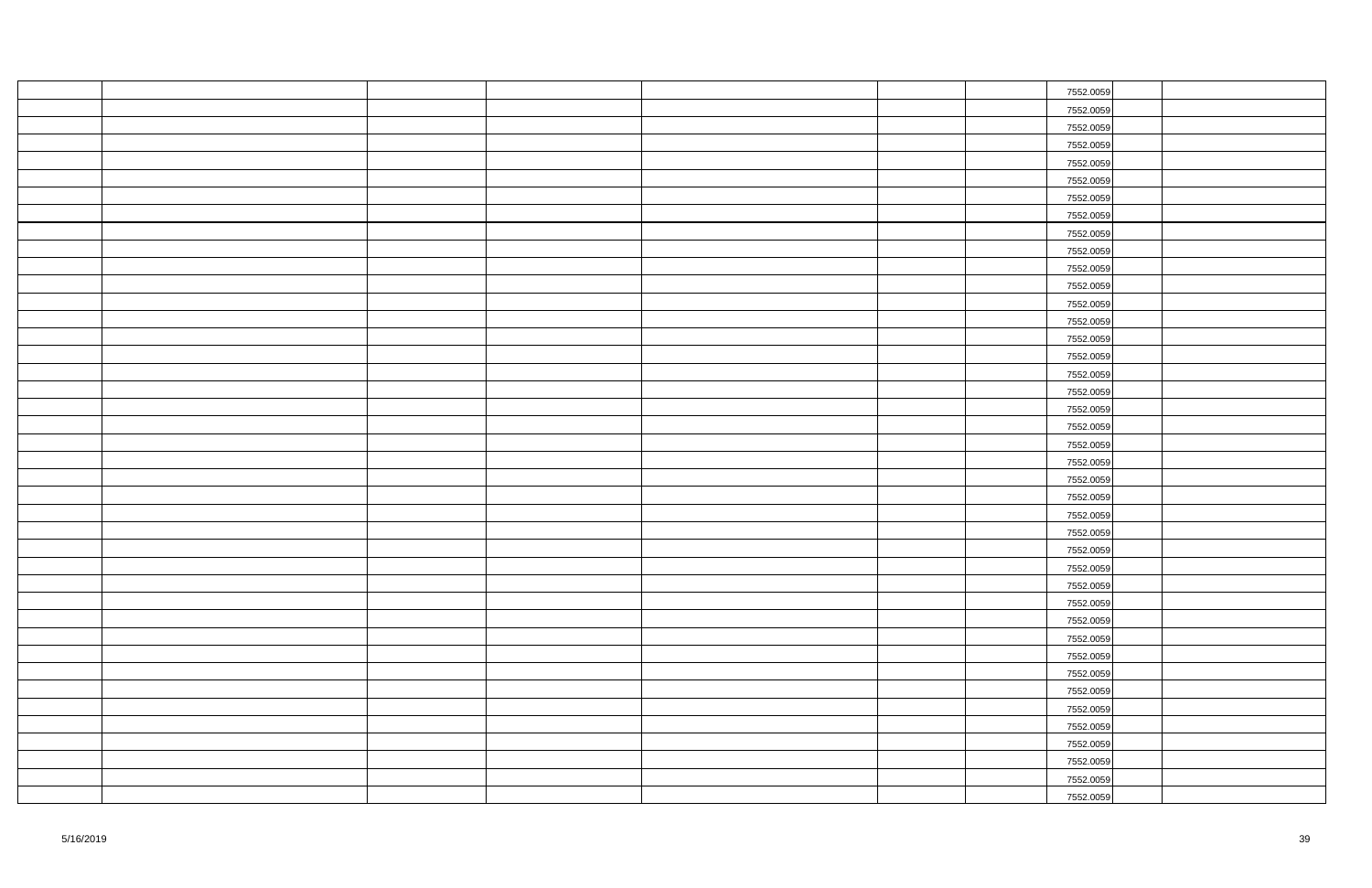|  |  |  | 7552.0059 |  |
|--|--|--|-----------|--|
|  |  |  | 7552.0059 |  |
|  |  |  | 7552.0059 |  |
|  |  |  | 7552.0059 |  |
|  |  |  | 7552.0059 |  |
|  |  |  | 7552.0059 |  |
|  |  |  | 7552.0059 |  |
|  |  |  | 7552.0059 |  |
|  |  |  | 7552.0059 |  |
|  |  |  | 7552.0059 |  |
|  |  |  | 7552.0059 |  |
|  |  |  | 7552.0059 |  |
|  |  |  | 7552.0059 |  |
|  |  |  | 7552.0059 |  |
|  |  |  | 7552.0059 |  |
|  |  |  | 7552.0059 |  |
|  |  |  | 7552.0059 |  |
|  |  |  | 7552.0059 |  |
|  |  |  | 7552.0059 |  |
|  |  |  | 7552.0059 |  |
|  |  |  | 7552.0059 |  |
|  |  |  | 7552.0059 |  |
|  |  |  | 7552.0059 |  |
|  |  |  | 7552.0059 |  |
|  |  |  | 7552.0059 |  |
|  |  |  | 7552.0059 |  |
|  |  |  | 7552.0059 |  |
|  |  |  | 7552.0059 |  |
|  |  |  | 7552.0059 |  |
|  |  |  | 7552.0059 |  |
|  |  |  | 7552.0059 |  |
|  |  |  | 7552.0059 |  |
|  |  |  | 7552.0059 |  |
|  |  |  | 7552.0059 |  |
|  |  |  | 7552.0059 |  |
|  |  |  | 7552.0059 |  |
|  |  |  | 7552.0059 |  |
|  |  |  | 7552.0059 |  |
|  |  |  | 7552.0059 |  |
|  |  |  | 7552.0059 |  |
|  |  |  | 7552.0059 |  |
|  |  |  |           |  |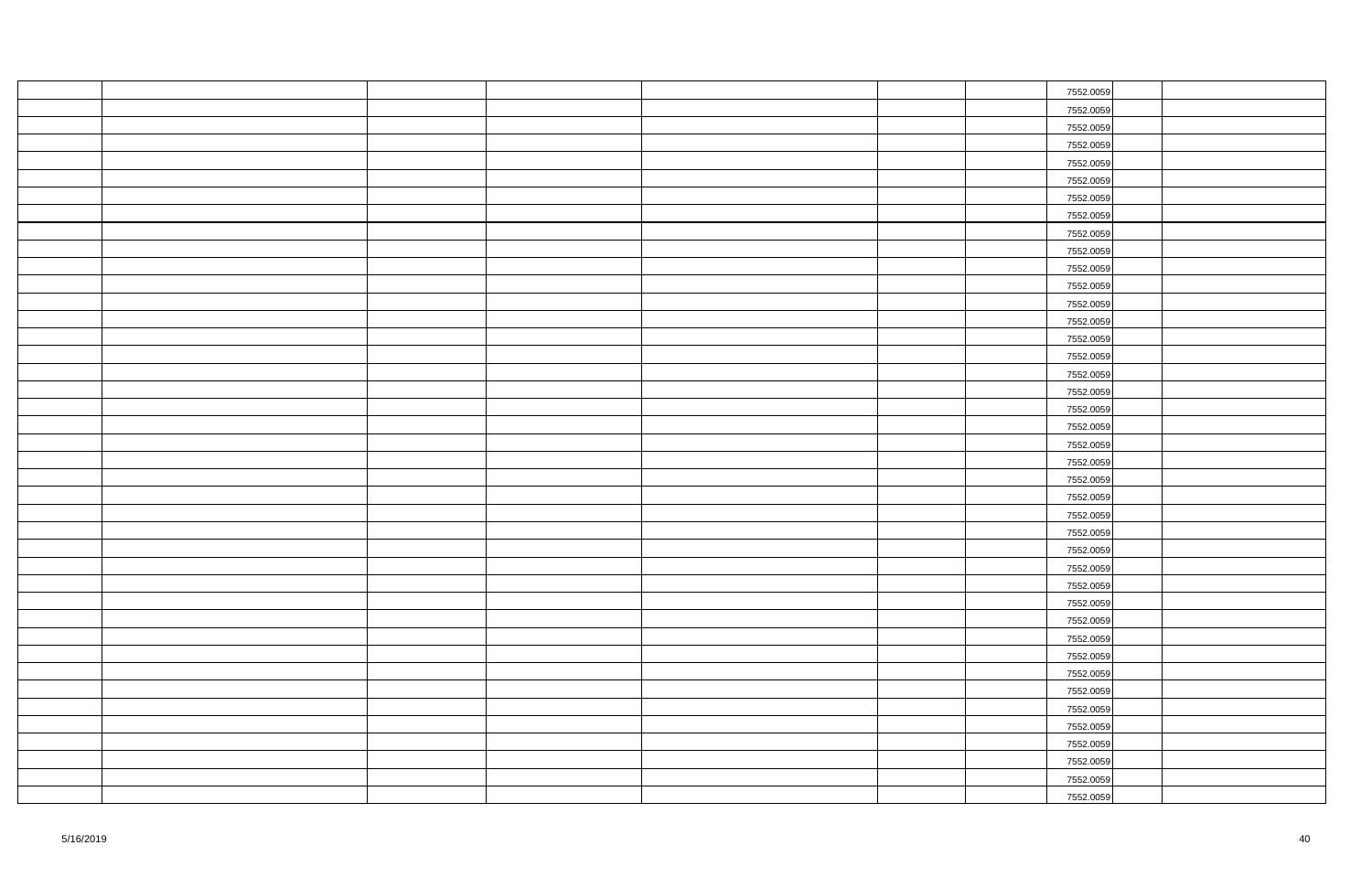|  |  |  | 7552.0059 |  |
|--|--|--|-----------|--|
|  |  |  | 7552.0059 |  |
|  |  |  | 7552.0059 |  |
|  |  |  | 7552.0059 |  |
|  |  |  | 7552.0059 |  |
|  |  |  | 7552.0059 |  |
|  |  |  | 7552.0059 |  |
|  |  |  | 7552.0059 |  |
|  |  |  | 7552.0059 |  |
|  |  |  | 7552.0059 |  |
|  |  |  | 7552.0059 |  |
|  |  |  | 7552.0059 |  |
|  |  |  | 7552.0059 |  |
|  |  |  | 7552.0059 |  |
|  |  |  | 7552.0059 |  |
|  |  |  | 7552.0059 |  |
|  |  |  | 7552.0059 |  |
|  |  |  | 7552.0059 |  |
|  |  |  | 7552.0059 |  |
|  |  |  | 7552.0059 |  |
|  |  |  | 7552.0059 |  |
|  |  |  | 7552.0059 |  |
|  |  |  | 7552.0059 |  |
|  |  |  | 7552.0059 |  |
|  |  |  | 7552.0059 |  |
|  |  |  | 7552.0059 |  |
|  |  |  | 7552.0059 |  |
|  |  |  | 7552.0059 |  |
|  |  |  | 7552.0059 |  |
|  |  |  | 7552.0059 |  |
|  |  |  | 7552.0059 |  |
|  |  |  | 7552.0059 |  |
|  |  |  | 7552.0059 |  |
|  |  |  | 7552.0059 |  |
|  |  |  | 7552.0059 |  |
|  |  |  | 7552.0059 |  |
|  |  |  | 7552.0059 |  |
|  |  |  | 7552.0059 |  |
|  |  |  | 7552.0059 |  |
|  |  |  | 7552.0059 |  |
|  |  |  | 7552.0059 |  |
|  |  |  |           |  |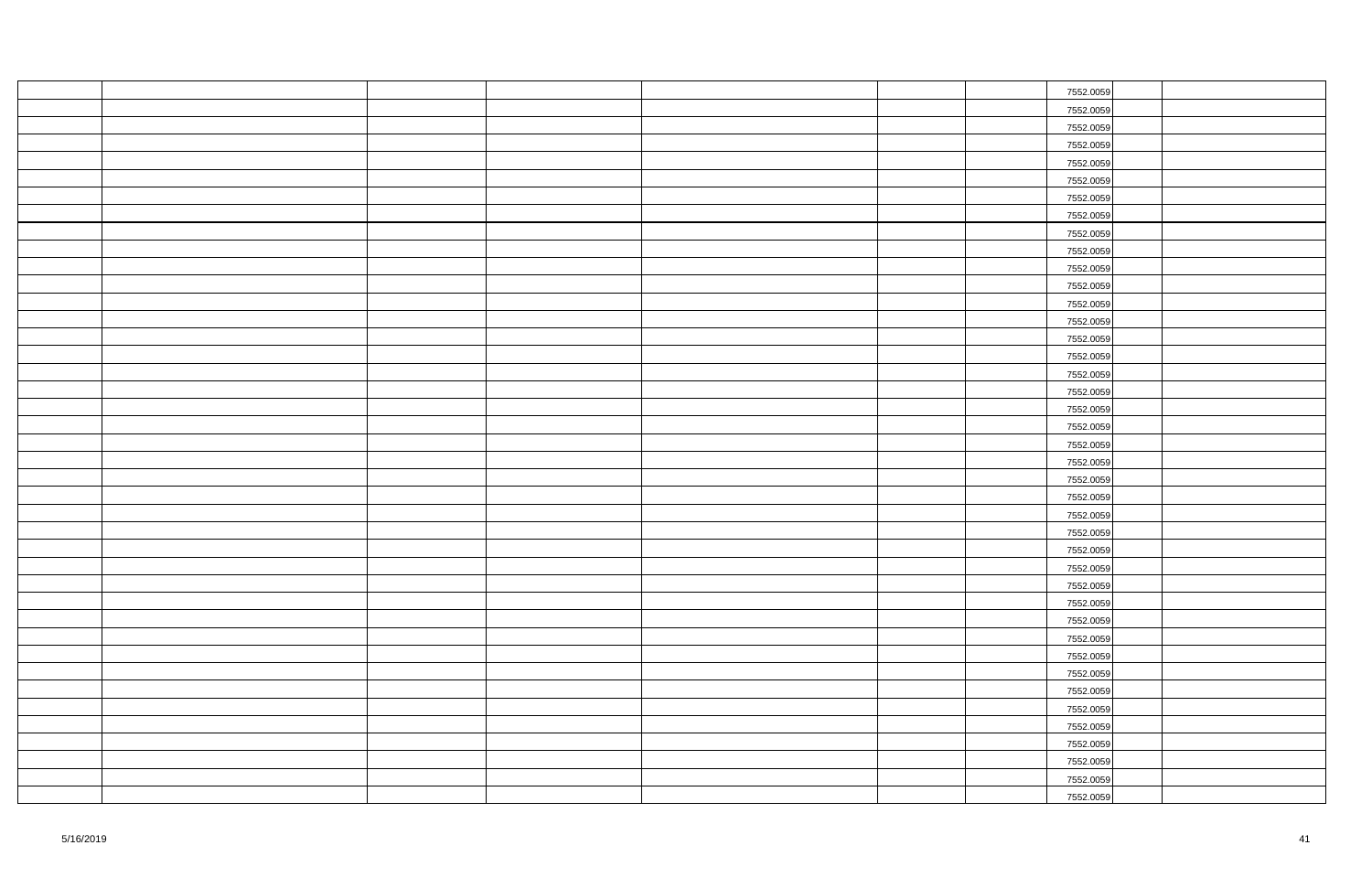|  |  |  | 7552.0059 |  |
|--|--|--|-----------|--|
|  |  |  | 7552.0059 |  |
|  |  |  | 7552.0059 |  |
|  |  |  | 7552.0059 |  |
|  |  |  | 7552.0059 |  |
|  |  |  | 7552.0059 |  |
|  |  |  | 7552.0059 |  |
|  |  |  | 7552.0059 |  |
|  |  |  | 7552.0059 |  |
|  |  |  | 7552.0059 |  |
|  |  |  | 7552.0059 |  |
|  |  |  | 7552.0059 |  |
|  |  |  | 7552.0059 |  |
|  |  |  | 7552.0059 |  |
|  |  |  | 7552.0059 |  |
|  |  |  | 7552.0059 |  |
|  |  |  | 7552.0059 |  |
|  |  |  | 7552.0059 |  |
|  |  |  | 7552.0059 |  |
|  |  |  | 7552.0059 |  |
|  |  |  | 7552.0059 |  |
|  |  |  | 7552.0059 |  |
|  |  |  | 7552.0059 |  |
|  |  |  | 7552.0059 |  |
|  |  |  | 7552.0059 |  |
|  |  |  | 7552.0059 |  |
|  |  |  | 7552.0059 |  |
|  |  |  | 7552.0059 |  |
|  |  |  | 7552.0059 |  |
|  |  |  | 7552.0059 |  |
|  |  |  | 7552.0059 |  |
|  |  |  | 7552.0059 |  |
|  |  |  | 7552.0059 |  |
|  |  |  | 7552.0059 |  |
|  |  |  | 7552.0059 |  |
|  |  |  | 7552.0059 |  |
|  |  |  | 7552.0059 |  |
|  |  |  | 7552.0059 |  |
|  |  |  | 7552.0059 |  |
|  |  |  | 7552.0059 |  |
|  |  |  | 7552.0059 |  |
|  |  |  |           |  |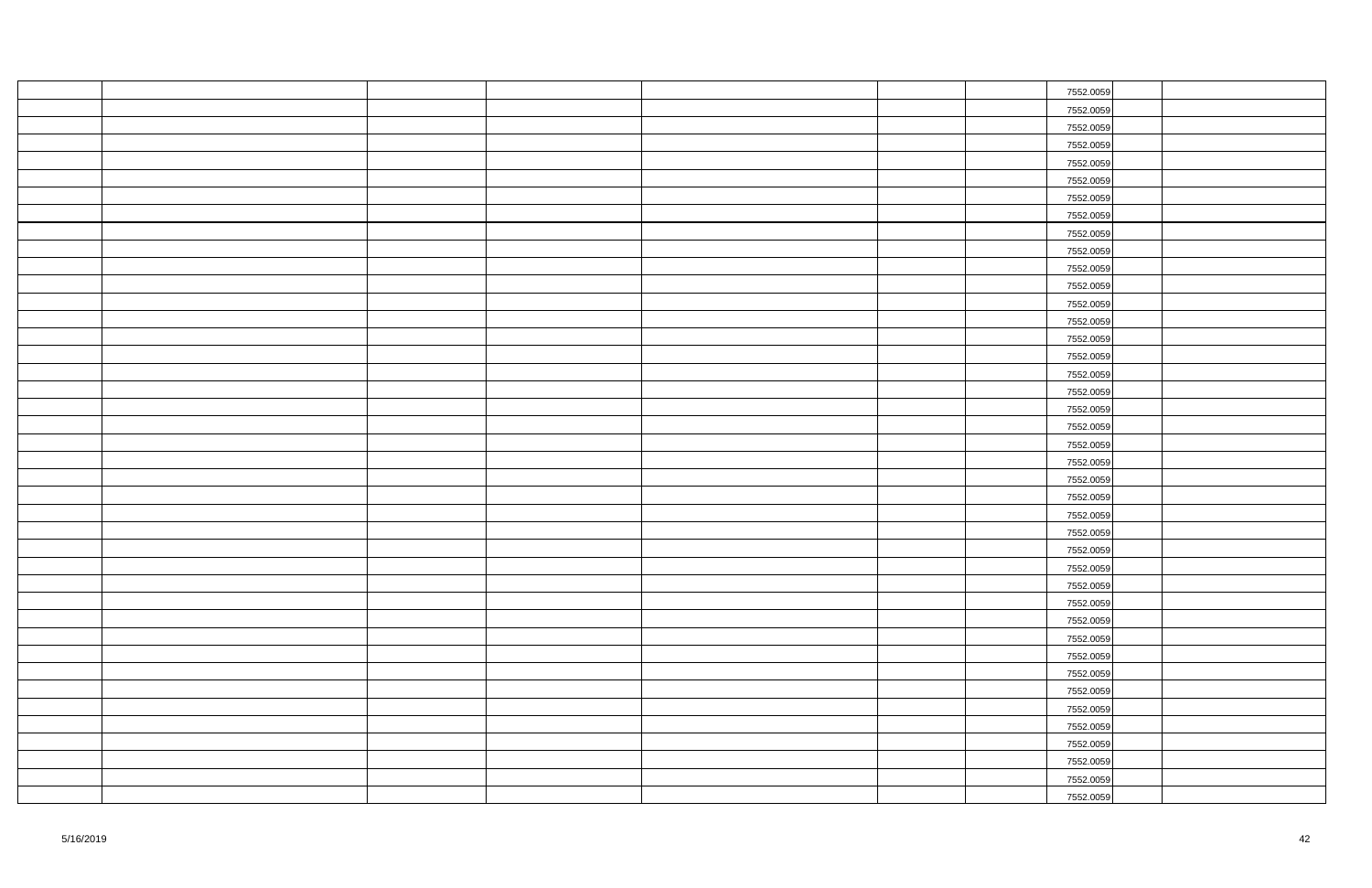|  |  |  | 7552.0059 |  |
|--|--|--|-----------|--|
|  |  |  | 7552.0059 |  |
|  |  |  | 7552.0059 |  |
|  |  |  | 7552.0059 |  |
|  |  |  | 7552.0059 |  |
|  |  |  | 7552.0059 |  |
|  |  |  | 7552.0059 |  |
|  |  |  | 7552.0059 |  |
|  |  |  | 7552.0059 |  |
|  |  |  | 7552.0059 |  |
|  |  |  | 7552.0059 |  |
|  |  |  | 7552.0059 |  |
|  |  |  | 7552.0059 |  |
|  |  |  | 7552.0059 |  |
|  |  |  | 7552.0059 |  |
|  |  |  | 7552.0059 |  |
|  |  |  | 7552.0059 |  |
|  |  |  | 7552.0059 |  |
|  |  |  | 7552.0059 |  |
|  |  |  | 7552.0059 |  |
|  |  |  | 7552.0059 |  |
|  |  |  | 7552.0059 |  |
|  |  |  | 7552.0059 |  |
|  |  |  | 7552.0059 |  |
|  |  |  | 7552.0059 |  |
|  |  |  | 7552.0059 |  |
|  |  |  | 7552.0059 |  |
|  |  |  | 7552.0059 |  |
|  |  |  | 7552.0059 |  |
|  |  |  | 7552.0059 |  |
|  |  |  | 7552.0059 |  |
|  |  |  | 7552.0059 |  |
|  |  |  | 7552.0059 |  |
|  |  |  | 7552.0059 |  |
|  |  |  | 7552.0059 |  |
|  |  |  | 7552.0059 |  |
|  |  |  | 7552.0059 |  |
|  |  |  | 7552.0059 |  |
|  |  |  | 7552.0059 |  |
|  |  |  | 7552.0059 |  |
|  |  |  | 7552.0059 |  |
|  |  |  |           |  |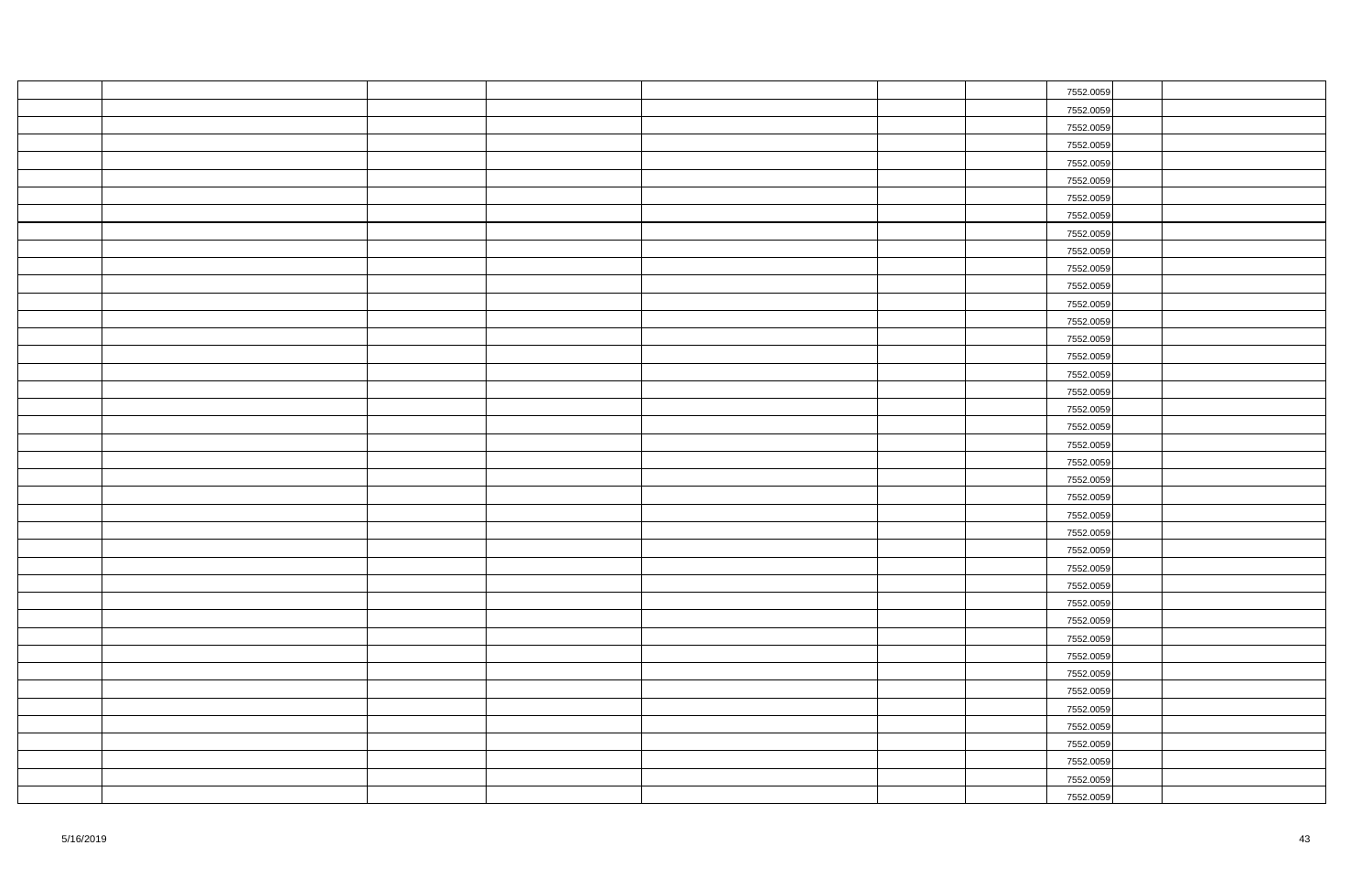|  |  |  | 7552.0059 |  |
|--|--|--|-----------|--|
|  |  |  | 7552.0059 |  |
|  |  |  | 7552.0059 |  |
|  |  |  | 7552.0059 |  |
|  |  |  | 7552.0059 |  |
|  |  |  | 7552.0059 |  |
|  |  |  | 7552.0059 |  |
|  |  |  | 7552.0059 |  |
|  |  |  | 7552.0059 |  |
|  |  |  | 7552.0059 |  |
|  |  |  | 7552.0059 |  |
|  |  |  | 7552.0059 |  |
|  |  |  | 7552.0059 |  |
|  |  |  | 7552.0059 |  |
|  |  |  | 7552.0059 |  |
|  |  |  | 7552.0059 |  |
|  |  |  | 7552.0059 |  |
|  |  |  | 7552.0059 |  |
|  |  |  | 7552.0059 |  |
|  |  |  | 7552.0059 |  |
|  |  |  | 7552.0059 |  |
|  |  |  | 7552.0059 |  |
|  |  |  | 7552.0059 |  |
|  |  |  | 7552.0059 |  |
|  |  |  | 7552.0059 |  |
|  |  |  | 7552.0059 |  |
|  |  |  | 7552.0059 |  |
|  |  |  | 7552.0059 |  |
|  |  |  | 7552.0059 |  |
|  |  |  | 7552.0059 |  |
|  |  |  | 7552.0059 |  |
|  |  |  | 7552.0059 |  |
|  |  |  | 7552.0059 |  |
|  |  |  | 7552.0059 |  |
|  |  |  | 7552.0059 |  |
|  |  |  | 7552.0059 |  |
|  |  |  | 7552.0059 |  |
|  |  |  | 7552.0059 |  |
|  |  |  | 7552.0059 |  |
|  |  |  | 7552.0059 |  |
|  |  |  | 7552.0059 |  |
|  |  |  |           |  |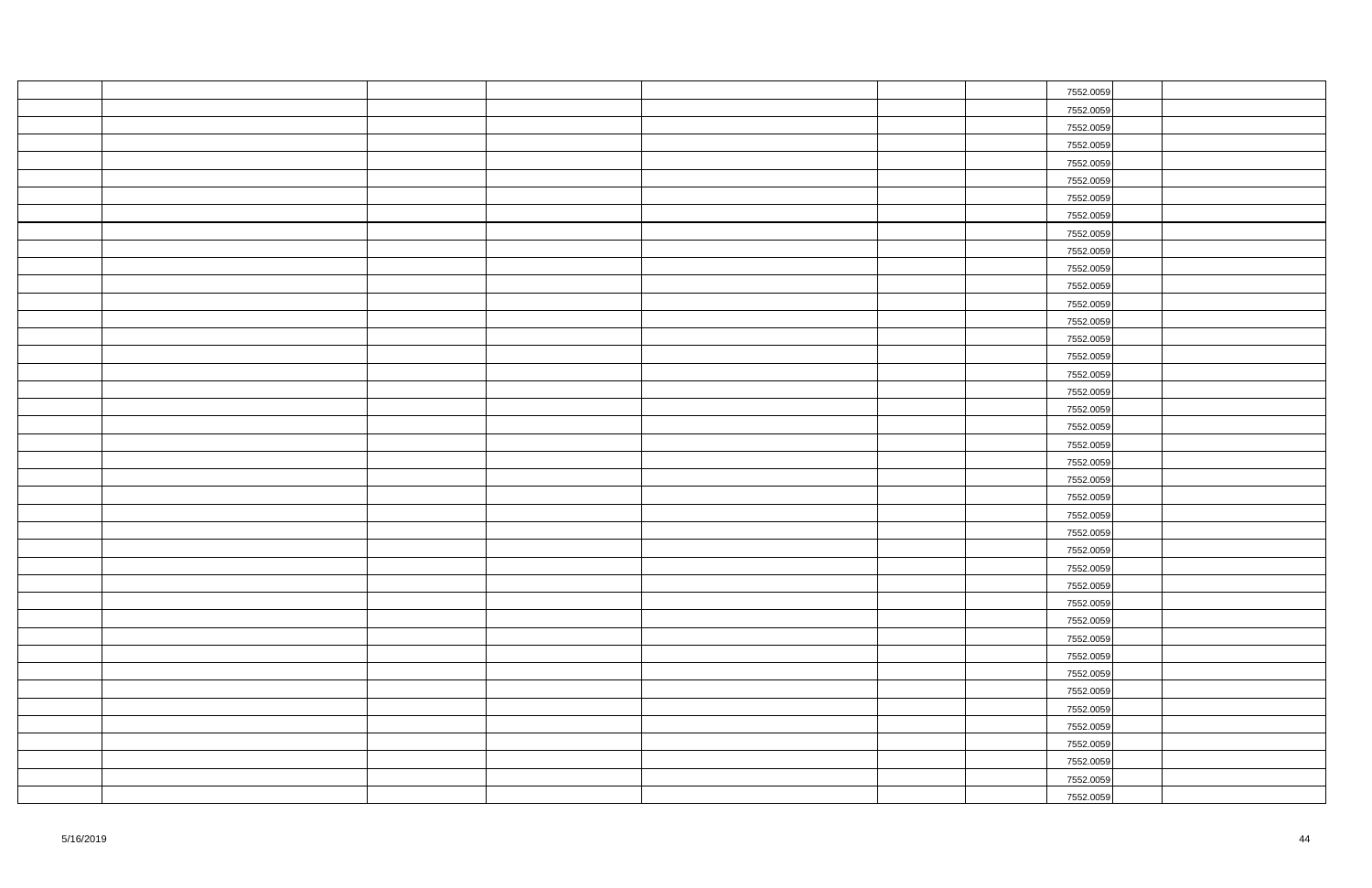|  |  |  | 7552.0059 |  |
|--|--|--|-----------|--|
|  |  |  | 7552.0059 |  |
|  |  |  | 7552.0059 |  |
|  |  |  | 7552.0059 |  |
|  |  |  | 7552.0059 |  |
|  |  |  | 7552.0059 |  |
|  |  |  | 7552.0059 |  |
|  |  |  | 7552.0059 |  |
|  |  |  | 7552.0059 |  |
|  |  |  | 7552.0059 |  |
|  |  |  | 7552.0059 |  |
|  |  |  | 7552.0059 |  |
|  |  |  | 7552.0059 |  |
|  |  |  | 7552.0059 |  |
|  |  |  | 7552.0059 |  |
|  |  |  | 7552.0059 |  |
|  |  |  | 7552.0059 |  |
|  |  |  | 7552.0059 |  |
|  |  |  | 7552.0059 |  |
|  |  |  | 7552.0059 |  |
|  |  |  | 7552.0059 |  |
|  |  |  | 7552.0059 |  |
|  |  |  | 7552.0059 |  |
|  |  |  | 7552.0059 |  |
|  |  |  | 7552.0059 |  |
|  |  |  | 7552.0059 |  |
|  |  |  | 7552.0059 |  |
|  |  |  | 7552.0059 |  |
|  |  |  | 7552.0059 |  |
|  |  |  | 7552.0059 |  |
|  |  |  | 7552.0059 |  |
|  |  |  | 7552.0059 |  |
|  |  |  | 7552.0059 |  |
|  |  |  | 7552.0059 |  |
|  |  |  | 7552.0059 |  |
|  |  |  | 7552.0059 |  |
|  |  |  | 7552.0059 |  |
|  |  |  | 7552.0059 |  |
|  |  |  | 7552.0059 |  |
|  |  |  | 7552.0059 |  |
|  |  |  | 7552.0059 |  |
|  |  |  |           |  |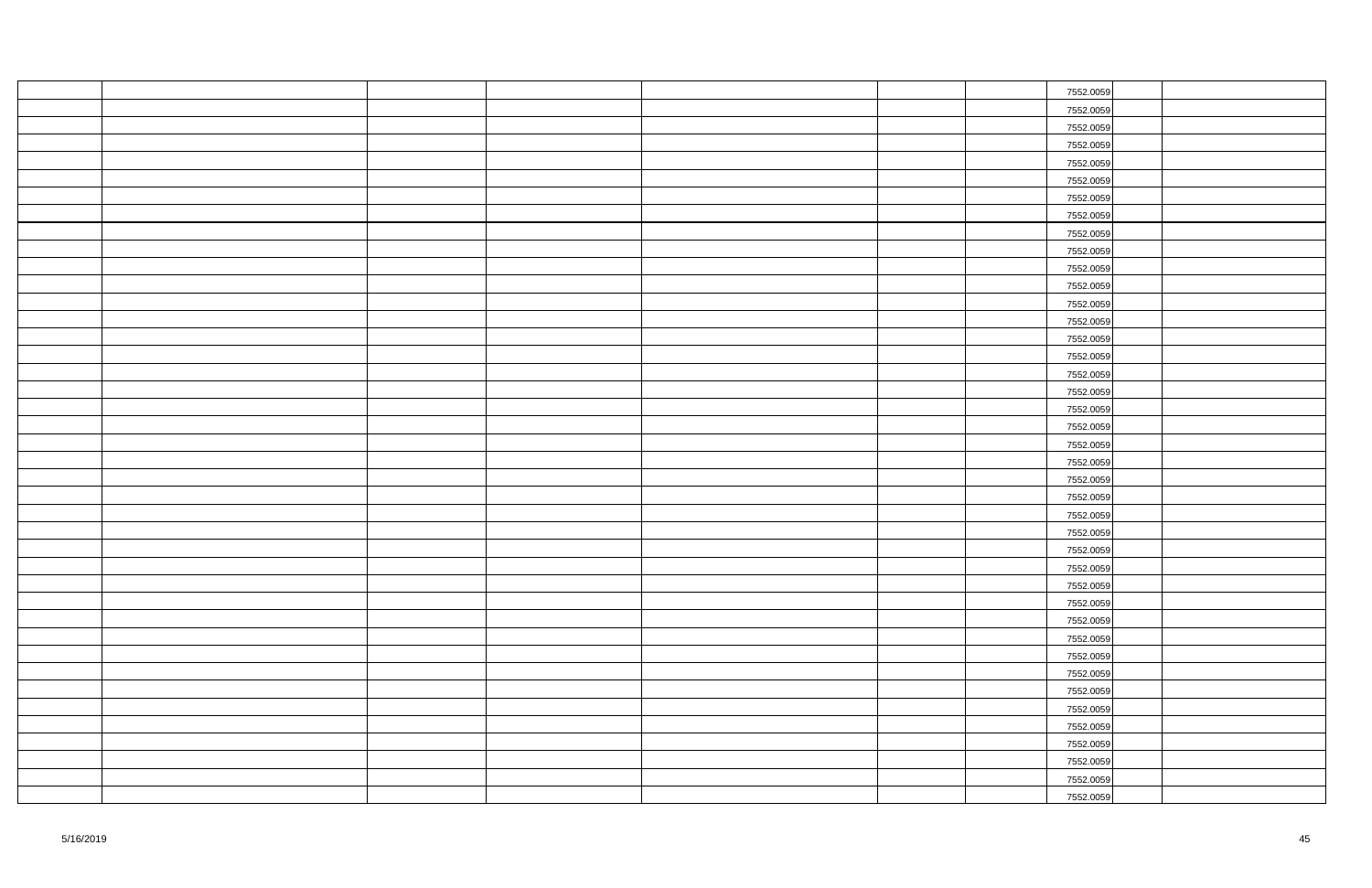|  |  |  | 7552.0059 |  |
|--|--|--|-----------|--|
|  |  |  | 7552.0059 |  |
|  |  |  | 7552.0059 |  |
|  |  |  | 7552.0059 |  |
|  |  |  | 7552.0059 |  |
|  |  |  | 7552.0059 |  |
|  |  |  | 7552.0059 |  |
|  |  |  | 7552.0059 |  |
|  |  |  | 7552.0059 |  |
|  |  |  | 7552.0059 |  |
|  |  |  | 7552.0059 |  |
|  |  |  | 7552.0059 |  |
|  |  |  | 7552.0059 |  |
|  |  |  | 7552.0059 |  |
|  |  |  | 7552.0059 |  |
|  |  |  | 7552.0059 |  |
|  |  |  | 7552.0059 |  |
|  |  |  | 7552.0059 |  |
|  |  |  | 7552.0059 |  |
|  |  |  | 7552.0059 |  |
|  |  |  | 7552.0059 |  |
|  |  |  | 7552.0059 |  |
|  |  |  | 7552.0059 |  |
|  |  |  | 7552.0059 |  |
|  |  |  | 7552.0059 |  |
|  |  |  | 7552.0059 |  |
|  |  |  | 7552.0059 |  |
|  |  |  | 7552.0059 |  |
|  |  |  | 7552.0059 |  |
|  |  |  | 7552.0059 |  |
|  |  |  | 7552.0059 |  |
|  |  |  | 7552.0059 |  |
|  |  |  | 7552.0059 |  |
|  |  |  | 7552.0059 |  |
|  |  |  | 7552.0059 |  |
|  |  |  | 7552.0059 |  |
|  |  |  | 7552.0059 |  |
|  |  |  | 7552.0059 |  |
|  |  |  | 7552.0059 |  |
|  |  |  | 7552.0059 |  |
|  |  |  | 7552.0059 |  |
|  |  |  |           |  |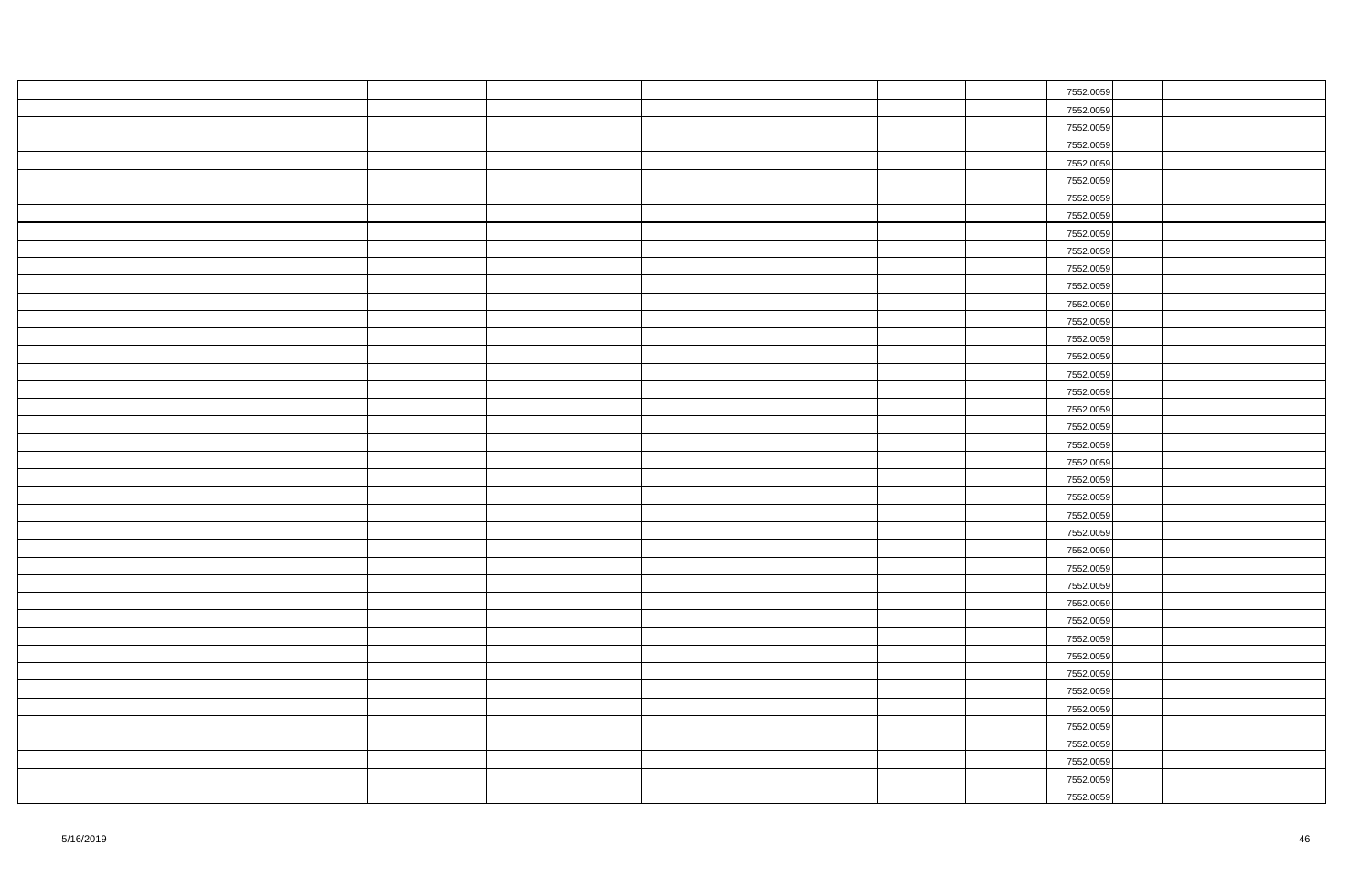|  |  |  | 7552.0059 |  |
|--|--|--|-----------|--|
|  |  |  | 7552.0059 |  |
|  |  |  | 7552.0059 |  |
|  |  |  | 7552.0059 |  |
|  |  |  | 7552.0059 |  |
|  |  |  | 7552.0059 |  |
|  |  |  | 7552.0059 |  |
|  |  |  | 7552.0059 |  |
|  |  |  | 7552.0059 |  |
|  |  |  | 7552.0059 |  |
|  |  |  | 7552.0059 |  |
|  |  |  | 7552.0059 |  |
|  |  |  | 7552.0059 |  |
|  |  |  | 7552.0059 |  |
|  |  |  | 7552.0059 |  |
|  |  |  | 7552.0059 |  |
|  |  |  | 7552.0059 |  |
|  |  |  | 7552.0059 |  |
|  |  |  | 7552.0059 |  |
|  |  |  | 7552.0059 |  |
|  |  |  | 7552.0059 |  |
|  |  |  | 7552.0059 |  |
|  |  |  | 7552.0059 |  |
|  |  |  | 7552.0059 |  |
|  |  |  | 7552.0059 |  |
|  |  |  | 7552.0059 |  |
|  |  |  | 7552.0059 |  |
|  |  |  | 7552.0059 |  |
|  |  |  | 7552.0059 |  |
|  |  |  | 7552.0059 |  |
|  |  |  | 7552.0059 |  |
|  |  |  | 7552.0059 |  |
|  |  |  | 7552.0059 |  |
|  |  |  | 7552.0059 |  |
|  |  |  | 7552.0059 |  |
|  |  |  | 7552.0059 |  |
|  |  |  | 7552.0059 |  |
|  |  |  | 7552.0059 |  |
|  |  |  | 7552.0059 |  |
|  |  |  | 7552.0059 |  |
|  |  |  | 7552.0059 |  |
|  |  |  |           |  |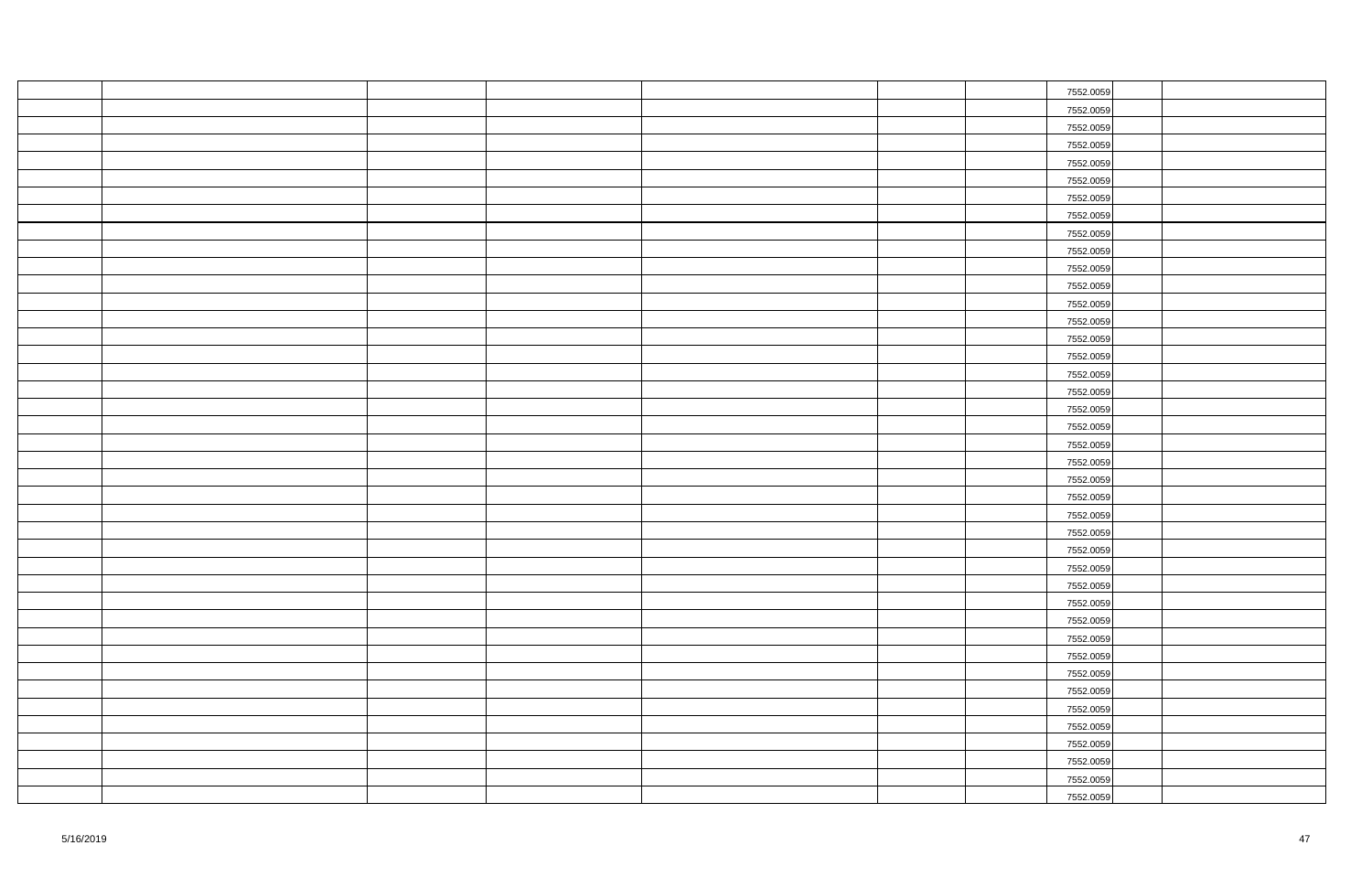|  |  |  | 7552.0059 |  |
|--|--|--|-----------|--|
|  |  |  | 7552.0059 |  |
|  |  |  | 7552.0059 |  |
|  |  |  | 7552.0059 |  |
|  |  |  | 7552.0059 |  |
|  |  |  | 7552.0059 |  |
|  |  |  | 7552.0059 |  |
|  |  |  | 7552.0059 |  |
|  |  |  | 7552.0059 |  |
|  |  |  | 7552.0059 |  |
|  |  |  | 7552.0059 |  |
|  |  |  | 7552.0059 |  |
|  |  |  | 7552.0059 |  |
|  |  |  | 7552.0059 |  |
|  |  |  | 7552.0059 |  |
|  |  |  | 7552.0059 |  |
|  |  |  | 7552.0059 |  |
|  |  |  | 7552.0059 |  |
|  |  |  | 7552.0059 |  |
|  |  |  | 7552.0059 |  |
|  |  |  | 7552.0059 |  |
|  |  |  | 7552.0059 |  |
|  |  |  | 7552.0059 |  |
|  |  |  | 7552.0059 |  |
|  |  |  | 7552.0059 |  |
|  |  |  | 7552.0059 |  |
|  |  |  | 7552.0059 |  |
|  |  |  | 7552.0059 |  |
|  |  |  | 7552.0059 |  |
|  |  |  | 7552.0059 |  |
|  |  |  | 7552.0059 |  |
|  |  |  | 7552.0059 |  |
|  |  |  | 7552.0059 |  |
|  |  |  | 7552.0059 |  |
|  |  |  | 7552.0059 |  |
|  |  |  | 7552.0059 |  |
|  |  |  | 7552.0059 |  |
|  |  |  | 7552.0059 |  |
|  |  |  | 7552.0059 |  |
|  |  |  | 7552.0059 |  |
|  |  |  | 7552.0059 |  |
|  |  |  |           |  |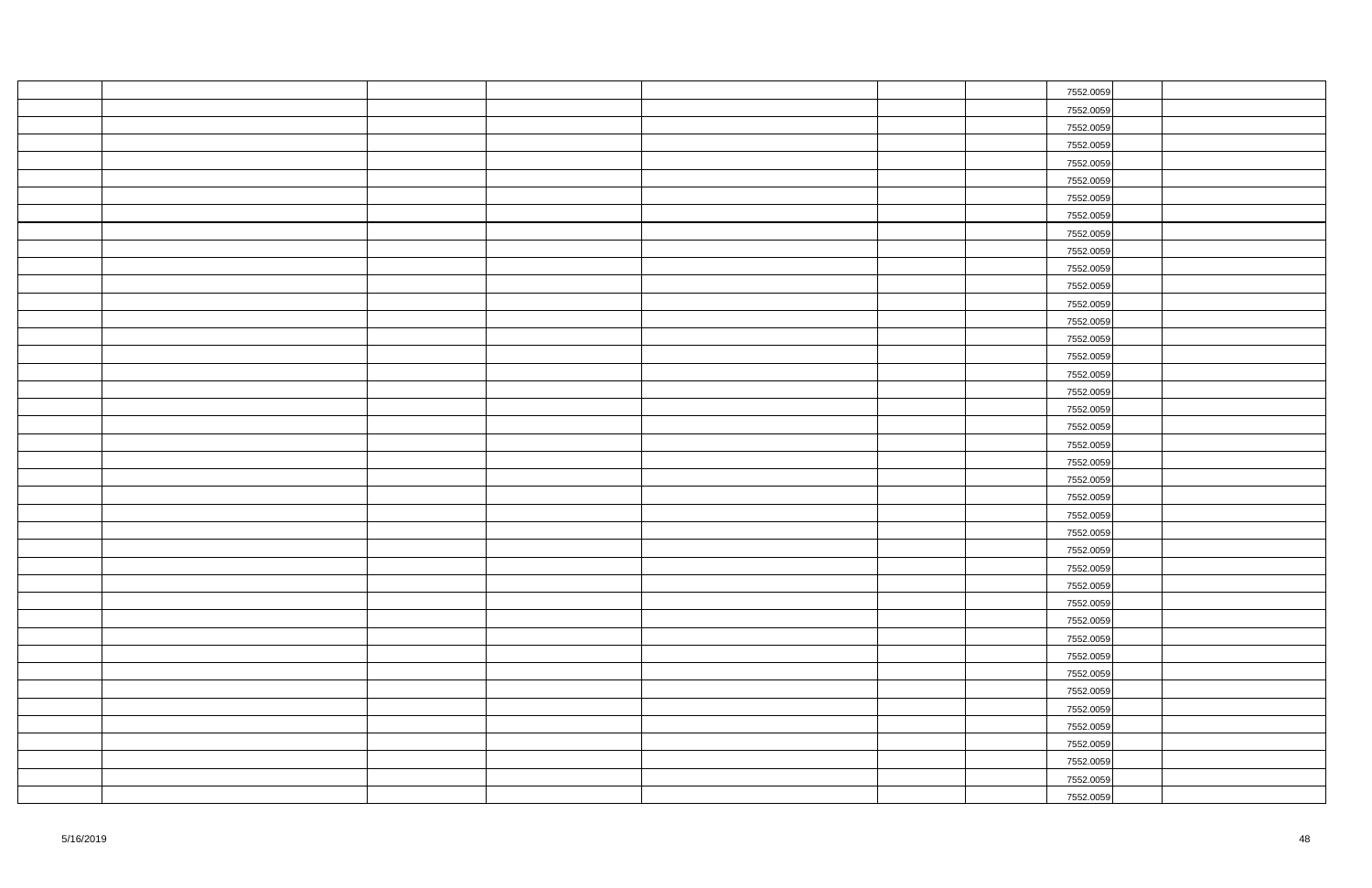|  |  |  | 7552.0059 |  |
|--|--|--|-----------|--|
|  |  |  | 7552.0059 |  |
|  |  |  | 7552.0059 |  |
|  |  |  | 7552.0059 |  |
|  |  |  | 7552.0059 |  |
|  |  |  | 7552.0059 |  |
|  |  |  | 7552.0059 |  |
|  |  |  | 7552.0059 |  |
|  |  |  | 7552.0059 |  |
|  |  |  | 7552.0059 |  |
|  |  |  | 7552.0059 |  |
|  |  |  | 7552.0059 |  |
|  |  |  | 7552.0059 |  |
|  |  |  | 7552.0059 |  |
|  |  |  | 7552.0059 |  |
|  |  |  | 7552.0059 |  |
|  |  |  | 7552.0059 |  |
|  |  |  | 7552.0059 |  |
|  |  |  | 7552.0059 |  |
|  |  |  | 7552.0059 |  |
|  |  |  | 7552.0059 |  |
|  |  |  | 7552.0059 |  |
|  |  |  | 7552.0059 |  |
|  |  |  | 7552.0059 |  |
|  |  |  | 7552.0059 |  |
|  |  |  | 7552.0059 |  |
|  |  |  | 7552.0059 |  |
|  |  |  | 7552.0059 |  |
|  |  |  | 7552.0059 |  |
|  |  |  | 7552.0059 |  |
|  |  |  | 7552.0059 |  |
|  |  |  | 7552.0059 |  |
|  |  |  | 7552.0059 |  |
|  |  |  | 7552.0059 |  |
|  |  |  | 7552.0059 |  |
|  |  |  | 7552.0059 |  |
|  |  |  | 7552.0059 |  |
|  |  |  | 7552.0059 |  |
|  |  |  | 7552.0059 |  |
|  |  |  | 7552.0059 |  |
|  |  |  | 7552.0059 |  |
|  |  |  |           |  |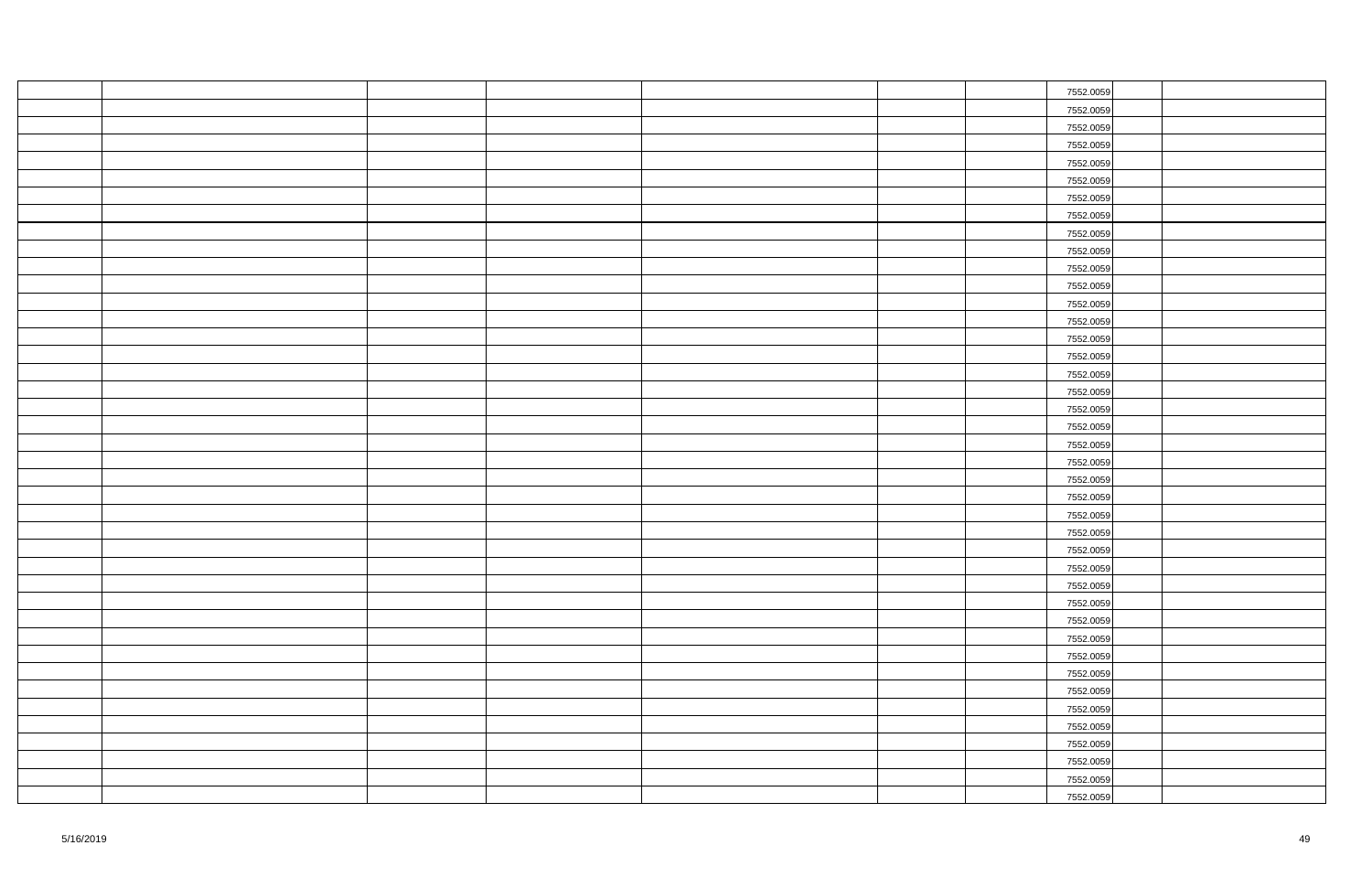|  |  |  | 7552.0059 |  |
|--|--|--|-----------|--|
|  |  |  | 7552.0059 |  |
|  |  |  | 7552.0059 |  |
|  |  |  | 7552.0059 |  |
|  |  |  | 7552.0059 |  |
|  |  |  | 7552.0059 |  |
|  |  |  | 7552.0059 |  |
|  |  |  | 7552.0059 |  |
|  |  |  | 7552.0059 |  |
|  |  |  | 7552.0059 |  |
|  |  |  | 7552.0059 |  |
|  |  |  | 7552.0059 |  |
|  |  |  | 7552.0059 |  |
|  |  |  | 7552.0059 |  |
|  |  |  | 7552.0059 |  |
|  |  |  | 7552.0059 |  |
|  |  |  | 7552.0059 |  |
|  |  |  | 7552.0059 |  |
|  |  |  | 7552.0059 |  |
|  |  |  | 7552.0059 |  |
|  |  |  | 7552.0059 |  |
|  |  |  | 7552.0059 |  |
|  |  |  | 7552.0059 |  |
|  |  |  | 7552.0059 |  |
|  |  |  | 7552.0059 |  |
|  |  |  | 7552.0059 |  |
|  |  |  | 7552.0059 |  |
|  |  |  | 7552.0059 |  |
|  |  |  | 7552.0059 |  |
|  |  |  | 7552.0059 |  |
|  |  |  | 7552.0059 |  |
|  |  |  | 7552.0059 |  |
|  |  |  | 7552.0059 |  |
|  |  |  | 7552.0059 |  |
|  |  |  | 7552.0059 |  |
|  |  |  | 7552.0059 |  |
|  |  |  | 7552.0059 |  |
|  |  |  | 7552.0059 |  |
|  |  |  | 7552.0059 |  |
|  |  |  | 7552.0059 |  |
|  |  |  | 7552.0059 |  |
|  |  |  |           |  |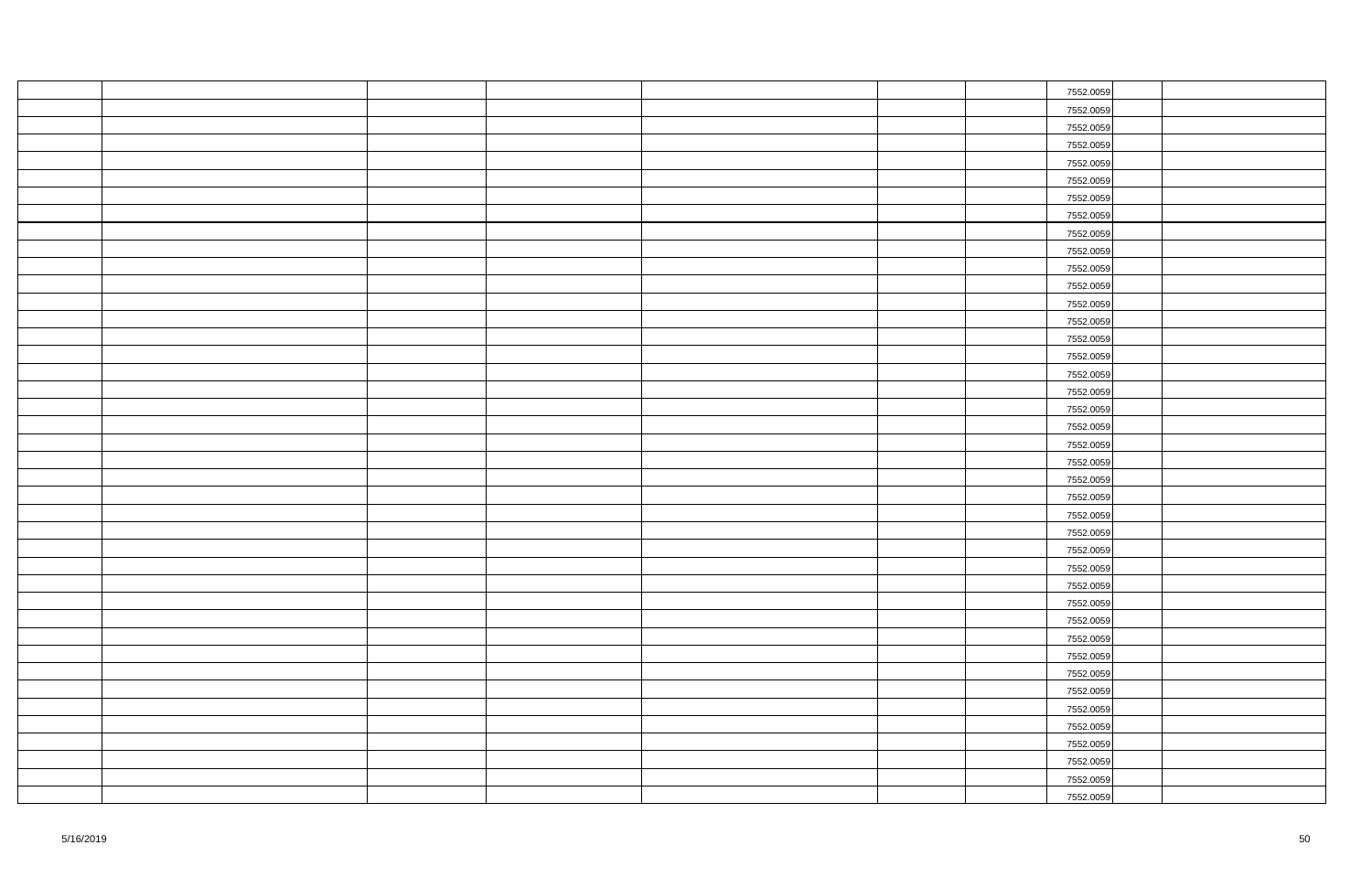|  |  |  | 7552.0059 |
|--|--|--|-----------|
|  |  |  | 7552.0059 |
|  |  |  | 7552.0059 |
|  |  |  | 7552.0059 |
|  |  |  | 7552.0059 |
|  |  |  | 7552.0059 |
|  |  |  | 7552.0059 |
|  |  |  | 7552.0059 |
|  |  |  | 7552.0059 |
|  |  |  | 7552.0059 |
|  |  |  | 7552.0059 |
|  |  |  | 7552.0059 |
|  |  |  | 7552.0059 |
|  |  |  | 7552.0059 |
|  |  |  | 7552.0059 |
|  |  |  | 7552.0059 |
|  |  |  | 7552.0059 |
|  |  |  | 7552.0059 |
|  |  |  | 7552.0059 |
|  |  |  | 7552.0059 |
|  |  |  | 7552.0059 |
|  |  |  | 7552.0059 |
|  |  |  | 7552.0059 |
|  |  |  | 7552.0059 |
|  |  |  | 7552.0059 |
|  |  |  | 7552.0059 |
|  |  |  | 7552.0059 |
|  |  |  | 7552.0059 |
|  |  |  | 7552.0059 |
|  |  |  | 7552.0059 |
|  |  |  | 7552.0059 |
|  |  |  | 7552.0059 |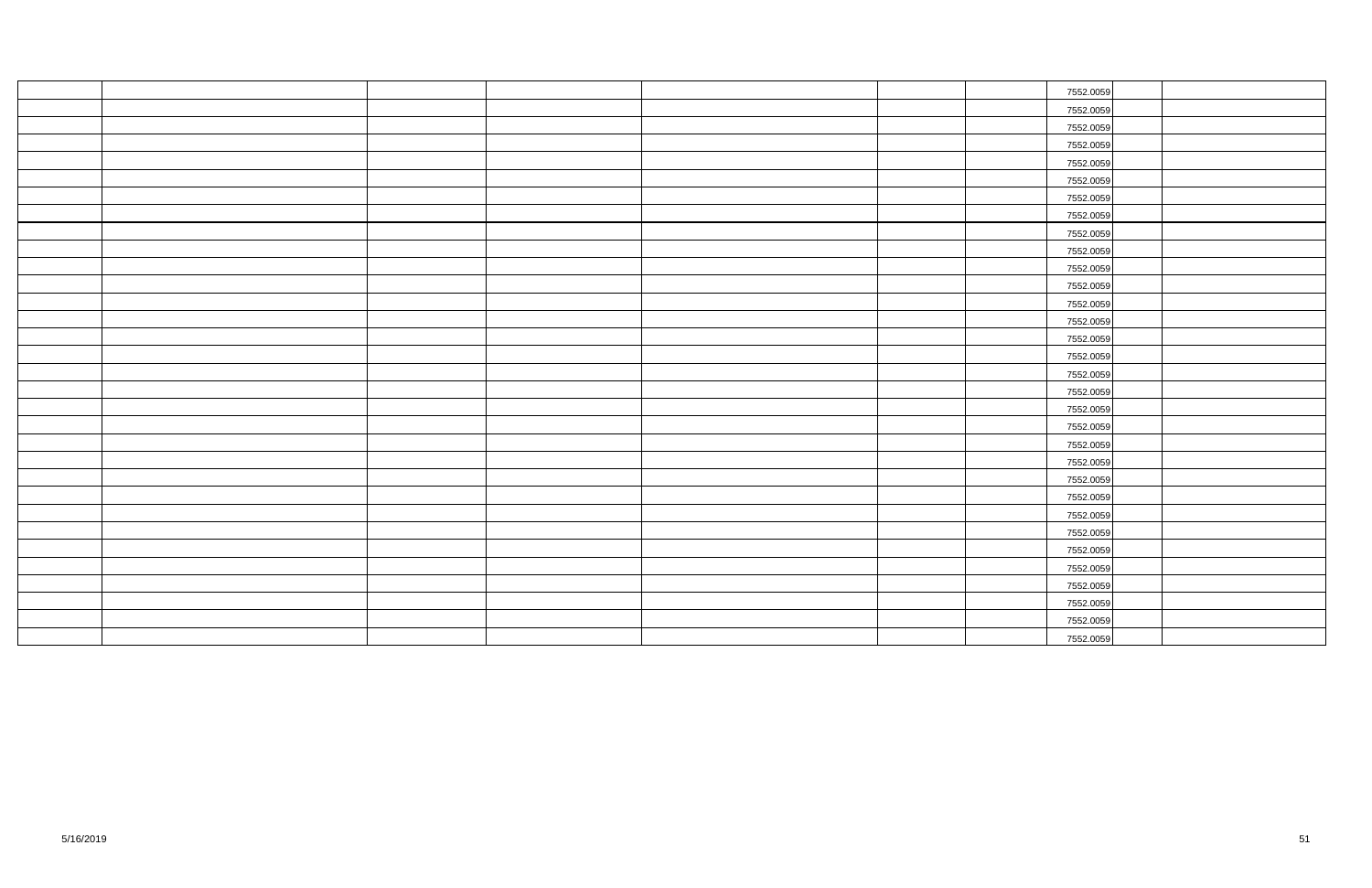|            | 53.8966 |                       |
|------------|---------|-----------------------|
|            |         |                       |
|            |         | 53.8966 TRACT ACREAGE |
|            | 0.0000  |                       |
|            |         |                       |
|            |         |                       |
|            |         |                       |
|            |         |                       |
|            |         |                       |
|            |         |                       |
|            |         |                       |
|            |         |                       |
|            |         |                       |
|            |         |                       |
|            |         |                       |
|            |         |                       |
|            |         |                       |
|            |         |                       |
|            |         |                       |
|            |         |                       |
|            |         |                       |
|            |         |                       |
|            |         |                       |
|            |         |                       |
|            |         |                       |
|            |         |                       |
|            |         |                       |
|            |         |                       |
| ation back |         |                       |
|            |         |                       |
|            |         |                       |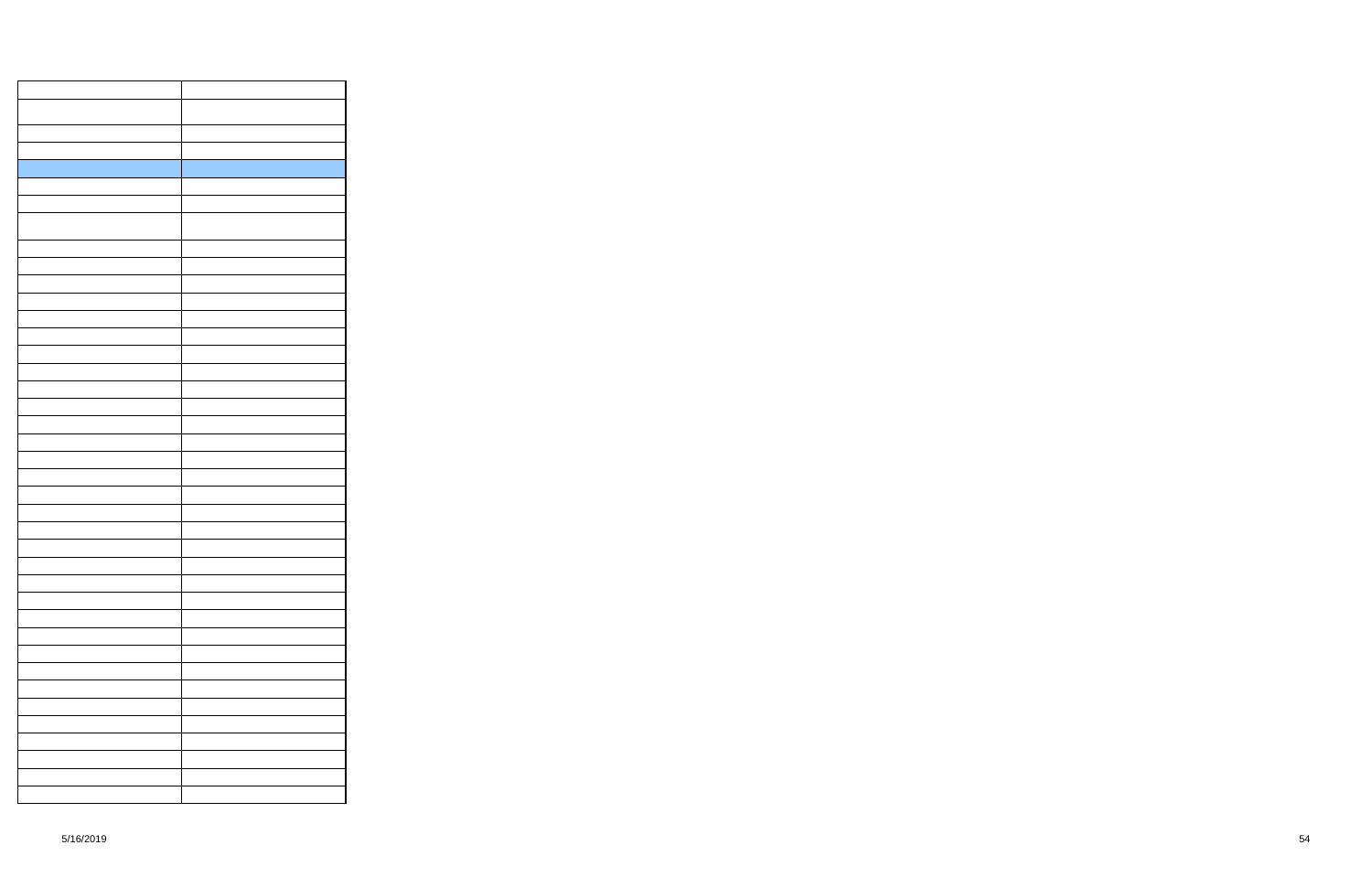|                      |                                                                        |                    |                                                                                   | SCHEDULE OF ASSESSMENTS FOR THE LEWIS JAKES #40 PERIODIC MAINTENANCE AFTER RECONSTRUCTION PERIOD |                                  |                       |             |                   |
|----------------------|------------------------------------------------------------------------|--------------------|-----------------------------------------------------------------------------------|--------------------------------------------------------------------------------------------------|----------------------------------|-----------------------|-------------|-------------------|
|                      |                                                                        | <b>LEWIS JAKES</b> |                                                                                   |                                                                                                  |                                  |                       |             |                   |
|                      | <b>LEGAL DRAIN: DRAIN #40</b>                                          |                    | <b>WABASH TOWNSHIP</b>                                                            |                                                                                                  |                                  |                       |             |                   |
|                      | RECONSTRUCTION OR MAINTENANCE: MAINTENANCE AFTER RECONSTRUCTION PERIOD |                    |                                                                                   |                                                                                                  |                                  |                       |             |                   |
|                      | <b>WATERSHED ACREAGE/LOTS: 1249.7855</b>                               |                    | <b>28 LOTS/53.8966 LOT ACREAGE</b><br>TOTAL: 1303.6821<br>(INCLUDING LOT ACREAGE) |                                                                                                  |                                  |                       |             |                   |
|                      | COST PER ACRE(\$5.00 Minimum): \$3.00                                  |                    | \$3,749.36                                                                        |                                                                                                  |                                  |                       |             |                   |
|                      | <b>COST PER LOT: \$15.00</b>                                           |                    | \$420.00                                                                          |                                                                                                  |                                  |                       |             |                   |
|                      | 1 YEAR RECONSTRUCTION COST: \$4,181.85                                 |                    | 4 parcels at min. assmt.                                                          |                                                                                                  |                                  |                       |             |                   |
| <b>PARCEL NUMBER</b> | <b>LANDOWNER</b>                                                       | <b>ADDRESS</b>     | <b>CITY/STATE/ZIP</b>                                                             | <b>LEGAL DESCRIPTION</b>                                                                         | <b>BENEFITED</b><br><b>ACRES</b> | <b>CLASSIFICATION</b> | <b>COST</b> | <b>COST %</b>     |
|                      | 132-04000-0060 HICKMAN JOHN L DORIS E                                  | 7764 N 300W        | WEST LAFAYETTE, IN 47906                                                          | <b>PT S NE SEC 15 TWP 24 R5 .51 A</b>                                                            | 0.5100 LOT                       |                       |             | \$15.00 0.0035869 |
|                      | 132-03901-0026 BENHAM SHIRLEY A                                        | P.O.BOX 4562       | LAFAYETTE IN. 47903                                                               | BENHAM MINOR SD LOT 2                                                                            | 0.5140 LOT                       |                       |             | \$15.00 0.0035869 |
|                      | 132-03901-0015 VOORHEES JIMMY R                                        | 7221 N 225W        | WEST LAFAYETTE, IN 47906                                                          | <b>BENHAM MINOR SD LOT 1</b>                                                                     | 0.6550 LOT                       |                       |             | \$15.00 0.0035869 |
|                      | 132-03700-0073 MASON DANIEL & HALL SANDRA                              | 7750 N 350W        | WEST LAFAYETTE, IN 47906                                                          | <b>PT SW SEC 10 TWP 24 R5 .74 A</b>                                                              | 0.7400 LOT                       |                       |             | \$15.00 0.0035869 |
|                      | 132-03900-0126 MORRISON JEFFERY A DANA L                               | 2727 W 750N        | <b>WEST LAFAYETTE, IN 47906</b>                                                   | PT SE NW SEC 14 TWP 24 R5 1 A                                                                    | 1.0000 LOT                       |                       |             | \$15.00 0.0035869 |
|                      | 132-03900-0137 LANNERD ROBERT E MARY JANE                              | 2634 W 750N        | <b>WEST LAFAYETTE, IN 47906</b>                                                   | PT SE NW SEC 14 TWP 24 R5 1 A                                                                    | 1.0000 LOT                       |                       |             | \$15.00 0.0035869 |
|                      | 132-04400-0210 UNDERWOOD LARRY B ELIZABETH A                           | 5720 W 500N        | WEST LAFAYETTE IN 47906                                                           | PT NE NE SEC 23 TWP24 R5 1.378A                                                                  | 1.2600 LOT                       |                       |             | \$15.00 0.0035869 |
|                      | 132-03800-0017 BUTCHER DALE R TONIA R                                  | 8171 N 300W        | WEST LAFAYETTE, IN 47906                                                          | S SW SEC 11 TWP 24 R5 1.313 A BY SURVEY                                                          | 1.3130 LOT                       |                       |             | \$15.00 0.0035869 |
|                      | 132-03900-0148 LEWIS MARVIN & MICHELE                                  | 7606 N 250 W       | <b>WEST LAFAYETTE, IN 47906</b>                                                   | PT SE NW SEC 14 TWP 24 R5 .50 A<br><b>PT SE NW SEC 14 TWP 24 R5 .342 A</b>                       | 1.3420 LOT                       |                       |             | \$15.00 0.0035869 |
|                      | 132-03700-0106 SLAYTON EDWARD LEE CATHY MARIE                          | 8490 N 350W        | <u>WEST LAFAYETTE, IN 47906</u>                                                   | A PT SW SEC 10 TWP 24 R5 2.203                                                                   | 1.5950 LOT                       |                       |             | \$15.00 0.0035869 |
|                      | 132-03800-0138 BUTCHER DALE R TONIA ANDERSEN                           | 8171 N 300W        | WEST LAFAYETTE, IN 47906                                                          | <b>PT S SW SEC 11 TWP 24 R5 1.74 A</b>                                                           | 1.7400 LOT                       |                       |             | \$15.00 0.0035869 |
|                      | 132-03800-0182 ARMES ROCHARD M & MCNEELY TELLY G                       | 8333 N 300W        | WEST LAFAYETTE, IN 47906                                                          | <b>PT NW SW SEC 11 TWP 24 R5 2.00 A</b>                                                          | 2.0000 LOT                       |                       |             | \$15.00 0.0035869 |
|                      | 132-03800-0193 KORSCHOT JUDITH K JOSEPH CARL                           | 8461 N 300W        | WEST LAFAYETTE, IN 47906                                                          | PT NW SW SEC 11 TWP 24 R5 2.00 A                                                                 | 2.0000 LOT                       |                       |             | \$15.00 0.0035869 |
|                      | 132-03800-0204 NELSON KEITH E                                          | 8241 N 300W        | WEST LAFAYETTE, IN 47906                                                          | PT NW SW SEC 11 TWP 24 R5 2.00 A                                                                 | 2.0000 LOT                       |                       |             | \$15.00 0.0035869 |
|                      | 132-03800-0215 ONEAL NELS MARCINDA L                                   | 8251 N 300W        | WEST LAFAYETTE, IN 47906                                                          | <b>PT NW SW SEC 11 TWP 24 R5 2.00 A</b>                                                          | 2.0000 LOT                       |                       |             | \$15.00 0.0035869 |
|                      | 132-03900-0170 KERKHOVE STEVEN R DEBRA S                               | 7901 N 300W        | WEST LAFAYETTE, IN 47906                                                          | PT N NW SEC 14 TWP 24 R5 2 A                                                                     | 2.0000 LOT                       |                       |             | \$15.00 0.0035869 |
|                      | 132-03800-0292 MCGREW DANIEL II & MARY                                 | 2572 W 850N        | <b>WEST LAFAYETTE IN 47906</b>                                                    | <b>PT NW SEC 11 TWP24 R5 2.0018A</b>                                                             | 2.0010 LOT                       |                       |             | \$15.00 0.0035869 |
|                      | 132-03800-0259 BURKS JASON P & LESLIE A                                | 2636 W 850N        | <b>WEST LAFAYETTE 47906</b>                                                       | <b>PT NW SEC 11 TWP24 R5 2.057A</b>                                                              | 2.0570 LOT                       |                       |             | \$15.00 0.0035869 |
|                      | 132-03800-0248 THIEME & WAGNER BREWING LLC                             | 658 MAIN ST SU-212 | LAFAYETTE IN 47901                                                                | <b>PT NW SEC 11 TWP 24 R5 2.1396A</b>                                                            | 2.1396 LOT                       |                       |             | \$15.00 0.0035869 |
|                      | 132-03900-0236 FAWBUSH PHILLIP B & BETSY C                             | 7002 N 50W         | WEST LAFAYETTE, IN 47906                                                          | <b>PT SE NW SEC 14 TWP 24 R5 2.192 A</b>                                                         | 2.1920 LOT                       |                       |             | \$15.00 0.0035869 |
|                      | 132-04000-0125 REDDING CATHY M                                         | 7634 N 300W        | WEST LAFAYETTE, IN 47906                                                          | <b>PT SE NE SEC 15 TWP 24 R5 2.266 A</b>                                                         | 2.2660 LOT                       |                       |             | \$15.00 0.0035869 |
|                      | 132-04000-0136 COLE JEFFREY E & JOYCE PEARL                            | 7740 N 350W        | <b>WEST LAFAYETTE, IN 47906</b>                                                   | <b>PT NE NW SEC 15 TWP 24 R5 2.273 A</b>                                                         | 2.2730 LOT                       |                       |             | \$15.00 0.0035869 |
|                      | 132-03700-0084 LUETKEMEIER O W TTEE                                    | 7746 N 350W        | WEST LAFAYETTE, IN 47906                                                          | <b>PT SW SEC 10 TWP 24 R5 2.31 A</b>                                                             | 2.3100 LOT                       |                       |             | \$15.00 0.0035869 |
|                      | 132-03800-0226 MCCOY ANTHONY SCOTT & DELICIA K                         | 2500 W 850N        | <b>WEST LAFAYETTE IN 47906</b>                                                    | PT NE SEC 11 TWP24 R5 2.40A                                                                      | 2.4000 LOT                       |                       |             | \$15.00 0.0035869 |
|                      |                                                                        |                    |                                                                                   |                                                                                                  |                                  |                       |             |                   |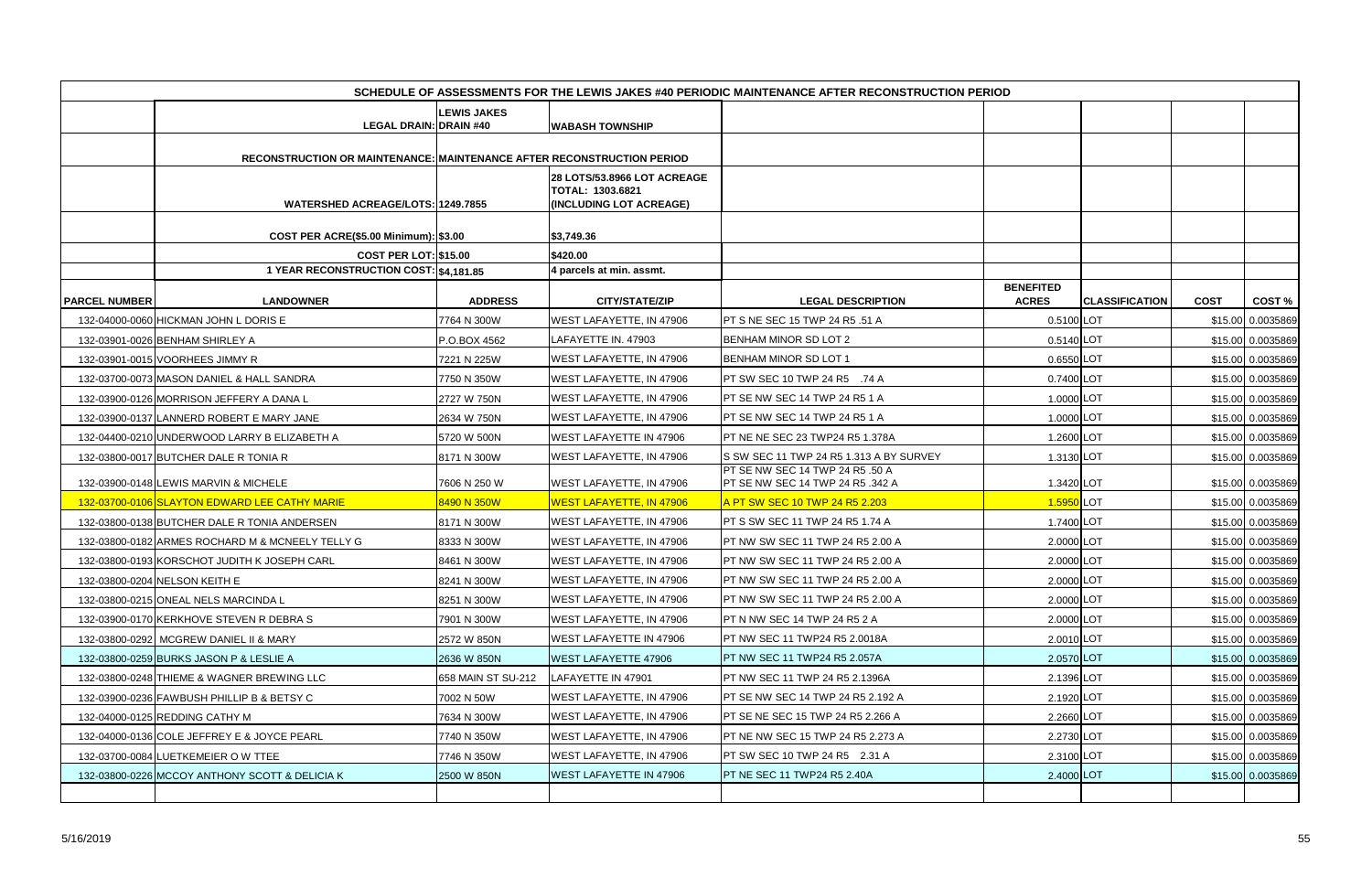| SCHEDULE OF ASSESSMENTS FOR THE LEWIS JAKES #40 PERIODIC MAINTENANCE POST RECONSTRUCTION COST |                                                                                               |                    |                                            |                                                                                           |                                  |                       |             |                    |
|-----------------------------------------------------------------------------------------------|-----------------------------------------------------------------------------------------------|--------------------|--------------------------------------------|-------------------------------------------------------------------------------------------|----------------------------------|-----------------------|-------------|--------------------|
| <b>PARCEL NUMBER</b>                                                                          | <b>LANDOWNER</b>                                                                              | <b>ADDRESS</b>     | <b>CITY/STATE/ZIP</b>                      | <b>LEGAL DESCRIPTION</b>                                                                  | <b>BENEFITED</b><br><b>ACRES</b> | <b>Classification</b> | <b>COST</b> | COST%              |
|                                                                                               |                                                                                               |                    |                                            | <b>PT N SW SEC 11 TWP 24 R5 1.70 A</b>                                                    |                                  |                       |             |                    |
|                                                                                               | 132-03800-0105 KORSCHOT JUDITH K                                                              | 8461 N 300W        | WEST LAFAYETTE, IN 47906                   | <b>PT N SW SEC 11 TWP 24 R5 0.71 A</b>                                                    | 2.4100 LOT                       |                       |             | \$15.00 0.0035869  |
|                                                                                               | 132-03800-0094 MEUNIER RYAN A                                                                 | 8231 N 300W        | WEST LAFAYETTE, IN 47906-9653              | <b>IPT S SW SEC 11 TWP 24 R5 3.78 A</b>                                                   | 3.7800 LOT                       |                       |             | \$15.00 0.0035869  |
|                                                                                               | 132-03900-0192 HELTON TINA L ETAL                                                             | 7600 N 250W        | WEST LAFAYETTE, IN 47906                   | <b>PT SE NW SEC 14 TWP 24 R5 4.081 A</b>                                                  | 4.0810 LOT                       |                       |             | \$15.00 0.0035869  |
|                                                                                               | 132-03900-0203 STORANDT SCOTT T                                                               | 7625 N 250W        | <b>WEST LAFAYETTE, IN 47906</b>            | <b>PT SE NW SEC 14 TWP 24 R5 2.229 A</b><br><b>PT SE NW SEC 14 TWP 24 R5 2.089 A</b>      | 4.3180 LOT                       |                       |             | \$15.00 0.0035869  |
|                                                                                               | 132-03900-0159 UNDERWOOD LARRY B ELIZABETH A                                                  | 5720 W 500N        | <b>WEST LAFAYETTE IN 47906</b>             | PT SE SE SEC 14 TWP24 R5 28.34A                                                           |                                  | 4.9130 ACREAGE        |             | \$14.74 0.0035245  |
|                                                                                               | 132-03900-0049 CLINGENPEEL STEVEN L & ANALEE F                                                | 2614 W. 750N       | LAFAYETTE, IN 47906                        | <b>PT SE NW SEC 14 TWP 24 R5 5.222 A</b>                                                  |                                  | 5.2220 ACREAGE        |             | \$15.67 0.0037462  |
|                                                                                               | 132-03700-0117 HAAN J PATRICK TRACI L                                                         | 8001 N 300W        | WEST LAFAYETTE, IN 47906                   | PT SE SEC 10 TWP 24 R5 5.279 A                                                            |                                  | 5.2790 ACREAGE        |             | \$15.84 0.0037871  |
|                                                                                               | 132-04400-0011 RILEY GUY PAUL ETAL C/O BANK ONE TRUST COMPANY P.O.BOX 380                     |                    | LAFAYETTE IN 47902                         | N SIDE NW SEC 23 TWP 24 R5 70A                                                            |                                  | 9.0767 ACREAGE        |             | \$27.23 0.0065115  |
|                                                                                               | 132-03800-0072 COHEN JACK R                                                                   | PO BOX 1997        | WEST LAFAYETTE, IN 47996                   | <b>PT N SW SEC 11 TWP 24 R5 9.774 A</b>                                                   |                                  | 9.7740 ACREAGE        |             | \$29.32 0.0070117  |
|                                                                                               | 132-03900-0225 MADREN BRUCE M & ESTHER F                                                      | 2620 W 750N        | WEST LAFAYETTE, IN 47906                   | <b>PT SE NW SEC 14 TWP 24 R5 10.00 A</b>                                                  |                                  | 10.0000 ACREAGE       |             | \$30.00 0.0071739  |
|                                                                                               | 132-04400-0022 BOEHNING STUART P TTEE WABASH LAND TRUST                                       | P.O.BOX 469        | LAFAYETTE IN 47902-0469                    | PT W E SEC 23 TWP 24 R5 157.445A                                                          |                                  | 10.7785 ACREAGE       |             | \$32.34 0.0077323  |
|                                                                                               | 132-03900-0214 MADREN TIMOTHY M & DIXIE E                                                     | 307 PINE VIEW LN   | LAFAYETTE, IN 47905                        | PT SE NW SEC 14 TWP 24 R5 11.386 A                                                        |                                  | 11.3860 ACREAGE       |             | \$34.16 0.0081682  |
| 132-03900-0093 KEIM JOYCE N                                                                   |                                                                                               | 1441 MEEKER DR     | FT COLLINS, CO 80524-4311                  | PT W SW SEC 14 TWP 24 R5 60 A                                                             |                                  | 16.4130 ACREAGE       |             | \$49.24 0.0117745  |
|                                                                                               | 132-03800-0083 SHEPHERD PAUL W CO-TTEE BARBARA L CO-TTEE                                      | 4914 OSPREY CT     | LAFAYETTE, IN 47909-8162                   | SE SEC 11 TWP 24 R5 160 A                                                                 |                                  | 18.2647 ACREAGE       |             | \$54.79 0.0131028  |
| 132-04000-0059 KEIM JOYCE N                                                                   |                                                                                               | 1441 MEEKER DR     | FT COLLINS, CO 80524-4311                  | <b>PT SE SEC 15 TWP 24 R5 79.56 A</b>                                                     |                                  | 18.8360 ACREAGE       |             | \$56.51 0.0135127  |
| 132-03900-0050 KEIM JOYCE N                                                                   |                                                                                               | 1441 MEEKER DR     | FT COLLINS, CO 80524-4311                  | N NW SW SEC 14 TWP 24 R5 20 A                                                             |                                  | 20.0000 ACREAGE       |             | \$60.00 0.0143477  |
|                                                                                               | 132-03800-0061 BROWN DONALD F CYNTHIA J                                                       | 8318 SR43 N        | BATTLEGROUND IN 47920                      | <b>PT NW SEC 11 TWP 24 R5 105A</b>                                                        |                                  | 21.4611 ACREAGE       |             | \$64.38 0.0153959  |
|                                                                                               | 132-03600-0052 SLAYTON EDWARD L                                                               | 8490 N 350W        | WEST LAFAYETTE, IN 47906                   | SE SEC 9 TWP 24 R5 179.911 A                                                              |                                  | 22.6460 ACREAGE       |             | \$67.94 0.0162459  |
|                                                                                               | 132-03700-0040 SLAYTON EDWARD L                                                               | 8490 N 350W        | WEST LAFAYETTE, IN 47906                   | <b>PT SW SEC 10 TWP 24 R5 31.333 A</b>                                                    |                                  | 31.3330 ACREAGE       |             | \$94.00 0.0224779  |
|                                                                                               |                                                                                               |                    |                                            | ROADWAY 850N 750N 225W 250W 300W & 350W<br>SEC 10-11 14-15 11-14 10-15 TWP24 R5 32.3941 A |                                  |                       |             |                    |
|                                                                                               | 132-03900-0181 TIPPECANOE COUNTY BOARD OF COMMISSIONERS                                       | <b>20 N 3RD ST</b> | LAFAYETTE, IN 47901                        | NOTE: not shown on map                                                                    |                                  | 32.3941 ACREAGE       |             | \$97.18 0.0232391  |
|                                                                                               | 132-03700-0062 KORSCHOT JUDITH KAY                                                            | 8461 N 300W        | WEST LAFAYETTE, IN 47906                   | NE SE SEC 10 TWP 24 R5 40 A                                                               |                                  | 40.0000 ACREAGE       |             | \$120.00 0.0286955 |
|                                                                                               | 132-03900-0038 MCLAUGHLIN HARRIETT ETAL % TONIA R BUTCHER                                     | 8171 N 300W        | WEST LAFAYETTE, IN 47906                   | SW NW SEC 14 TWP 24 R5 40 A                                                               |                                  | 40.0000 ACREAGE       |             | \$120.00 0.0286955 |
|                                                                                               | 132-03700-0128 SLAYTON EDWARD L                                                               | 8490 N 350W        | <u>WEST LAFAYETTE, IN 47906</u>            | PT SW SEC 10 TWP 24 R5 120.854 A                                                          |                                  | 47.8540 ACREAGE       |             | \$143.56 0.0343298 |
|                                                                                               | 132-04000-0070 HICKMAN DORIS E                                                                | 7764 N 300W        | WEST LAFAYETTE, IN 47906                   | <b>PT NE SEC 15 TWP 24 R5 77.224 A</b>                                                    |                                  | 48.7890 ACREAGE       |             | \$146.37 0.0350006 |
|                                                                                               | 132-04000-0092 PEARL MARVIN J                                                                 | 3572 W 750N        | WEST LAFAYETTE, IN 47906                   | <b>PT S NW SEC 15 TWP 24 R5 75.454 A</b>                                                  |                                  | 50.6460 ACREAGE       |             | \$151.94 0.0363327 |
|                                                                                               | 132-03900-0027 HEDRICK WILLIAM J MARY E                                                       | 2232 W 750N        | WEST LAFAYETTE, IN 47906                   | NE SEC 14 TWP 24 R5 160 A                                                                 |                                  | 56.6150 ACREAGE       |             | \$169.85 0.0406148 |
|                                                                                               | 132-03800-0150 JAKES ROBERT N TTEE                                                            | 116 DIXIE WAY      | CANTON, NC 28716                           | PT N SW SEC 11 TWP TWP 24 R5 59.816 A                                                     |                                  | 59.8160 ACREAGE       |             | \$179.45 0.0429112 |
|                                                                                               | 132-04100-0036 LAFAYETTE BANK AND TRUST CO TTEE DORA J F                                      | PO BOX 1130        | LAFAYETTE, IN 47902                        | LOTS 1 & 2 SEC 16 TWP 24 R5 181.03 A                                                      |                                  | 61.7340 ACREAGE       |             | \$185.20 0.0442871 |
|                                                                                               | 132-03800-0149 TUCKER FARMS INC %DOERING OTTO C III                                           |                    | 2186 TECUMSEH PARKWEST LAFAYETTE, IN 47906 | <b>PT S SW QTR SEC 11 TWP 24 R5</b>                                                       |                                  | 74.0880 ACREAGE       |             | \$222.26 0.0531497 |
|                                                                                               | 132-04000-0015 PEARL MARVIN J & ALICE T                                                       | 3572 W 750N        | WEST LAFAYETTE, IN 47906                   | <b>PT N NW SEC 15 TWP 24 R5 77.727 A</b>                                                  |                                  | 77.7270 ACREAGE       |             | \$233.18 0.0557603 |
|                                                                                               | 132-03900-0016 KERKHOVE ROBERT C PAULA JEAN                                                   | 6002 W 500N        | WEST LAFAYETTE, IN 47906                   | IN NW SEC 14 TWP 24 R5 78.0 A                                                             |                                  | 78.0000 ACREAGE       |             | \$234.00 0.0559561 |
| 132-03900-0060 KEIM JOYCE N                                                                   |                                                                                               | 1441 MEEKER DR     | FT COLLINS, CO 80524-4311                  | E SW SEC 14 TWP 24 R5 80 A                                                                |                                  | 80.0000 ACREAGE       |             | \$240.00 0.0573909 |
|                                                                                               | SCHEDULE OF ASSESSMENTS FOR THE LEWIS JAKES #40 PERIODIC MAINTENANCE POST RECONSTRUCTION COST |                    |                                            |                                                                                           |                                  |                       |             |                    |

 **SCHEDULE OF ASSESSMENTS FOR THE LEWIS JAKES #40 PERIODIC MAINTENANCE POST RECONSTRUCTION COST**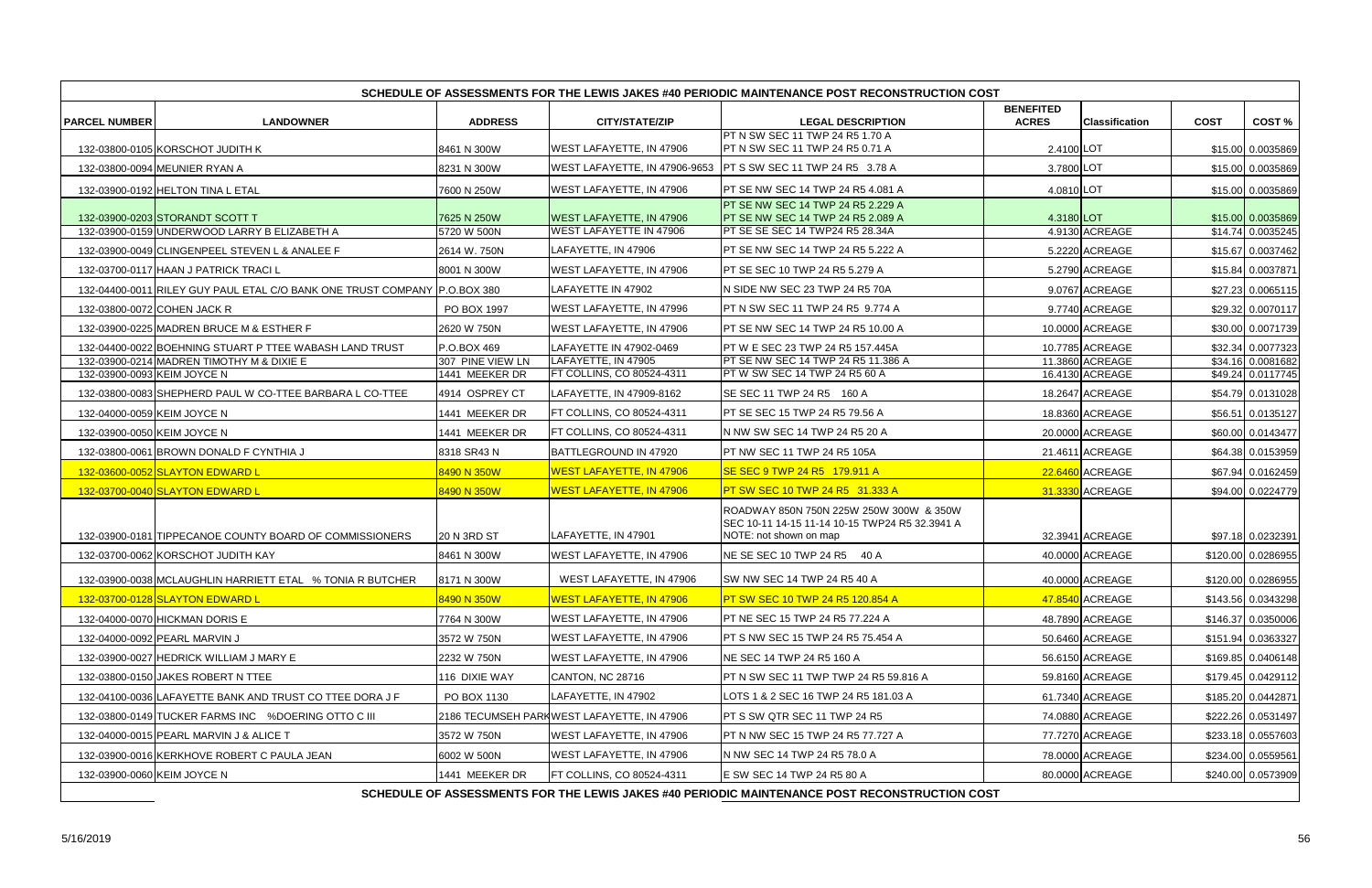|                       |                                                                                                    |                              |                                |                                                                             | <b>BENEFITED</b> |                        |             |                    |
|-----------------------|----------------------------------------------------------------------------------------------------|------------------------------|--------------------------------|-----------------------------------------------------------------------------|------------------|------------------------|-------------|--------------------|
| <b> PARCEL NUMBER</b> | <b>LANDOWNER</b>                                                                                   | <b>ADDRESS</b>               | <b>CITY/STATE/ZIP</b>          | <b>LEGAL DESCRIPTION</b>                                                    | <b>ACRES</b>     | <b>ICLASSIFICATION</b> | <b>COST</b> | COST%              |
|                       | 132-03900-0071 VAUGHAN CHARLES VERN ETAL                                                           | <b>WAUGHAN CHARLES 47902</b> | PO BOX 498 LAFAYETTE, IN       | IW SE SEC 14 TWP 24 R5 80 A                                                 |                  | 80.0000 ACREAGE        |             | \$240.00 0.0573909 |
|                       | 132-04000-0026 MCLAUGHLIN HARRIET A ETAL c/o TONIA R BUTCHER                                       | 8171 N 300W                  | <b>WEST LAFAYETTE IN 47906</b> | N E NE SEC 15 TWP 24 R5 40 A<br>INW NE SEC 15 TWP 24 R5 40 A                |                  | 80.0000 ACREAGE        |             | \$240.00 0.0573909 |
|                       | 132-03700-0051 BYERS MARIE S TTEE                                                                  | 6334 N 450W                  | WEST LAFAYETTE, IN 47906       | <b>IPT SE SEC 10 TWP 24 R5 112.18 A</b>                                     |                  | 112.1800 ACREAGE       |             | \$336.54 0.0804764 |
|                       | 132-03800-0237 MILLER AUDIE L & KRISTIN A                                                          | 4405 LAKEVILLA DR            | <b>WEST LAFAYETTE IN 47906</b> | <b>PT NE SEC 11 TWP 24 R5 10.39A</b>                                        |                  | 3.1803 ACREAGE         |             | \$9.54 0.0022815   |
|                       | 132-03800-0260 WILLIAMS KURT B JULIE A                                                             | 2618 W. 850 N                | <b>WEST LAFAYETTE IN 47906</b> | <b>PT NW SEC 11 TWP 24 R5 10.51 A</b><br><b>PT NW SEC 11 TWP 24 R52.22A</b> |                  | 5.2388 ACREAGE         |             | \$15.72 0.0037582  |
|                       | 132-03800-0040 WH KELLEY FARMS LLC                                                                 | 3367 W 1150S                 | BROOKSTON IN 47923             | <b>PT W NE SEC 11 TWP 24 R5 41.60A</b>                                      |                  | 3.6373 ACREAGE         |             | \$10.91 0.0026094  |
|                       | 132-03900-0115 VAUGHAN CHARLES VERN ETAL                                                           | P. O. BOX 498                | LAFAYETTE IN. 47902            | <b>PT E SE SEC 14 TWP 24 R5 10.66A</b>                                      |                  | 0.2190 ACREAGE         |             | \$5.00 0.0011956   |
|                       | 132-04000-0114 PEARL JOHN SHAWNA                                                                   | 7610 N 350W                  | WEST LAFAYETTE, IN 47906       | <b>IPT SE SW SEC 15 TWP 24 R5 2.273</b>                                     |                  | 0.4370 ACREAGE         |             | \$5.00 0.0011956   |
|                       | 132-04400-0209 UNDERWOOD KEVIN L SHERRY L                                                          | 7015 N. 225W                 | WEST LAFAYETTE, IN 47906       | <b>IPT NE NE SEC 23 TWP 24 R5 2.138A</b>                                    |                  | 0.7930 ACREAGE         |             | \$5.00 0.0011956   |
|                       | 132-04000-0081 BROWN DONALD F                                                                      | RR <sub>1</sub>              | BATTLEGROUND IN 47920          | <b>PT S SEC 15 TWP24 R5 154.48A</b>                                         |                  | 1.0540 ACREAGE         |             | \$5.00 0.0011956   |
|                       |                                                                                                    |                              |                                |                                                                             |                  |                        |             |                    |
|                       | Note: 28 lots at \$10.00 per lot - 1249.7855 acres at \$2.00 per acre- 4 Parcels at \$5.00 Minimum |                              |                                | <b>TOTALS</b>                                                               | 1303.6821        |                        | \$4,181.85  | 1.00               |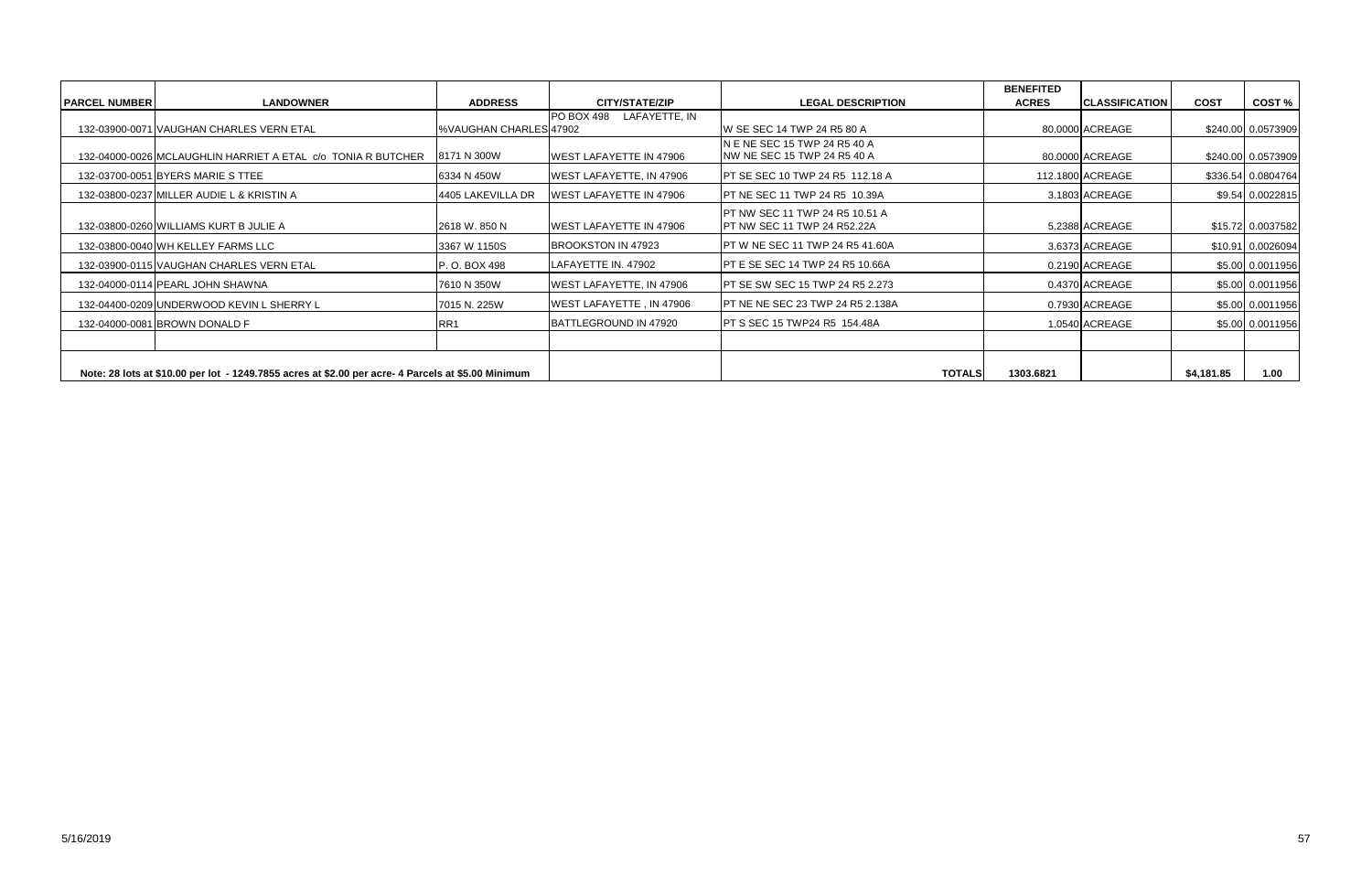| <b>RECONSTRUCTION AND/OR MAINTENANCE:</b>  | <b>LEWIS JAKES #40</b> |  |
|--------------------------------------------|------------------------|--|
| <b>TOTAL WATERSHED ACRES:</b><br>1277.700  |                        |  |
| <b>COST PER ACRE:</b><br>\$2.00            |                        |  |
| <b>TOTAL COST:</b>                         |                        |  |
| <b>TOWNSHIP:</b><br><b>Wabash Township</b> |                        |  |
| <b>IPARCEL NUMBER</b><br><b>LANDOWNER</b>  | <b>ADDRESS</b>         |  |

| 132-03600-0052 FARMERS STATE BANK OF BROOKSTON TTEE TRST            | PO BOX 159            |
|---------------------------------------------------------------------|-----------------------|
| 132-03700-0040 SLAYTON EDWARD L                                     | 8490 N 350W           |
| 132-03700-0051 BYERS MARIE S TTEE                                   | 6334 N 450W           |
| 132-03700-0062 KORSCHOT JUDITH KAY                                  | 8461 N 300W           |
| 132-03700-0073 MASON DANIEL & HALL SANDRA                           | 7750 N 350W           |
| 132-03700-0084 LUETKEMEIER O W TTEE                                 | 7746 N 350W           |
| 132-03700-0117 HAAN J PATRICK TRACI L                               | 8001 N 300W           |
| 132-03700-0128 FARMERS STATE BANK OF BROOKSTON TTEE/TRUS PO BOX 159 |                       |
| 132-03800-0017 BUTCHER DALE R TONIA R                               | 8171 N 300W           |
| 132-03800-0072 COHEN JACK R                                         | PO BOX 1997           |
| 132-03800-0083 SHEPHERD PAUL W CO-TTEE BARBARA L CO-TTEE            | 4914 OSPREY CT        |
| 132-03800-0094 MEUNIER RYAN A & HALE MELLISSA A                     | 8231 N 300W           |
| 132-03800-0105 KORSCHOT JUDITH K                                    | 8461 N 300W           |
| 132-03800-0138 BUTCHER DALE R TONIA ANDERSEN                        | 8171 N 300W           |
| 132-03800-0149 TUCKER FARMS INC %DOERING OTTO C III                 | 2186 TECUMSEH PARK LN |
| 132-03800-0150 JAKES ROBERT N TTEE                                  | 116 DIXIE WAY         |
| 132-03800-0182 RICHARDSON CHAD A & ANDREA J                         | 8333 N 300W           |
| 132-03800-0193 KORSCHOT JUDITH K JOSEPH CARL                        | 8461 N 300W           |
| 132-03800-0204 NELSON KEITH E                                       | 8241 N 300W           |
| 132-03800-0215 ONEAL NELS MARCINDA L                                | 8251 N 300W           |
| 132-03900-0016 KERKHOVE ROBERT C PAULA JEAN                         | 6002 W 500N           |
| 132-03900-0027 HEDRICK WILLIAM J MARY E                             | 2232 W 750N           |
| 132-03900-0038 MCLAUGHLIN HARRIETT ETAL % TONIA R BUTCHER           | 8171 N 300W           |
| 132-03900-0049 CLINGENPEEL STEVEN L & ANALEE F                      | 2614 W. 750N          |
| 132-03900-0050 KEIM JOYCE N                                         | 1441 MEEKER DR        |
| 132-03900-0060 KEIM JOYCE N                                         | 1441 MEEKER DR        |
| 132-03900-0071 VAUGHAN CHARLES VERN ETAL                            | %VAUGHAN CHARLES R    |
| 132-03900-0093 KEIM JOYCE N                                         | 1441 MEEKER DR        |
| 132-03900-0126 MORRISON JEFFERY A DANA L                            | 2727 W 750N           |
| 132-03900-0137 LANNERD ROBERT E MARY JANE                           | 2634 W 750N           |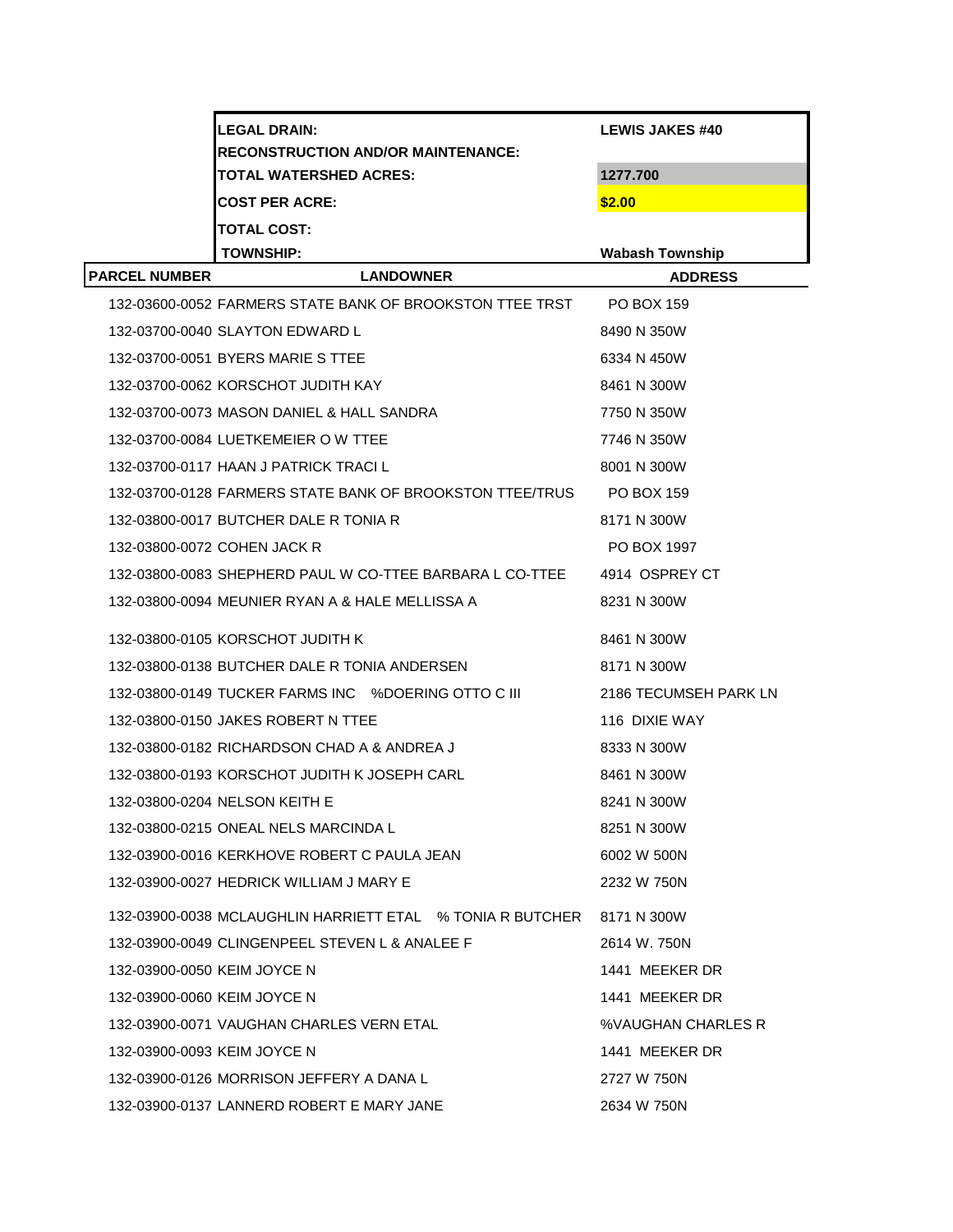|                             | 132-03900-0148 STORANDT SCOTT T & KOCH KENNETH R                     | 2 N 9TH ST        |
|-----------------------------|----------------------------------------------------------------------|-------------------|
|                             | 132-03900-0170 KERKHOVE STEVEN R DEBRA S                             | 7901 N 300W       |
|                             | 132-03900-0192 HELTON TINA L ETAL                                    | 7600 N 250W       |
|                             | 132-03900-0203 STORANDT SCOTT T                                      | 7625 N 250W       |
|                             | 132-03900-0214 MADREN TIMOTHY M & DIXIE E                            | 307 PINE VIEW LN  |
|                             | 132-03900-0225 MADREN BRUCE M & ESTHER F                             | 2620 W 750N       |
|                             | 132-03900-0236 FAWBUSH PHILLIP B & BETSY C                           | 7002 N 50W        |
|                             | 132-04000-0015 PEARL MARVIN J & ALICE T                              | 3572 W 750N       |
|                             | 132-04000-0026 MCLAUGHLIN HARRIET A ETAL                             | % TONIA R BUTCHER |
| 132-04000-0059 KEIM JOYCE N |                                                                      | 1441 MEEKER DR    |
|                             | 132-04000-0060 HICKMAN JOHN L DORIS E                                | 7764 N 300W       |
|                             | 132-04000-0070 HICKMAN DORIS E                                       | 7764 N 300W       |
|                             | 132-04000-0092 PEARL MARVIN J                                        | 3572 W 750N       |
|                             | 132-04000-0125 REDDING CATHY M                                       | 7634 N 300W       |
|                             | 132-04000-0136 COLE JEFFREY E & JOYCE PEARL                          | 7740 N 350W       |
|                             | 132-04100-0036 LAFAYETTE BANK AND TRUST CO TTEE DORA J F PO BOX 1130 |                   |
|                             | 132-04000-0114 PEARL JOHN SHAWNA                                     | 7610 N 350W       |
|                             | 132-03700-0106 SLAYTON EDWARD LEE CATHY MARIE                        | 8490 N 350W       |
|                             |                                                                      |                   |

132-03900-0181 TIPPECANOE COUNTY BOARD OF COMMISSIONERS 20 N 3RD ST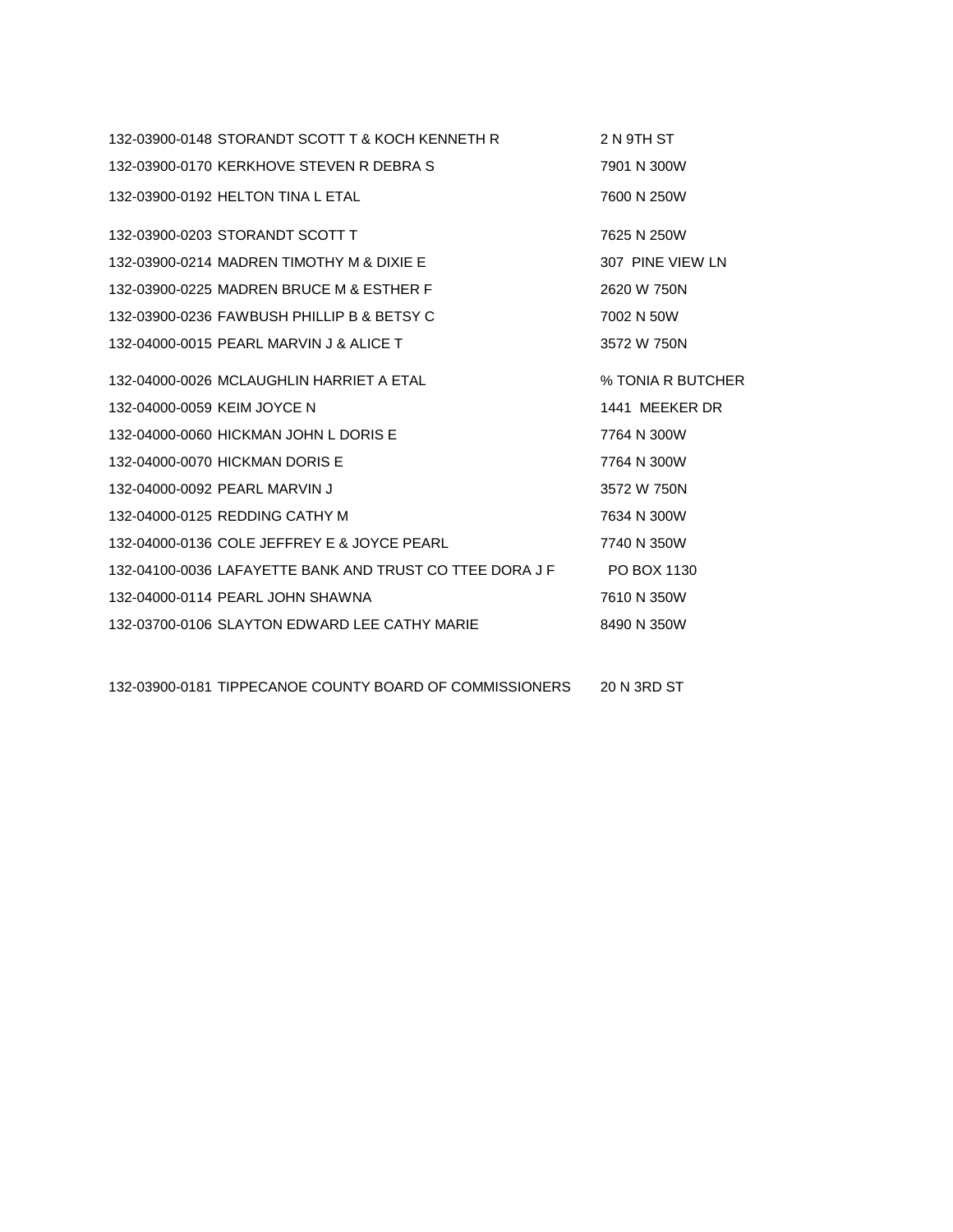## **Pending**

| CITY/STATE/ZIP                 | <b>LEGAL DESCRIPTION</b>                                           |
|--------------------------------|--------------------------------------------------------------------|
| BROOKSTON, IN 47923            | SE SEC 9 TWP 24 R5 179.911 A                                       |
| WEST LAFAYETTE, IN 47906       | PT SW SEC 10 TWP 24 R5 31.333 A                                    |
| WEST LAFAYETTE, IN 47906       | PT SE SEC 10 TWP 24 R5 112.18 A                                    |
| WEST LAFAYETTE, IN 47906       | NE SE SEC 10 TWP 24 R5<br>40 A                                     |
| WEST LAFAYETTE, IN 47906       | PT SW SEC 10 TWP 24 R5 .74 A                                       |
| WEST LAFAYETTE, IN 47906       | PT SW SEC 10 TWP 24 R5 2.31 A                                      |
| WEST LAFAYETTE, IN 47906       | PT SE SEC 10 TWP 24 R5 5.279 A                                     |
| BROOKSTON, IN 47923            | PT SW SEC 10 TWP 24 R5 120.854 A                                   |
| WEST LAFAYETTE, IN 47906       | S SW SEC 11 TWP 24 R5 1.313 A BY SURVEY                            |
| WEST LAFAYETTE, IN 47996       | PT N SW SEC 11 TWP 24 R5 9.774 A                                   |
| LAFAYETTE, IN 47909-8162       | SE SEC 11 TWP 24 R5 160 A                                          |
| WEST LAFAYETTE, IN 47906-9653  | PT S SW SEC 11 TWP 24 R5 3.78 A                                    |
| WEST LAFAYETTE, IN 47906       | PT N SW SEC 11 TWP 24 R5 1.70 A<br>PT N SW SEC 11 TWP 24 R5 0.71 A |
| WEST LAFAYETTE, IN 47906       | PT S SW SEC 11 TWP 24 R5 1.74 A                                    |
| WEST LAFAYETTE, IN 47906       | PT S SW QTR SEC 11 TWP 24 R5                                       |
| CANTON, NC 28716               | PT N SW SEC 11 TWP TWP 24 R5 59.816 A                              |
| WEST LAFAYETTE, IN 47906       | PT NW SW SEC 11 TWP 24 R5 2.00 A                                   |
| WEST LAFAYETTE, IN 47906       | PT NW SW SEC 11 TWP 24 R5 2.00 A                                   |
| WEST LAFAYETTE, IN 47906       | PT NW SW SEC 11 TWP 24 R5 2.00 A                                   |
| WEST LAFAYETTE, IN 47906       | PT NW SW SEC 11 TWP 24 R5 2.00 A                                   |
| WEST LAFAYETTE, IN 47906       | N NW SEC 14 TWP 24 R5 78.0 A                                       |
| WEST LAFAYETTE, IN 47906       | NE SEC 14 TWP 24 R5 160 A                                          |
| WEST LAFAYETTE, IN 47906       | SW NW SEC 14 TWP 24 R5 40 A                                        |
| LAFAYETTE, IN 47906            | PT SE NW SEC 14 TWP 24 R5 5.222 A                                  |
| FT COLLINS, CO 80524-4311      | N NW SW SEC 14 TWP 24 R5 20 A                                      |
| FT COLLINS, CO 80524-4311      | E SW SEC 14 TWP 24 R5 80 A                                         |
| PO BOX 498 LAFAYETTE, IN 47902 | W SE SEC 14 TWP 24 R5 80 A                                         |
| FT COLLINS, CO 80524-4311      | PT W SW SEC 14 TWP 24 R5 60 A                                      |
| WEST LAFAYETTE, IN 47906       | PT SE NW SEC 14 TWP 24 R5 1 A                                      |
| WEST LAFAYETTE, IN 47906       | PT SE NW SEC 14 TWP 24 R5 1 A                                      |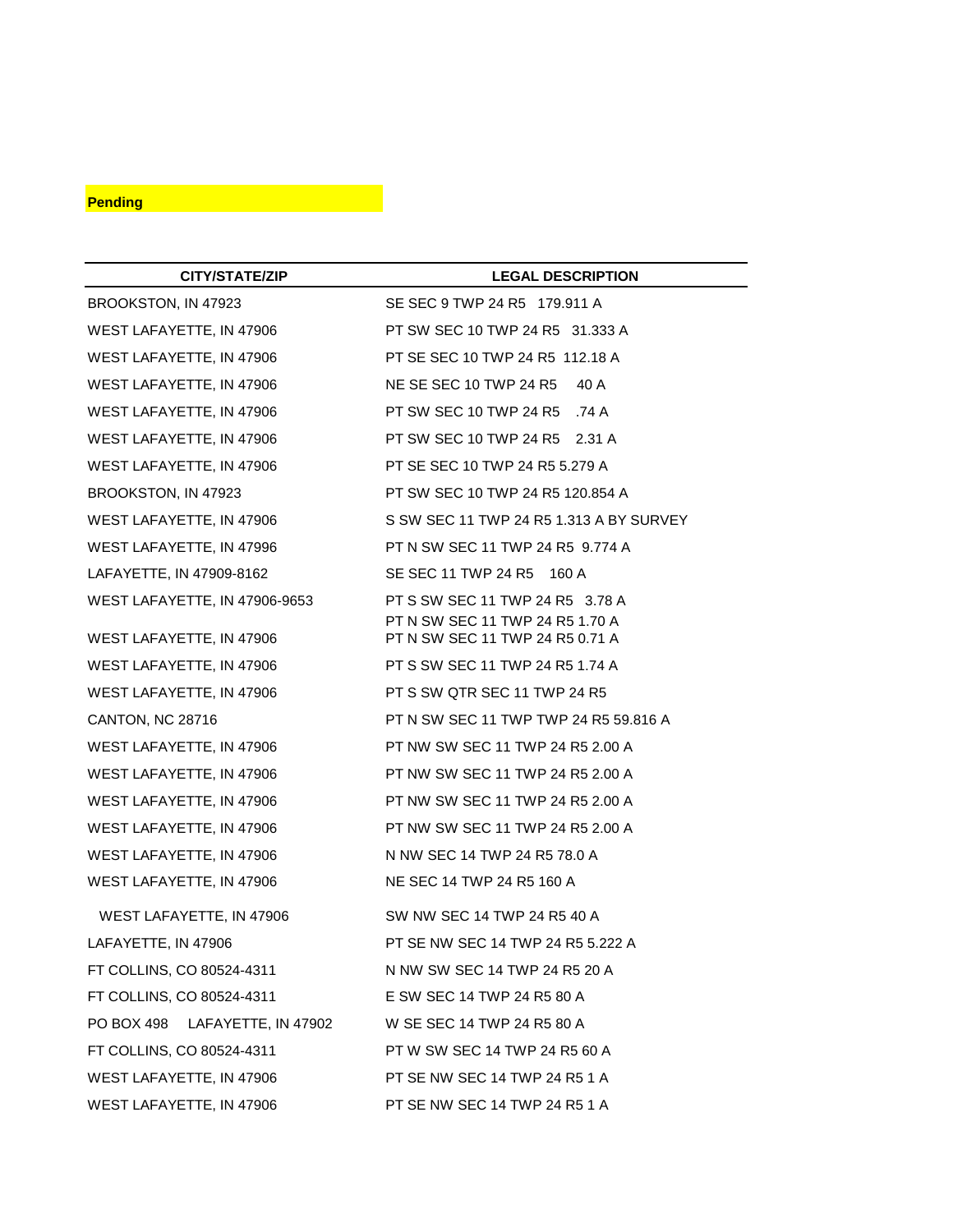LAFAYETTE, IN 47901 WEST LAFAYETTE, IN 47906 8171 N 300W

LAFAYETTE, IN 47901

PT SE NW SEC 14 TWP 24 R5 .50 A PT SE NW SEC 14 TWP 24 R5 .342 A WEST LAFAYETTE, IN 47906 PT N NW SEC 14 TWP 24 R5 2 A WEST LAFAYETTE, IN 47906 PT SE NW SEC 14 TWP 24 R5 4.081 A PT SE NW SEC 14 TWP 24 R5 2.229 A PT SE NW SEC 14 TWP 24 R5 2.089 A LAFAYETTE, IN 47905 PT SE NW SEC 14 TWP 24 R5 11.386 A WEST LAFAYETTE, IN 47906 PT SE NW SEC 14 TWP 24 R5 10.00 A WEST LAFAYETTE, IN 47906 PT SE NW SEC 14 TWP 24 R5 2.192 A WEST LAFAYETTE, IN 47906 PT N NW SEC 15 TWP 24 R5 77.727 A N E NE SEC 15 TWP 24 R5 40 A NW NE SEC 15 TWP 24 R5 40 A FT COLLINS, CO 80524-4311 PT SE SEC 15 TWP 24 R5 79.56 A WEST LAFAYETTE, IN 47906 PT S NE SEC 15 TWP 24 R5 .51 A WEST LAFAYETTE, IN 47906 PT NE SEC 15 TWP 24 R5 77.224 A WEST LAFAYETTE, IN 47906 PT S NW SEC 15 TWP 24 R5 75.454 A WEST LAFAYETTE, IN 47906 PT SE NE SEC 15 TWP 24 R5 2.266 A WEST LAFAYETTE, IN 47906 PT NE NW SEC 15 TWP 24 R5 2.273 A LAFAYETTE, IN 47902 LOTS 1 & 2 SEC 16 TWP 24 R5 181.03 A WEST LAFAYETTE, IN 47906 PT SE SW SEC 15 TWP 24 R5 2.273 WEST LAFAYETTE, IN 47906 A PT SW SEC 10 TWP 24 R5 2.203 ROADWAY 850N 750N 225W 250W 300W & 350W SEC 10-11 14-15 11-14 10-15 TWP24 R5 33.30 A NOTE: not shown on map

**Total Benefited Area**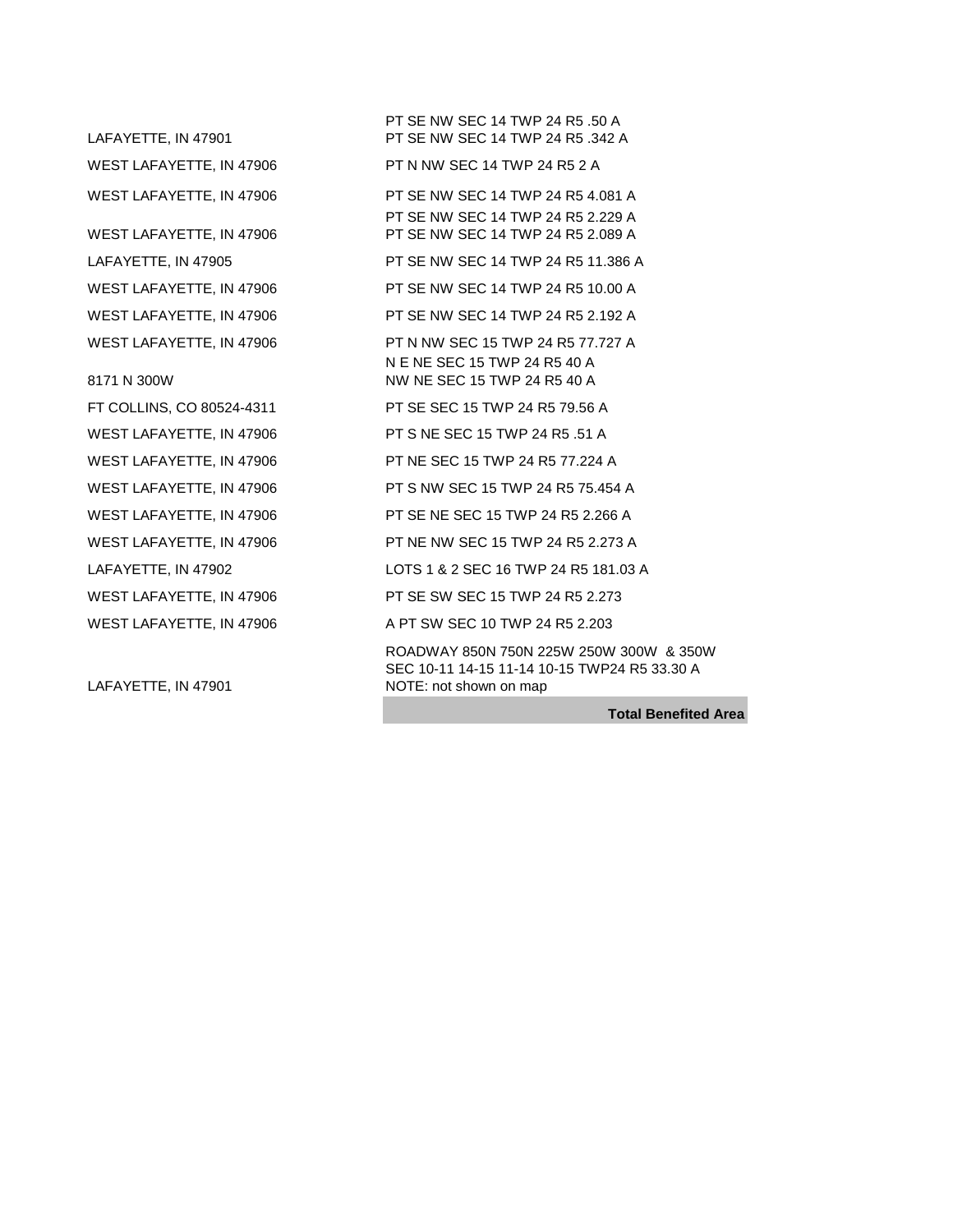| <b>ACRES</b> | % | <b>COST</b> | COST% |
|--------------|---|-------------|-------|
| 80.00        |   |             |       |
| 26.95        |   |             |       |
| 112.18       |   |             |       |
| 40.00        |   |             |       |
| 0.74         |   |             |       |
| 2.31         |   |             |       |
| 5.28         |   |             |       |
| 70.00        |   |             |       |
| 1.31         |   |             |       |
| 9.77         |   |             |       |
| 32.00        |   |             |       |
| 3.78         |   |             |       |
| 2.41         |   |             |       |
| 1.74         |   |             |       |
| 74.09        |   |             |       |
| 59.82        |   |             |       |
| 2.00         |   |             |       |
| 2.00         |   |             |       |
| 2.00         |   |             |       |
| 2.00         |   |             |       |
| 78.00        |   |             |       |
| 60.00        |   |             |       |
| 40.00        |   |             |       |
| 5.22         |   |             |       |
| 20.00        |   |             |       |
| 80.00        |   |             |       |
| 80.00        |   |             |       |
| 9.00         |   |             |       |
| 1.00         |   |             |       |
| 1.00         |   |             |       |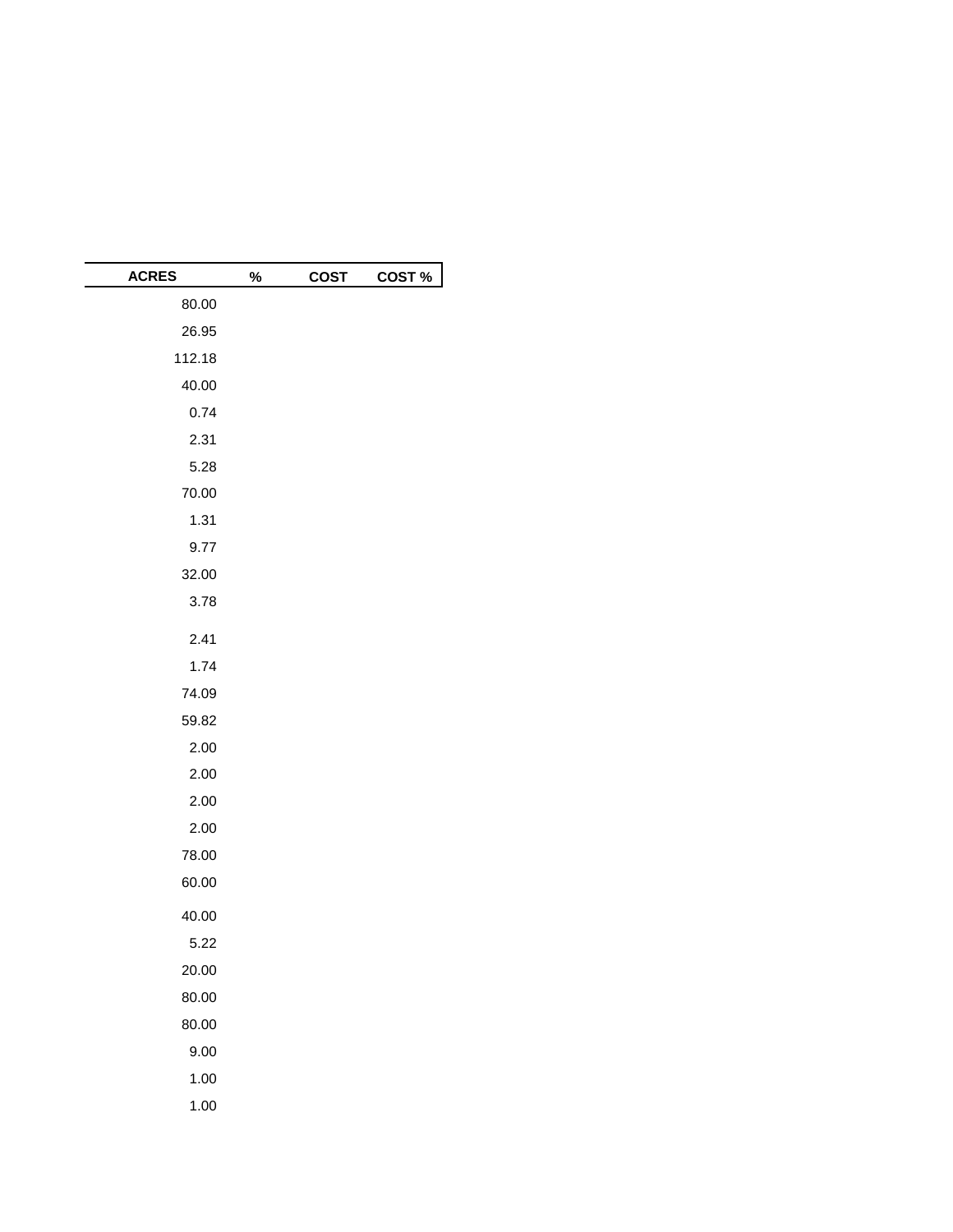| 1.34    |
|---------|
| 2.00    |
| 4.08    |
| 4.32    |
| 11.39   |
| 10.00   |
| 2.19    |
| 77.73   |
| 80.00   |
| 10.00   |
| 0.51    |
| 67.49   |
| 20.00   |
| 2.00    |
| 2.27    |
| 40.00   |
| 2.27    |
| 2.20    |
|         |
| 33.30   |
| 1277.70 |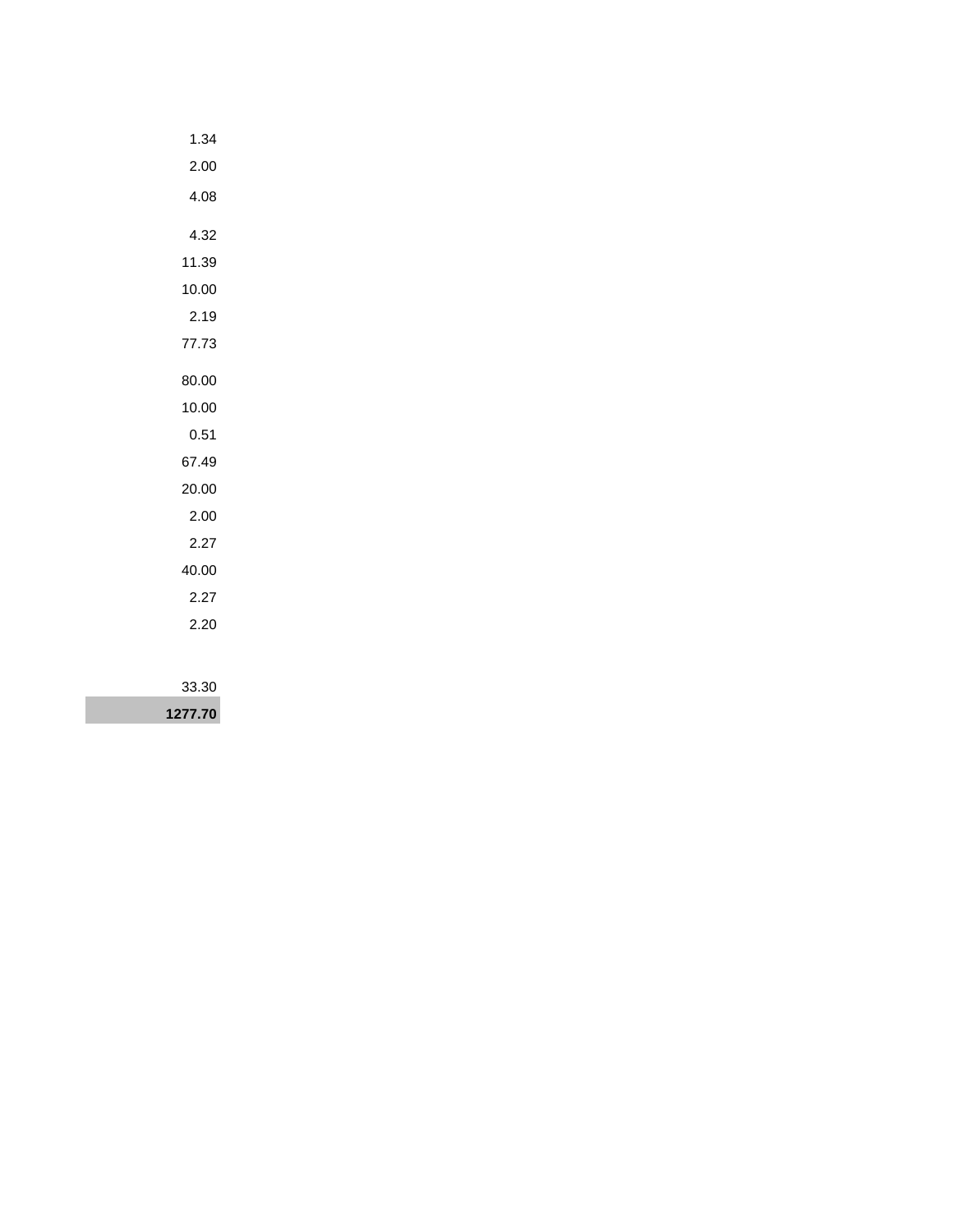|                                | Key Number   Landowner Name<br>1 132-03600-0052 FARMERS STATE BANK OF BROOKSTON TTEE TRST   |
|--------------------------------|---------------------------------------------------------------------------------------------|
|                                | 3 132-03700-0040 SLAYTON EDWARD L                                                           |
|                                | 4 132-03700-0051 BYERS MARIE S TTEE                                                         |
|                                | 5 132-03700-0062 KORSCHOT JUDITH KAY                                                        |
|                                | 6 132-03700-0073 MASON DANIEL & HALL SANDRA                                                 |
|                                | 7 132-03700-0084 LUETKEMEIER O W TTEE                                                       |
|                                | 8 132-03700-0117 HAAN J PATRICK TRACI L                                                     |
|                                | 9 132-03700-0128 FARMERS STATE BANK OF BROOKSTON TTEE/TRUS                                  |
|                                | 10 132-03800-0017 BUTCHER DALE R TONIA R                                                    |
| 11 132-03800-0072 COHEN JACK R |                                                                                             |
|                                | 12 132-03800-0083 SHEPHERD PAUL W CO-TTEE BARBARA L CO-TTEE                                 |
|                                | 13 132-03800-0094 MEUNIER RYAN A & HALE MELLISSA A                                          |
|                                |                                                                                             |
|                                | 14 132-03800-0105 KORSCHOT JUDITH K                                                         |
|                                | 15 132-03800-0138 BUTCHER DALE R TONIA ANDERSEN                                             |
|                                |                                                                                             |
|                                | 16 132-03800-0149 TUCKER FARMS INC                                                          |
|                                | 17 132-03800-0150 JAKES ROBERT N TTEE                                                       |
|                                | 18 132-03800-0182 JENNINGS BILLI K TAYLOR ANN M                                             |
|                                | 19 132-03800-0193 KORSCHOT JUDITH K JOSEPH CARL                                             |
|                                | 20 132-03800-0204 NELSON KEITH E                                                            |
|                                | 21 132-03800-0215 ONEAL NELS MARCINDA L                                                     |
|                                | 22 132-03900-0016 KERKHOVE ROBERT C PAULA JEAN                                              |
|                                | 23 132-03900-0027 HEDRICK WILLIAM J MARY E                                                  |
|                                |                                                                                             |
|                                | 24 132-03900-0038 MCLAUGHLIN HARRIETT ETAL                                                  |
|                                | 25 132-03900-0049 CLINGENPEEL STEVEN L & ANALEE F                                           |
| 26 132-03900-0050 KEIM JOYCE N |                                                                                             |
| 27 132-03900-0060 KEIM JOYCE N |                                                                                             |
|                                | 28 132-03900-0071 VAUGHAN CHARLES VERN ETAL                                                 |
| 29 132-03900-0093 KEIM JOYCE N |                                                                                             |
|                                | 30 132-03900-0126 MORRISON JEFFERY A DANA L<br>31 132-03900-0137 LANNERD ROBERT E MARY JANE |
|                                |                                                                                             |
|                                |                                                                                             |
|                                | 32 132-03900-0148 STORANDT SCOTT T & KOCH KENNETH R                                         |
|                                | 33 132-03900-0170 KERKHOVE STEVEN R DEBRA S                                                 |
|                                |                                                                                             |
|                                |                                                                                             |
|                                | 34 132-03900-0181 TIPPECANOE COUNTY BOARD OF COMMISSIONERS                                  |
|                                | 35 132-03900-0192 HELTON TINA L ETAL                                                        |
|                                |                                                                                             |
|                                | 36 132-03900-0203 STORANDT SCOTT T                                                          |
|                                | 37 132-03900-0214 MADREN TIMOTHY M & DIXIE E                                                |
|                                | 38 132-03900-0225 MADREN BRUCE M & ESTHER F                                                 |
|                                | 39 132-03900-0236 FAWBUSH PHILLIP B & BETSY C                                               |
|                                | 40 132-04000-0015 PEARL MARVIN J & ALICE T                                                  |
|                                |                                                                                             |
|                                | 41 132-04000-0026 MCLAUGHLIN HARRIET A ETAL                                                 |
|                                |                                                                                             |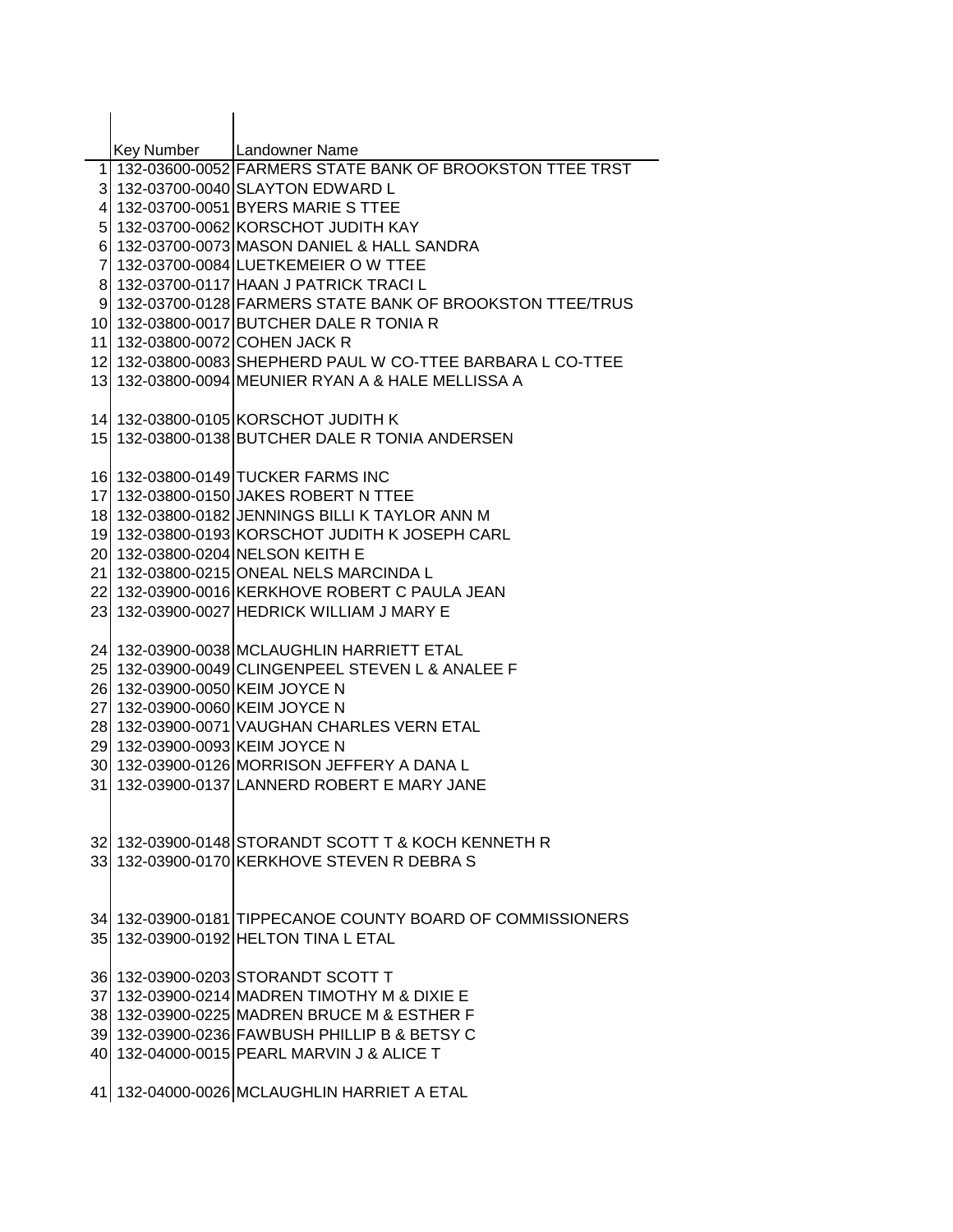132-04000-0059 KEIM JOYCE N

132-04000-0060 HICKMAN JOHN L DORIS E

132-04000-0070 HICKMAN DORIS E

132-04000-0092 PEARL MARVIN J

132-04000-0125 REDDING CATHY M

132-04000-0136 COLE JEFFREY E & JOYCE PEARL

132-04100-0036 LAFAYETTE BANK AND TRUST CO TTEE DORA J F

132-04000-0114 PEARL JOHN SHAWNA

132-03700-0106 SLAYTON EDWARD LEE CATHY MARIE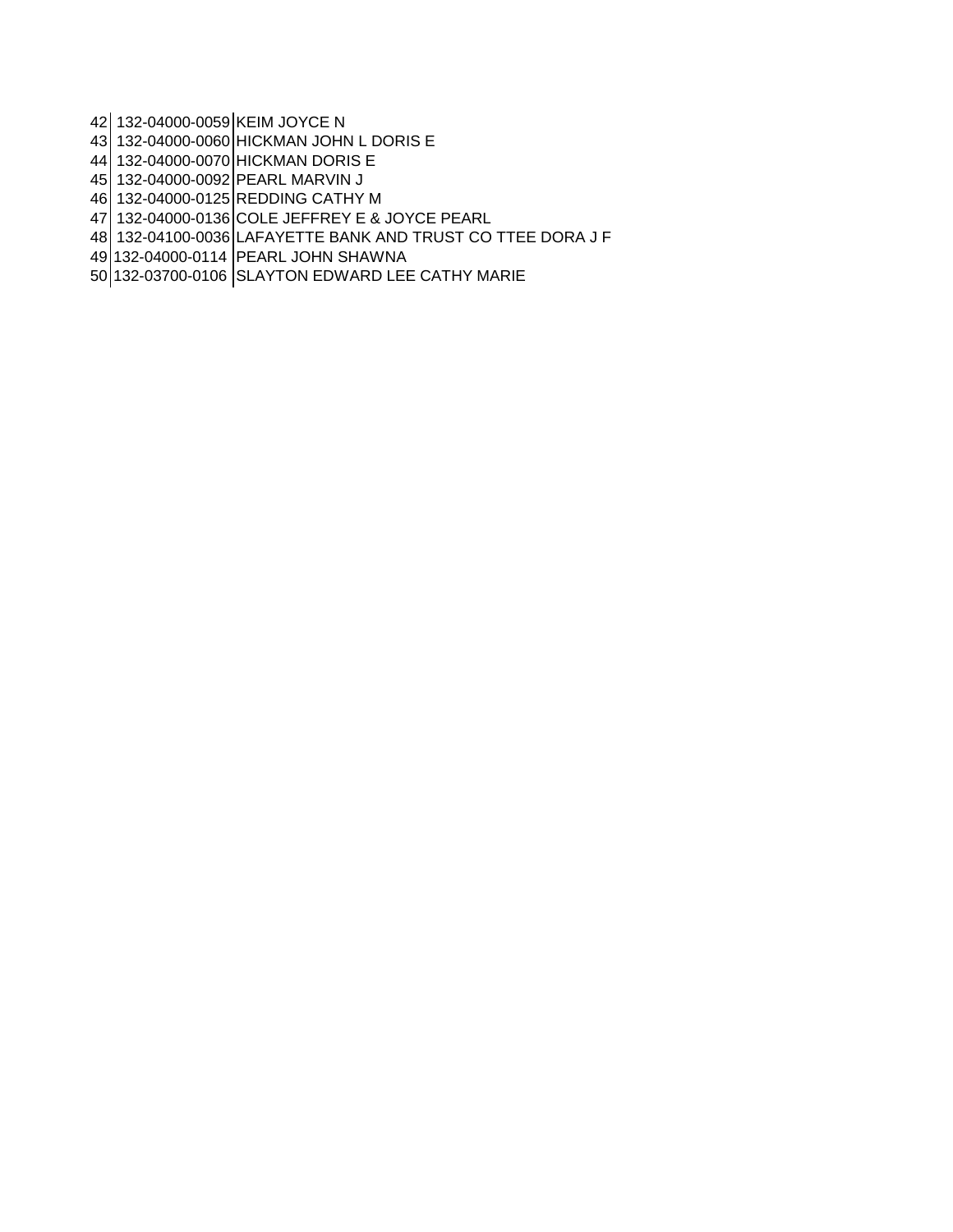| <b>Mailing Address</b>    |                                |
|---------------------------|--------------------------------|
| <b>PO BOX 159</b>         | BROOKSTON, IN 47923            |
| 8490 N 350W               | WEST LAFAYETTE, IN 47906       |
| 6334 N 450W               | WEST LAFAYETTE, IN 47906       |
| 8461 N 300W               | WEST LAFAYETTE, IN 47906       |
| 7750 N 350W               | WEST LAFAYETTE, IN 47906       |
| 7746 N 350W               | WEST LAFAYETTE, IN 47906       |
| 8001 N 300W               | WEST LAFAYETTE, IN 47906       |
| <b>PO BOX 159</b>         | BROOKSTON, IN 47923            |
| 8171 N 300W               | WEST LAFAYETTE, IN 47906       |
| PO BOX 1997               | WEST LAFAYETTE, IN 47996       |
| 4914 OSPREY CT            | LAFAYETTE, IN 47909-8162       |
| 8231 N 300W               | WEST LAFAYETTE, IN 47906-9653  |
| 8461 N 300W               | WEST LAFAYETTE, IN 47906       |
| 8171 N 300W               | WEST LAFAYETTE, IN 47906       |
|                           | 2186 TECUMSEH PARK LN WEST     |
| %DOERING OTTO C III       | LAFAYETTE, IN 47906            |
|                           |                                |
| 116 DIXIE WAY             | <b>CANTON, NC 28716</b>        |
| 8222 N 300W               | WEST LAFAYETTE, IN 47906       |
| 8461 N 300W               | WEST LAFAYETTE, IN 47906       |
| 8241 N 300W               | WEST LAFAYETTE, IN 47906       |
| 8251 N 300W               | WEST LAFAYETTE, IN 47906       |
| 6002 W 500N               | WEST LAFAYETTE, IN 47906       |
| 2232 W 750N               | WEST LAFAYETTE, IN 47906       |
|                           | 8171 N 300W WEST LAFAYETTE, IN |
| % TONIA R BUTCHER         | 47906                          |
| 2614 W. 750N              | LAFAYETTE, IN 47906            |
| 1441 MEEKER DR            | FT COLLINS, CO 80524-4311      |
| 1441 MEEKER DR            | FT COLLINS, CO 80524-4311      |
| %VAUGHAN CHARLES R        | PO BOX 498 LAFAYETTE, IN 47902 |
| 1441 MEEKER DR            | FT COLLINS, CO 80524-4311      |
| 2727 W 750N               | WEST LAFAYETTE, IN 47906       |
| 2634 W 750N               | WEST LAFAYETTE, IN 47906       |
|                           |                                |
| 2 N 9TH ST                | LAFAYETTE, IN 47901            |
| 7901 N 300W               | WEST LAFAYETTE, IN 47906       |
|                           |                                |
| 20 N 3RD ST               | LAFAYETTE, IN 47901            |
| 7600 N 250W               | WEST LAFAYETTE, IN 47906       |
| 7625 N 250W               | WEST LAFAYETTE, IN 47906       |
| 307 PINE VIEW LN          | LAFAYETTE, IN 47905            |
| 5426 NORTH CLEAR CREEK RD | HUNTINGTON, IN 46750           |
| 7002 N 50W                | WEST LAFAYETTE, IN 47906       |
| 3572 W 750N               | WEST LAFAYETTE, IN 47906       |
|                           | 8171 N 300W                    |
| % TONIA R BUTCHER         |                                |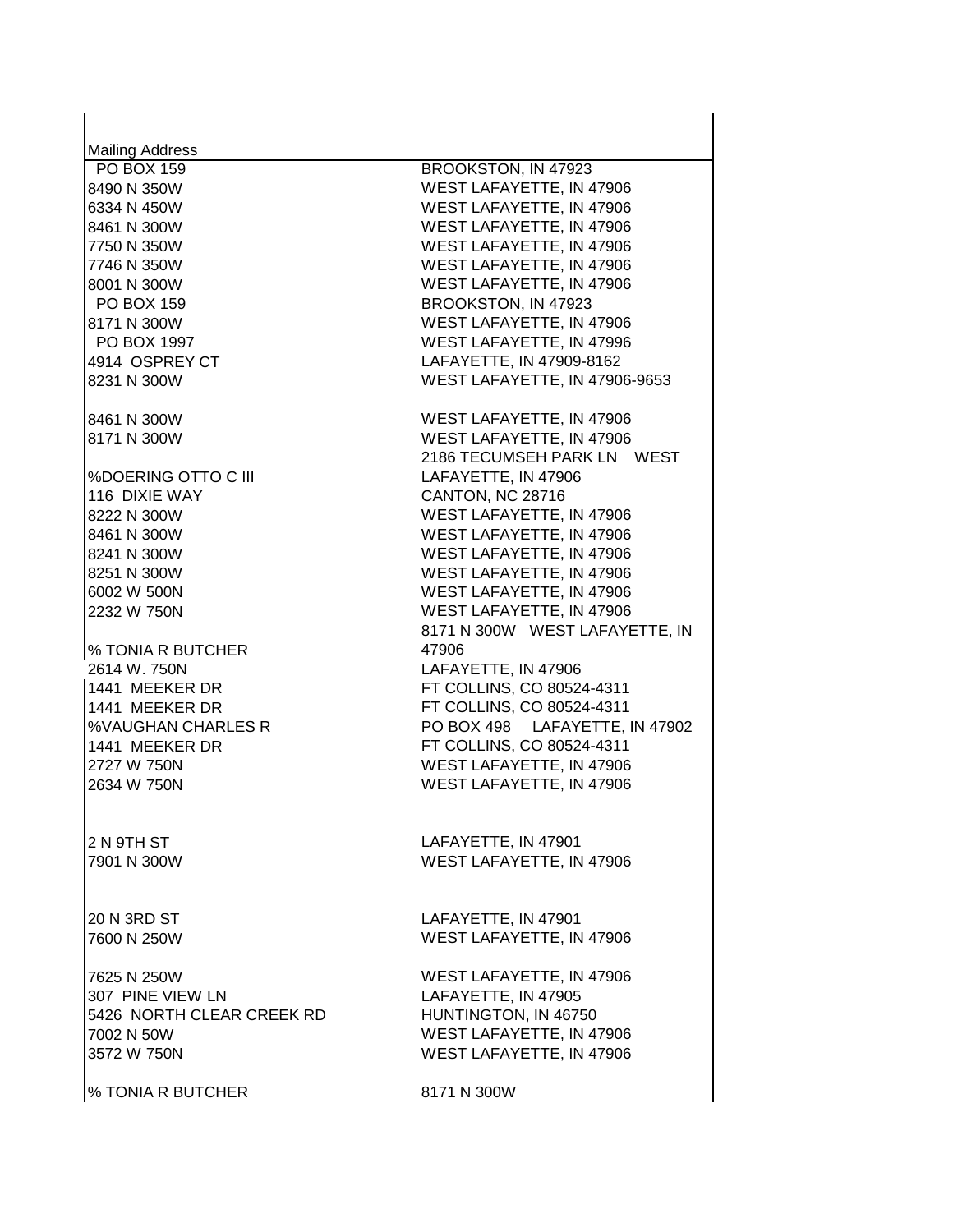PO BOX 1130 LAFAYETTE, IN 47902 6819 BLUFFRIDGE CT INDIANAPOLIS, IN 46278

1441 MEEKER DR FT COLLINS, CO 80524-4311 7764 N 300W WEST LAFAYETTE, IN 47906<br>7764 N 300W WEST LAFAYETTE, IN 47906 7764 N 300W WEST LAFAYETTE, IN 47906 3572 W 750N WEST LAFAYETTE, IN 47906 7634 N 300W WEST LAFAYETTE, IN 47906 7740 N 350W WEST LAFAYETTE, IN 47906 WEST LAFAYETTE, IN 47906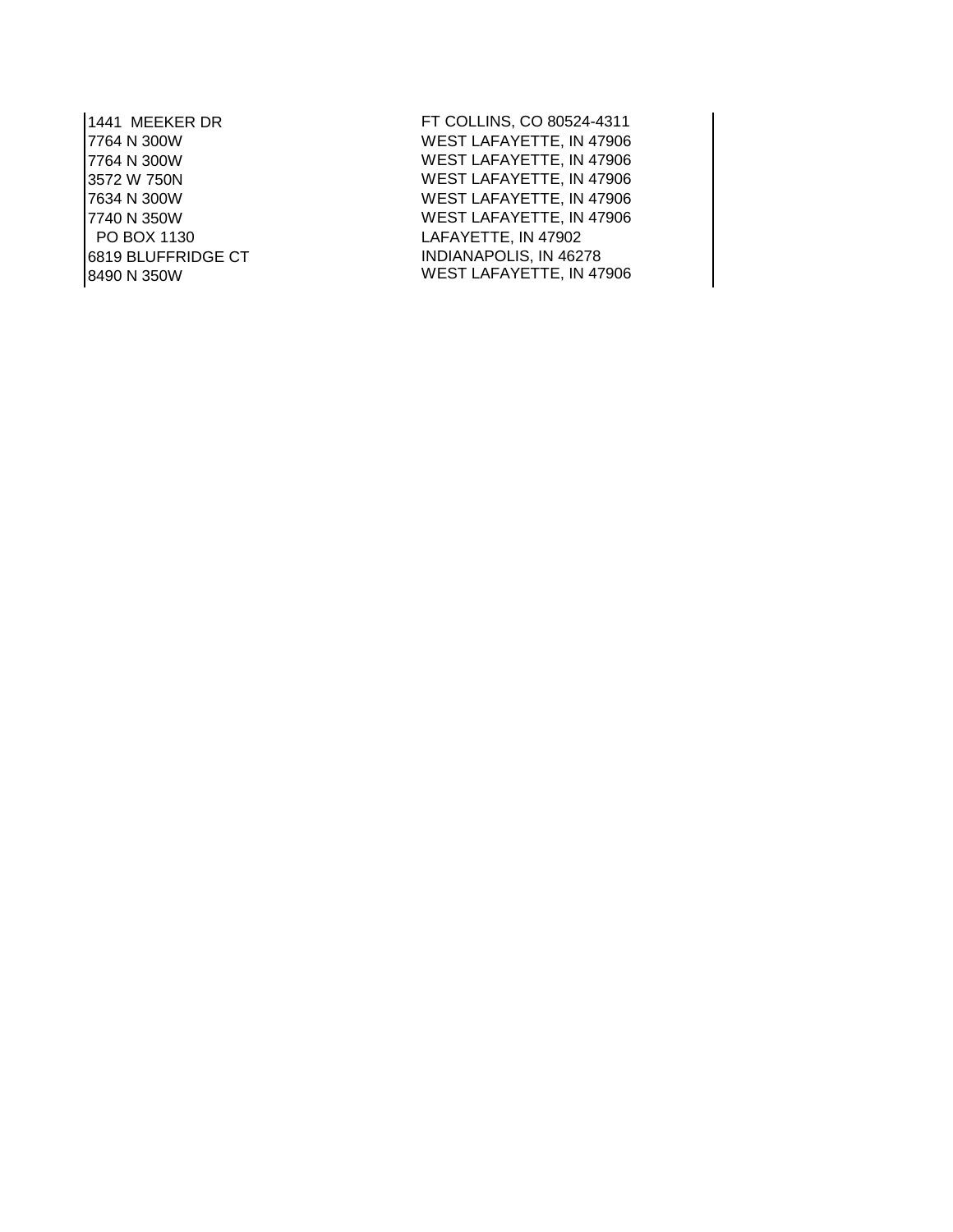|                                                                | <b>Total Acres</b> |
|----------------------------------------------------------------|--------------------|
| <b>Legal Description</b>                                       | <b>Benifited</b>   |
| SE SEC 9 TWP 24 R5 179.911 A                                   | 80.00              |
| PT SW SEC 10 TWP 24 R5 31.333 A                                | 26.95              |
| PT SE SEC 10 TWP 24 R5 112.18 A BY                             | 112.18             |
| NE SE SEC 10 TWP 24 R5 40 A                                    | 40.00              |
| PT SW SEC 10 TWP 24 R5 .74 A                                   | 0.74               |
| PT SW SEC 10 TWP 24 R5 2.31 A                                  | 2.31               |
| PT SE SEC 10 TWP 24 R5 5.279 A                                 | 5.28               |
| PT SW SEC 10 TWP 24 R5 120.854 A                               | 70.00              |
| S SW SEC 11 TWP 24 R5 1.313 A BY SURVEY                        | 1.31               |
| PT N SW SEC 11 TWP 24 R5 9.774 A                               | 9.77               |
| SE SEC 11 TWP 24 R5 160 A                                      | 32.00              |
| PT S SW SEC 11 TWP 24 R5 3.78 A                                | 3.78               |
| PT N SW SEC 11 TWP 24 R5 1.70 A PT N SW                        |                    |
| SEC 11 TWP 24 R5 0.71 A                                        | 2.41               |
| PT S SW SEC 11 TWP 24 R5 1.74 A                                | 1.74               |
| PT S SW QTR SEC 11 TWP 24 R5 74.088 A                          | 74.09              |
| PT N SW SEC 11 TWP TWP 24 R5 59.816 A                          | 59.82              |
| PT NW SW SEC 11 TWP 24 R5 2.00 A                               | 2.00               |
| PT NW SW SEC 11 TWP 24 R5 2.00 A                               | 2.00               |
| PT NW SW SEC 11 TWP 24 R5 2.00 A                               | 2.00               |
| PT NW SW SEC 11 TWP 24 R5 2.00 A                               | 2.00               |
| N NW SEC 14 TWP 24 R5 78.0 A                                   | 78.00              |
| NE SEC 14 TWP 24 R5 160 A                                      | 60.00              |
| SW NW SEC 14 TWP 24 R5 40 A                                    | 40.00              |
| PT SE NW SEC 14 TWP 24 R5 5.222 A                              | 5.22               |
| N NW SW SEC 14 TWP 24 R5 20 A                                  | 20.00              |
| E SW SEC 14 TWP 24 R5 80 A                                     | 80.00              |
| W SE SEC 14 TWP 24 R5 80 A                                     | 80.00              |
| PT W SW SEC 14 TWP 24 R5 60 A                                  | 9.00               |
| PT SE NW SEC 14 TWP 24 R5 1 A                                  | 1.00               |
| PT SE NW SEC 14 TWP 24 R5 1 A                                  | 1.00               |
| PT SE NW SEC 14 TWP 24 R5 .50 A PT SE NW                       |                    |
| SEC 14 TWP 24 R5 .50 A PT SE NW SEC 14 TWP                     |                    |
| 24 R5 .342 A                                                   | 1.34               |
| PT N NW SEC 14 TWP 24 R5 2 A                                   | 2.00               |
| ROADWAY 850N 750N 225W 250W 300W & 350W                        |                    |
| SEC 10-11 14-15 11-14 10-15 TWP 2 4 R5 33.30 A                 |                    |
| NOTE: not shown on map                                         | 33.30              |
| PT SE NW SEC 14 TWP 24 R5 4.081 A                              | 4.08               |
| PT SE NW SEC 14 TWP 24 R5 2.229 A PT SE NW                     |                    |
| SEC 14 TWP 24 R5 2.089 A<br>PT SE NW SEC 14 TWP 24 R5 11.386 A | 4.32               |
| PT SE NW SEC 14 TWP 24 R5 10.00 A                              | 11.39              |
| PT SE NW SEC 14 TWP 24 R5 2.192 A                              | 10.00              |
| PT N NW SEC 15 TWP 24 R5 77.727 A                              | 2.19               |
| N E NE SEC 15 TWP 24 R5 40 A NW NE SEC 15                      | 77.73              |
| TWP 24 R5 40 A                                                 | 80.00              |